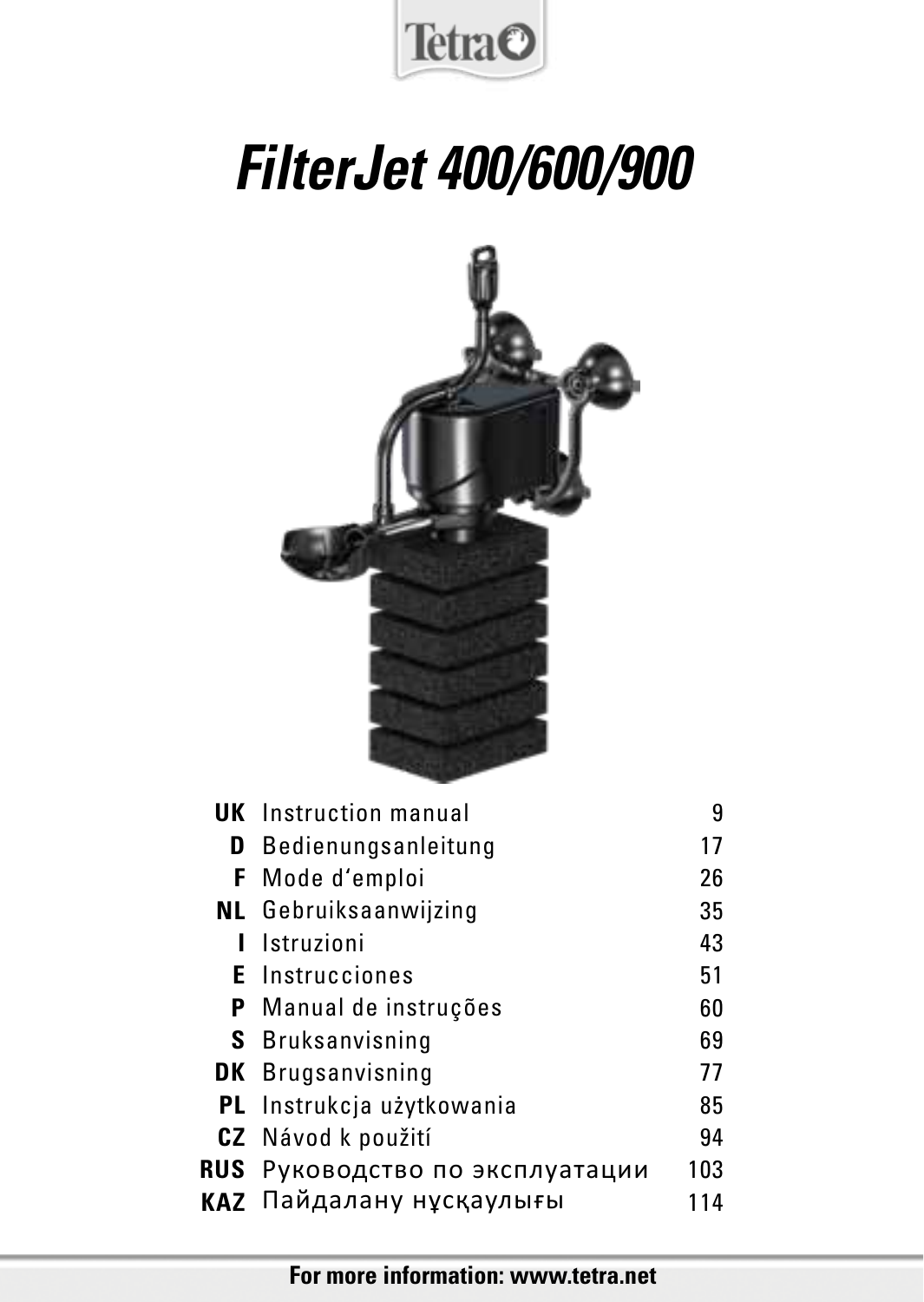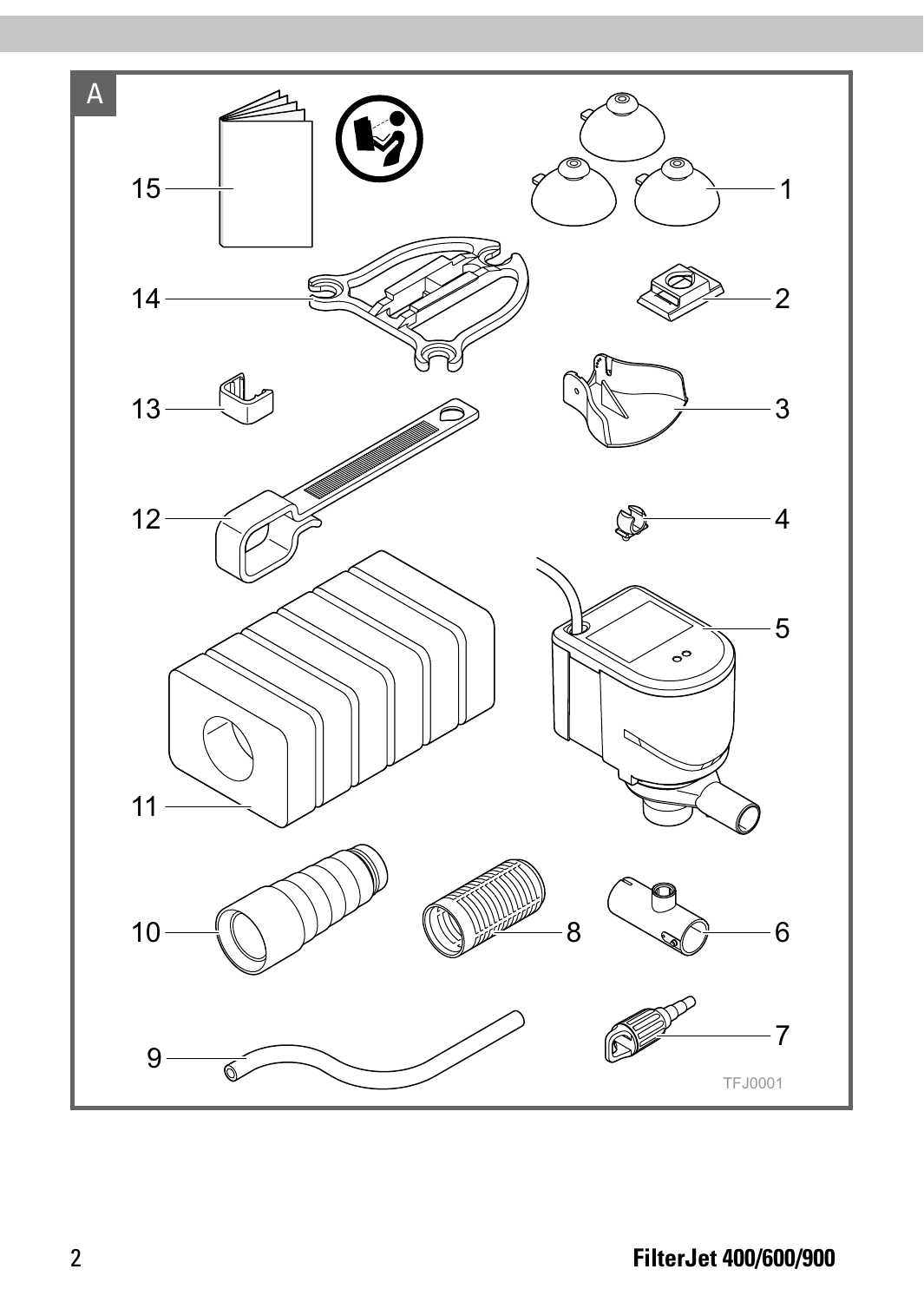

**TetraO**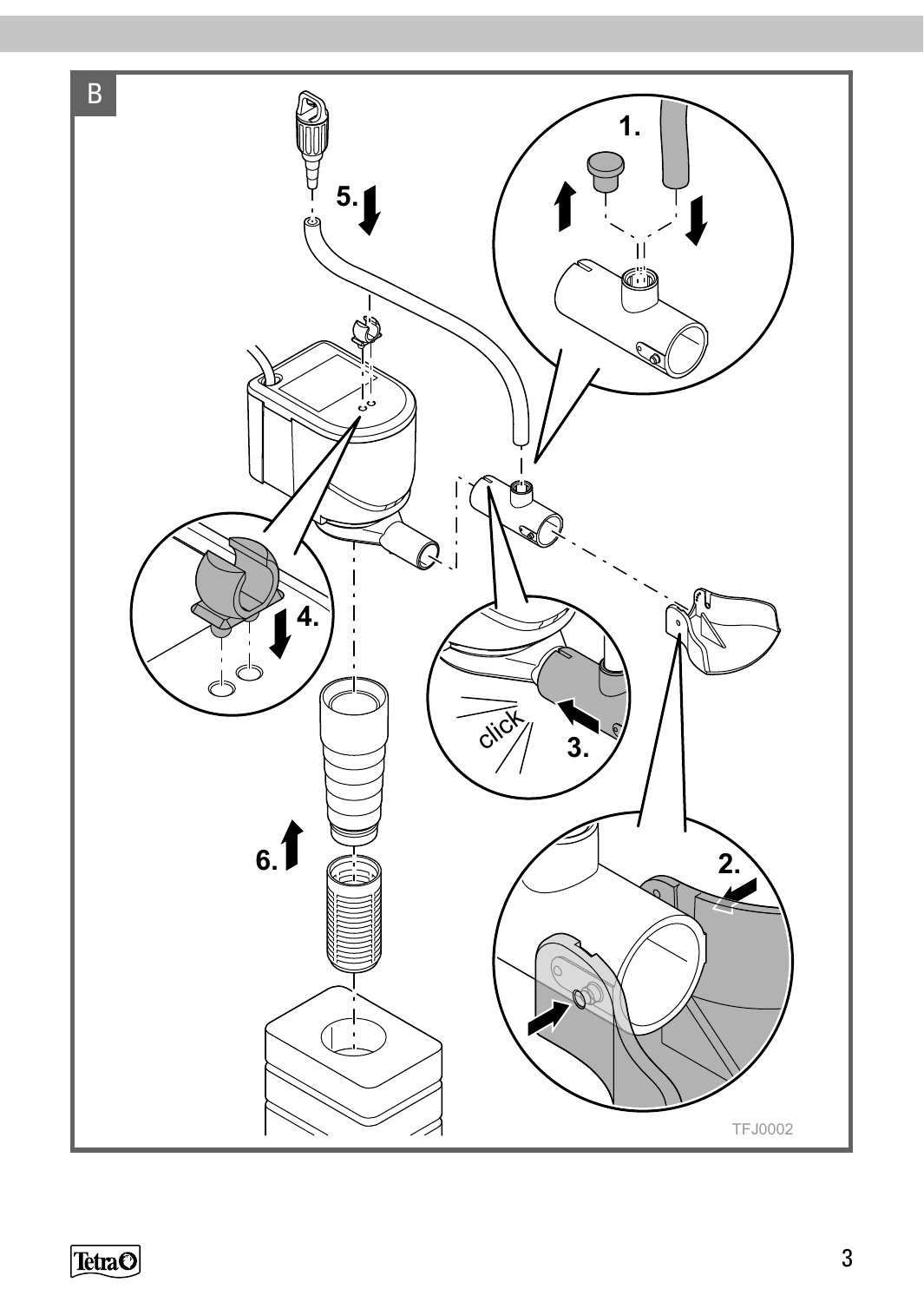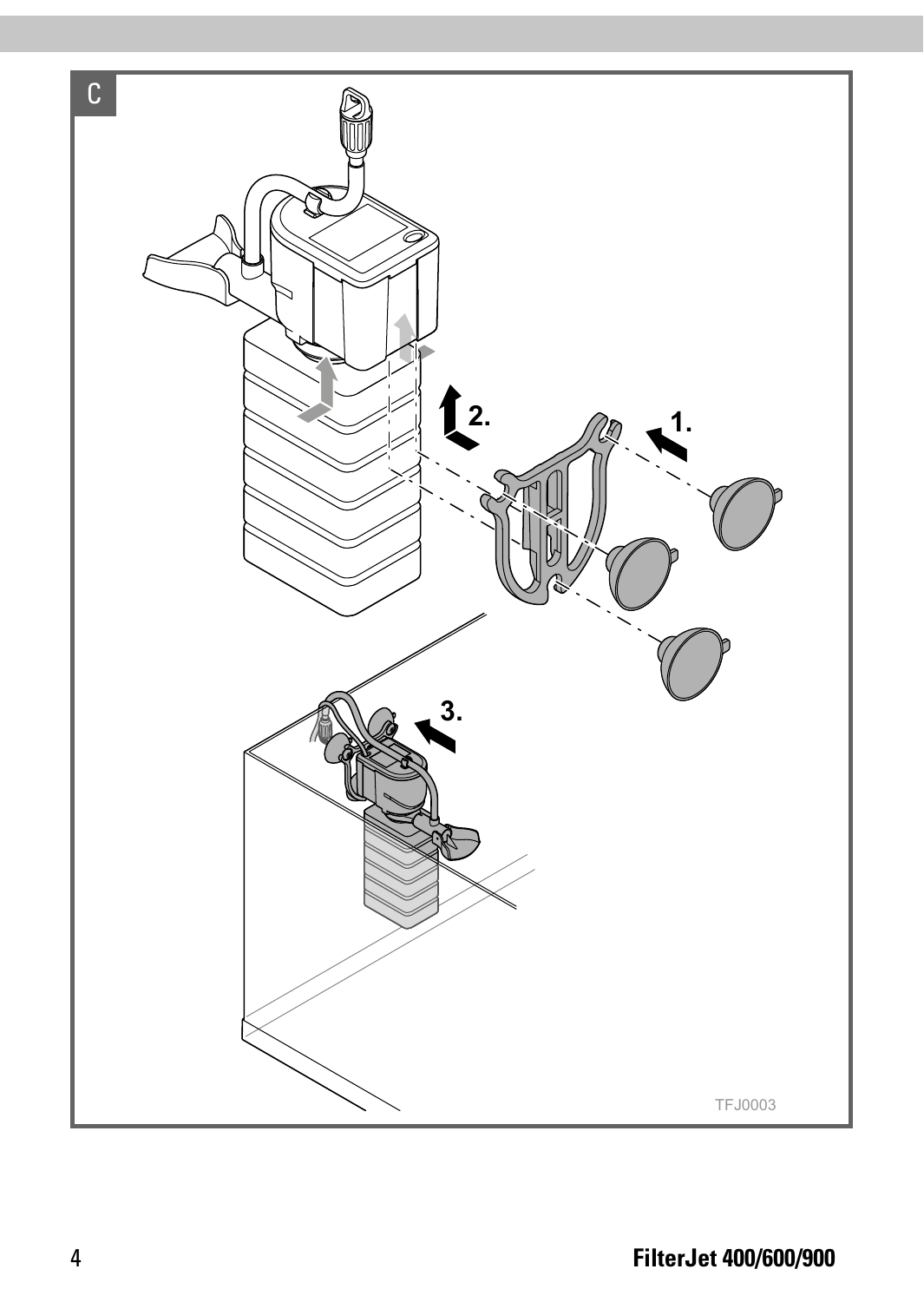

**TetraO**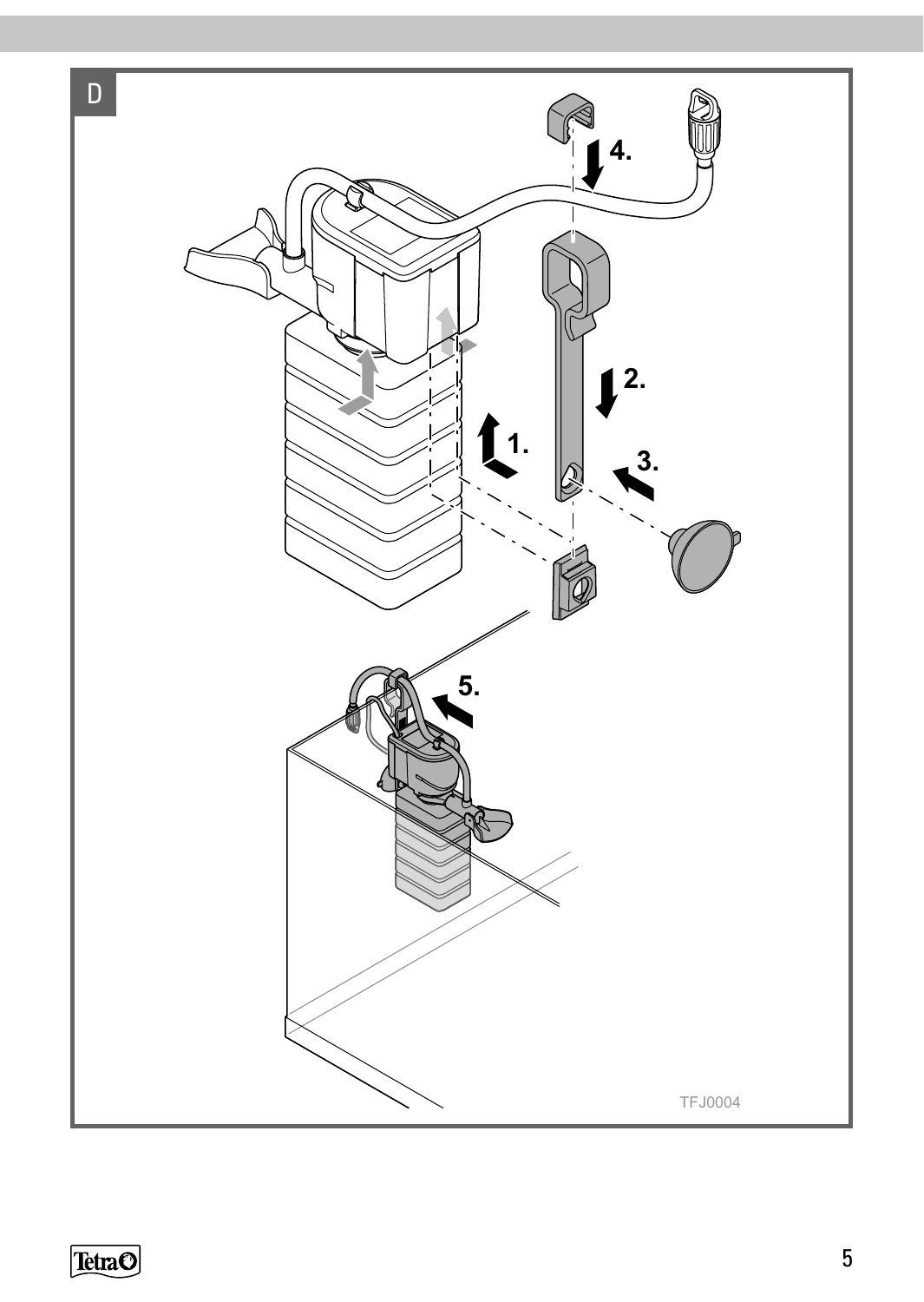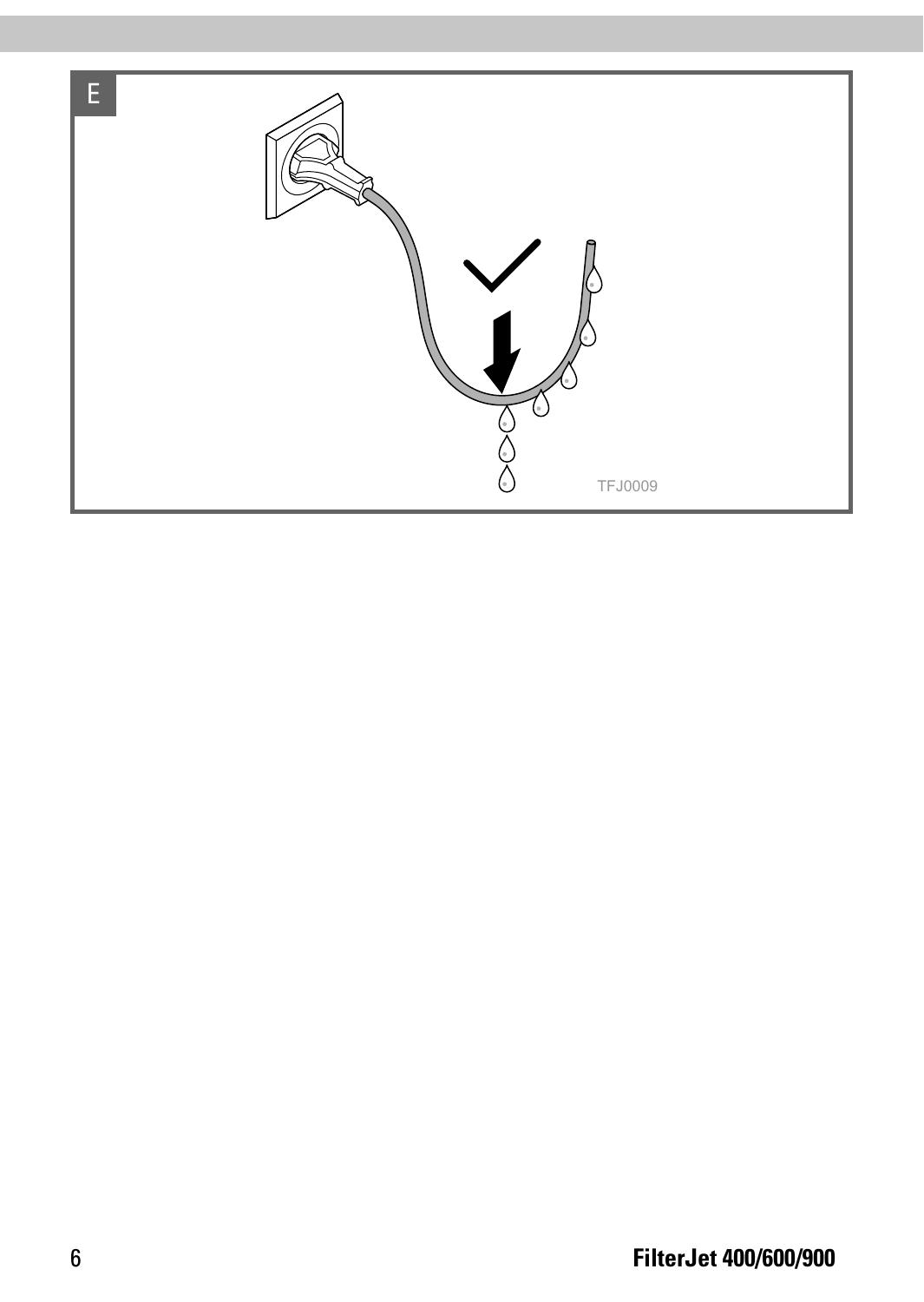

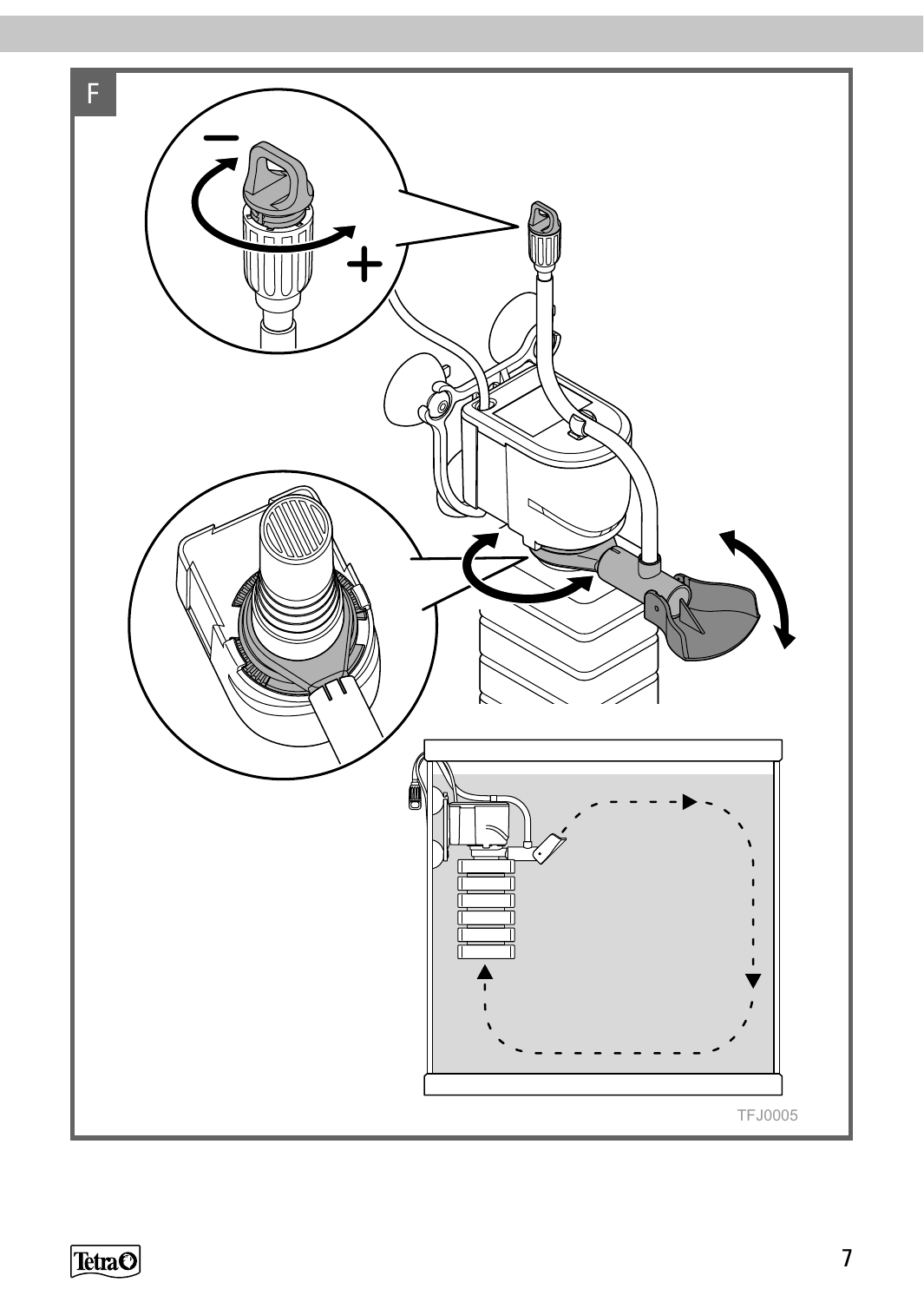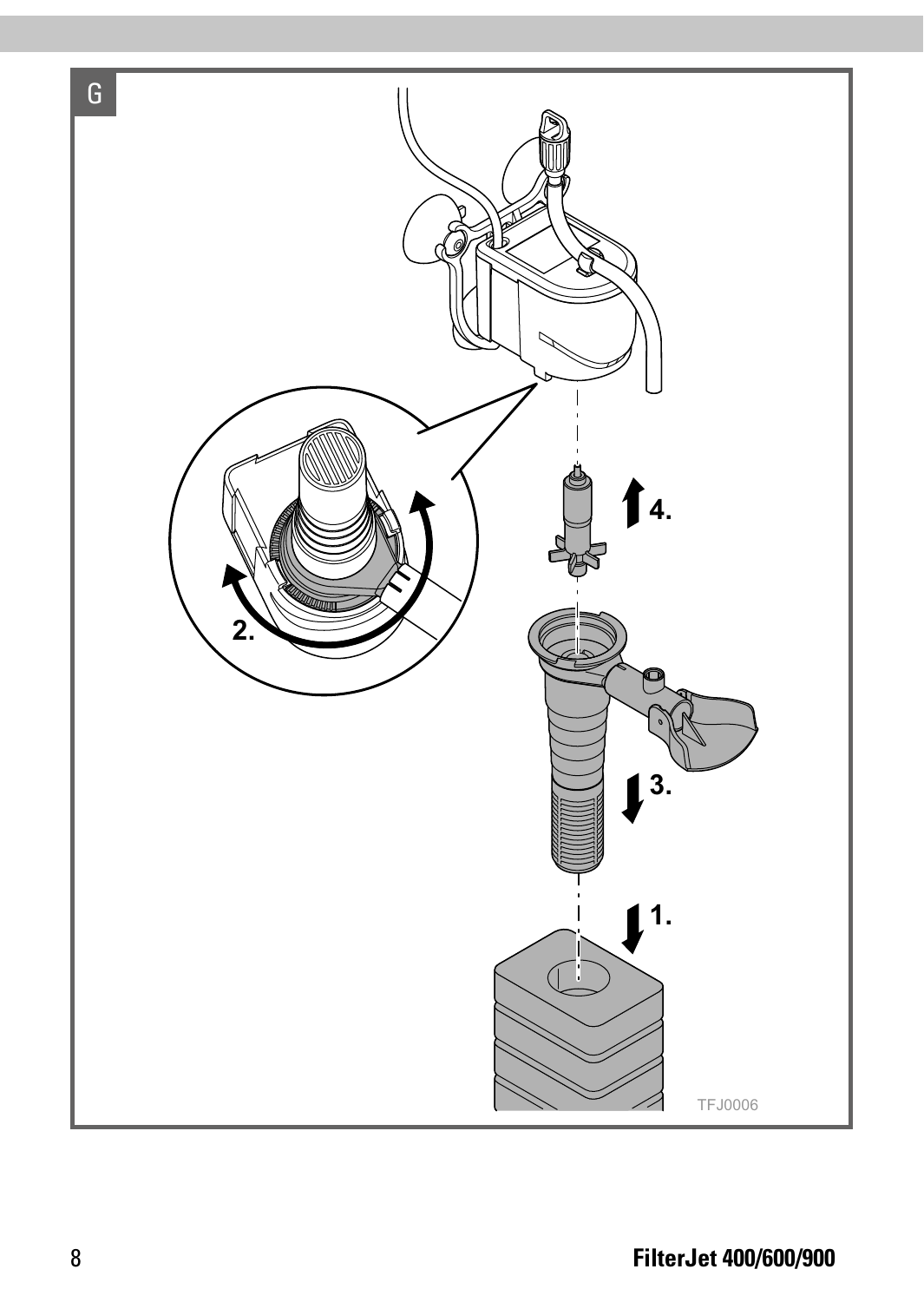# **WARNING**

- This device is suitable for use by children aged 8 and over as well as people with reduced physical, sensory or mental capacities or a lack of experience and knowledge if they are supervised or have been instructed how to safely use the device and understand the resultant risks.
- Children must not play with the device.
- Children must not conduct cleaning or user maintenance activities without supervision.
- Switch off and unplug all devices in your aquarium before reaching into the water.
- Do not use the device if the electrical cables or housing are damaged.
- Damaged connection cables cannot be replaced. Dispose of the device.

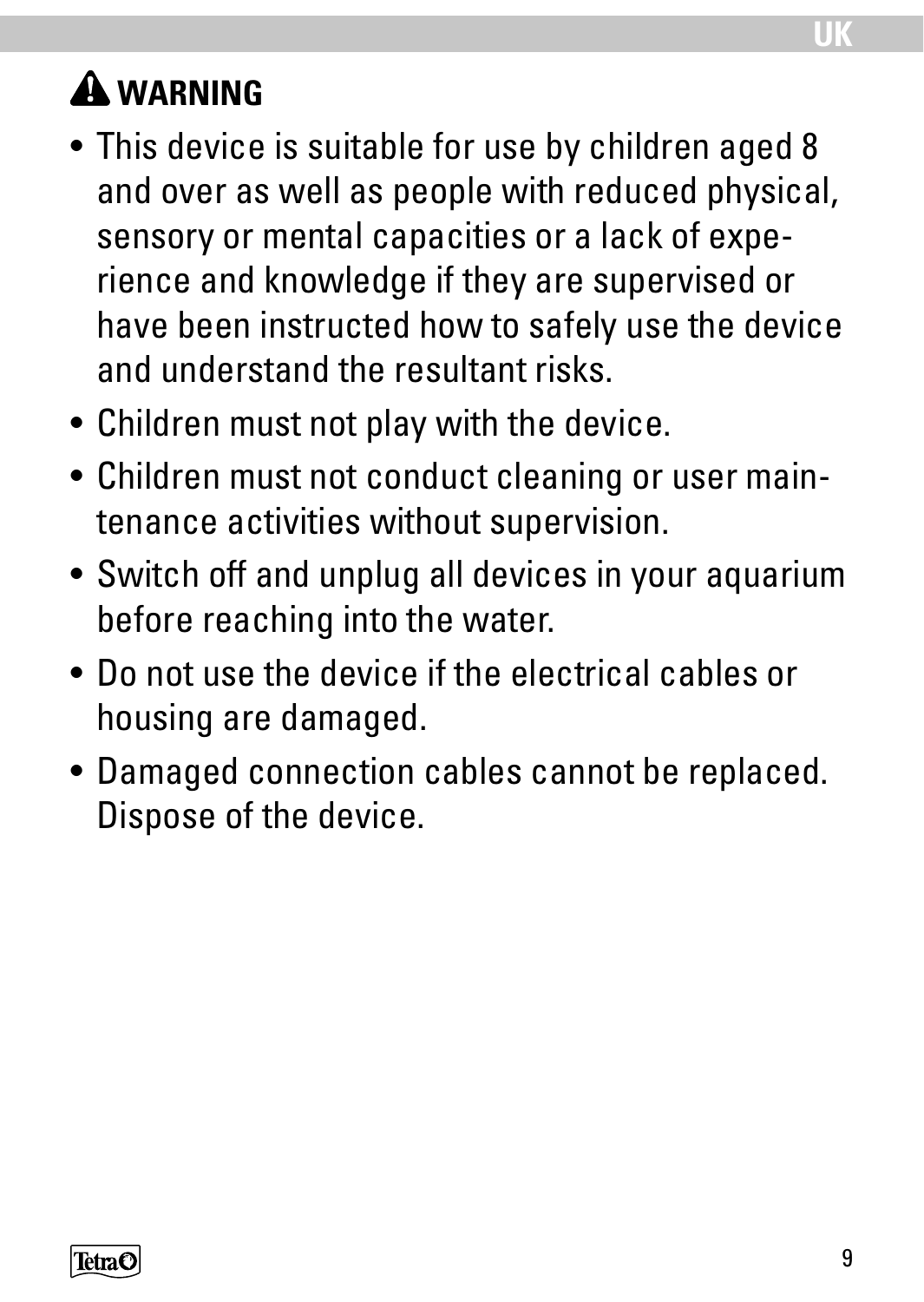# **UK**

### **FOREWORD**

Thank you for choosing a quality product from Tetra. For further useful information and services in relation to your product and Tetra's fascinating underwater worlds, please visit our website: www.tetra.net.

#### **About this manual**

The manual goes with the *FilterJet 400/600/900* and must be stored for future reference.

#### **Explanation of the manual structure**

#### *NOTE*

Indicates a possibly dangerous situation which could lead to damage of property or the environment if it is not avoided.

Fig. A: Reference to a figure at the beginning of this manual.

- 1. Instruction
- List

Page xy, section name: Reference to a page and the section concerned in this manual.

## **SAFETY INSTRUCTIONS**

#### **Preventing hazardous situations**

- Only connect the *FilterJet 400/600/900* to a professionally installed plug socket.
- Only connect the *FilterJet 400/600/900* to the mains if the local supply voltage corresponds to the specifications in the technical data.
- Protect the power plug from moisture.
- Ensure that no moisture is able to penetrate the plug socket. Install the mains connection cable in such a manner that it hangs down slightly before reaching the socket.
- Never open the housing of the *FilterJet 400/600/900*.
- Always disconnect the pump from the mains before cleaning or carrying out any maintenance tasks.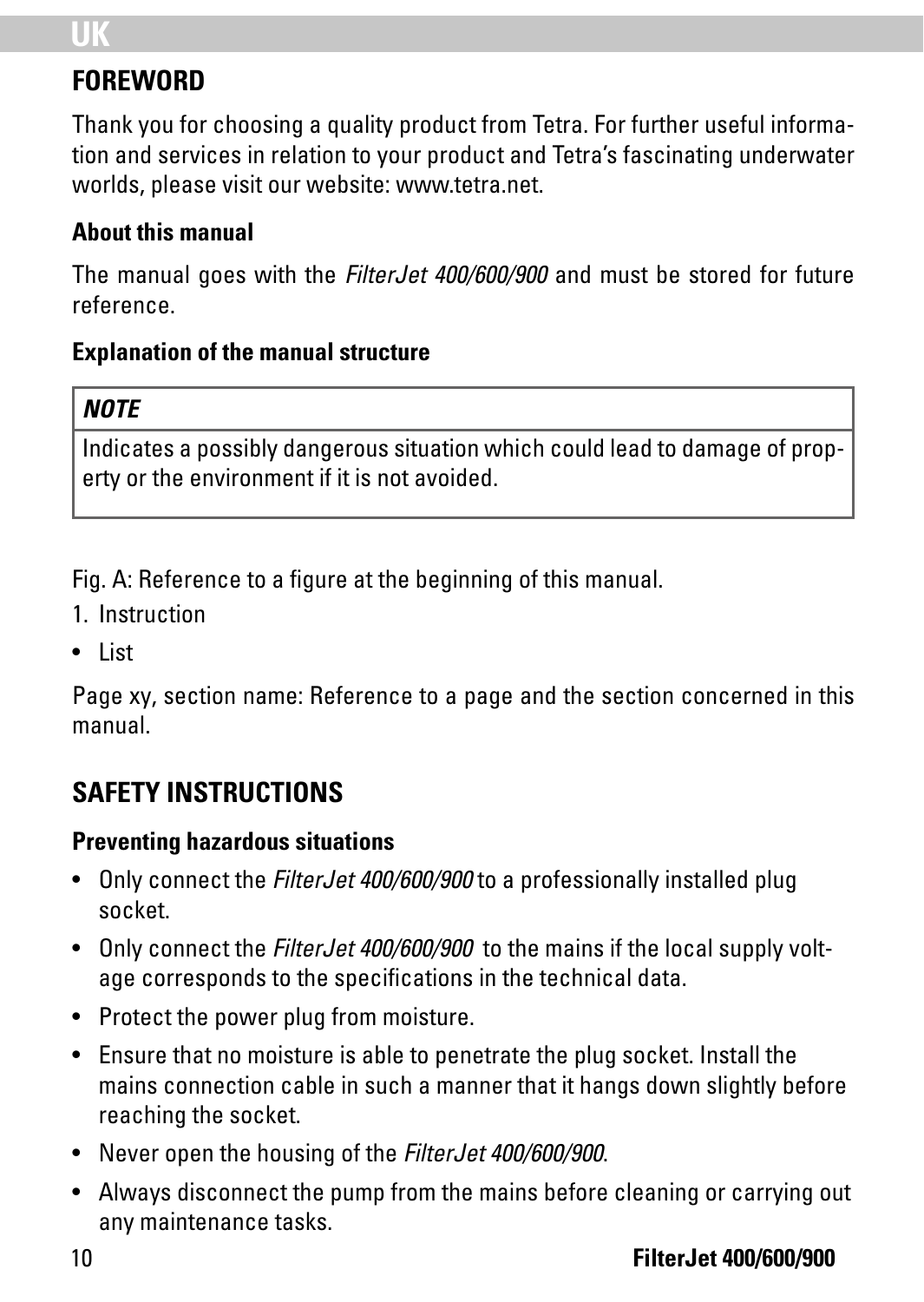- Do not allow children to play with small parts as there is a risk of choking.
- The power plug must be freely accessible so that the pump can be easily and quickly disconnected from the mains in an emergency.
- Ensure the mains connection cable does not pose a trip hazard.

#### **Preventing material damage**

- The pump will be damaged if it is allowed to run dry. Only connect the pump to the mains when it is immersed in the water.
- Do not bend or crush the mains connection cable.
- Only use original spare parts and accessories.

#### **Note the symbols on the device**

| Do not dispose of the device with household waste; send for<br>recycling.            |
|--------------------------------------------------------------------------------------|
| Protection class II: Metal parts which can lead to voltage<br>failure are insulated. |
| Intended for indoor use only.                                                        |

### **SCOPE OF DELIVERY**

| Fig. A         |                              |    |                    |  |
|----------------|------------------------------|----|--------------------|--|
|                | Suction cups                 | 9  | Air hose           |  |
| $\overline{2}$ | Attachment clip              | 10 | Pre-filter adapter |  |
| 3              | Water distributor            | 11 | Filter sponge      |  |
| 4              | Air hose quide               | 12 | Bracket mount      |  |
| 5              | Pump                         | 13 | Air hose clip      |  |
| 6              | Venturi T-piece with stopper | 14 | Suction cup mount  |  |
|                | Air control valve            | 15 | Operating manual   |  |
| 8              | Pre-filter                   |    |                    |  |



**UK**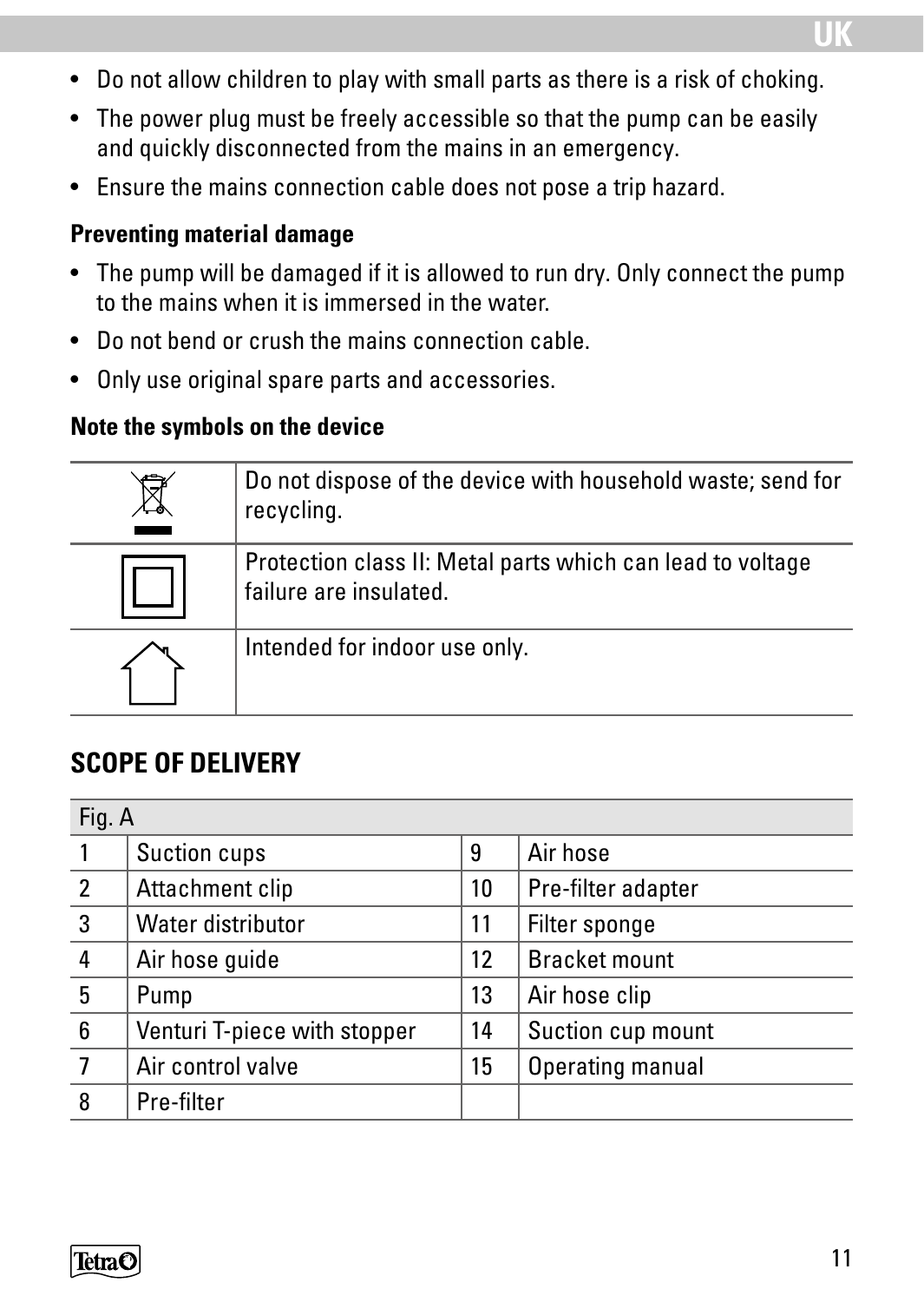### **PRODUCT BASICS**

#### **Product description**

*FilterJet 400/600/900* is a circulating pump for aquaria with an adjustable pump housing and water distributor. The filter sponge prevents dirt particles from entering the pump.

#### **Intended use**

Only use the *FilterJet 400/600/900*

- for water circulation in aquaria,
- with chlorine-free tap water,
- in indoor areas.
- for private use,
- in line with the technical data,
- at water temperatures of  $+4$  °C  $...$   $+35$  °C.

# **ASSEMBLY**

Procedure:

Fig. B

- 1. Connect the air hose to the venturi T-piece.
	- Remove the stopper from the venturi T-piece.
- 2. Fix the water distributor to the venturi T-piece.
- 3. Connect the venturi T-piece to the pump housing.
- 4. Attach the air hose guide to the pump.
- 5. Push the air control valve into the air hose until it will go no further. Clip the air hose into the air hose guide.
- 6. Connect the pre-filter adapter and pre-filter to the pump housing and slide the filter sponge over it.

# **SET-UP**

- The side of the aquarium must be clean and free of grease so that the suction cups can be attached securely.
- Ensure that the pump is mounted so that it is not possible for water to spurt out of the aquarium.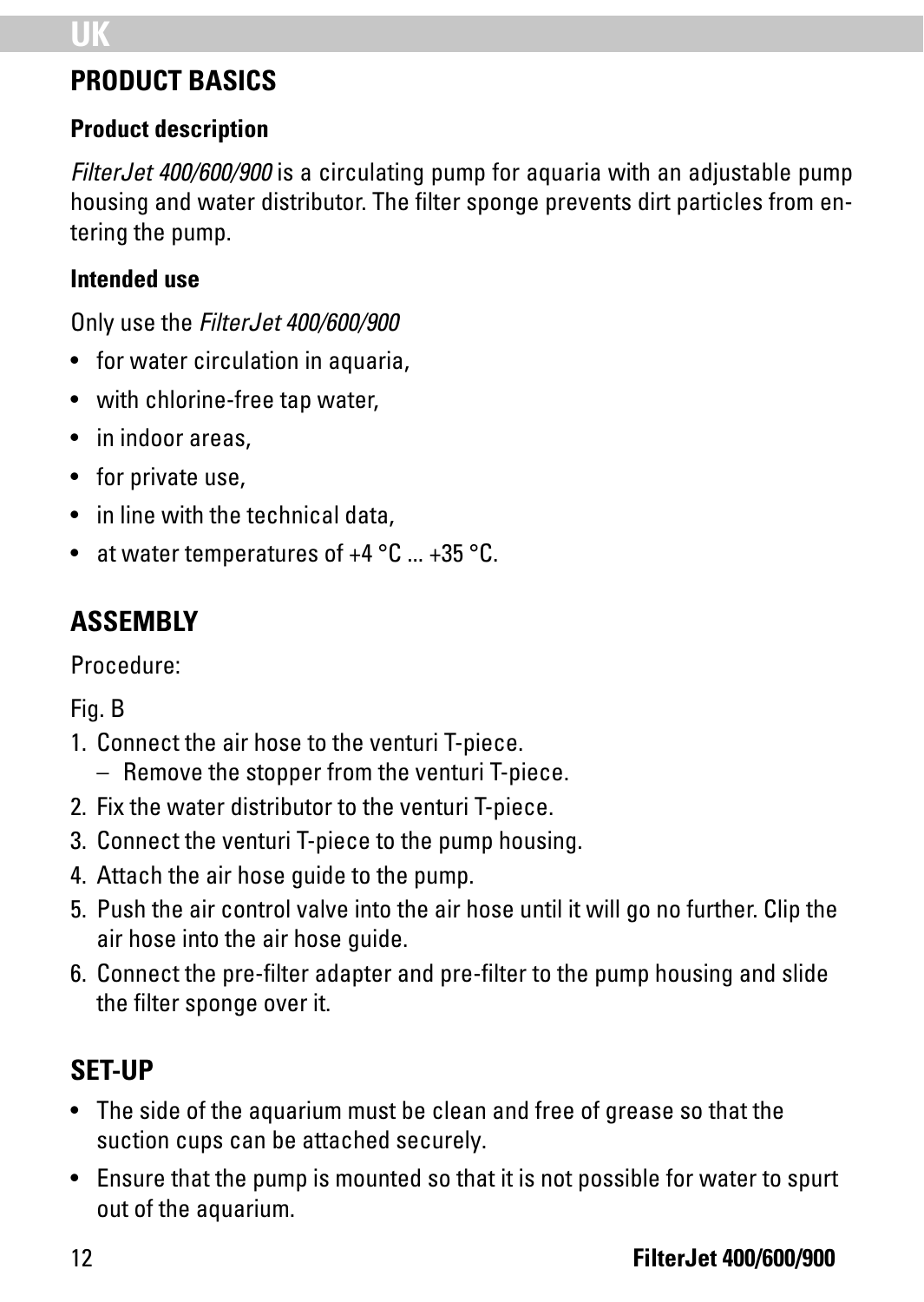#### **Attach using the suction cup mount**

Procedure:

Fig. C

- 1. Push the suction cups into the suction cup mount.
- 2. Slide the suction cup mount into a groove on the pump.
	- To ensure it stays in place, slide the suction cup mount into the groove as shown in the diagram.
- 3. Press the suction cup mount gently but securely onto the side of the aquarium.
	- Direct the air hose and mains connection cable out of the aquarium.

#### **Attach using the bracket mount**

Procedure:

Fig. D

- 1. Slide the attachment clip into a groove on the pump.
	- To ensure it stays in place, slide the attachment clip into the groove as shown in the diagram.
- 2. Slide the bracket mount into the attachment clip until it is in the required position.
- 3. Push the suction cup into the bracket mount.
- 4. Fix the air hose to the bracket mount using the air hose clip.
- 5. Hang the bracket mount over the edge of the aquarium and press the suction cup gently but securely onto the side of the aquarium.
	- Direct the air hose and mains connection cable out of the aquarium.

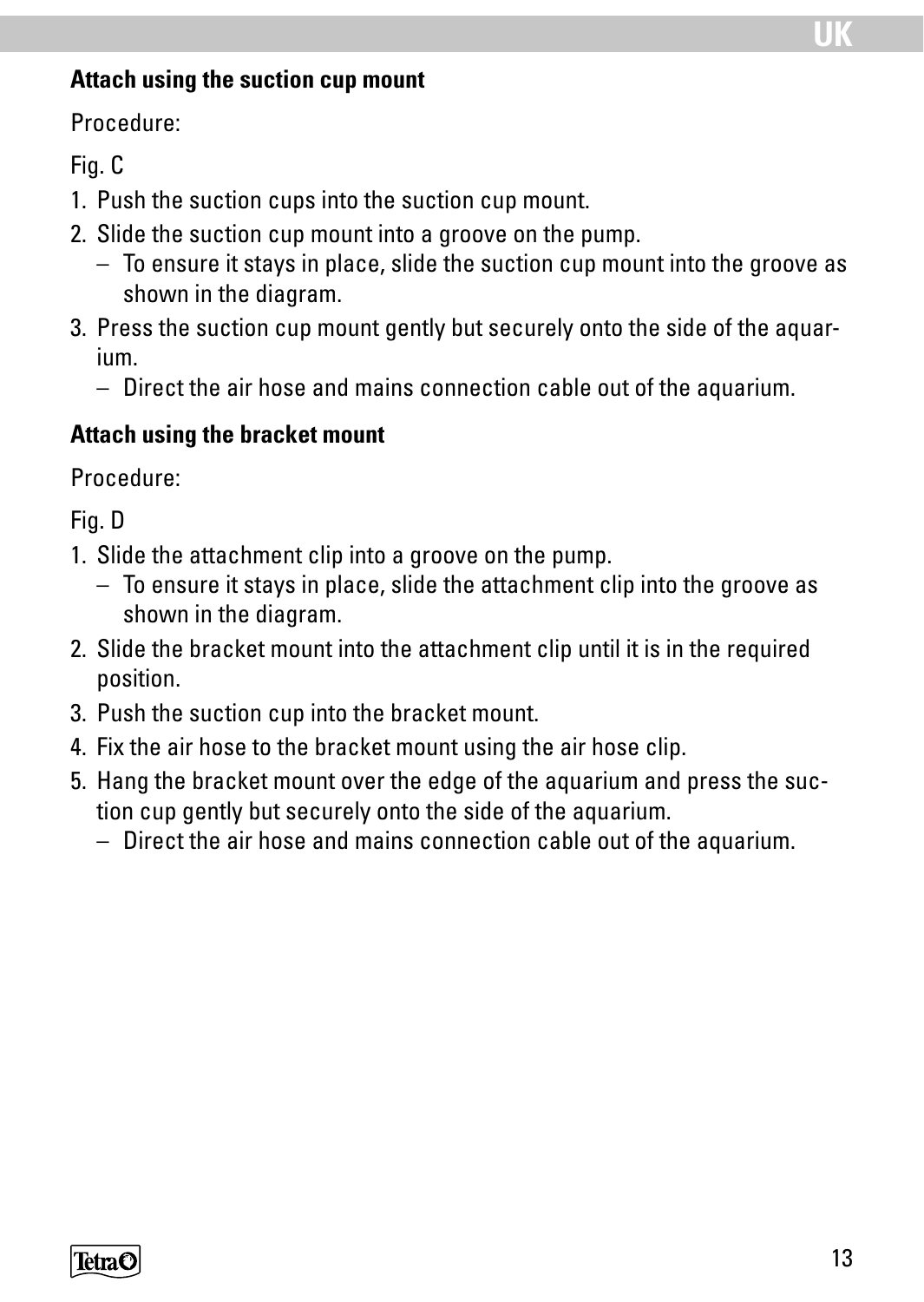# **UK**

### **INITIAL USE**

#### *NOTE*

The pump must not be allowed to run dry. Otherwise it will be damaged.

• Only operate the pump when it is immersed.

#### Procedure:

Fig. E

- Ensure that there is a bend in the mains connection cable to prevent water from dripping off it into the socket.
- To switch on the pump: insert the power supply plug in the socket.
- To switch off the pump: pull out the plug.

### **POSITIONING AND ADJUSTMENT**

Procedure:

Fig. F

- Adjusting the air control valve.
	- The more you open the air control valve, the more the water is aerated.
- Adjusting water circulation.
	- Optimal setting: water circulating throughout the aquarium.
	- **Important**: **Do not twist the pump housing so far that it detaches from the locking mechanism.**

### **MAINTENANCE**

Clean the *FilterJet 400/600/900* as required (at least twice a year).

#### **Clean the pump/replace the impeller**

#### *NOTE*

Do not use chemical cleaning agents as these can be harmful to your plants and the environment.

• Only use clean water or special cleaning products for aquaria.

During cleaning or maintenance, unplug and remove the pump from the aquarium.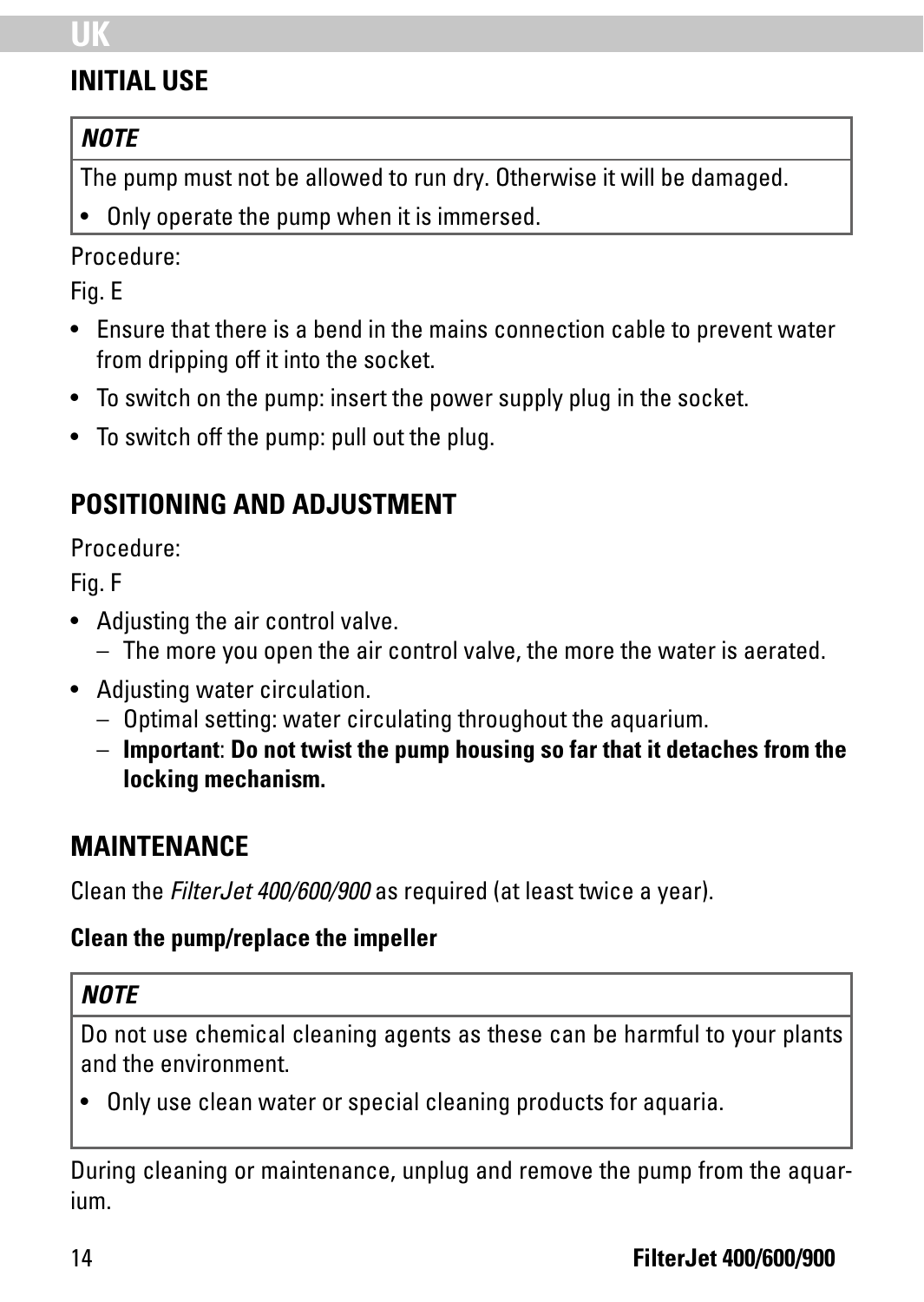#### Procedure:

Fig. G

- 1. Remove the filter sponge.
- 2. Twist the pump housing so that it detaches from the locking mechanism.
- 3. Remove the pump housing and impeller.
- 4. Remove the impeller from the filter housing and replace if required.
- 5. Clean all parts under running water.
	- Rinse the filter sponge and gently squeeze it out several times.
- 6. Perform the procedure in reverse order to reassemble the pump.

### **TROUBLESHOOTING**

If you are unable to rectify any faults yourself, contact your local retailer or Tetra Customer Service.

| <b>Malfunction</b>    | Cause                          | Solution                                                  |
|-----------------------|--------------------------------|-----------------------------------------------------------|
| Pump will not operate | Pump is not receiving<br>power | Connect the power<br>supply                               |
|                       | Pump is faulty                 | Contact your retailer or<br><b>Tetra Customer Service</b> |
|                       | <b>Blocked impeller</b>        | Clean the pump                                            |
| Insufficient flow of  | Pump is clogged up             | Clean the pump                                            |
| water                 | Pump is faulty                 | Contact your retailer or<br><b>Tetra Customer Service</b> |
|                       | Worn impeller                  | Replace impeller                                          |

### **DISPOSAL**



*FilterJet 400/600/900* contains electronic components and therefore should not be disposed of with standard household waste.

- Dispose of the device using the return system for your area so that the raw materials can be recycled.
- Cut off all cables prior to disposal to prevent the device from being used.

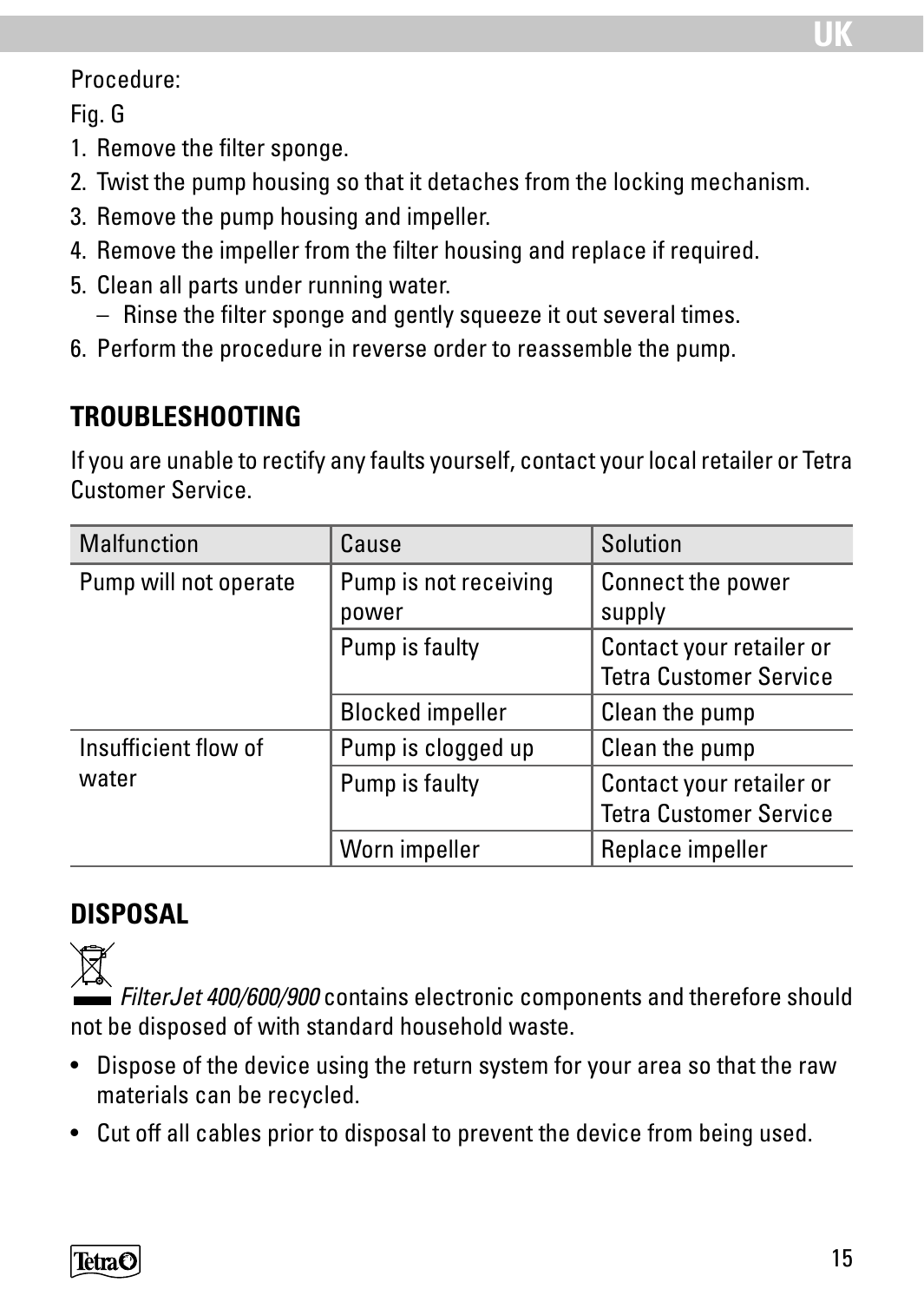#### **TECHNICAL SPECIFICATIONS**

|                                     |                   | <b>FilterJet</b>  |             |      |
|-------------------------------------|-------------------|-------------------|-------------|------|
|                                     | 400               | 600               | 900         |      |
| Mains voltage                       | 230               | 230               | 230         | V AC |
| Rated mains frequency               | 50                | 50                | 50          | Hz   |
| Power consumption                   | 4                 | 6                 | 12          | W    |
| Max. flow rate                      | 400               | 550               | 900         | I/h  |
| Protection rating                   | IP X <sub>8</sub> | IP X <sub>8</sub> | IP X8       |      |
| Recommended for aquaria             | $50 - 120$        | $120 - 170$       | $170 - 230$ |      |
| Length of mains connection<br>cable | 1.8               | 1.8               | 1.8         | m    |
| Weight                              | 0.4               | 0.4               | 0.5         | kq   |

## **WARRANTY**

Thanks to state-of-the-art production technology, premium-quality components and stringent quality controls, the *FilterJet 400/600/900*, comes with a two-year warranty from the purchase date. Please save your receipt. The guarantee does not cover the following wearing parts:

- Impeller
- Filter sponge

The warranty shall not apply in the event of improper handling, standard wear and tear or interference with the device technology. Your statutory warranty claims remain unaffected. In the event of complaint, please contact your retailer or Tetra:

Tetra Technical Support Centre, Postfach 1580, 49304 Melle, Germany

Spare parts are available from the Tetra GmbH Service Centre at www.tetra.net.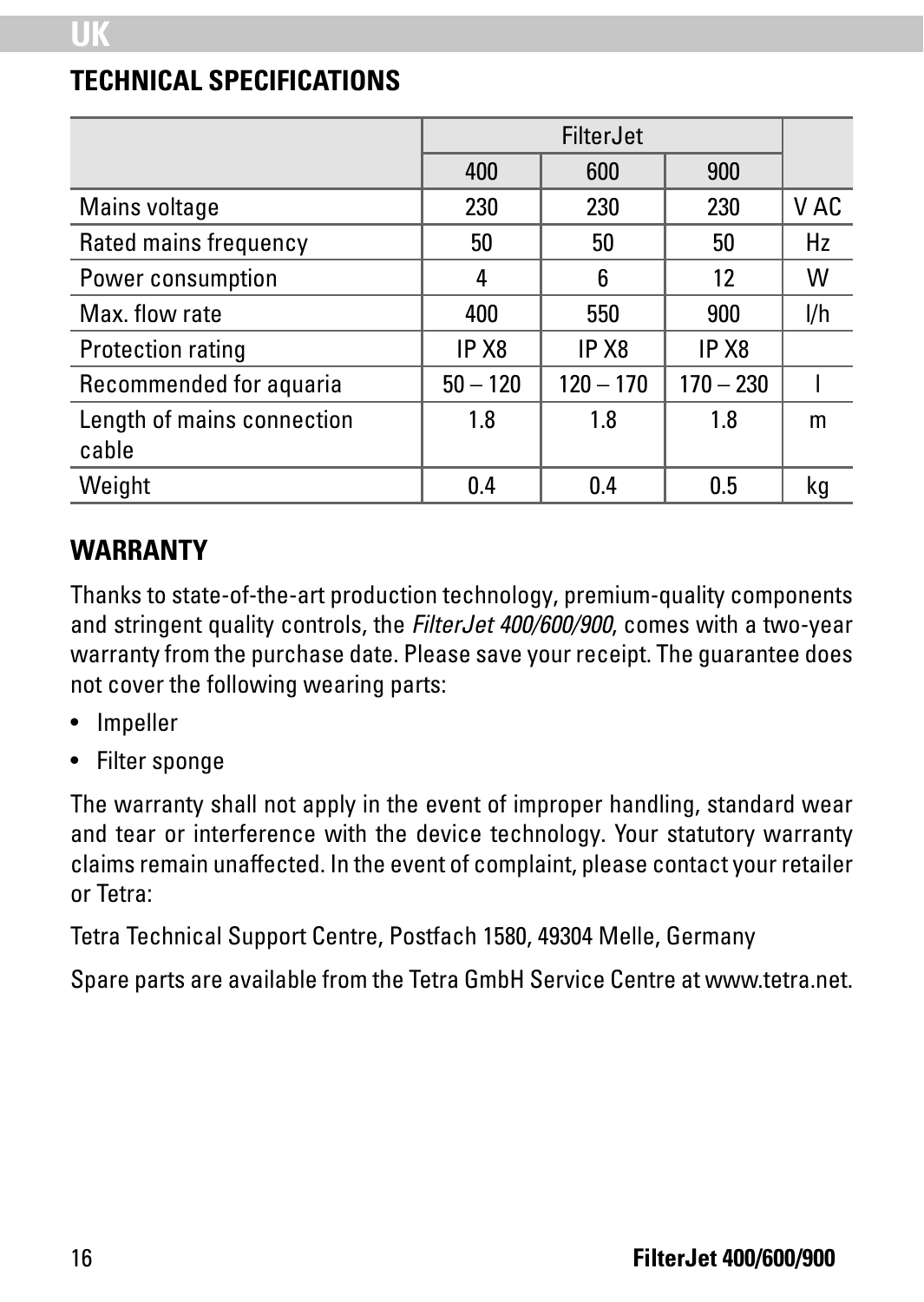# **WARNUNG**

- Dieses Gerät kann von Kindern ab 8 Jahren und darüber sowie von Personen mit verringerten physischen, sensorischen oder mentalen Fähigkeiten oder Mangel an Erfahrung und Wissen benutzt werden, wenn sie beaufsichtigt oder bezüglich des sicheren Gebrauchs des Gerätes unterwiesen wurden und die daraus resultierenden Gefahren verstehen.
- Kinder dürfen nicht mit dem Gerät spielen.
- Reinigung und Benutzer-Wartung dürfen nicht von Kindern ohne Beaufsichtigung durchgeführt werden.
- Alle Geräte im Aquarium ausschalten oder den Netzstecker ziehen, bevor Sie in das Wasser greifen.
- Gerät nicht verwenden, wenn elektrische Leitungen oder Gehäuse beschädigt sind.
- Eine beschädigte Anschlussleitung kann nicht ersetzt werden. Gerät entsorgen.



**D**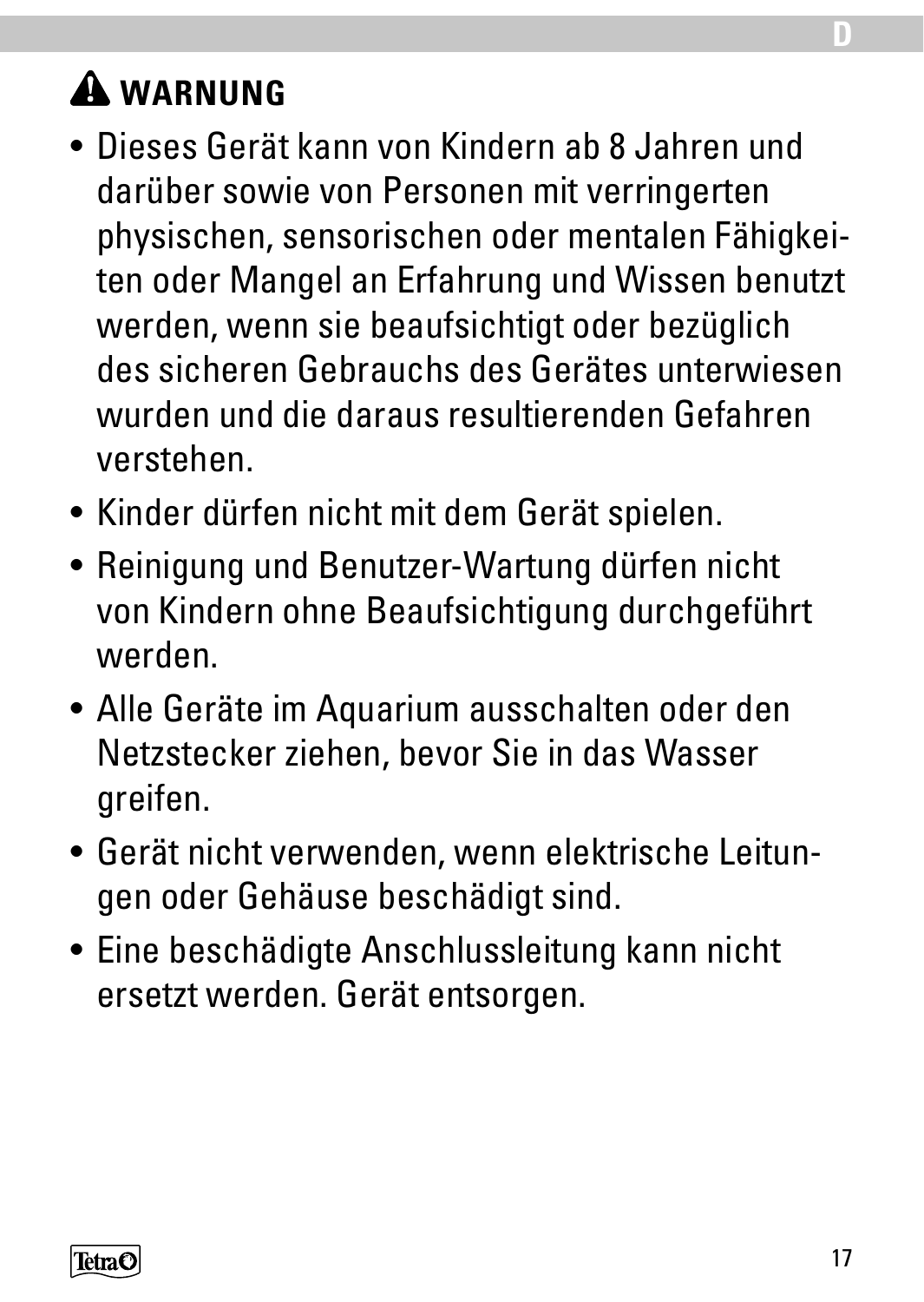## **VORWORT**

**D**

Danke, dass Sie sich für ein Qualitätsprodukt von Tetra entschieden haben. Besuchen Sie uns gerne auch im Internet unter www.tetra.net und erhalten viele nützliche Informationen und Serviceleistungen rund um Ihr Produkt und die faszinierenden Wasserwelten von Tetra.

#### **Zu dieser Anleitung**

Die Anleitung gehört zum *FilterJet 400/600/900* und muss aufbewahrt werden.

#### **Gestaltung der Anleitung verstehen**

#### *HINWEIS*

Kennzeichnet eine möglicherweise gefährliche Situation, die Sach- oder Umweltschäden zur Folge haben kann, wenn sie nicht vermieden wird.

Abb. A: Verweis auf eine Abbildung vorne in dieser Anleitung.

- 1. Handlungsanweisung.
- Aufzählung

Seite xy, Kapitelname: Verweis auf eine Seite und das betreffende Kapitel in dieser Anleitung.

### **SICHERHEITSHINWEISE**

#### **Gefahrensituationen für Personen vermeiden**

- Schließen Sie *FilterJet 400/600/900* nur an eine fachgerecht installierte Steckdose an.
- Schließen Sie *FilterJet 400/600/900* nur ans Netz an, wenn die örtliche Versorgungsspannung mit den Angaben in den Technischen Daten übereinstimmt.
- Schützen Sie den Netzstecker vor Feuchtigkeit.
- Stellen Sie sicher, dass keine Feuchtigkeit in die Steckdose gelangen kann. Verlegen Sie die Netzanschlussleitung so, dass diese vor der Steckdose etwas durchhängt.
- Öffnen Sie niemals das Gehäuse von *FilterJet 400/600/900*.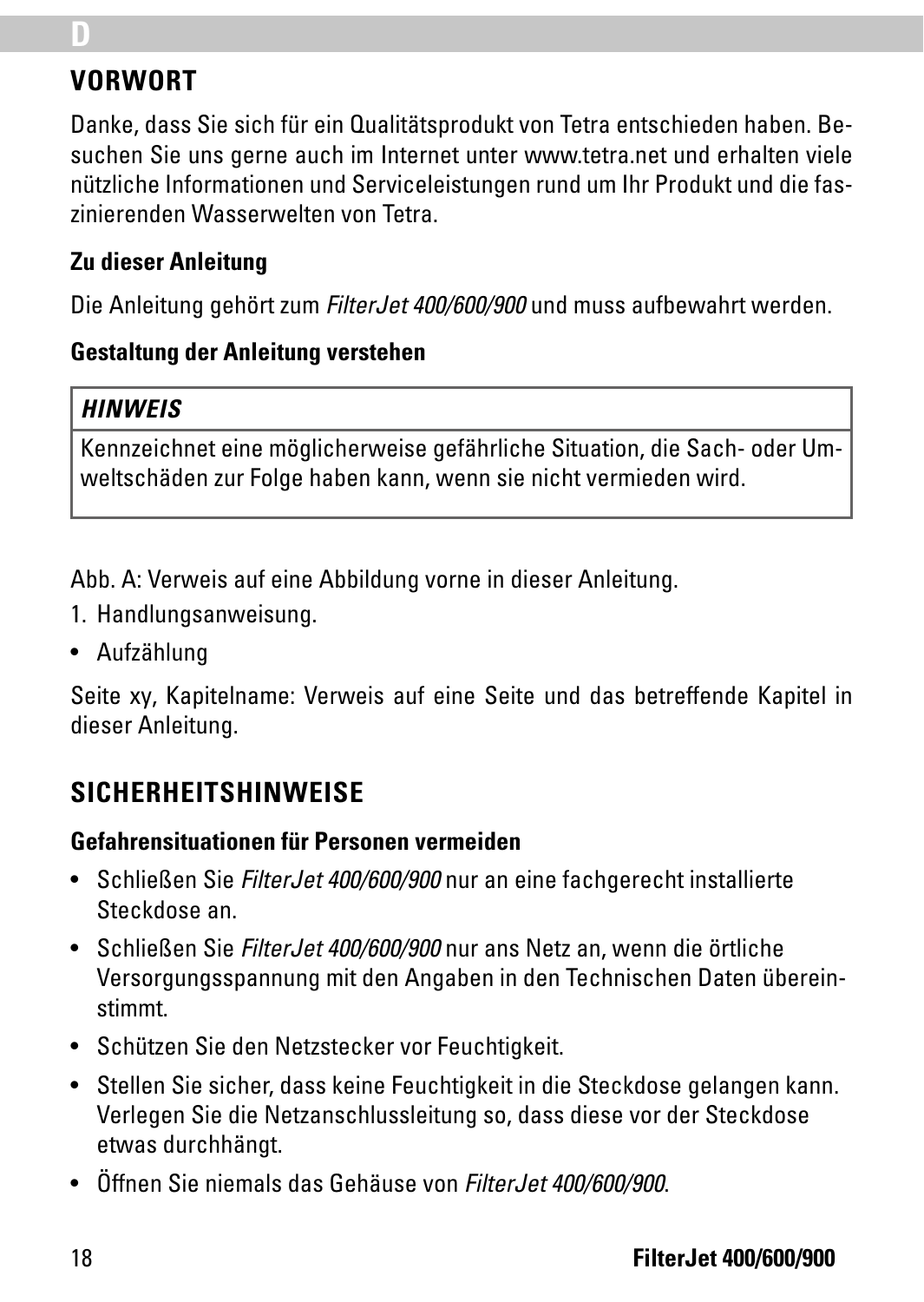- Trennen Sie die Pumpe immer vom Netz, bevor Sie sie reinigen oder Wartungsmaßnahmen durchführen.
- Lassen Sie Kinder nicht mit Kleinteilen spielen. Es besteht Erstickungsgefahr.
- Der Netzstecker muss frei zugänglich sein, damit Sie die Pumpe im Notfall einfach und schnell vom Stromnetz trennen können.
- Verlegen Sie die Netzanschlussleitung so, dass niemand darüber stolpern kann.

#### **Sachschäden vermeiden**

- Die Pumpe nimmt Schaden, wenn sie trocken läuft. Stellen Sie nur die Verbindung mit dem Stromnetz her, wenn die Pumpe ins Wasser getaucht ist.
- Knicken oder quetschen Sie nicht die Netzanschlussleitung.
- Nur Original-Ersatzteile und -Zubehör verwenden.

#### **Symbole auf dem Gerät beachten**



**D**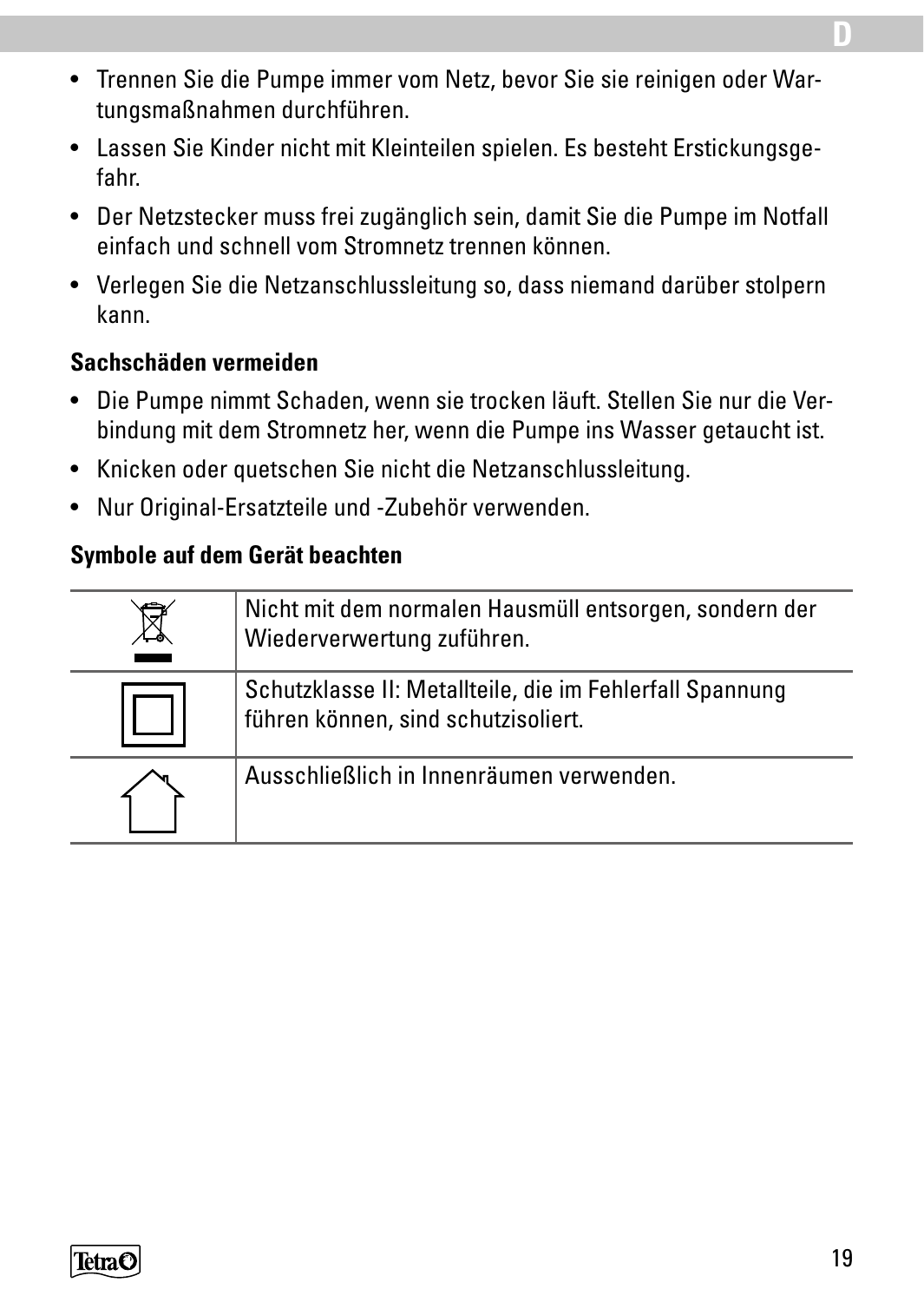## **LIEFERUMFANG**

**D**

| Abb. A |                             |    |                     |  |
|--------|-----------------------------|----|---------------------|--|
|        | Saugnäpfe                   | 9  | Luftschlauch        |  |
| 2      | Befestigungsclip            | 10 | Vorfilteradapter    |  |
| 3      | Wasserverteiler             | 11 | Filterschwamm       |  |
| 4      | Luftschlauchführung         | 12 | Bügelhalterung      |  |
| 5      | Pumpe                       | 13 | Luftschlauchclip    |  |
| 6      | Venturi-T-Stück mit Stopfen | 14 | Saugnapfhalterung   |  |
|        | Luftregelventil             | 15 | Bedienungsanleitung |  |
| 8      | Vorfilter                   |    |                     |  |

### **PRODUKT KENNENLERNEN**

#### **Produktbeschreibung**

*FilterJet 400/600/900* ist eine Umwälzpumpe fürs Aquarium mit einem verstellbaren Pumpengehäuse und Wasserverteiler. Der Filterschwamm verhindert, dass Schmutzpartikel in die Pumpe gelangen.

#### **Bestimmungsgemäße Verwendung**

Verwenden Sie *FilterJet 400/600/900* nur

- für die Wasserzirkulation in Aquarien,
- mit chlorfreiem Leitungswasser,
- in geschlossenen Räumen,
- für private Zwecke,
- unter Einhaltung der technischen Daten,
- bei einer Wassertemperatur von +4 °C … +35 °C.

### **ZUSAMMENBAUEN**

Vorgehensweise:

Abb. B

- 1. Luftschlauch am Venturi-T-Stück anschließen.
	- Stopfen aus Venturi-T-Stück entfernen.
- 2. Wasserverteiler am Venturi-T-Stück anbringen.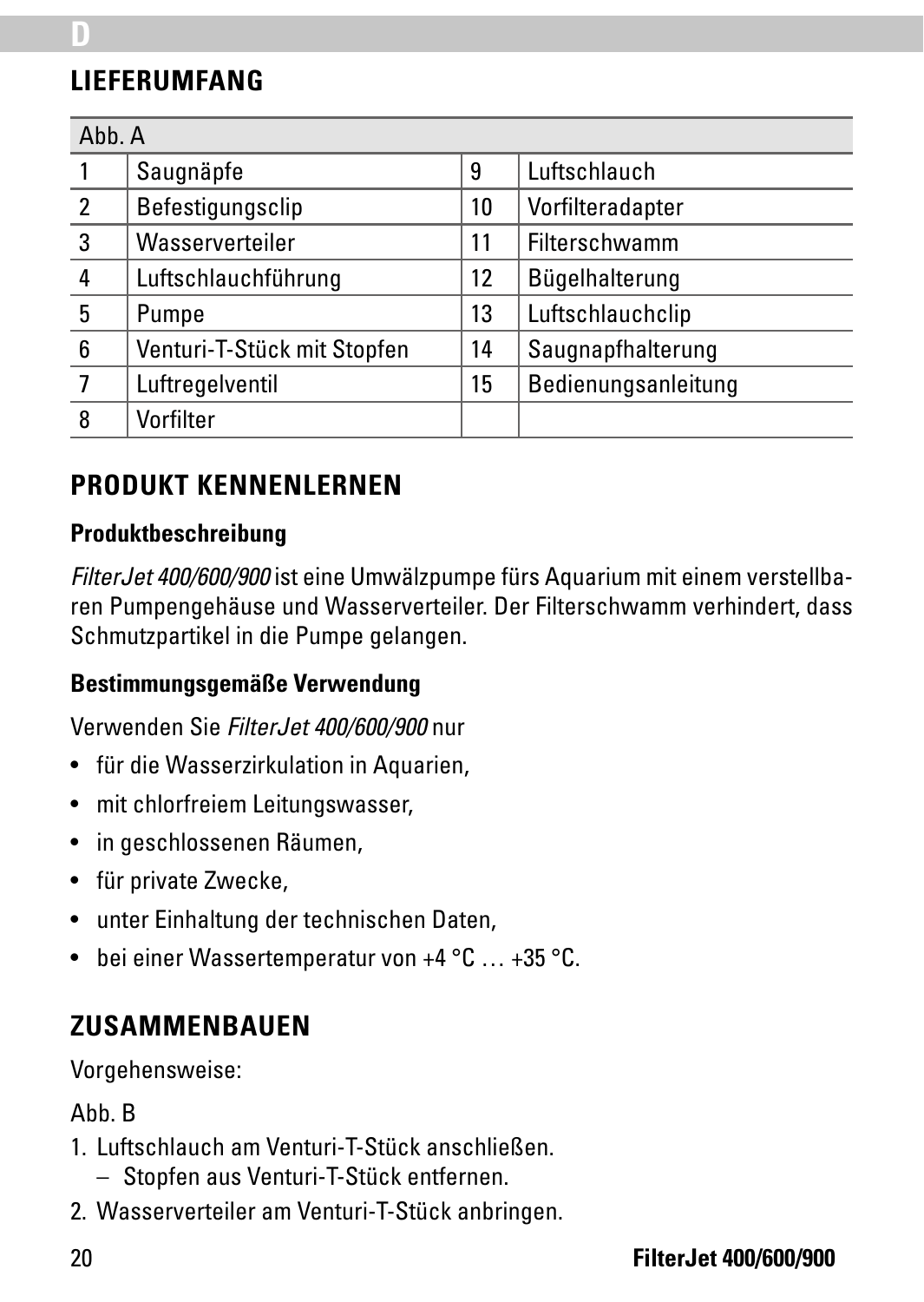- 3. Venturi-T-Stück auf Pumpengehäuse stecken.
- 4. Luftschlauchführung auf Pumpe befestigen.
- 5. Luftregelventil bis zum Anschlag in Luftschlauch drücken, Luftschlauch in Luftschlauchführung befestigen.
- 6. Vorfilteradapter und Vorfilter auf das Pumpengehäuse stecken und den Filterschwamm darüber schieben.

## **AUFSTELLEN**

- Für einen guten Halt der Saugnäpfe muss die Aquariumwand sauber und fettfrei sein.
- Pumpe so anbringen, dass kein Wasser aus dem Aquarium herausspritzten kann.

#### **Mit Saugnapfhalterung befestigen**

Vorgehensweise:

 $A$ <sub>hh</sub> $C$ 

- 1. Saugnäpfe in die Saugnapfhalterung drücken.
- 2. Saugnapfhalterung in eine Nut an der Pumpe schieben.
	- Für einen festen Sitz, die Saugnapfhalterung in der gezeigten Ausrichtung in die Nut schieben.
- 3. Saugnapfhalterung mit leichtem Druck an der Aquariumwand festdrücken.
	- Luftschlauch und Netzanschlussleitung aus dem Aquarium führen.

#### **Mit Bügelhalterung aufhängen**

Vorgehensweise:

Ahh D

- 1. Befestigungsclip in eine Nut an der Pumpe schieben.
	- Für einen festen Sitz den Befestigungsclip in der gezeigten Ausrichtung in die Nut schieben.
- 2. Bügelhalterung bis zur gewünschten Position auf den Befestigungsclip schieben.
- 3. Saugnapf in die Bügelhalterung drücken.
- 4. Luftschlauch mit Luftschlauchclip an der Bügelhalterung fixieren.

TetraC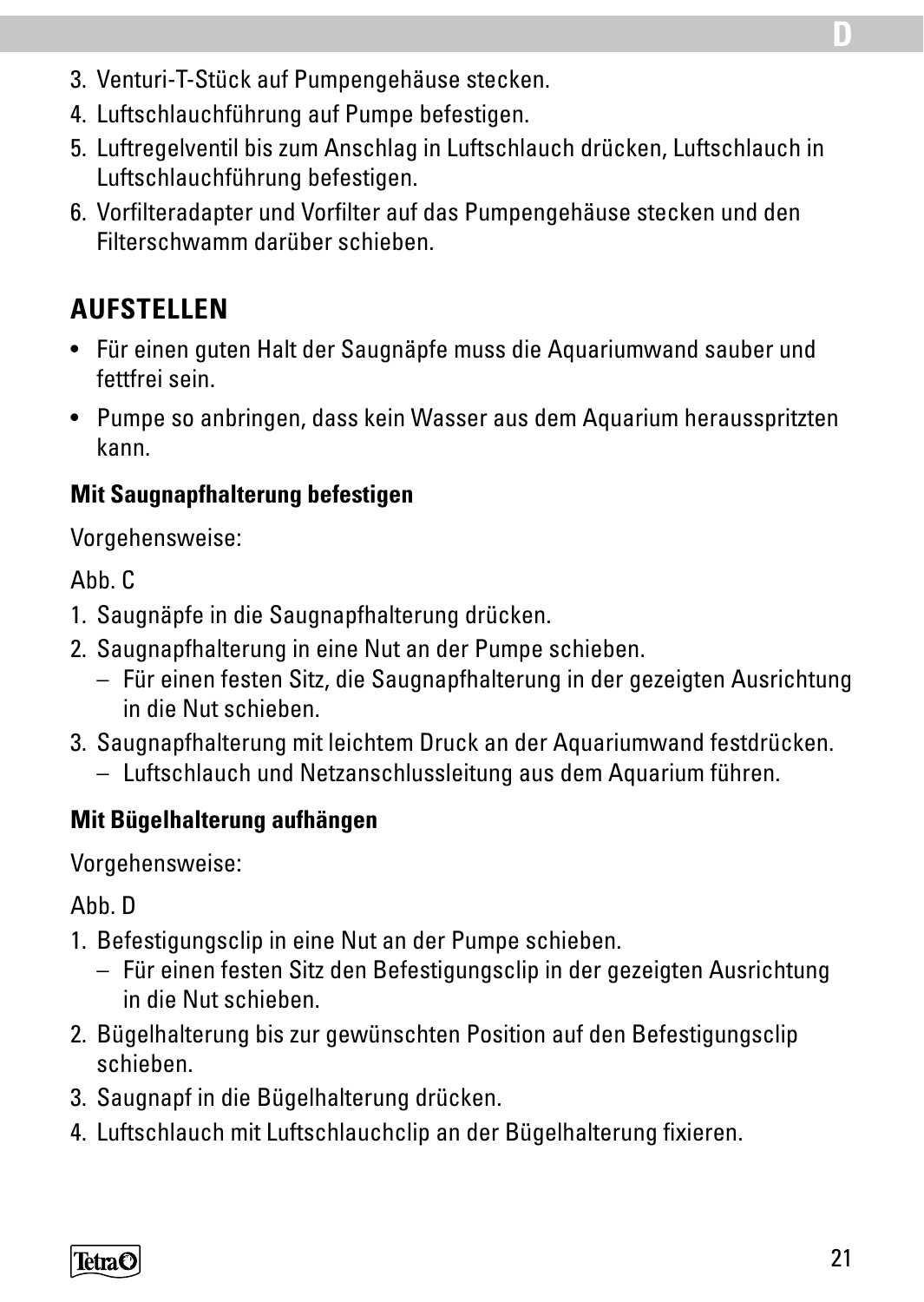- 5. Bügelhalterung über den Rand des Aquariums hängen und den Saugnapf mit leichtem Druck an der Aquariumwand festdrücken.
	- Luftschlauch und Netzanschlussleitung aus dem Aquarium führen.

### **IN BETRIEB NEHMEN**

#### *HINWEIS*

**D**

Pumpe darf nicht trockenlaufen. Andernfalls wird sie beschädigt.

• Pumpe nur getaucht betreiben.

Vorgehensweise:

Abb. E

- Netzanschlussleitung mit Schlaufe verlegen, so dass herabtropfendes Wasser nicht in die Steckdose gelangen kann.
- Pumpe einschalten: Netzstecker in die Steckdose stecken.
- Pumpe ausschalten: Netzstecker ziehen.

# **AUSRICHTEN UND EINSTELLEN**

Vorgehensweise:

Abb. F

- Luftregelventil einstellen.
	- Je weiter das Luftregelventil geöffnet ist, desto mehr das Wasser mit Sauerstoff angereichert.
- Wasserzirkulation einstellen.
	- Optimale Einstellung: Im gesamten Aquarium findet eine Wasserzirkulation statt.
	- **Wichtig**: **Das Pumpengehäuse nur so weit drehen, dass es sich nicht aus der Arretierung löst.**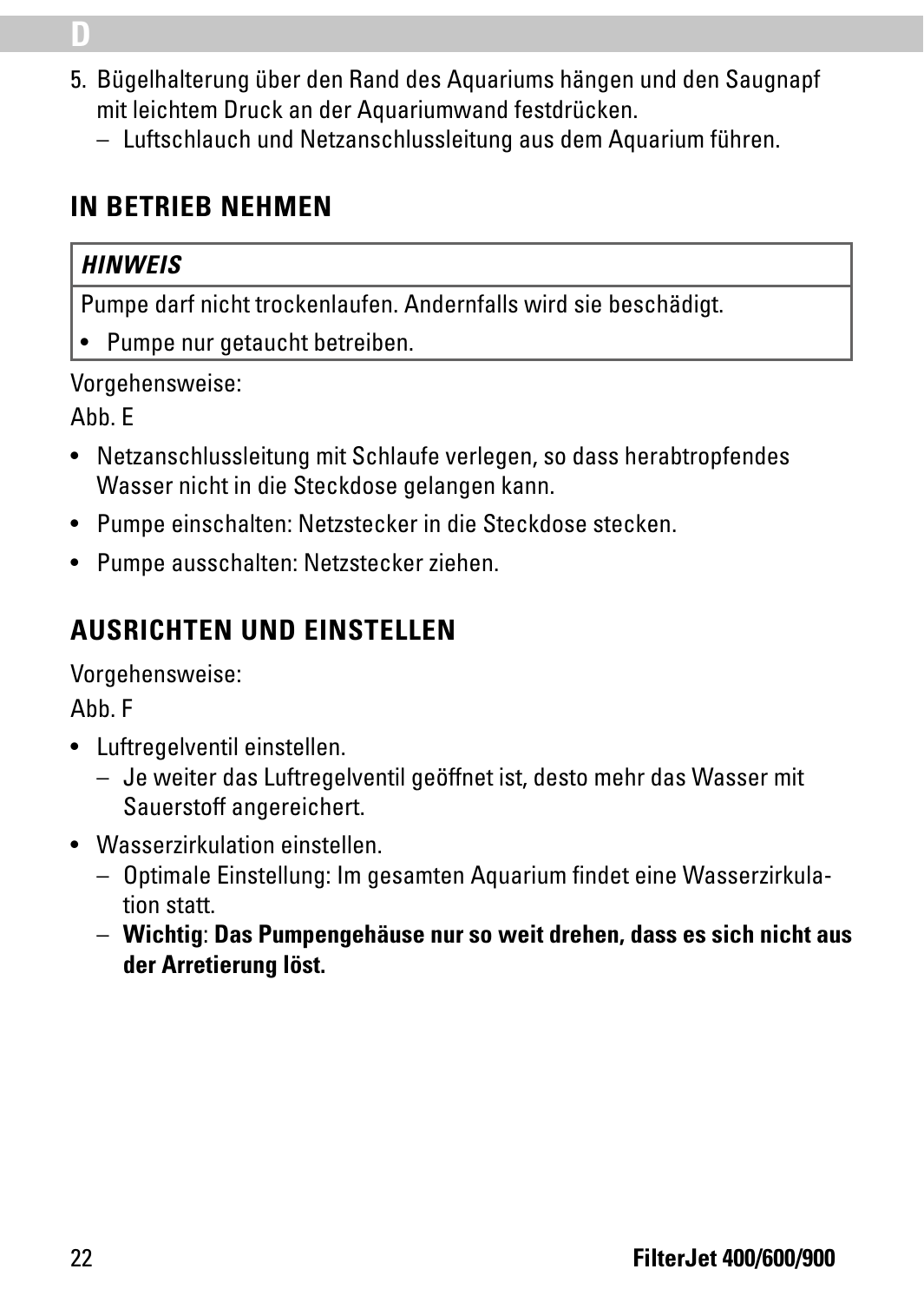### **PFLEGEN**

Reinigen Sie den *FilterJet 400/600/900* nach Bedarf (mindestens 2-mal jährlich).

#### **Pumpe reinigen/Impeller ersetzen**

#### *HINWEIS*

Verwenden Sie keine chemischen Reinigungsmittel, diese schaden den Pflanzen und der Umwelt.

• Nur klares Wasser oder Spezial-Reinigungsmittel für Aquarien verwenden.

Zu Reinigungs- oder Wartungszwecken den Netzstecker ziehen und die Pumpe aus dem Aquarium nehmen.

Vorgehensweise:

Abb. G

- 1. Filterschwamm abziehen.
- 2. Pumpengehäuse so weit drehen, dass es sich aus der Arretierung löst.
- 3. Pumpengehäuse mit Impeller abnehmen.
- 4. Impeller vom Filtergehäuse abziehen, bei Bedarf ersetzen.
- 5. Alle Teile unter fließendem Wasser reinigen.
	- Filterschwamm abspülen, mehrmals leicht ausdrücken.
- 6. Pumpe in umgekehrter Reihenfolge wieder zusammenbauen.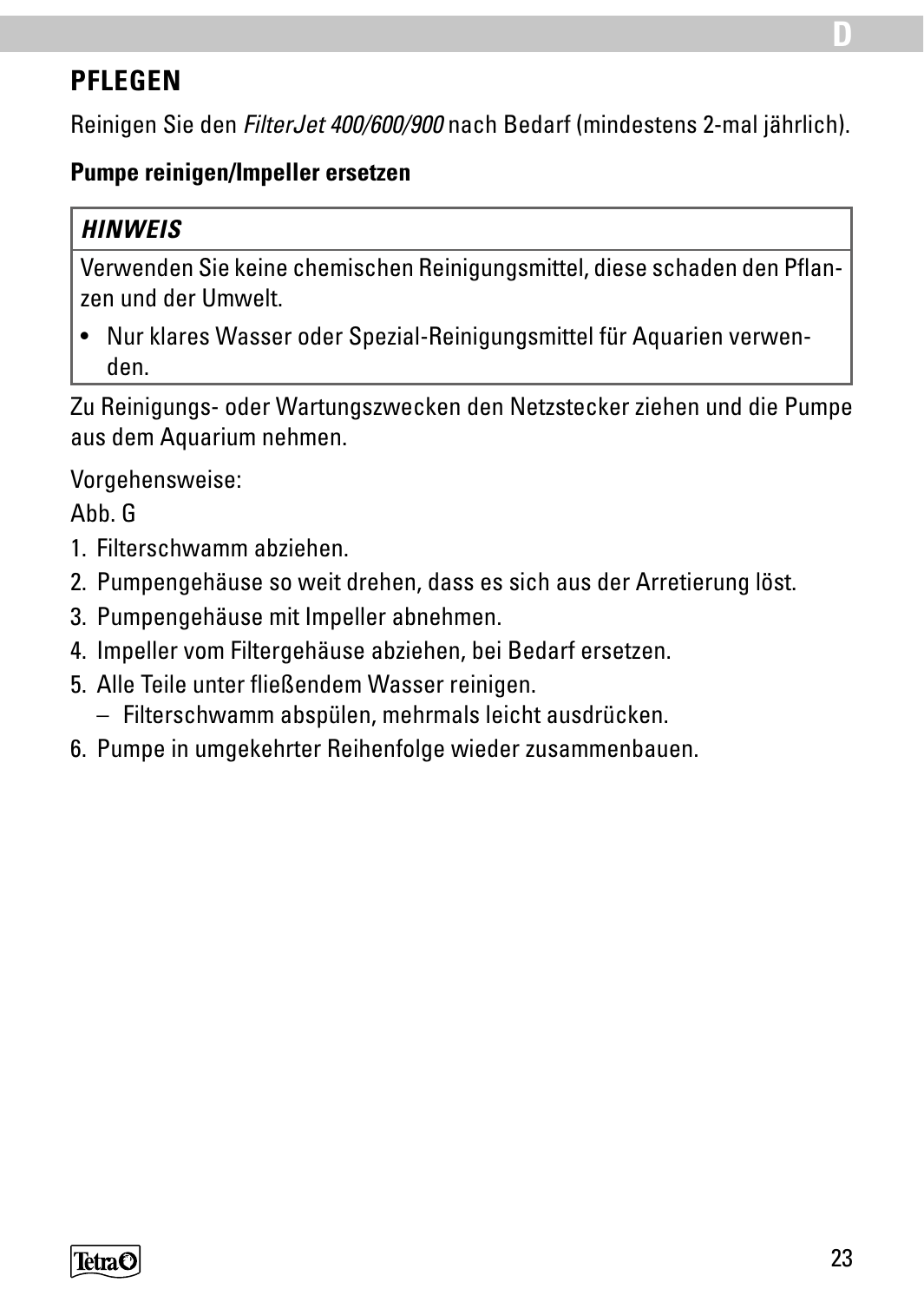# **STÖRUNGEN BESEITIGEN**

Wenn Sie Störungen nicht selbst beheben können, wenden Sie sich an Ihren Händler oder an den Tetra- Kundenservice.

| Störung              | Ursache                           | Abhilfe                                            |
|----------------------|-----------------------------------|----------------------------------------------------|
| Pumpe läuft nicht an | Pumpe nicht mit Strom<br>versorgt | Stormversorgung<br>herstellen                      |
|                      | Pumpe defekt                      | Händler oder Tetra-Kun-<br>denservice kontaktieren |
|                      | Impeller blockiert                | Pumpe reinigen                                     |
| Wasserfluss ungenü-  | Pumpe verschmutzt                 | Pumpe reinigen                                     |
| qend                 | Pumpe defekt                      | Händler oder Tetra-Kun-<br>denservice kontaktieren |
|                      | Impeller verschlissen             | Impeller ersetzen                                  |

#### **ENTSORGEN**



**D**

*FilterJet 400/600/900* enthält elektronische Bauteile und ist kein Restmüll.

- Entsorgen Sie das Gerät über das bei Ihnen vorgesehene Rücknahmesystem, damit die Rohstoffe wiederverwertet werden können.
- Vor der Entsorgung alle Kabel abschneiden, um das Gerät unbrauchbar zu machen.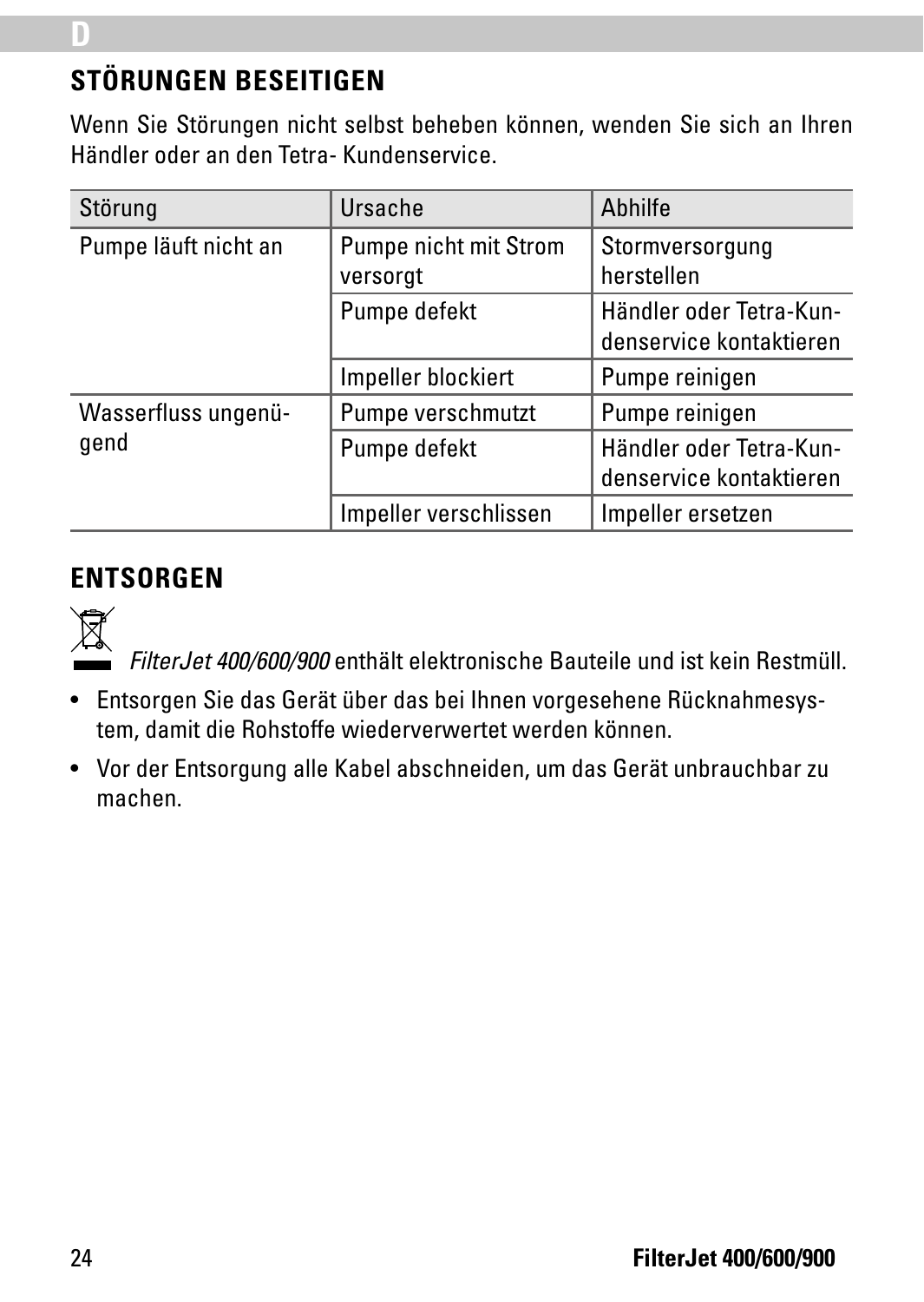### **TECHNISCHE DATEN**

|                            |                   | FilterJet         |                   |      |
|----------------------------|-------------------|-------------------|-------------------|------|
|                            | 400               | 600               | 900               |      |
| Netzspannung               | 230               | 230               | 230               | V AC |
| Netzbemessungsfrequenz     | 50                | 50                | 50                | Hz   |
| Leistungsaufnahme          |                   | 6                 | 12                | W    |
| Max. Durchflussleistung    | 400               | 550               | 900               | l/h  |
| Schutzart                  | IP X <sub>8</sub> | IP X <sub>8</sub> | IP X <sub>8</sub> |      |
| Empfohlen für Aquarien     | $50 - 120$        | $120 - 170$       | $170 - 230$       |      |
| Länge Netzanschlussleitung | 1,8               | 1,8               | 1.8               | m    |
| Gewicht                    | 0,4               | 0,4               | 0.5               | kg   |

### **GARANTIE**

Dank moderner Fertigungstechniken, hochwertiger Bauteile und strengster Qualitätskontrolle leisten wir zwei Jahre Garantie für die Funktion des *Filter-Jet 400/600/900*, gerechnet ab Kaufdatum. Bitte bewahren Sie den Kassenbon auf. Von der Garantie sind folgende Verschleißteile ausgenommen:

- Impeller
- Filterschwamm

Keine Garantie besteht in Fällen unsachgemäßer Behandlung, bei Verschleißteilen im Rahmen des normalen Verschleißes sowie beim Eingriff in die Gerätetechnik. Ihre gesetzlichen Gewährleistungsansprüche bleiben unberührt. Bei Reklamationen wenden Sie sich an Ihren Händler oder an Tetra:

Tetra Technik Service Center, Postfach 1580, 49304 Melle, Germany

Ersatzteile finden Sie im Service-Center der TETRA GmbH unter www.tetra.net

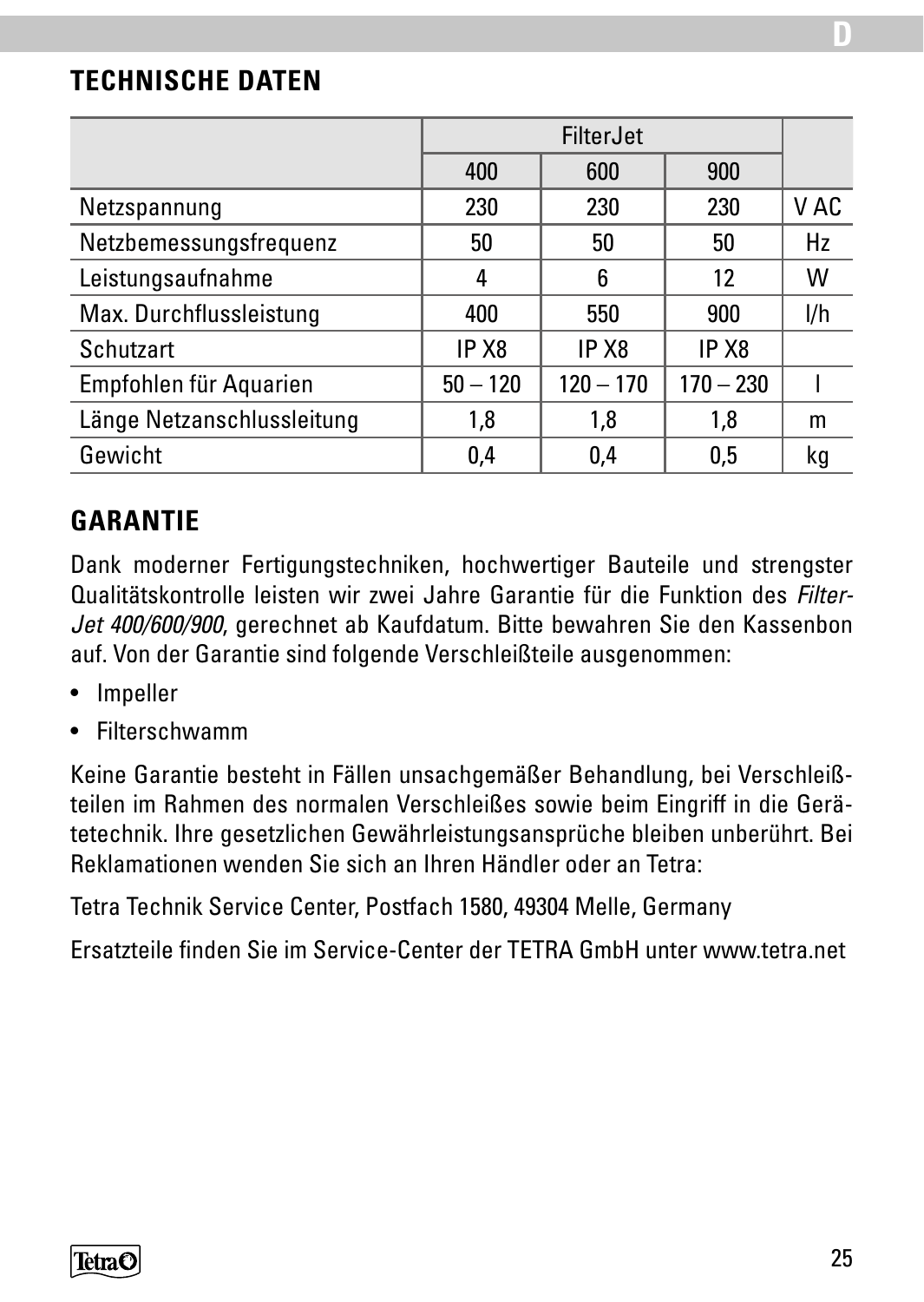# **A AVERTISSEMENT**

**F**

- Cet appareil ne doit pas être utilisé par un enfant de moins de 8 ans, un individu dont les capacités physiques, sensorielles ou mentales sont réduites ou quelqu'un sans expérience ni connaissances à moins qu'il ne le fasse sous surveillance ou qu'il n'ait reçu des instructions préalables quant à l'utilisation sûre de l'appareil et qu'il n'ait compris les risques associés.
- Les enfants ne doivent pas jouer avec l'appareil.
- Les enfants ne doivent pas réaliser d'opérations de nettoyage ou d'entretien sans surveillance.
- Mettez tous les appareils de votre aquarium hors tension et débranchez-les avant de toucher l'eau.
- N'utilisez pas l'appareil si son boîtier ou ses câbles électriques sont endommagés.
- Les câbles de raccordement ne peuvent pas être remplacés. S'ils sont endommagés, l'appareil devient inutilisable et doit alors être éliminé.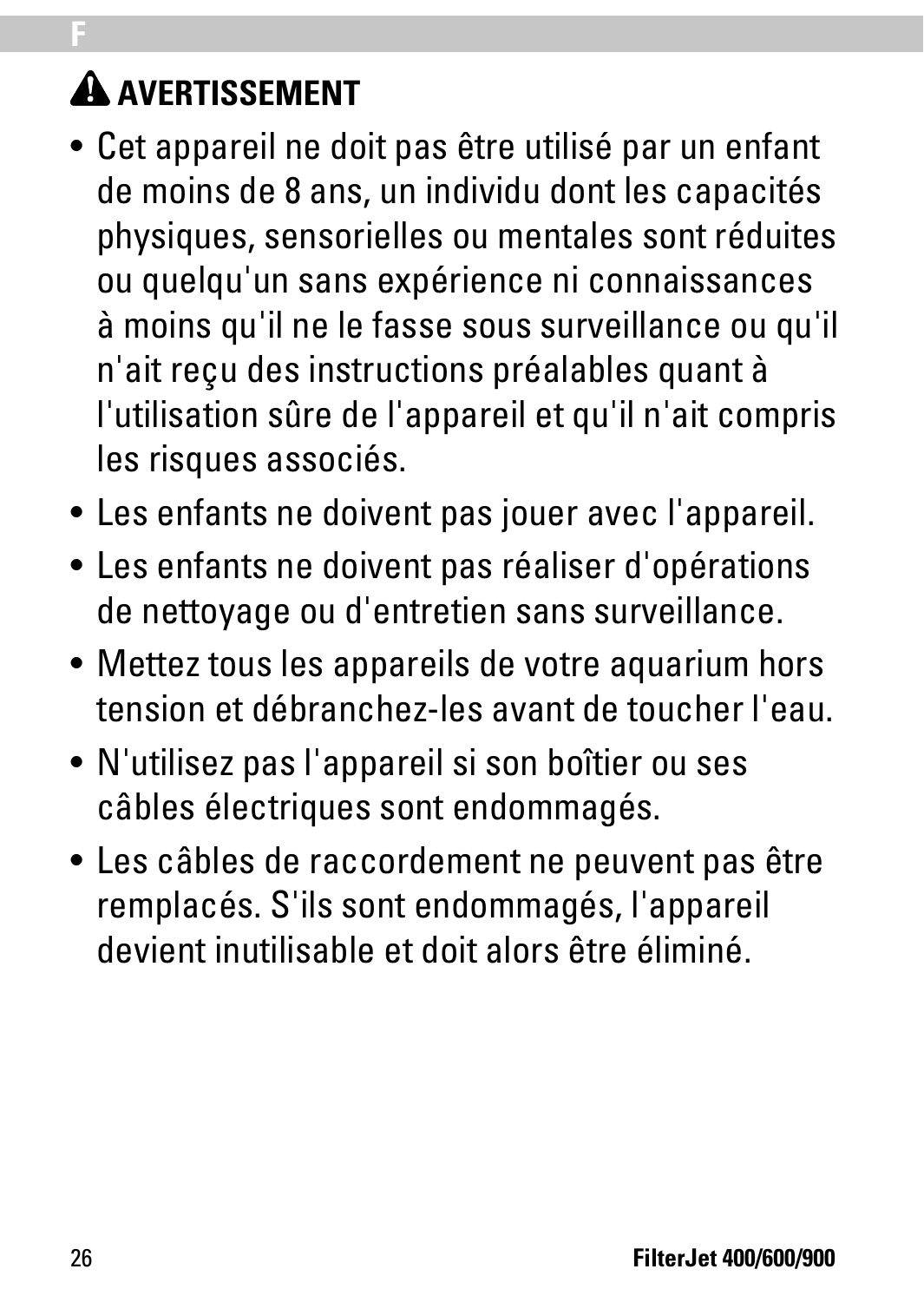### **AVANT-PROPOS**

Merci d'avoir choisi un produit de qualité signé Tetra. Pour bénéficier de services et obtenir d'autres informations utiles sur votre produit et l'univers aquatique fascinant de Tetra, visitez notre site Web : www.tetra.net.

#### **À propos de ce mode d'emploi**

Le mode d'emploi doit être conservé avec le *FilterJet 400/600/900* à des fins de consultation ultérieure.

#### **Conventions utilisées dans le mode d'emploi**

#### *REMARQUE*

Signale une situation potentiellement dangereuse pouvant entraîner des dégâts matériels ou des dommages environnementaux si elle n'est pas évitée.

Fig. A : fait référence à l'un des schémas présentés au début du présent mode d'emploi.

- 1. Instruction
- Liste

Page xy, intitulé d'une section : renvoie à une page et à la section correspondante du présent mode d'emploi.

# **CONSIGNES DE SÉCURITÉ**

#### **Prévention des situations dangereuses**

- Branchez le *FilterJet 400/600/900* uniquement sur une prise électrique dont l'installation répond aux normes en vigueur.
- Ne raccordez le *FilterJet 400/600/900* au secteur que si la tension locale correspond aux spécifications figurant dans les caractéristiques techniques.
- Protégez la fiche d'alimentation de l'humidité.
- Assurez-vous que la prise est protégée contre toute pénétration d'humidité. Installez le câble d'alimentation secteur de sorte que la partie située avant la prise pende légèrement.
- N'ouvrez jamais le boîtier du *FilterJet 400/600/900*.

TetraC

**F**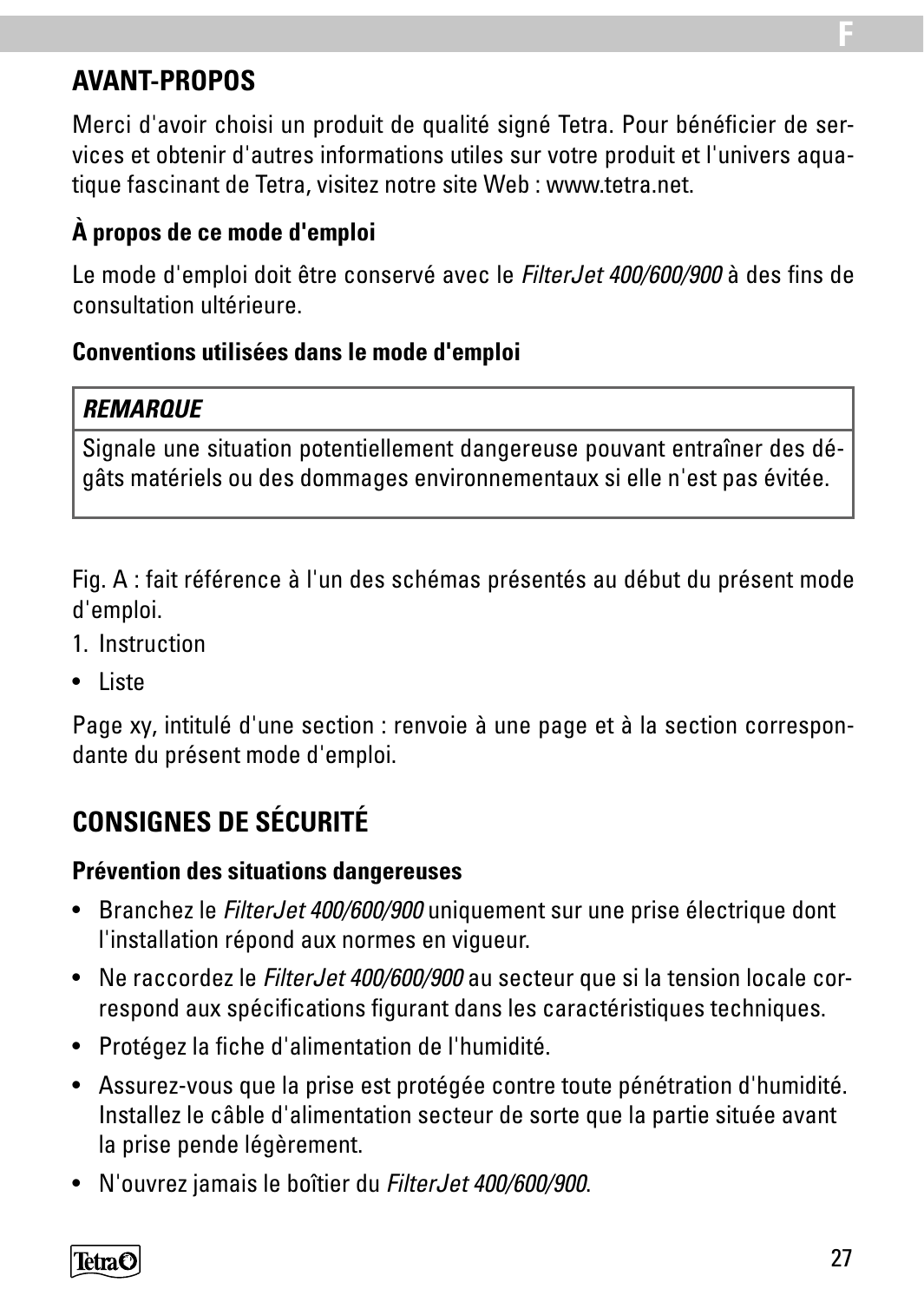- Débranchez systématiquement la pompe du secteur avant de procéder au nettoyage ou de réaliser toute autre tâche d'entretien.
- Ne laissez pas les enfants jouer avec les petites pièces car celles-ci présentent un risque d'étouffement.
- La fiche d'alimentation doit être aisément accessible pour que vous puissiez débrancher facilement et rapidement la pompe du secteur en cas d'urgence.
- Assurez-vous que le câble d'alimentation ne peut pas provoquer de trébuchements.

#### **Prévention des dégâts matériels**

**F**

- Le fonctionnement à sec de la pompe peut sérieusement l'endommager. Ne raccordez la pompe au secteur qu'une fois immergée dans l'eau.
- Ne pliez pas et n'écrasez pas le câble d'alimentation.
- Utilisez exclusivement des pièces de rechange et accessoires d'origine.

#### **Symboles figurant sur l'appareil**

| Ne pas éliminer avec les déchets ménagers ; à recycler.                                                        |
|----------------------------------------------------------------------------------------------------------------|
| Classe de protection II : isolation des parties métalliques<br>susceptibles de provoquer un défaut électrique. |
| Appareil destiné à une utilisation en intérieur uniquement.                                                    |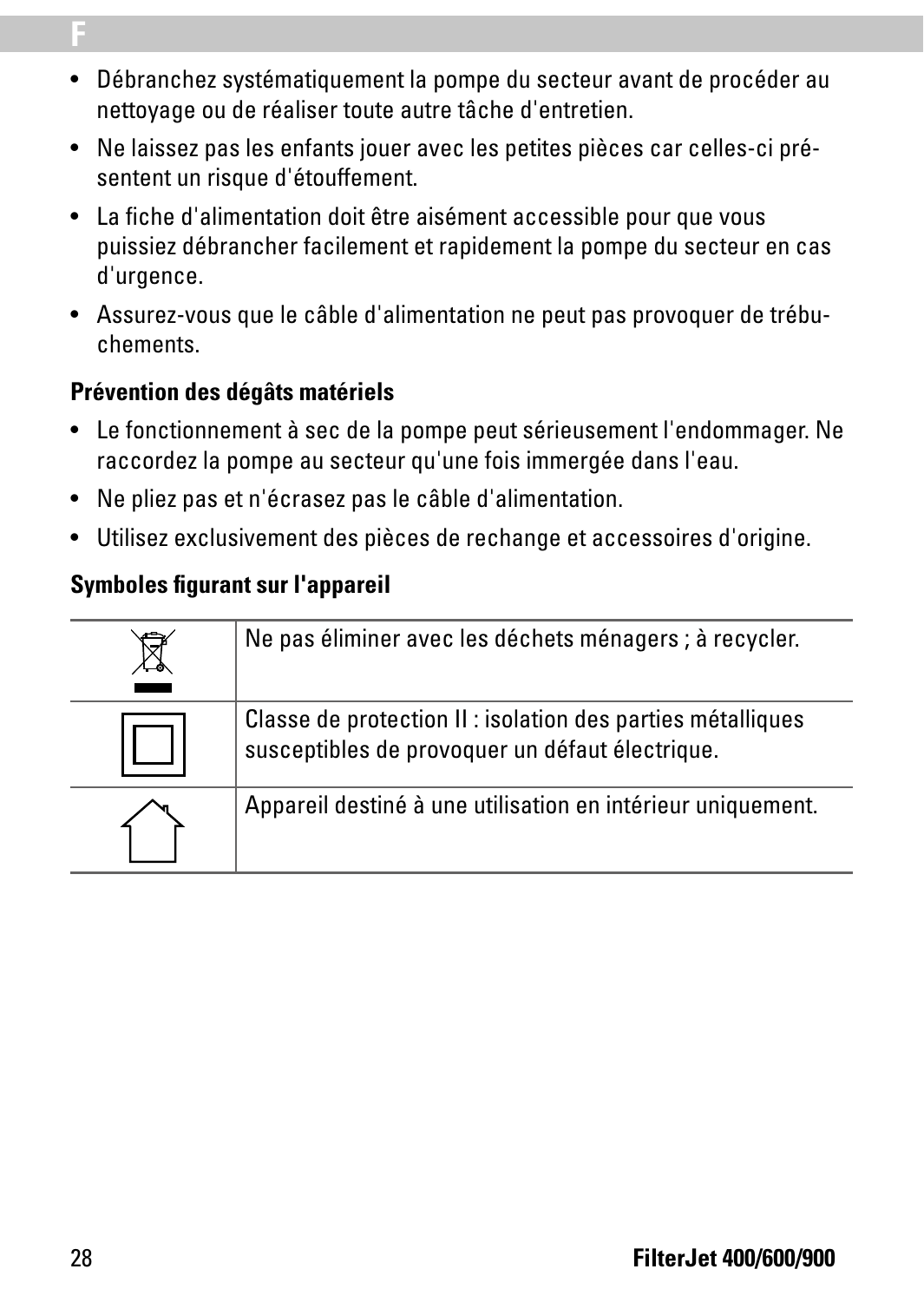# **LISTE DES ÉLÉMENTS FOURNIS**

| Fig. A         |                              |    |                           |
|----------------|------------------------------|----|---------------------------|
|                | Ventouses                    | 9  | Tuyau d'air               |
| $\mathfrak{p}$ | Clip de fixation             | 10 | Adaptateur pour préfiltre |
| 3              | Bec de rejet de l'eau        | 11 | Éponge filtrante          |
| 4              | Guide de tuyau d'air         | 12 | Support suspendu          |
| 5              | Pompe                        | 13 | Clip pour tuyau d'air     |
| 6              | Venturi en T avec obturateur | 14 | Support à ventouses       |
|                | Vanne de régulation de l'air | 15 | Mode d'emploi             |
| 8              | Préfiltre                    |    |                           |

# **GÉNÉRALITÉS**

#### **Description du produit**

Le *FilterJet 400/600/900* consiste en une pompe de circulation pour aquariums dotée d'un boîtier et d'un bec de rejet de l'eau orientables. L'éponge filtrante empêche les particules de saleté de pénétrer dans la pompe.

#### **Utilisation prévue**

Utilisez exclusivement le *FilterJet 400/600/900*

- pour la circulation de l'eau dans les aquariums,
- avec de l'eau du robinet sans chlore,
- en intérieur,
- à des fins privées,
- conformément aux données techniques,
- à une température de l'eau comprise entre 4 et 35 °C.

**F**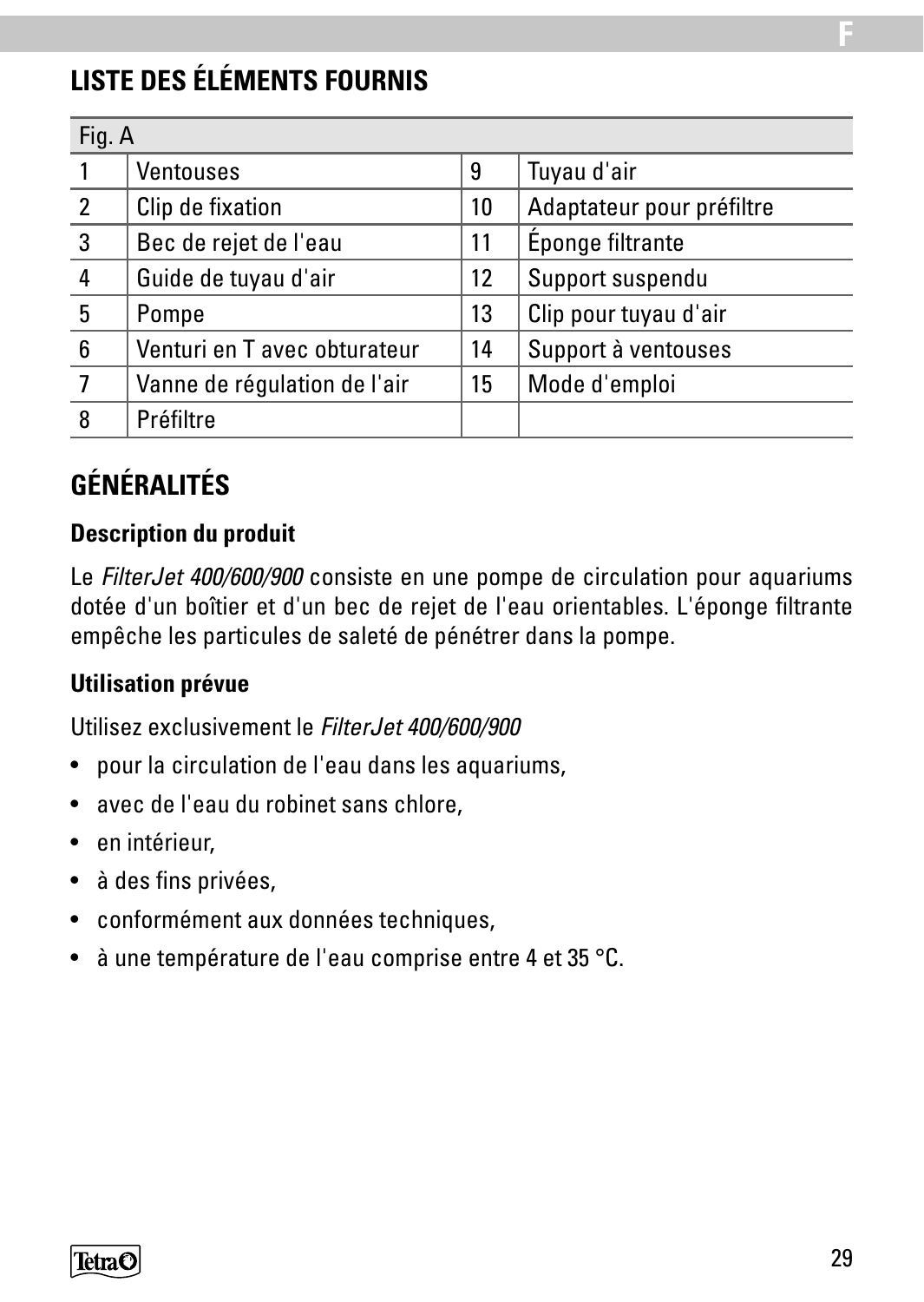## **MONTAGE**

Procédure :

Fig. B

**F**

- 1. Connectez le tuyau d'air au venturi en T.
	- Retirez l'obturateur du venturi en T.
- 2. Fixez le bec de rejet de l'eau au venturi en T.
- 3. Raccordez le venturi en T au boîtier de la pompe.
- 4. Fixez le guide de tuyau d'air à la pompe.
- 5. Enfoncez complètement l'embout de la vanne de régulation de l'air dans le tuyau d'air. Clipsez le tuyau d'air sur son guide.
- 6. Montez le préfiltre et son adaptateur sur le boîtier de la pompe, puis emboîtez l'éponge filtrante dessus.

# **INSTALLATION**

- Pour que les ventouses tiennent en place sur la paroi de l'aquarium, celle-ci doit être propre et exempte de film gras.
- Assurez-vous d'installer la pompe de sorte à éviter que de l'eau gicle hors de l'aquarium.

#### **Fixation à l'aide du support à ventouses**

Procédure :

Fig. C

- 1. Mettez les ventouses en place sur le support à ventouses.
- 2. Insérez le support à ventouses dans la gorge de la pompe.
	- Pour ce faire, reportez-vous aux indications de la figure.
- 3. Appuyez le support à ventouses contre la paroi de l'aquarium avec délicatesse mais fermeté.
	- Acheminez le tuyau d'air et le câble d'alimentation hors de l'aquarium.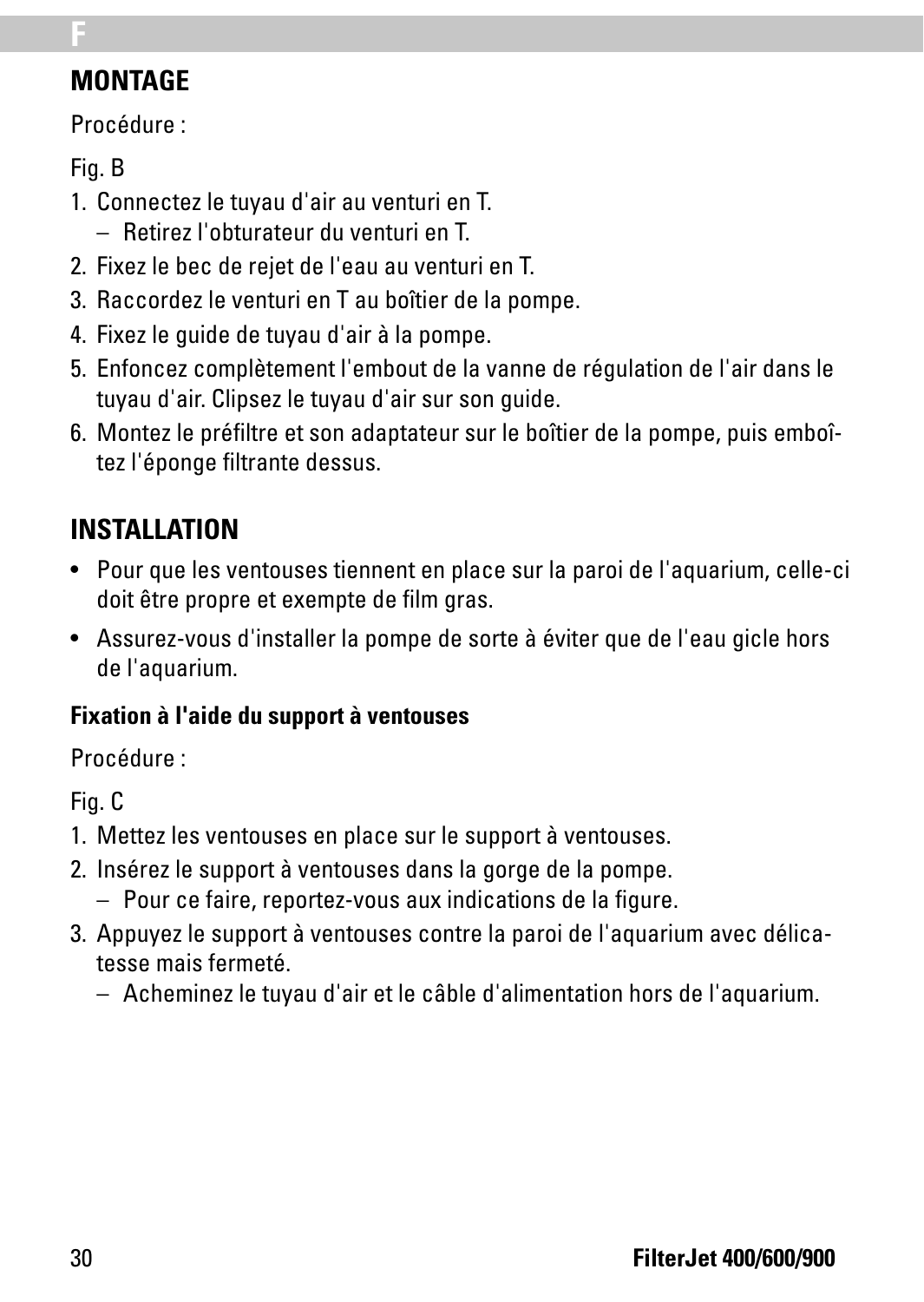#### **Fixation à l'aide du support suspendu**

Procédure :

#### Fig. D

- 1. Insérez le clip de fixation dans la gorge de la pompe.
	- Pour ce faire, reportez-vous aux indications de la figure.
- 2. Insérez le support suspendu dans le clip de fixation jusqu'à la position requise.
- 3. Mettez la ventouse en place sur le support suspendu.
- 4. Fixez le tuyau d'air au support suspendu à l'aide du clip pour tuyau d'air.
- 5. Accrochez le support suspendu à la paroi de l'aquarium, puis appuyez la ventouse contre la paroi avec délicatesse mais fermeté.
	- Acheminez le tuyau d'air et le câble d'alimentation hors de l'aquarium.

### **PREMIÈRE UTILISATION**

#### *REMARQUE*

Le fonctionnement à sec de la pompe peut sérieusement l'endommager.

La pompe ne doit être utilisée que lorsqu'elle est immergée.

#### Procédure :

#### Fig. E

- Assurez-vous que le câble d'alimentation pend légèrement afin d'éviter que des gouttes d'eau n'atteignent la prise.
- Pour mettre la pompe sous tension, insérez la fiche d'alimentation dans la prise.
- Pour la mettre hors tension, retirez la fiche de la prise.



**F**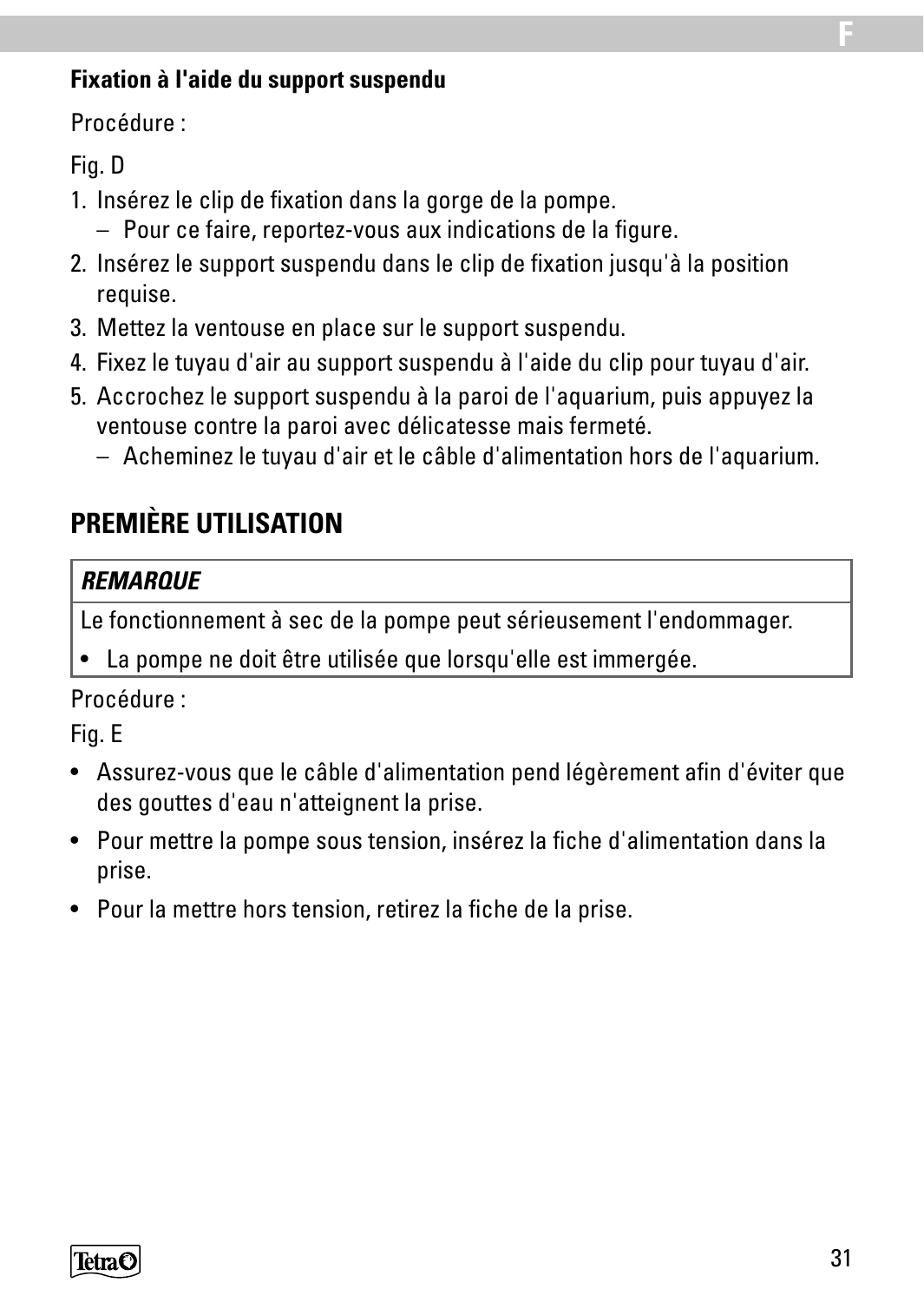# **RÉGLAGES**

Procédure :

Fig. F

**F**

- Réglage de la vanne de régulation de l'air.
	- Plus vous ouvrez la vanne, plus l'eau est aérée.
- Réglage de la circulation de l'eau.
	- Idéalement, l'eau doit circuler dans tout l'aquarium.
	- **Important** : **ne faites pas pivoter le boîtier de la pompe au point de le libérer du mécanisme de blocage.**

# **ENTRETIEN**

Nettoyez le *FilterJet 400/600/900* au besoin (au moins deux fois par an).

#### **Nettoyage de la pompe/remplacement de la turbine**

#### *REMARQUE*

N'utilisez pas de nettoyants chimiques car ceux-ci peuvent être nocifs pour vos plantes et l'environnement.

• Utilisez exclusivement de l'eau claire ou des produits spécifiquement conçus pour l'entretien des aquariums.

Pour les opérations de nettoyage ou d'entretien, débranchez la pompe et retirez-la de l'aquarium.

Procédure :

Fig. G

- 1. Ôtez l'éponge filtrante.
- 2. Faites pivoter le boîtier de la pompe afin de le libérer du mécanisme de blocage.
- 3. Retirez le boîtier de la pompe renfermant la turbine.
- 4. Extrayez la turbine du boîtier du filtre et remplacez-la au besoin.
- 5. Nettoyez toutes les pièces en les passant sous l'eau.
	- Rincez l'éponge filtrante et essorez-la délicatement plusieurs fois.
- 6. Remontez la pompe en suivant les étapes de la procédure de démontage dans l'ordre inverse.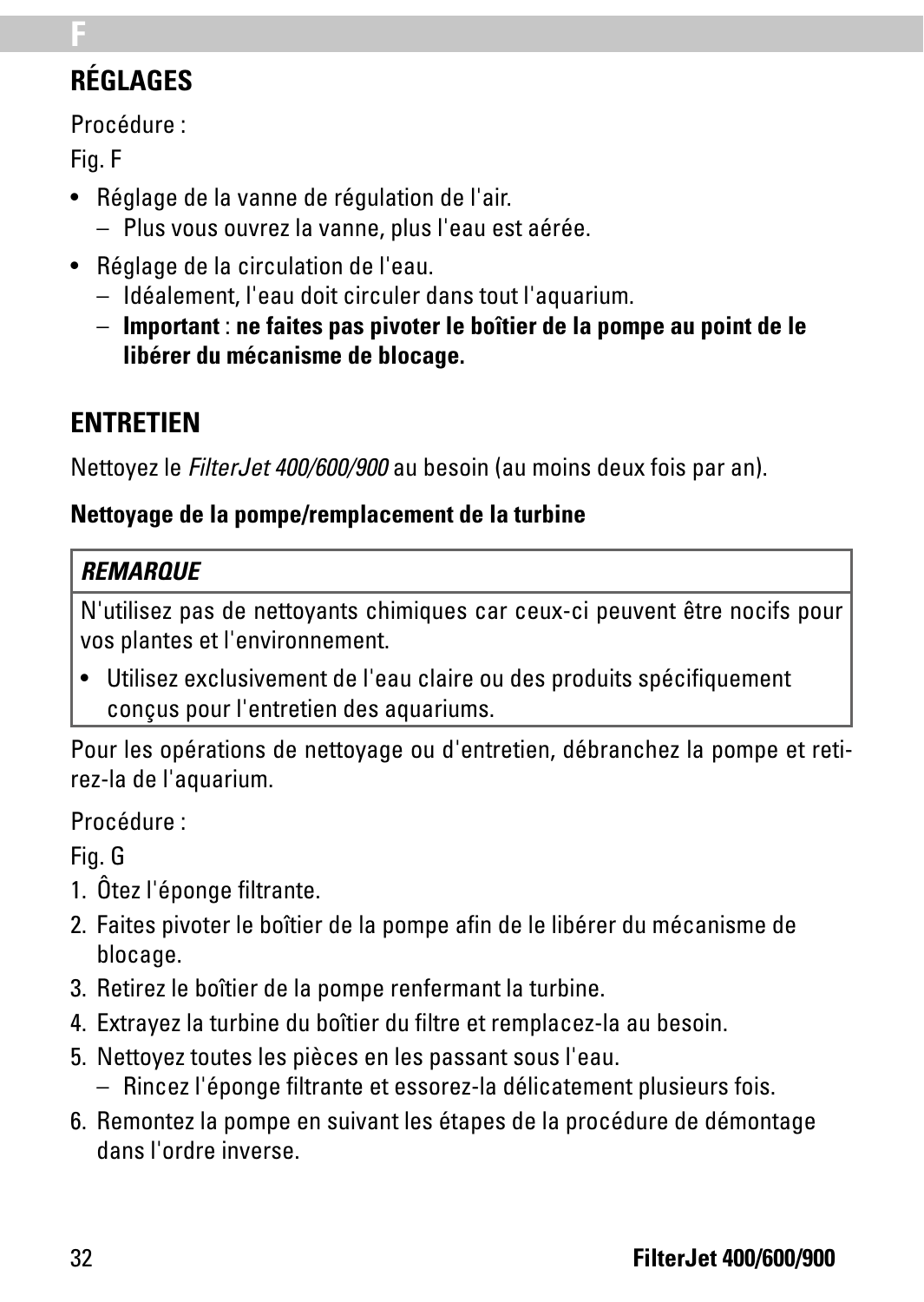# **DÉPANNAGE**

Si vous ne parvenez pas à corriger vous-même les dysfonctionnements, contactez votre revendeur local ou le service après-vente Tetra.

| Dysfonctionnement              | Cause                                       | Solution                                                         |
|--------------------------------|---------------------------------------------|------------------------------------------------------------------|
| La pompe ne fonctionne<br>pas. | La pompe n'est pas<br>raccordée au secteur. | Branchez la pompe.                                               |
|                                | La pompe est défec-<br>tueuse.              | Contactez votre<br>revendeur ou le service<br>après-vente Tetra. |
|                                | La turbine est bloquée.                     | Nettoyez la pompe.                                               |
| Le débit d'eau est             | La pompe est obstruée.                      | Nettoyez la pompe.                                               |
| insuffisant.                   | La pompe est défec-<br>tueuse.              | Contactez votre<br>revendeur ou le service<br>après-vente Tetra. |
|                                | La turbine est usée.                        | Remplacez la turbine.                                            |

# **ÉLIMINATION**



 Le *FilterJet 400/600/900* contient des composants électroniques et ne doit donc pas être éliminé avec les déchets ménagers standard.

- Éliminez l'appareil via le circuit local de récupération pour que ses matières premières puissent être recyclées.
- Coupez tous les câbles de l'appareil avant son élimination afin d'empêcher son utilisation.



**F**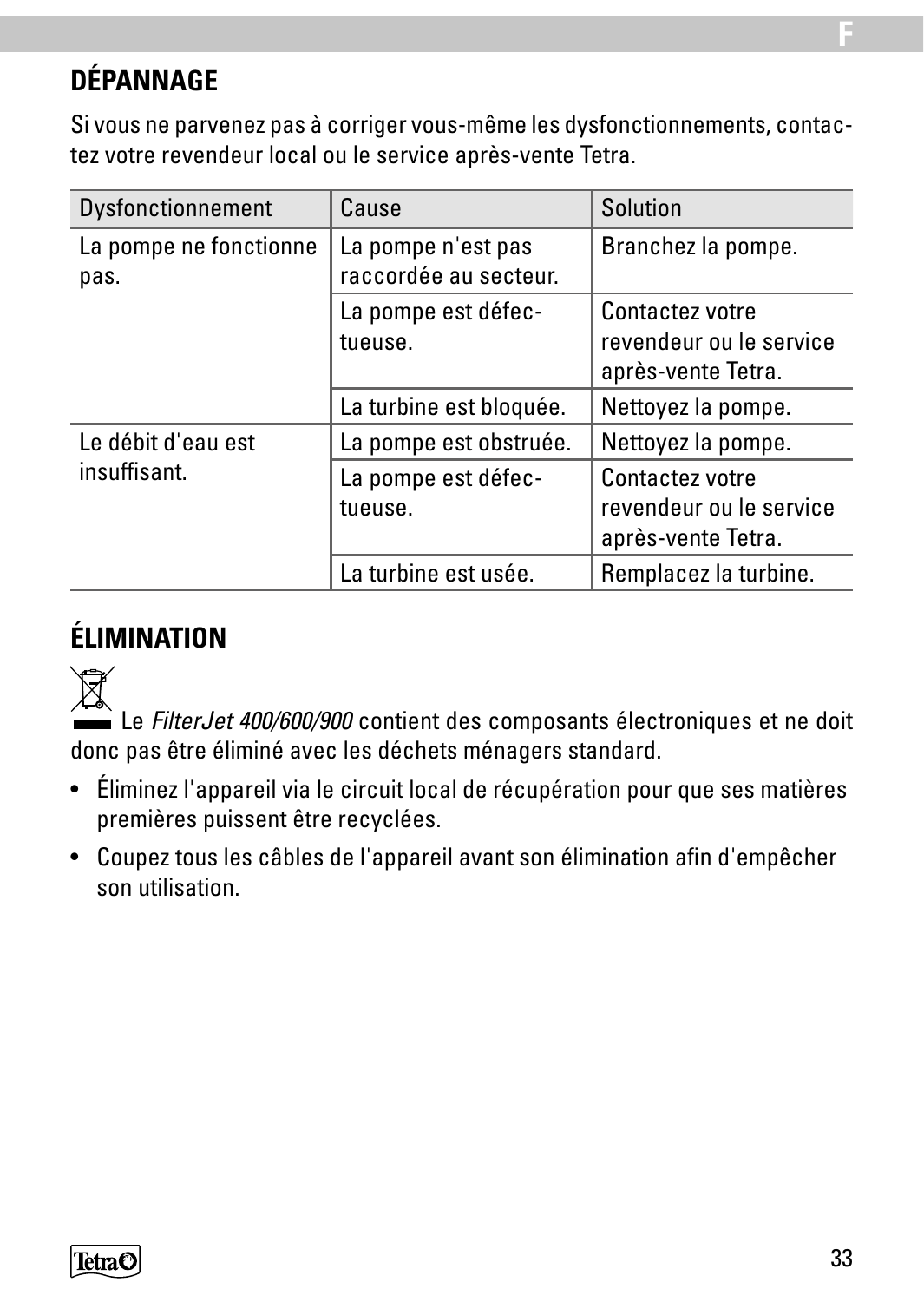|                                  |            | <b>FilterJet</b> |             |      |
|----------------------------------|------------|------------------|-------------|------|
|                                  | 400        | 600              | 900         |      |
| <b>Tension secteur</b>           | 230        | 230              | 230         | V CA |
| Fréquence réseau nominale        | 50         | 50               | 50          | Hz   |
| Consommation électrique          | 4          | 6                | 12          | W    |
| Débit maximal                    | 400        | 550              | 900         | l/h  |
| Indice de protection             | IP X8      | IP X8            | IP X8       |      |
| Pour aquariums de                | $50 - 120$ | $120 - 170$      | $170 - 230$ |      |
| Lonqueur du câble d'alimentation | 1,80       | 1,80             | 1,80        | m    |
| Poids                            | 0,4        | 0.4              | 0.5         | kg   |

# **CARACTÉRISTIQUES TECHNIQUES**

### **GARANTIE**

**F**

Le *FilterJet 400/600/900* est conçu avec des composants de haute qualité. Il repose sur une technologie de fabrication moderne et a fait l'objet de contrôles qualité extrêmement rigoureux. Ces procédés exemplaires nous permettent de l'assortir d'une garantie de deux ans à compter de la date d'achat. Veuillez conserver votre ticket de caisse en guise de preuve d'achat. La garantie ne couvre pas les pièces d'usure suivantes :

- Turbine
- Éponge filtrante

La garantie ne s'applique pas en cas de manipulation inappropriée ou d'interventions techniques sur l'appareil. Elle ne couvre pas non plus l'usure normale de l'appareil. La garantie légale n'en est aucunement affectée. Pour toute réclamation, veuillez vous adresser à votre revendeur ou à Tetra :

Centre d'assistance technique Tetra, Postfach 1580, 49304 Melle, Allemagne

Pour commander une pièce de rechange, accédez à notre site www.tetra.net, puis cliquez sur Centre technique.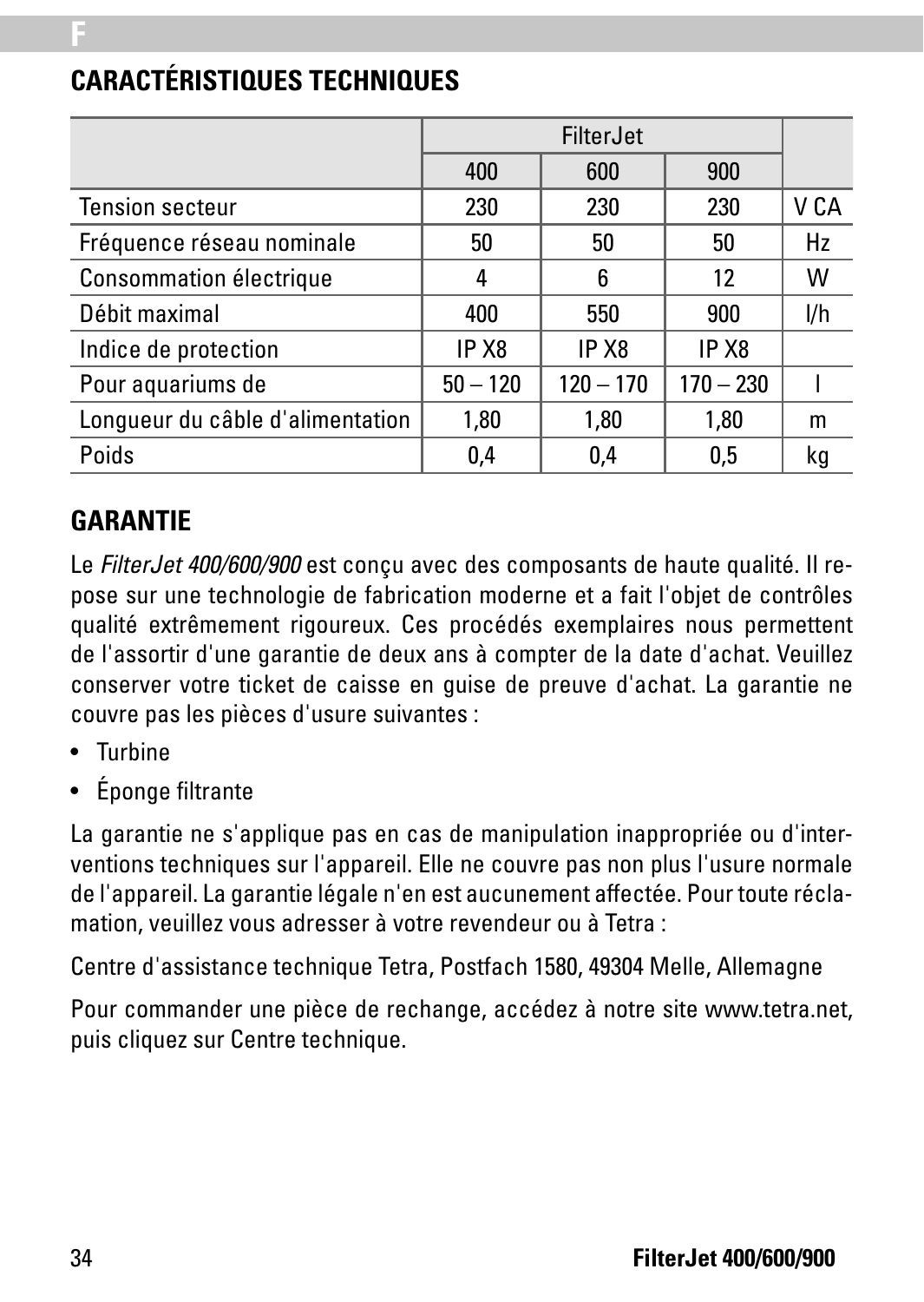# **WAARSCHUWING**

- Dit apparaat kan worden gebruikt door kinderen van 8 jaar en ouder en mensen met beperkte lichamelijke, zintuiglijke of verstandelijke vermogens of gebrek aan ervaring en kennis, indien zijn onder toezicht staan van een volwassene of hebben geleerd het apparaat veilig te gebruiken en begrijpen welke gevaren aan het gebruik zijn verbonden.
- Kinderen mogen niet met het apparaat spelen.
- Reiniging en onderhoud mogen niet worden uitgevoerd door kinderen zonder toezicht.
- Schakel alle apparaten in uw aquarium uit en haal de stekkers uit het stopcontact voordat u in het water grijpt.
- Gebruik het apparaat niet als de elektrische kabels of behuizing beschadigd zijn.
- Beschadigde aansluitkabels kunnen niet worden vervangen. Voer het apparaat af als afval.

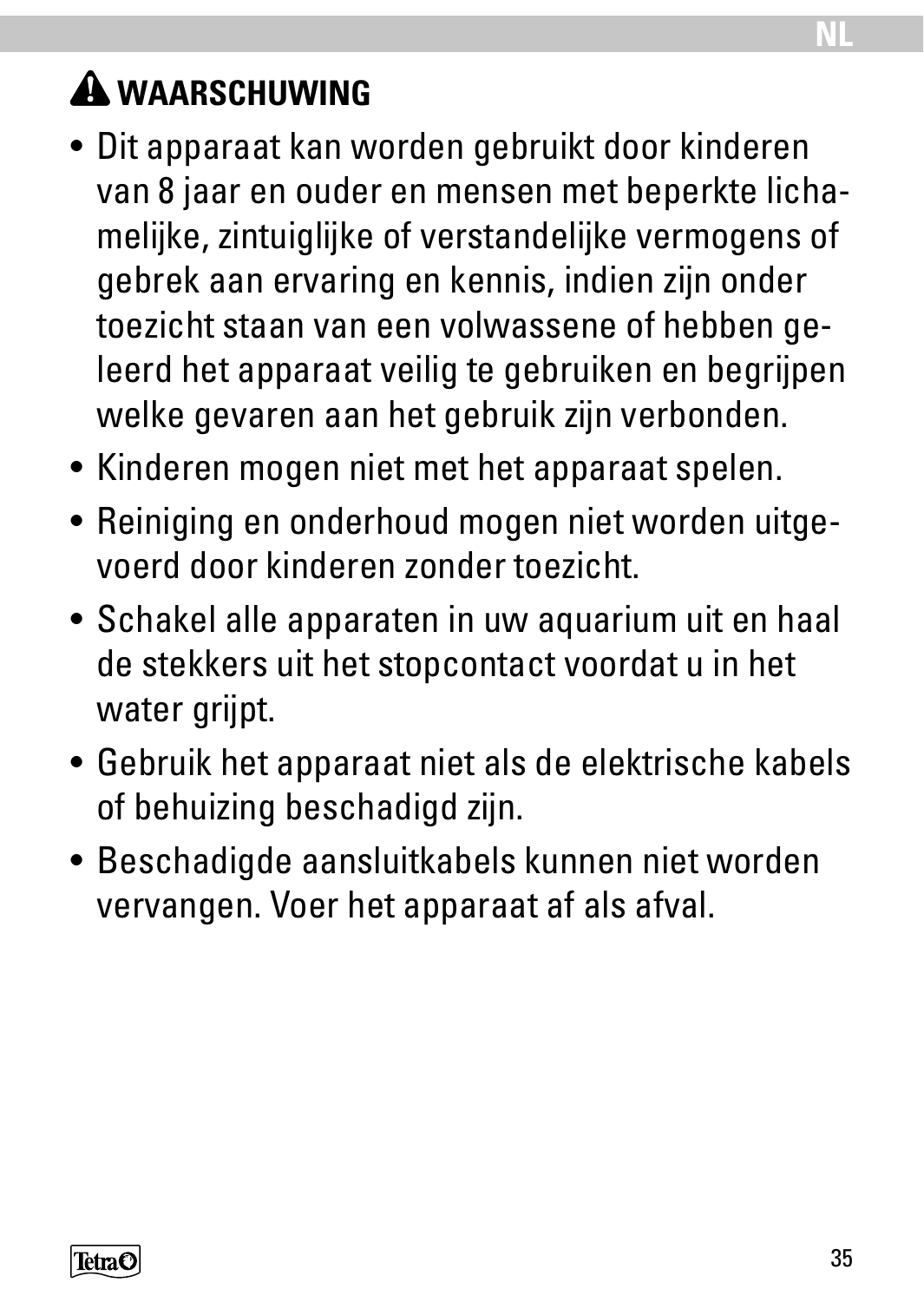# **NL**

## **VOORWOORD**

Bedankt dat u voor een kwaliteitsproduct van Tetra heeft gekozen. Voor meer nuttige informatie en diensten met betrekking tot uw product en Tetra's fascinerende onderwaterwerelden kunt u terecht op onze website: www.tetra.net.

#### **Over deze handleiding**

De handleiding hoort bij de *FilterJet 400/600/900* en moet worden bewaard voor toekomstig gebruik.

#### **Uitleg over de structuur van de handleiding**

#### *OPMERKING*

Wijst op een mogelijk gevaarlijke situatie die, indien deze niet wordt vermeden, tot schade aan eigendommen of het milieu kan leiden.

Fig. A: Verwijzing naar een figuur aan het begin van deze handleiding.

- 1. Instructie
- Opsomming

Pagina xy, hoofdstuknaam: Verwijzing naar een pagina en het betreffende hoofdstuk in deze handleiding.

# **VEILIGHEIDSINSTRUCTIES**

#### **Gevaarlijke situaties voorkomen**

- Sluit de *FilterJet 400/600/900* alleen aan op een correct geïnstalleerd stopcontact.
- Sluit de *FilterJet 400/600/900* alleen aan op het lichtnet als uw netspanning overeenkomt met de specificaties in de technische gegevens.
- Bescherm de stekker tegen vocht.
- Zorg ervoor dat er geen vocht in het stopcontact kan komen. Sluit het netsnoer zo aan dat het voor het stopcontact iets naar beneden hangt.
- Open nooit de behuizing van de *FilterJet 400/600/900*.
- Koppel de pomp altijd los van het lichtnet voor het reinigen of uitvoeren van onderhoudstaken.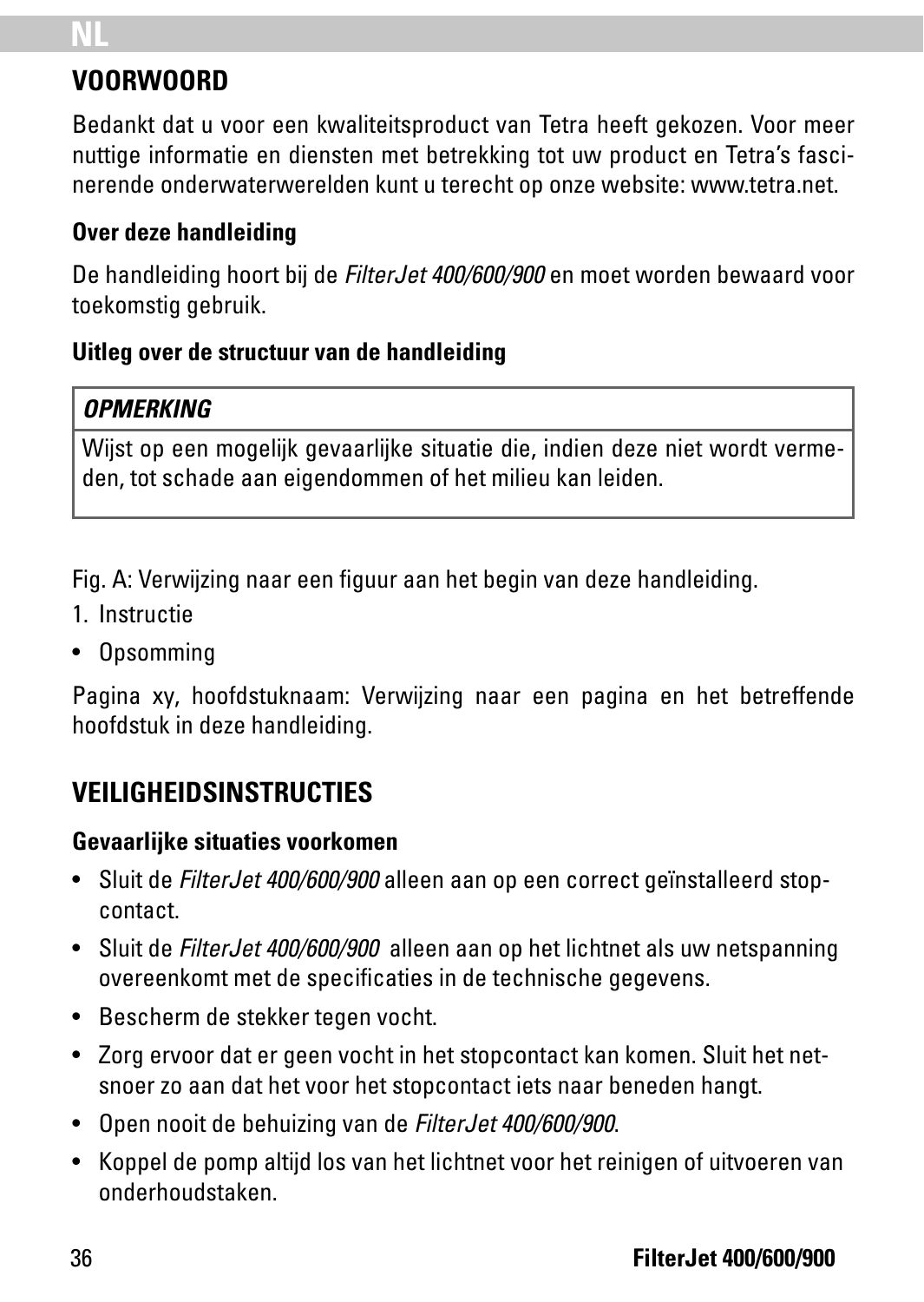- Laat kinderen niet met kleine onderdelen spelen, omdat er kans is op verstikking.
- De stekker moet vrij toegankelijk zijn, zodat de pomp in geval van nood gemakkelijk en snel van het lichtnet losgekoppeld kan worden.
- Zorg ervoor dat niemand over het netsnoer kan struikelen.

#### **Materiële schade voorkomen**

- De pomp raakt beschadigd als deze droogloopt. Sluit de pomp alleen aan op het lichtnet als hij in het water is ondergedompeld.
- Knik of plet het netsnoer niet.
- Gebruik alleen originele reserveonderdelen en accessoires.

#### **Let op de symbolen op het apparaat**

| Het apparaat niet bij het huishoudelijke afval weggooien,<br>maar inleveren voor recycling.        |
|----------------------------------------------------------------------------------------------------|
| Beschermingsklasse II: Metalen delen die kunnen leiden tot<br>stroomonderbreking, zijn geïsoleerd. |
| Uitsluitend bestemd voor gebruik binnenshuis.                                                      |

# **LEVERINGSOMVANG**

| Fig. A         |                         |    |                    |  |
|----------------|-------------------------|----|--------------------|--|
|                | Zuignappen              | 9  | Luchtslang         |  |
| $\overline{2}$ | Bevestigingsclip        | 10 | Voorfilteradapter  |  |
| 3              | Waterverdeler           | 11 | Filterspons        |  |
| 4              | Luchtslanggeleider      | 12 | Montagebeugel      |  |
| 5              | Pomp                    | 13 | Luchtslangklem     |  |
| 6              | Venturi-T-stuk met stop | 14 | Zuignaphouder      |  |
|                | Luchtregelklep          | 15 | Gebruiksaanwijzing |  |
| 8              | Voorfilter              |    |                    |  |

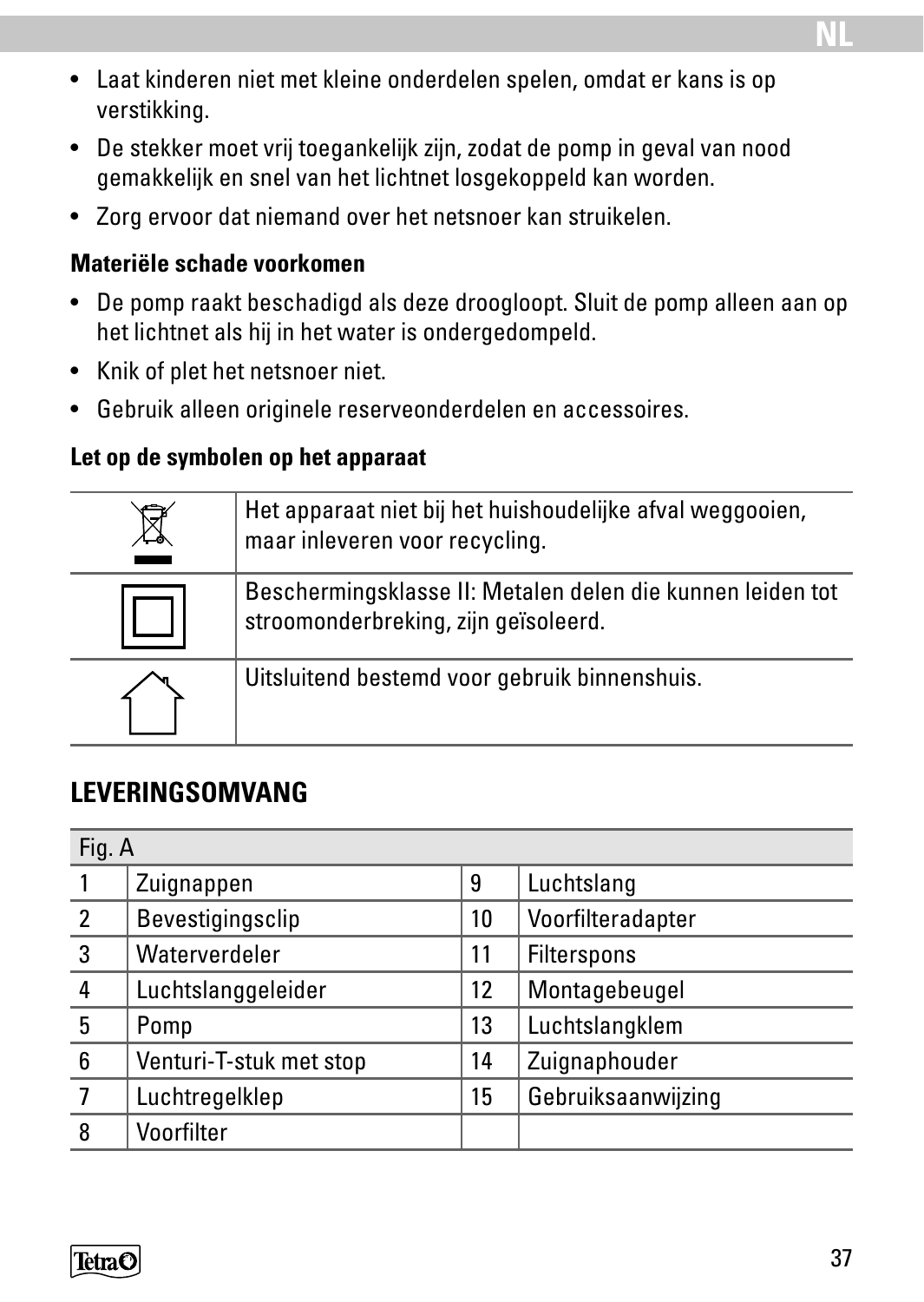### **BASISINFORMATIE OVER HET PRODUCT**

#### **Productbeschrijving**

*FilterJet 400/600/900* is een circulatiepomp voor aquaria met een verstelbaar pomphuis en waterverdeler. De filterspons voorkomt dat vuildeeltjes de pomp binnendringen.

### **Beoogd gebruik**

Gebruik de *FilterJet 400/600/900*

- alleen voor watercirculatie in aquaria,
- met chloorvrij leidingwater.
- binnenshuis,
- voor privégebruik,
- overeenkomstig de technische gegevens,
- bij een watertemperatuur van +4°C ... +35°C.

# **MONTAGE**

Werkwiize:

Fig. B

- 1. Sluit de luchtslang aan op het venturi-T-stuk.
	- Verwijder de stop uit het venturi-T-stuk.
- 2. Bevestig de waterverdeler aan het venturi-T-stuk.
- 3. Sluit het venturi-T-stuk aan op het pomphuis.
- 4. Bevestig de luchtslanggeleider aan de pomp.
- 5. Druk de luchtregelklep tot aan de aanslag in de luchtslang. Bevestig de luchtslang in de luchtslanggeleider.
- 6. Sluit de voorfilteradapter en het voorfilter aan op het pomphuis en schuif de filterspons erover.

# **INSTALLATIE**

- De zijkant van het aquarium moet schoon en vetvrij zijn om de zuignappen goed te kunnen bevestigen.
- Plaats de pomp zodanig dat er geen water uit het aquarium kan spatten.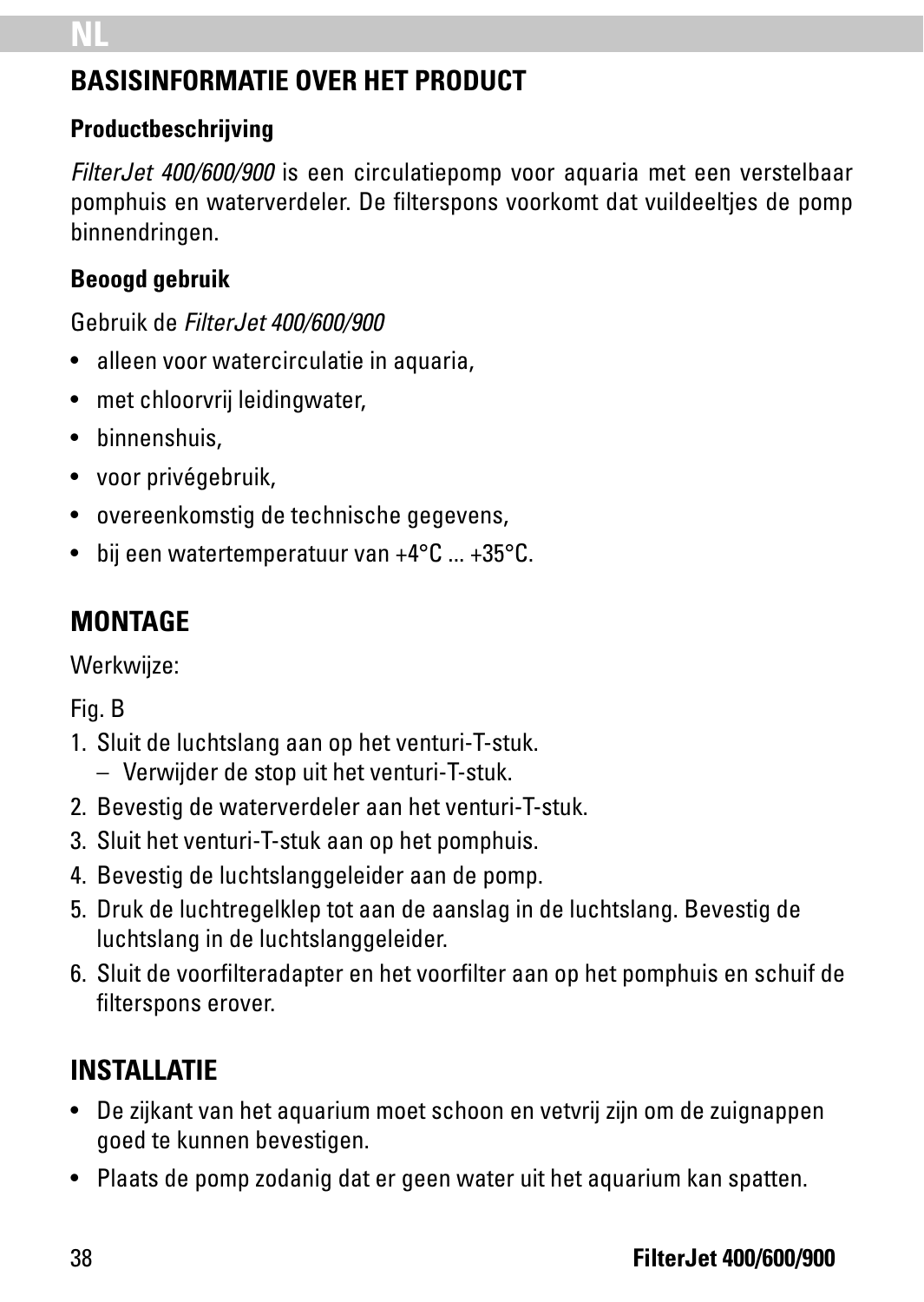#### **Bevestigen met de zuignaphouder**

Werkwijze:

### Fig. C

- 1. Druk de zuignappen in de zuignaphouder.
- 2. Schuif de zuignaphouder in een sleuf op de pomp.
	- Schuif de zuignaphouder in de aangegeven richting vast in de sleuf.
- 3. Druk de zuignaphouder voorzichtig vast op de zijkant van het aquarium.
	- Leid de luchtslang en het netsnoer uit het aquarium.

### **Bevestigen met de montagebeugel**

Werkwiize:

Fig. D

- 1. Schuif de bevestigingsclip in een sleuf op de pomp.
	- Schuif de bevestigingsclip in de aangegeven richting vast in de sleuf.
- 2. Schuif de montagebeugel in de bevestigingsclip tot de gewenste positie is bereikt.
- 3. Druk de zuignap in de montagebeugel.
- 4. Bevestig de luchtslang met de luchtslangklem aan de montagebeugel.
- 5. Hang de montagebeugel over de rand van het aquarium en druk de zuignap voorzichtig vast op de zijkant van het aquarium.
	- Leid de luchtslang en het netsnoer uit het aquarium.

# **EERSTE GEBRUIK**

### *OPMERKING*

De pomp mag niet drooglopen. Anders raakt hij beschadigd.

• Gebruik de pomp alleen als hij is ondergedompeld.

### Werkwiize:

Fig. E

- Zorg ervoor dat het netsnoer doorhangt om te voorkomen dat er water in het stopcontact terechtkomt.
- Pomp inschakelen: steek de stekker in het stopcontact.
- Pomp uitschakelen: haal de stekker eruit.

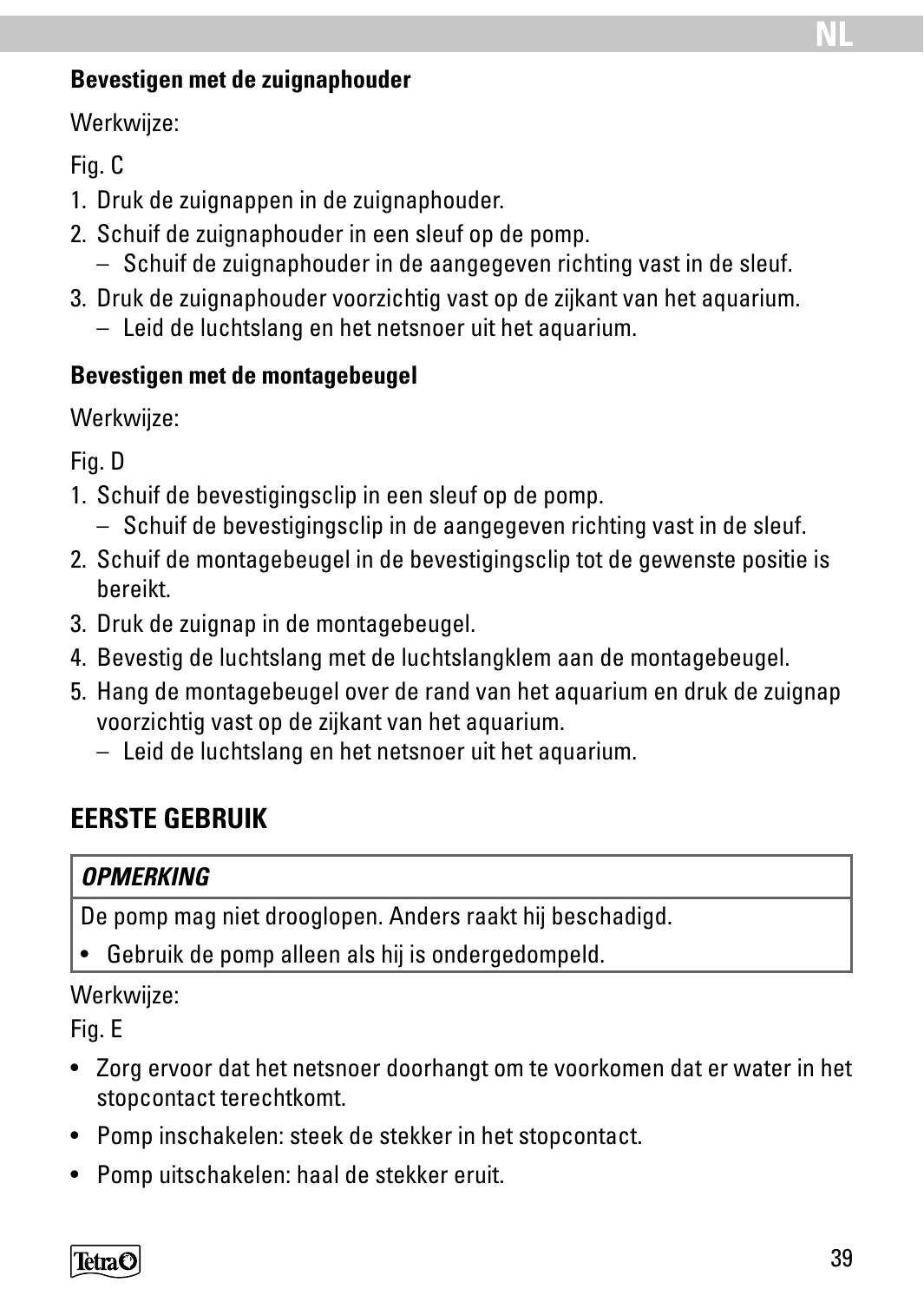# **NL**

### **POSITIONEREN EN INSTELLEN**

Werkwijze:

Fig. F

- Instellen van de luchtregelklep.
	- Hoe meer u de luchtregelklep opent, hoe meer het water wordt belucht.
- Instellen van de watercirculatie.
	- Optimale instelling: watercirculatie in het hele aquarium.
	- **Belangrijk**: **Draai het pomphuis niet zo ver dat het uit de vergrendeling loskomt.**

# **ONDERHOUD**

Reinig de *FilterJet 400/600/900* indien nodig (minstens twee keer per jaar).

#### **Pomp reinigen/rotor vervangen**

### *OPMERKING*

Gebruik geen chemische reinigingsmiddelen, omdat deze schadelijk kunnen zijn voor uw planten en het milieu.

• Gebruik alleen schoon water of een speciaal reinigingsmiddel voor aquaria.

Haal tijdens reiniging of onderhoud de stekker uit het stopcontact en neem de pomp uit het aquarium.

Werkwijze:

Fig. G

- 1. Verwijder de filterspons.
- 2. Draai het pomphuis zo ver dat het uit de vergrendeling loskomt.
- 3. Verwijder het pomphuis met de rotor.
- 4. Trek de rotor van het filterhuis en vervang deze indien nodig.
- 5. Reinig alle onderdelen onder stromend water.
	- Spoel de filterspons af en knijp hem voorzichtig een paar keer uit.
- 6. Voer de stappen in omgekeerde volgorde uit om de pomp weer in elkaar te zetten.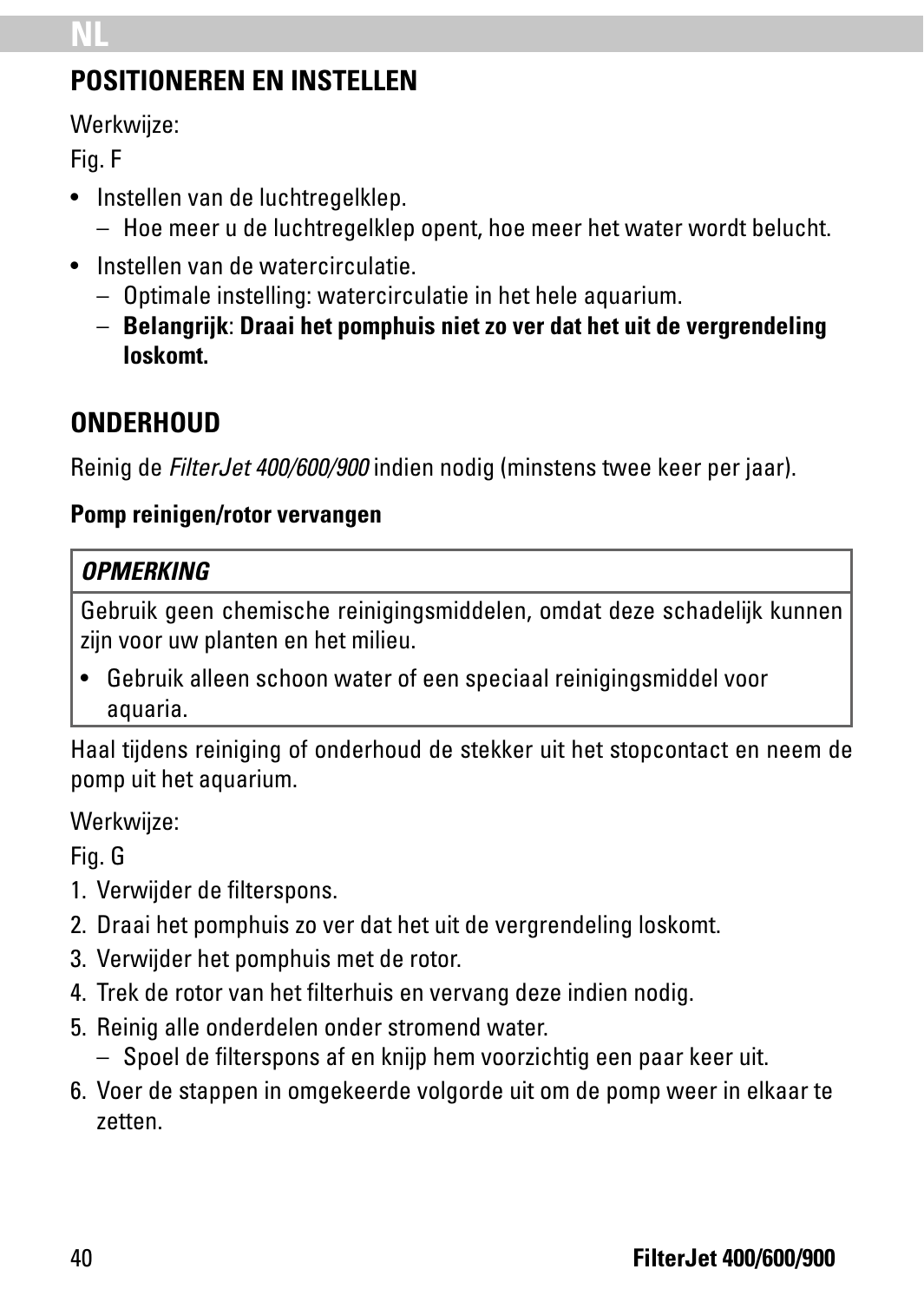### **STORINGEN VERHELPEN**

Neem contact op met uw verkooppunt of de Tetra-klantenservice als u storingen niet zelf kunt verhelpen.

| Storing         | Oorzaak                 | Oplossing                                                           |
|-----------------|-------------------------|---------------------------------------------------------------------|
| Pomp werkt niet | Pomp krijgt geen stroom | Sluit de<br>stroomvoorziening aan                                   |
|                 | Pomp is defect          | Neem contact op met<br>uw verkooppunt of de<br>Tetra-klantenservice |
|                 | Rotor vastgelopen       | Reinig de pomp                                                      |
| Water stroomt   | Pomp is verstopt        | Reinig de pomp                                                      |
| onvoldoende     | Pomp is defect          | Neem contact op met<br>uw verkooppunt of de<br>Tetra-klantenservice |
|                 | Rotor versleten         | Vervang de rotor                                                    |

### **AFVALVERWIJDERING**



*FilterJet 400/600/900* bevat elektronische onderdelen en mag daarom niet bij het gewone huishoudelijke afval worden weggegooid.

- Lever het apparaat in bij een inzamelpunt bij u in de buurt, zodat de grondstoffen hergebruikt kunnen worden.
- Knip voor het inleveren alle kabels af om het apparaat onbruikbaar te maken.

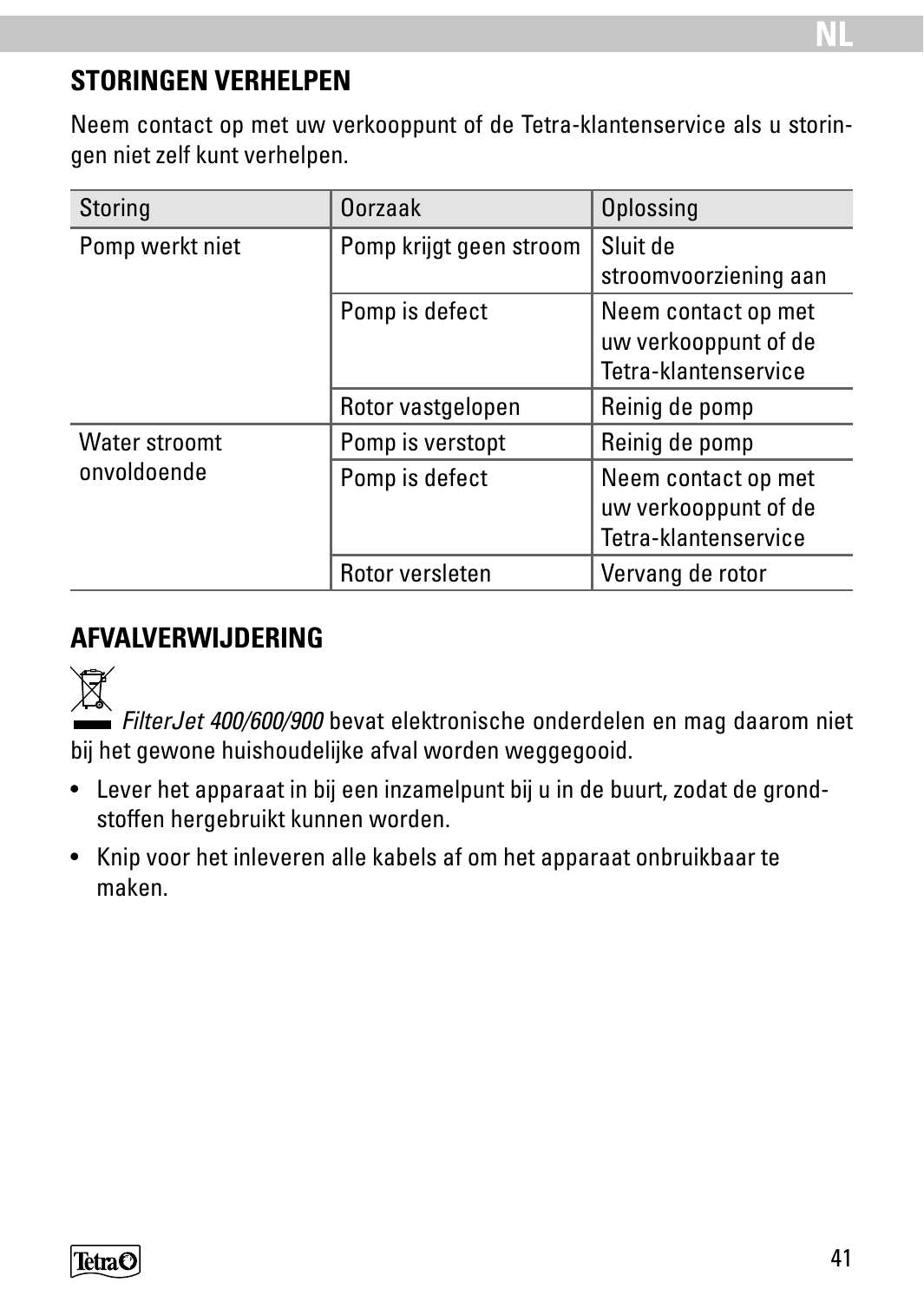### **TECHNISCHE SPECIFICATIES**

|                         |                   | <b>FilterJet</b>  |                   |      |
|-------------------------|-------------------|-------------------|-------------------|------|
|                         | 400               | 600               | 900               |      |
| Netspanning             | 230               | 230               | 230               | V AC |
| Nominale netfrequentie  | 50                | 50                | 50                | Hz   |
| Stroomverbruik          | 4                 | 6                 | 12                | w    |
| Max. stroomsnelheid     | 400               | 550               | 900               | I/h  |
| Beschermingsgraad       | IP X <sub>8</sub> | IP X <sub>8</sub> | IP X <sub>8</sub> |      |
| Aanbevolen voor aquaria | $50 - 120$        | $120 - 170$       | $170 - 230$       |      |
| Lengte netsnoer         | 1,8               | 1,8               | 1.8               | m    |
| Gewicht                 | 0,4               | 0,4               | 0.5               | kg   |

### **GARANTIE**

Dankzij moderne productietechnologie, hoogwaardige componenten en strenge kwaliteitscontroles wordt de *FilterJet 400/600/900* geleverd met een garantie van twee jaar vanaf de aankoopdatum. Bewaar uw aankoopbewijs. Uitgesloten van garantie zijn de volgende slijtagedelen:

- Rotor
- Filterspons

De garantie geldt niet in het geval van onjuist gebruik, normale slijtage of technische wijzigingen aan het apparaat. Uw wettelijke garantierechten blijven onaangetast. Neem bij klachten contact op met uw verkooppunt of Tetra:

Tetra Technik Service Center, Postfach 1580, 49304 Melle, Duitsland

Reserveonderdelen zijn verkrijgbaar bij het servicecenter van Tetra GmbH op www.tetra.net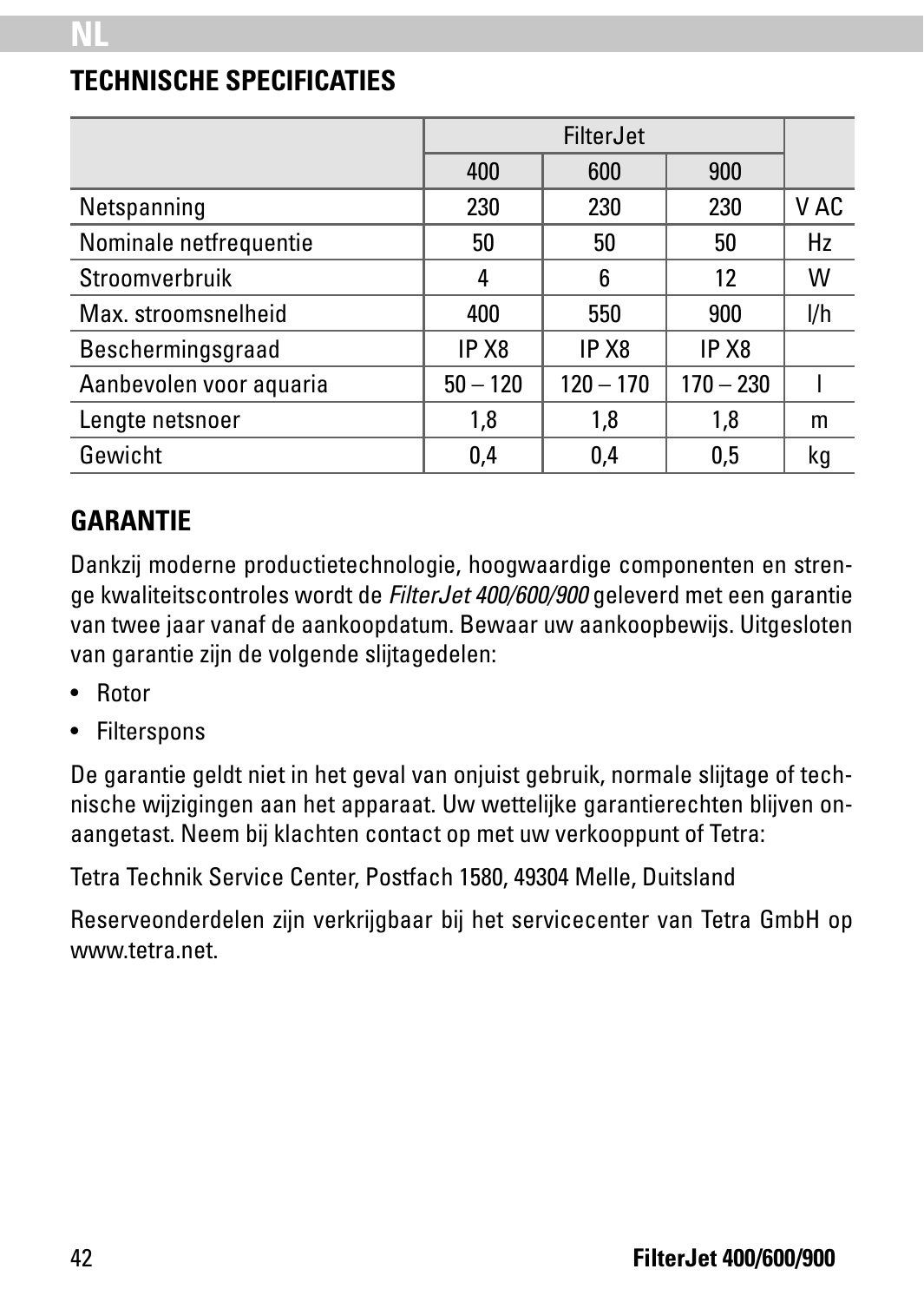# **A ATTENZIONE**

- Questo dispositivo può essere utilizzato da bambini dagli 8 anni in su e da persone con ridotte capacità fisiche, sensoriali o mentali, o senza esperienza e competenze, solo se supervisionati o istruiti su come utilizzare in sicurezza il dispositivo, comprendendone i relativi rischi.
- I bambini non devono giocare con il dispositivo.
- I bambini non devono eseguire operazioni di pulizia o manutenzione senza supervisione.
- Spegnere e scollegare dalla rete elettrica tutti i dispositivi dell'acquario prima di entrare in contatto con l'acqua.
- Non utilizzare il dispositivo se il suo involucro o i cavi elettrici sono danneggiati.
- I cavi di collegamento danneggiati non sono sostituibili. Smaltire il dispositivo.



**I**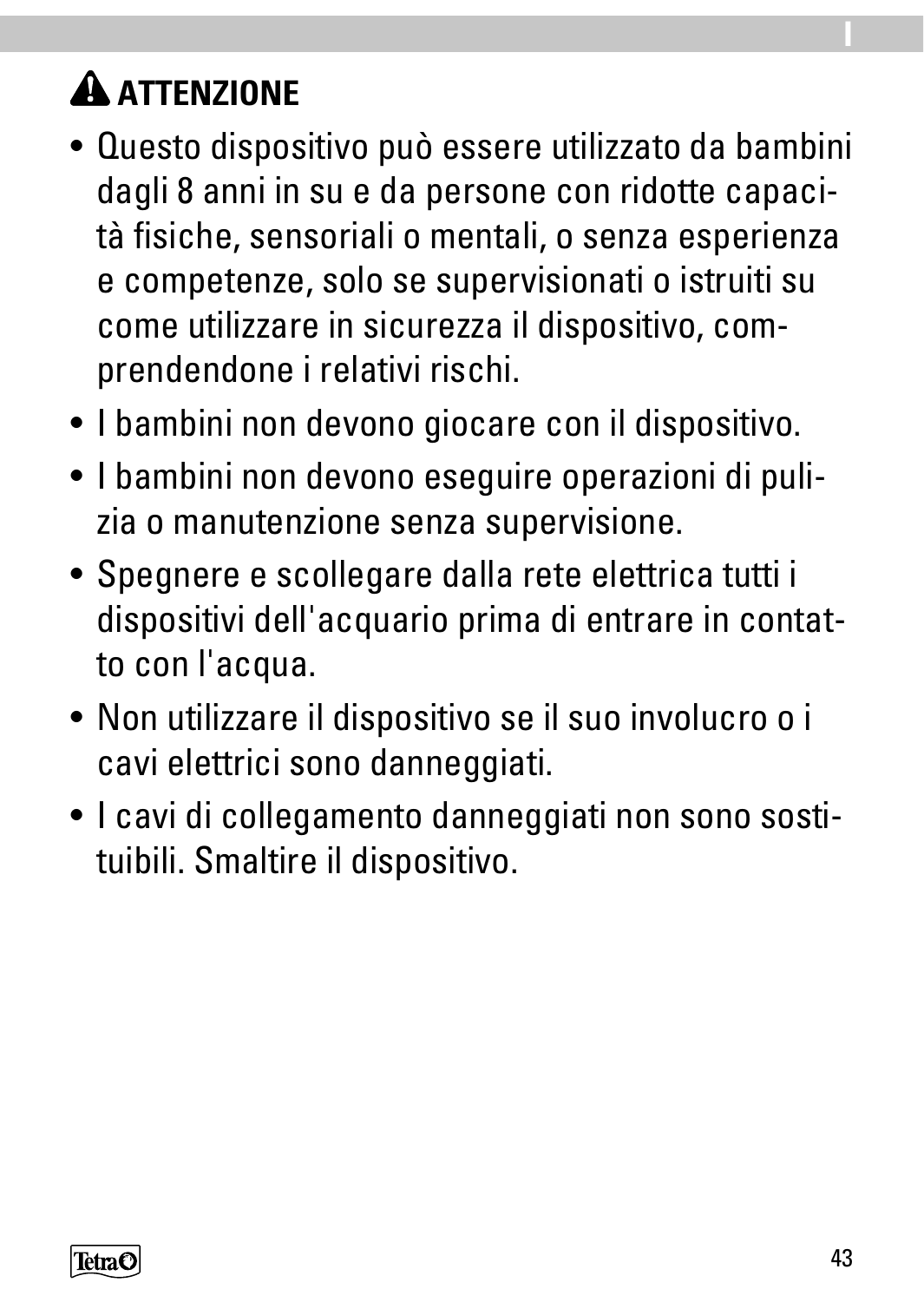### **INTRODUZIONE**

**I**

Grazie per aver scelto un prodotto di qualità Tetra. Per ulteriori informazioni e servizi utili relativi al prodotto e agli affascinanti mondi subacquei Tetra, visitate il nostro sito Web: www.tetra.net.

#### **Informazioni su questo manuale**

Il manuale viene fornito insieme al *FilterJet 400/600/900* e deve essere conservato per consultazione futura.

#### **Indicazioni sulla struttura del manuale**

#### *NOTA*

Queste avvertenze segnalano una situazione che potrebbe comportare danni materiali e ambientali.

Fig. A: riferimento a una figura all'inizio del presente manuale.

- 1. Istruzioni
- Elenco

Pagina xy, nome sezione: riferimento a una pagina e una sezione di questo manuale.

# **ISTRUZIONI SULLA SICUREZZA**

#### **Prevenzione di situazioni pericolose**

- Collegare il *FilterJet 400/600/900* soltanto a una presa installata da personale specializzato.
- Collegare il *FilterJet 400/600/900* alla rete elettrica soltanto se la tensione di alimentazione locale corrisponde alle specifiche indicate nei dati tecnici.
- Proteggere la spina dall'umidità.
- Assicurarsi che l'umidità non penetri nella presa. Stendere il cavo di alimentazione alla rete elettrica in maniera tale da lasciare un'ansa in prossimità della presa.
- Non aprire mai l'involucro del *FilterJet 400/600/900*.
- Scollegare sempre la pompa dalla presa elettrica prima della pulizia o di qualsiasi attività di manutenzione.

#### 44 **FilterJet 400/600/900**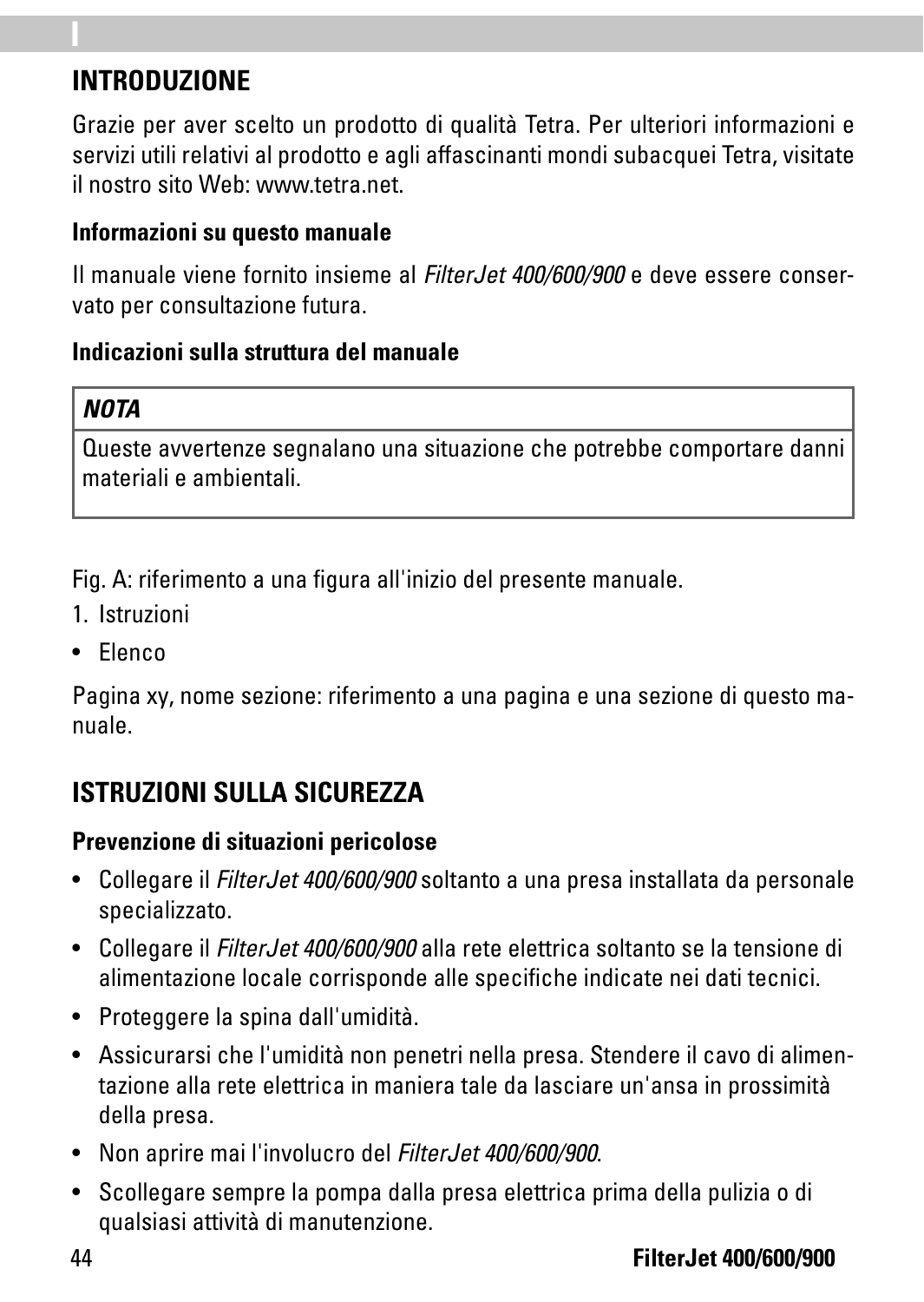- Non lasciare che i bambini giochino con le piccole parti in quanto vi è il rischio di soffocamento.
- La spina deve essere accessibile in qualsiasi momento per scollegare velocemente la pompa dalla presa in caso di emergenza.
- Assicurarsi che il cavo di collegamento alla rete elettrica non costituisca pericolo di inciampo.

#### **Prevenzione dei danni**

- La pompa si danneggia se fatta funzionare a secco. Collegare la pompa alla presa di alimentazione solo quando immersa nell'acqua.
- Non piegare o schiacciare il cavo di alimentazione.
- Utilizzare soltanto accessori e ricambi originali.

#### **Fare attenzione ai simboli sul dispositivo**

| Non smaltire il dispositivo con i rifiuti domestici; provvedere<br>al riciclaggio.                  |
|-----------------------------------------------------------------------------------------------------|
| Classe di protezione II: le parti metalliche che potrebbero<br>causare corto circuiti sono isolate. |
| Solo per uso in interni.                                                                            |

### **DOTAZIONE DI CONSEGNA**

| Fig. A         |                           |    |                         |
|----------------|---------------------------|----|-------------------------|
|                | Ventose                   | 9  | Tubo dell'aria          |
| $\overline{2}$ | Clip di fissaggio         | 10 | Adattatore pre-filtro   |
| 3              | Distributore dell'acqua   | 11 | Spugna filtrante        |
| 4              | Guida del tubo dell'aria  | 12 | Staffa di montaggio     |
| 5              | Pompa                     | 13 | Clip del tubo dell'aria |
| 6              | T Venturi con tappo       | 14 | Fissaggio ventosa       |
| $\overline{7}$ | Valvola di controllo aria | 15 | Manuale d'uso           |
| 8              | Pre-filtro                |    |                         |



**I**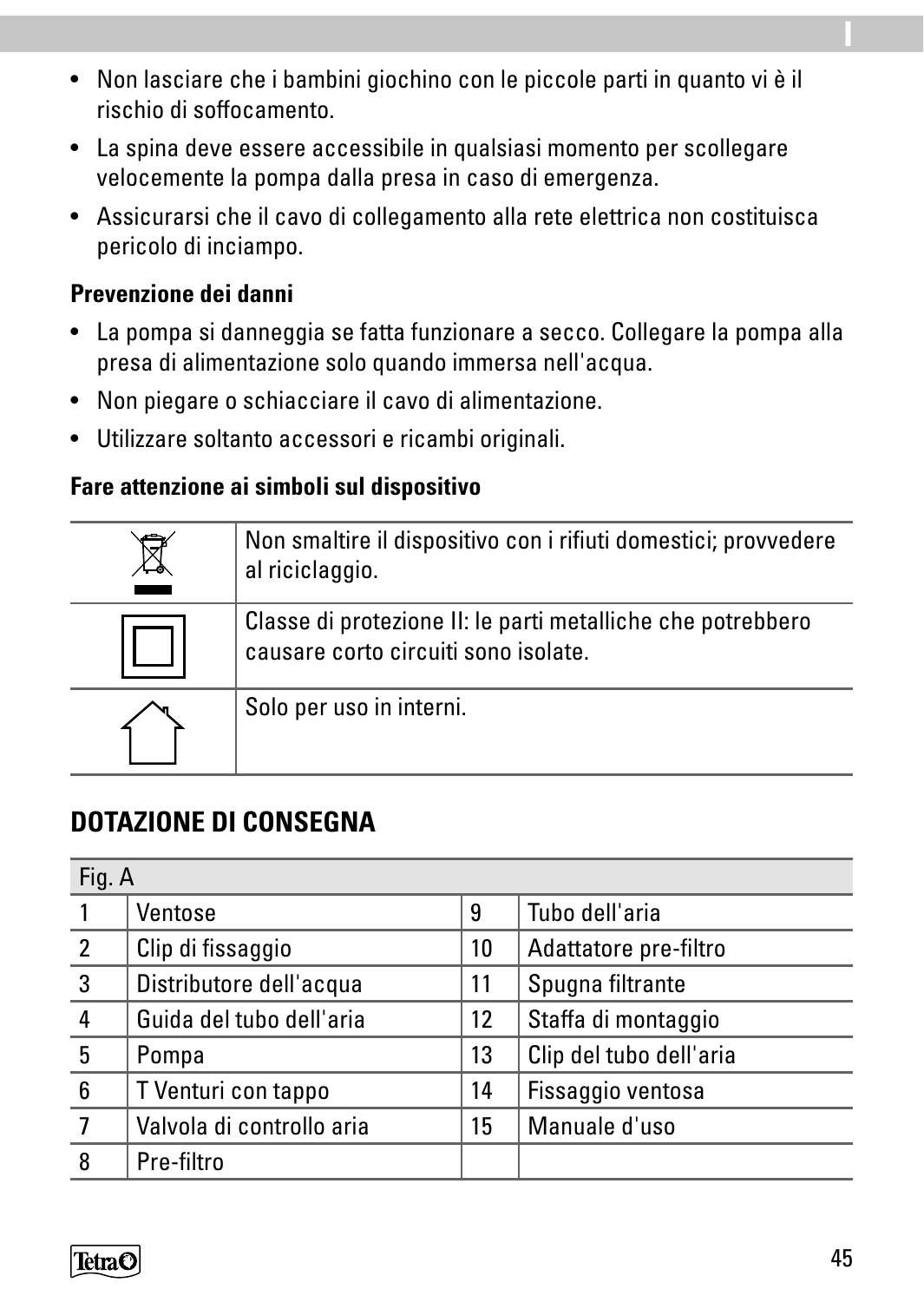### **INFORMAZIONI DI BASE SUL PRODOTTO**

### **Descrizione del prodotto**

**I**

*FilterJet 400/600/900* è una pompa di ricircolo per acquari dotata di involucro regolabile e distributore dell'acqua. La spugna filtrante evita che particelle di sporcizia penetrino nella pompa.

### **Destinazione d'uso**

Utilizzare *FilterJet 400/600/900* solo

- per il ricircolo dell'acqua negli acquari,
- con acqua del rubinetto priva di cloro,
- in ambienti interni,
- per uso domestico,
- in conformità ai dati tecnici,
- a una temperatura dell'acqua da +4 °C a +35 °C.

# **ASSEMBLAGGIO**

Procedura:

Fig. B

- 1. Collegare il tubo dell'aria al T Venturi.
	- Rimuovere il tappo dal T Venturi.
- 2. Fissare il distributore dell'acqua al T Venturi.
- 3. Collegare il T Venturi all'involucro della pompa.
- 4. Collegare la guida del tubo dell'aria alla pompa.
- 5. Inserire la valvola di controllo dell'aria e premere fino in fondo. Fissare il tubo dell'aria alla guida con l'apposita clip.
- 6. Collegare l'adattatore pre-filtro e il pre-filtro all'involucro della pompa e applicarvi la spugna filtrante.

# **ALLESTIMENTO**

- La parete dell'acquario deve essere pulita e priva di sporco unto, in modo da farvi aderire saldamente le ventose.
- Assicurarsi che la pompa sia montata in modo tale da evitare spruzzi d'acqua al di fuori dell'acquario.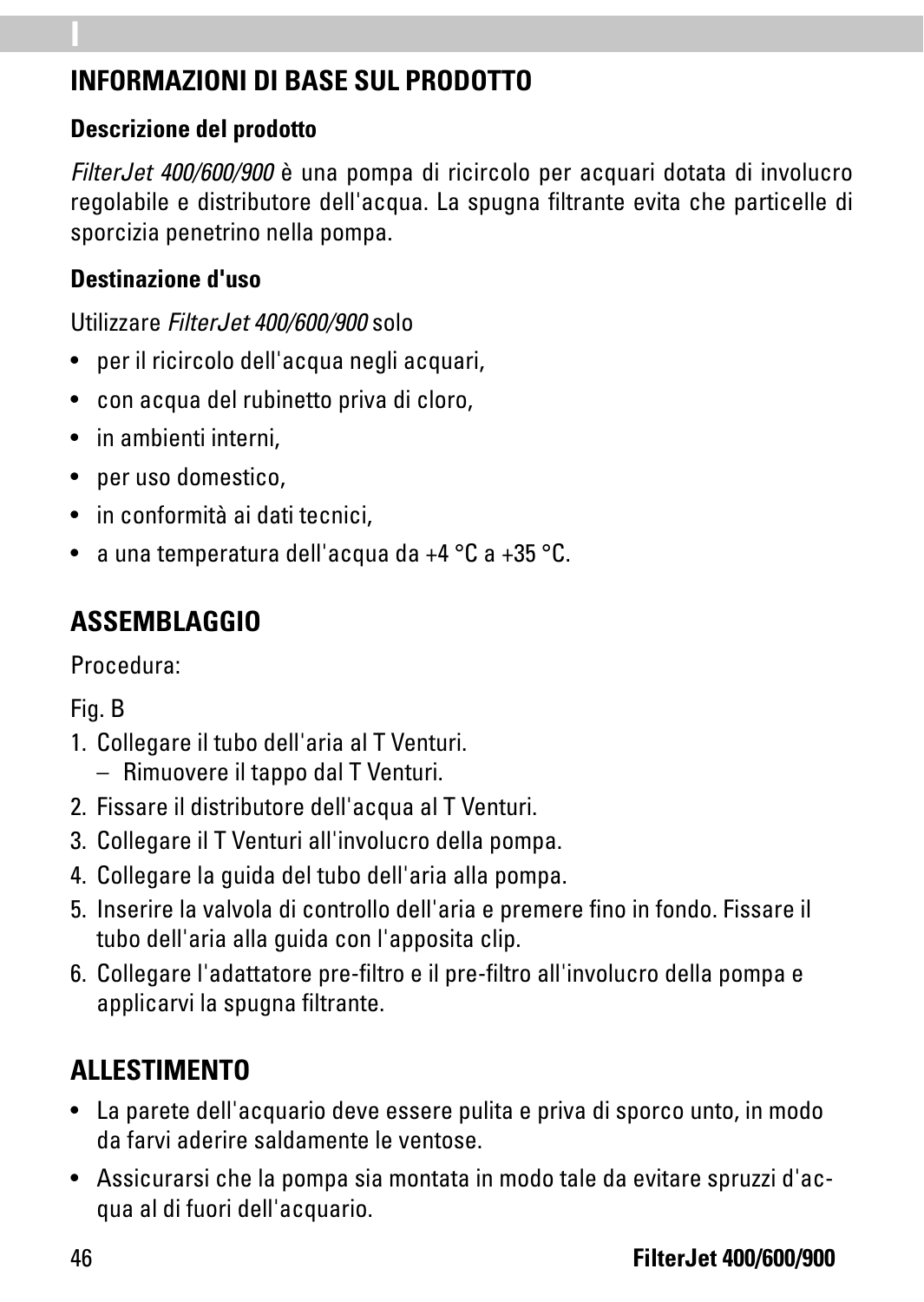#### **Fissaggio mediante supporto con ventose**

Procedura:

### Fig. C

- 1. Fissare le ventose al supporto.
- 2. Inserire il supporto nell'apposita scanalatura della pompa.
	- Per garantirne la stabilità, inserire il supporto con le ventose nella scanalatura come mostrato nello schema.
- 3. Premere il supporto con le ventose delicatamente ma saldamente su una parete dell'acquario.
	- Portare il tubo dell'acqua e il cavo di alimentazione fuori dall'acquario.

### **Fissaggio mediante staffa**

Procedura:

Fig. D

- 1. Inserire la clip di fissaggio nell'apposita scanalatura della pompa.
	- Per garantirne la stabilità, inserire la clip di fissaggio nella scanalatura come mostrato nello schema.
- 2. Inserire la staffa di montaggio nella clip di fissaggio fino a raggiungere la posizione corretta.
- 3. Fissare la ventosa alla staffa di montaggio.
- 4. Fissare il tubo dell'aria alla staffa di montaggio utilizzando l'apposita clip.
- 5. Agganciare la staffa di montaggio al bordo e premere delicatamente ma saldamente la ventosa alla parete dell'acquario.
	- Portare il tubo dell'acqua e il cavo di alimentazione fuori dall'acquario.



**I**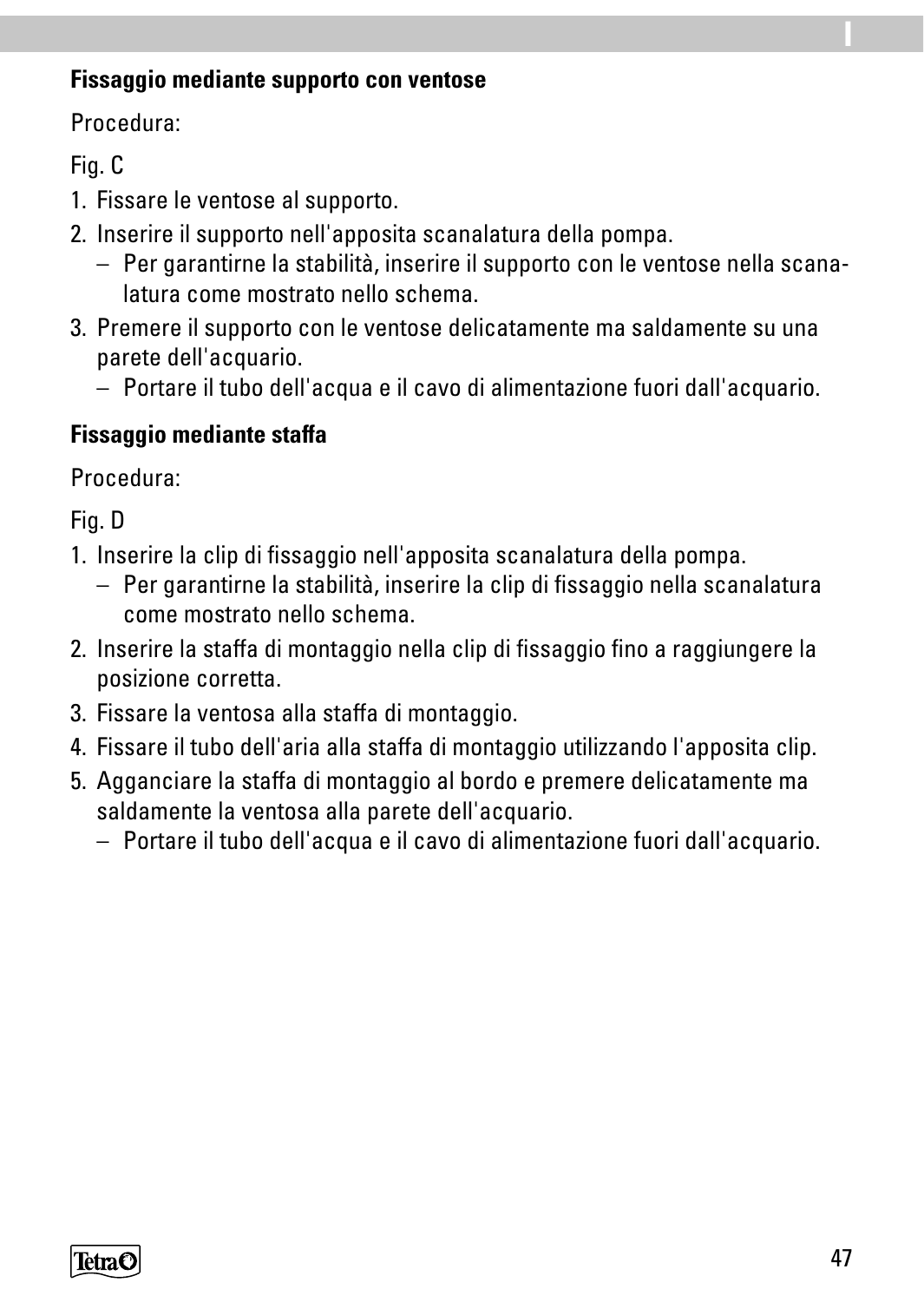### **PRIMO UTILIZZO**

### *NOTA*

**I**

Non far funzionare la pompa a vuoto, per non danneggiarla.

• Far funzionare la pompa solo quando è immersa.

### Procedura:

Fig. E

- Assicurarsi di lasciare un'ansa al cavo di alimentazione per evitare che l'acqua possa arrivare alla presa elettrica.
- Per accendere la pompa, inserire la spina nella presa.
- Per spegnere la pompa, estrarre la spina.

# **POSIZIONAMENTO E REGOLAZIONE**

Procedura:

Fig. F

- Regolazione della valvola di controllo dell'aria.
	- Più si apre la valvola di controllo, maggiore è l'aerazione dell'acqua.
- Regolazione del ricircolo dell'acqua.
	- Regolazione ottimale: l'acqua circola in tutto l'acquario.
	- **Importante**: **non girare la pompa afferrandola dall'involucro, poiché vi è il rischio che si sganci dal meccanismo di bloccaggio.**

# **MANUTENZIONE**

Pulire il *FilterJet 400/600/900* secondo necessità (almeno due volte all'anno).

### **Pulire la pompa/sostituire la girante**

### *NOTA*

Non utilizzare detergenti chimici in quanto possono risultare dannosi per le piante e l'ambiente.

• Utilizzare solo acqua del rubinetto o prodotti speciali per acquari.

Durante la pulizia o la manutenzione, scollegare la pompa e rimuoverla dall'acquario.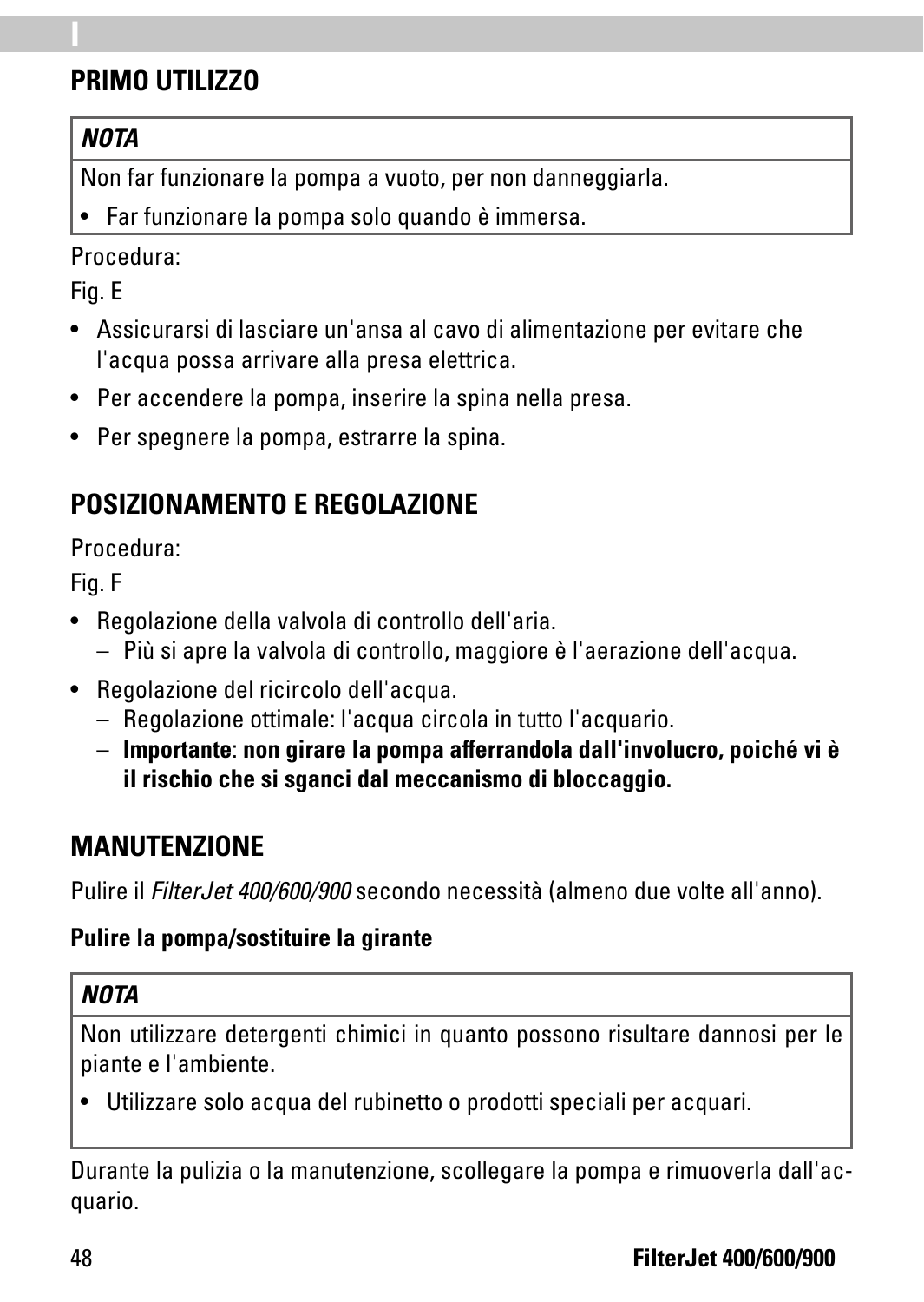#### Procedura:

Fig. G

- 1. Rimuovere la spugna filtrante.
- 2. Girare il corpo della pompa fino a sganciarlo dal meccanismo di bloccaggio.
- 3. Rimuovere l'involucro della pompa e la girante.
- 4. Rimuovere la girante dal corpo del filtro e sostituirla se necessario.
- 5. Pulire tutti i componenti sotto acqua corrente.
	- Sciacquare la spugna filtrante e strizzarla delicatamente diverse volte.
- 6. Riassemblare la pompa eseguendo la procedura inversa.

# **RISOLUZIONE DEI PROBLEMI**

Qualora non fosse possibile risolvere autonomamente i problemi, contattare il proprio rivenditore locale o il Servizio Clienti Tetra.

| Malfunzionamento      | Causa                        | Soluzione                                                |
|-----------------------|------------------------------|----------------------------------------------------------|
| La pompa non funziona | La pompa non è<br>alimentata | Collegare<br>l'alimentazione                             |
|                       | La pompa è quasta            | Contattare il rivenditore<br>o il Servizio Clienti Tetra |
|                       | Girante bloccata             | Pulire la pompa                                          |
| Flusso d'acqua        | La pompa è ostruita          | Pulire la pompa                                          |
| insufficiente         | La pompa è quasta            | Contattare il rivenditore<br>o il Servizio Clienti Tetra |
|                       | Girante usurata              | Sostituire la girante                                    |

# **SMALTIMENTO**

 Il *FilterJet 400/600/900* contiene componenti elettronici e non può essere smaltito insieme ai normali rifiuti domestici.

- Smaltire il dispositivo tramite il sistema di raccolta locale in modo da consentire il riciclaggio dei materiali.
- Tagliare tutti i cavi prima dello smaltimento per evitare l'utilizzo del dispositivo.



**I**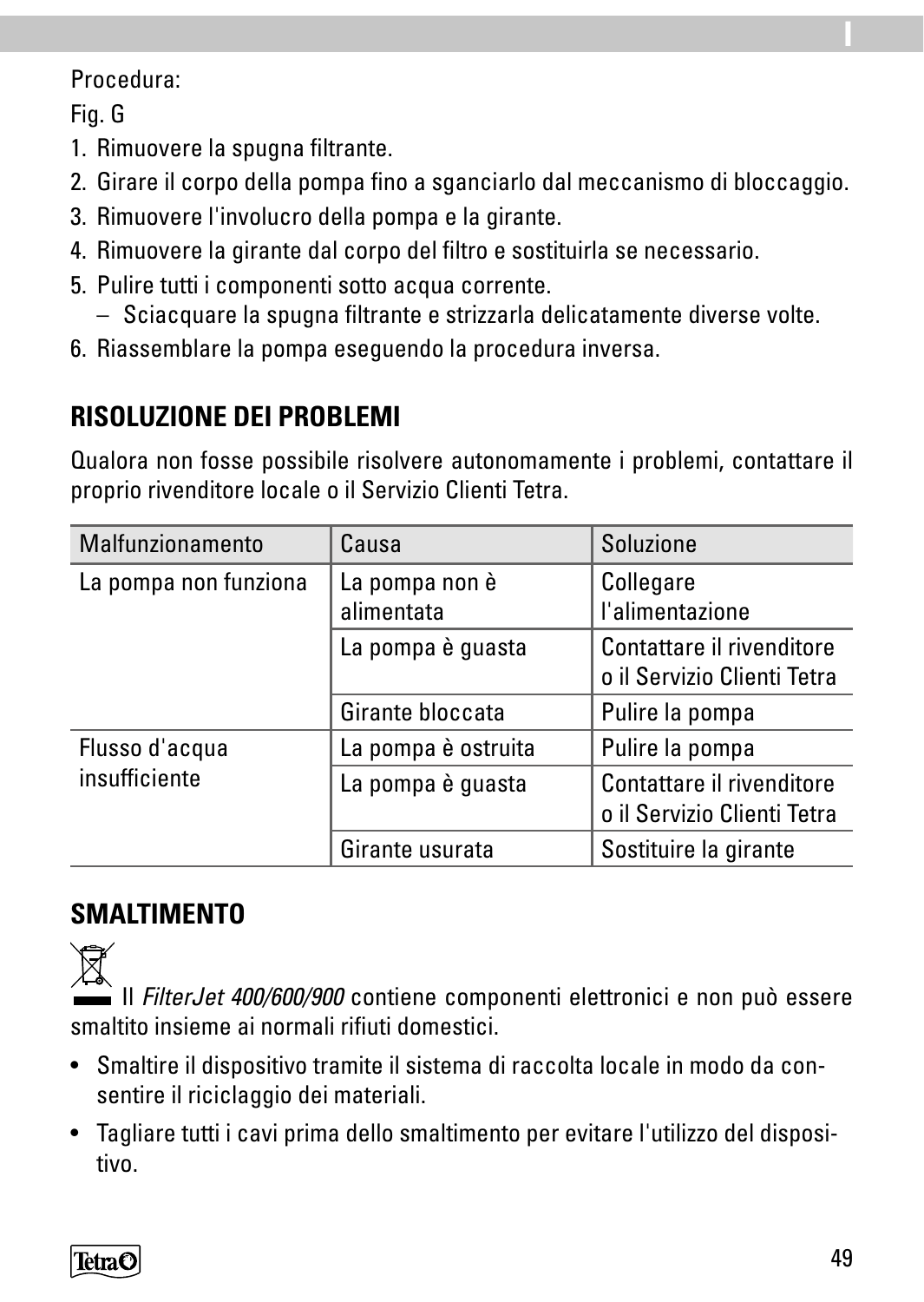### **SPECIFICHE TECNICHE**

**I**

|                                            |                   | FilterJet         |                   |      |
|--------------------------------------------|-------------------|-------------------|-------------------|------|
|                                            | 400               | 600               | 900               |      |
| Tensione di alimentazione                  | 230               | 230               | 230               | V CA |
| Frequenza nominale della rete<br>elettrica | 50                | 50                | 50                | Hz   |
| Corrente assorbita                         | 4                 | 6                 | 12                | W    |
| Flusso max                                 | 400               | 550               | 900               | I/h  |
| Grado di protezione                        | IP X <sub>8</sub> | IP X <sub>8</sub> | IP X <sub>8</sub> |      |
| Raccomandato per acquari                   | $50 - 120$        | $120 - 170$       | $170 - 230$       |      |
| Lunghezza del cavo di<br>alimentazione     | 1,8               | 1,8               | 1.8               | m    |
| Peso                                       | 0,4               | 0.4               | 0.5               | kq   |

### **GARANZIA**

Grazie alla sofisticata tecnologia di produzione, ai componenti di alta qualità e ai rigorosi controlli, *FilterJet 400/600/900* viene fornito con garanzia di due anni a decorrere dalla data di acquisto. Conservare la ricevuta. La garanzia non copre i seguenti materiali di consumo:

- Girante
- Spugna filtrante

La garanzia non si applica in caso di manipolazione impropria, normale deterioramento e usura e interferenza con la tecnologia del dispositivo. Fatte salve tutte le coperture di garanzia stabilite per legge. In caso di reclami, contattare il proprio rivenditore o Tetra:

Centro di assistenza tecnica Tetra, Postfach 1580, 49304 Melle, Germania

Ricambi disponibili presso il Servizio Assistenza Tetra GmbH su www.tetra.net.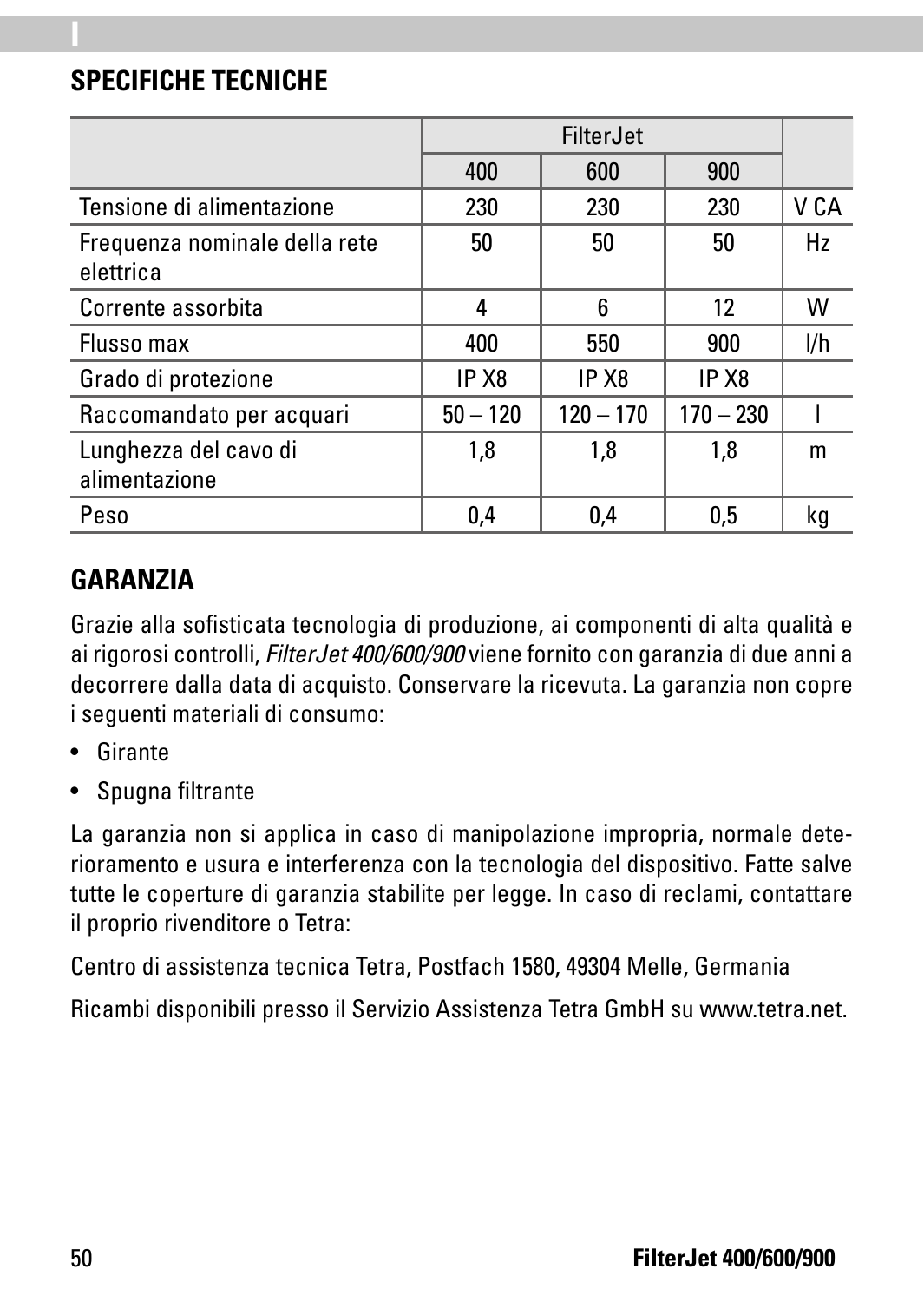# **A** ADVERTENCIA

- Este dispositivo puede ser utilizado por niños mayores de 8 años y personas con capacidades físicas, sensoriales o mentales reducidas o falta de experiencia y conocimientos siempre que estén supervisadas o hayan recibido instrucciones sobre la utilización segura del dispositivo y comprendido los riesgos resultantes.
- Los niños no deben jugar con este dispositivo.
- Los niños no deben realizar actividades de limpieza o mantenimiento sin supervisión de un adulto.
- Apague y desenchufe todos los dispositivos del acuario antes de meter las manos en el agua.
- No utilice el dispositivo si los cables eléctricos o la carcasa están dañados.
- No es posible sustituir los cables de conexión dañados. Deseche el dispositivo.



**E**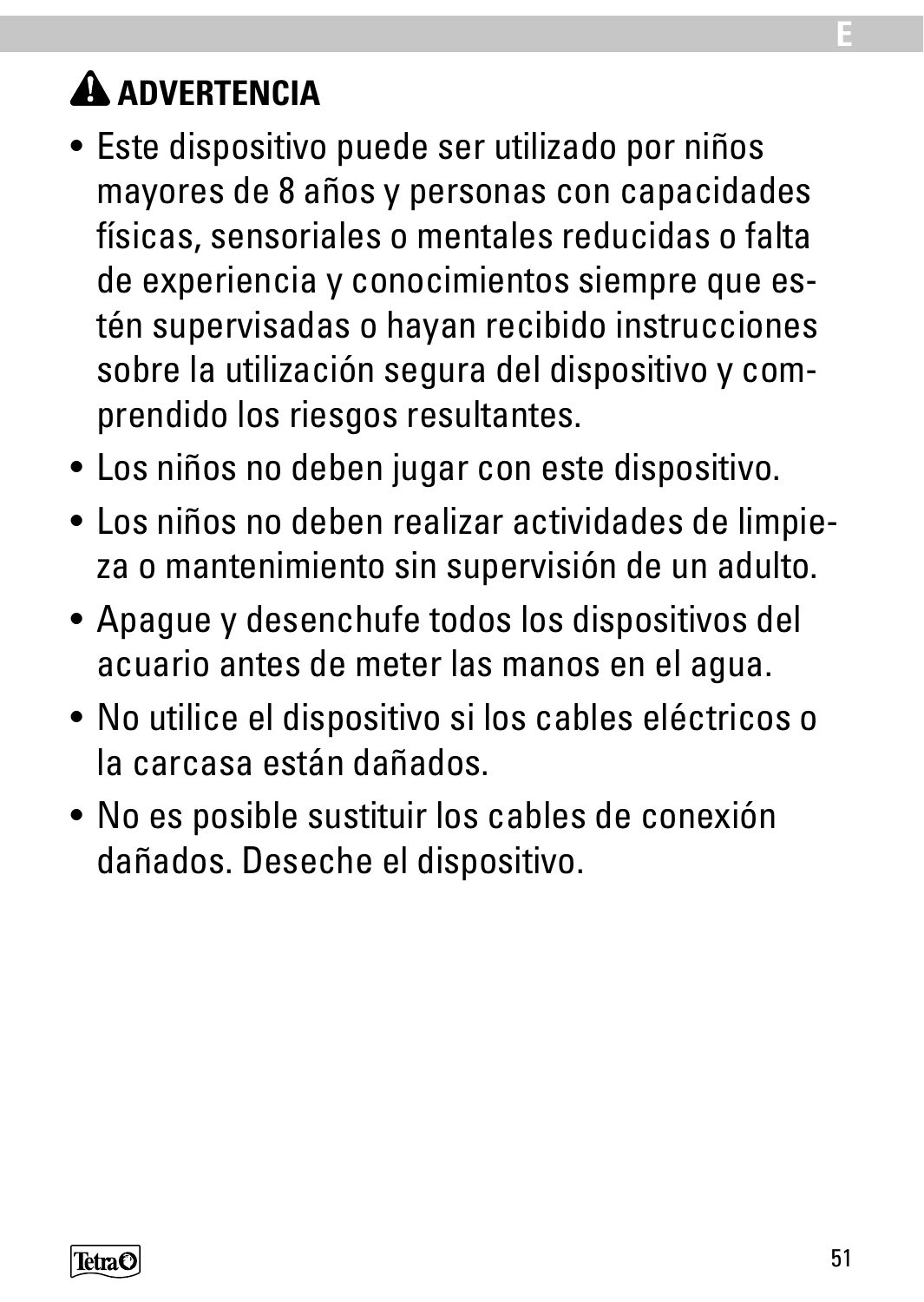### **PREFACIO**

**E**

Gracias por elegir un producto de calidad Tetra. Si desea información útil y datos sobre servicios relacionados con su producto y los mundos subacuáticos fascinantes de Tetra, visite nuestro sitio web: www.tetra.net.

#### **Acerca de este manual**

El manual acompaña al *FilterJet 400/600/900* y debe guardarse para futuras consultas.

#### **Explicación de la estructura del manual**

#### *NOTA*

Indica una situación posiblemente peligrosa que, de no evitarse, podría provocar daños materiales o medioambientales.

Fig. A: Referencia a una figura al principio de este manual.

- 1. Instrucciones
- Lista

Página xy, nombre de la sección: referencia a una página y a la respectiva sección al principio de este manual.

### **INSTRUCCIONES DE SEGURIDAD**

#### **Cómo evitar situaciones peligrosas**

- Solo conecte el *FilterJet 400/600/900* a una caja de enchufe profesionalmente instalada.
- Solo conecte el *FilterJet 400/600/900* a la red si el suministro de corriente local se ajusta a las especificaciones de las características técnicas.
- Proteja la clavija de toma de corriente de la humedad.
- Asegúrese de que no pueda entrar humedad en la caja de enchufe. Instale el cable de conexión de manera que quede colgando ligeramente antes de llegar a la toma de corriente.
- Nunca abra la carcasa del *FilterJet 400/600/900*.
- Desconecte siempre la bomba de la alimentación eléctrica antes de limpiar o realizar tareas de mantenimiento.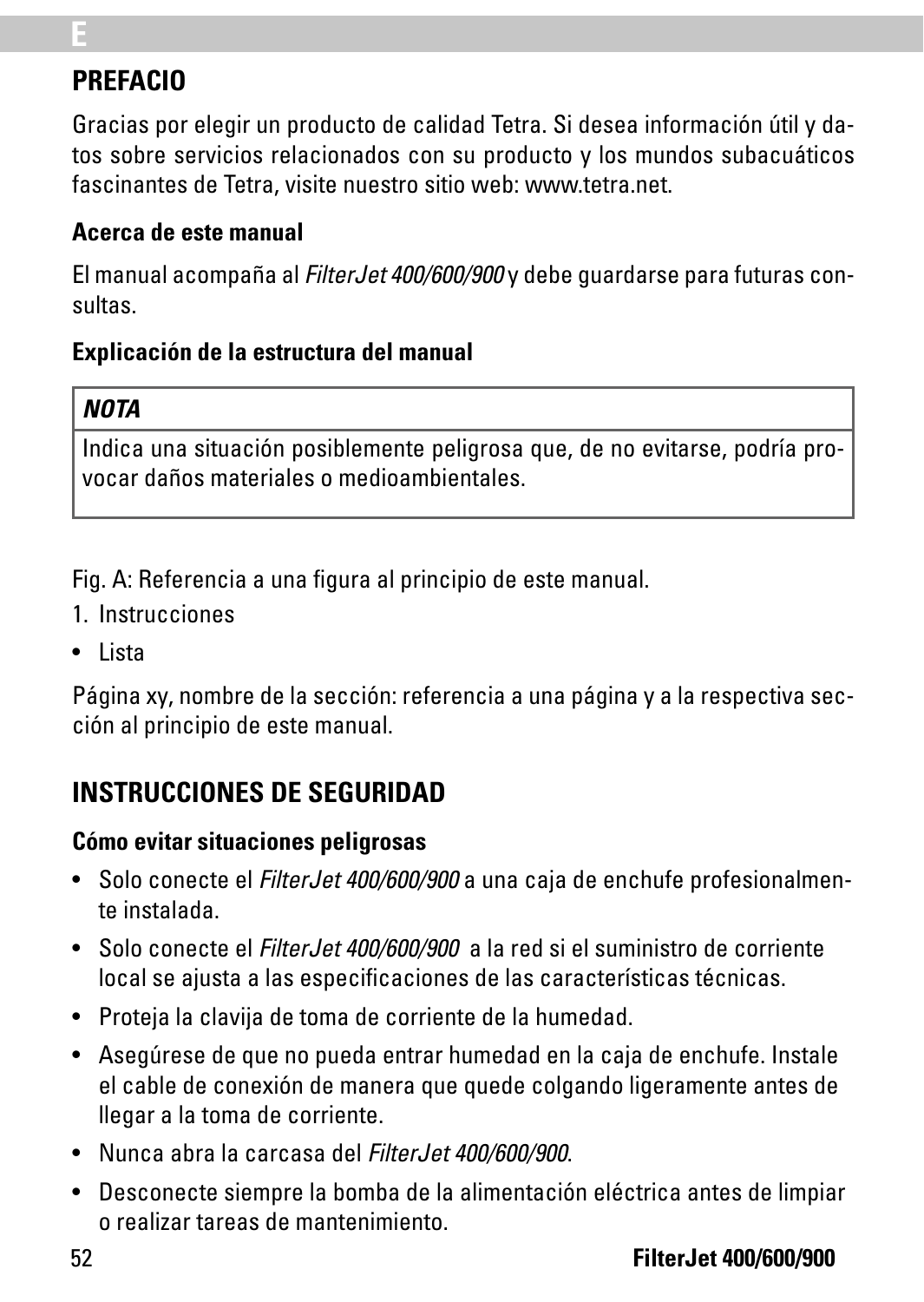- No permita que los niños jueguen con piezas pequeñas, pues existe riesgo de asfixia.
- La clavija de toma de corriente debe quedar accesible para poder desconectar la bomba de la alimentación eléctrica de un modo sencillo y rápido en caso de emergencia.
- Asegúrese de que el cable de conexión no supone un riesgo de tropiezo.

#### **Prevención de daños materiales**

- La bomba se dañará si se deja funcionar en seco. No conecte la bomba a la alimentación eléctrica hasta que esté sumergida en el agua.
- No doble ni aplaste el cable de conexión a la red.
- Utilice solo piezas de repuesto y accesorios originales.

#### **Preste atención a los símbolos en el dispositivo.**

| No elimine el dispositivo junto con la basura doméstica;<br>llévelo a un punto de reciclado.             |
|----------------------------------------------------------------------------------------------------------|
| Clase de protección II: las piezas metálicas que pueden<br>provocar una caída de tensión están aisladas. |
| Destinado estrictamente a uso en interiores.                                                             |

### **CONTENIDO DE LA ENTREGA**

| Fig. A         |                            |                   |                            |
|----------------|----------------------------|-------------------|----------------------------|
|                | Ventosas                   | 9                 | Manguera de aire           |
| $\overline{2}$ | Clip de sujeción           | 10                | Adaptador de prefiltro     |
| 3              | Distribuidor de aqua       | 11                | Esponja filtrante          |
| 4              | Guía de manquera de aire   | $12 \overline{ }$ | Soporte de montaje         |
| 5              | Bomba                      | 13                | Clip para manquera de aire |
| 6              | Tubo de Venturi con tope   | 14                | Soporte de ventosas        |
| 7              | Válvula de control de aire | 15                | Manual de usuario          |
| 8              | Prefiltro                  |                   |                            |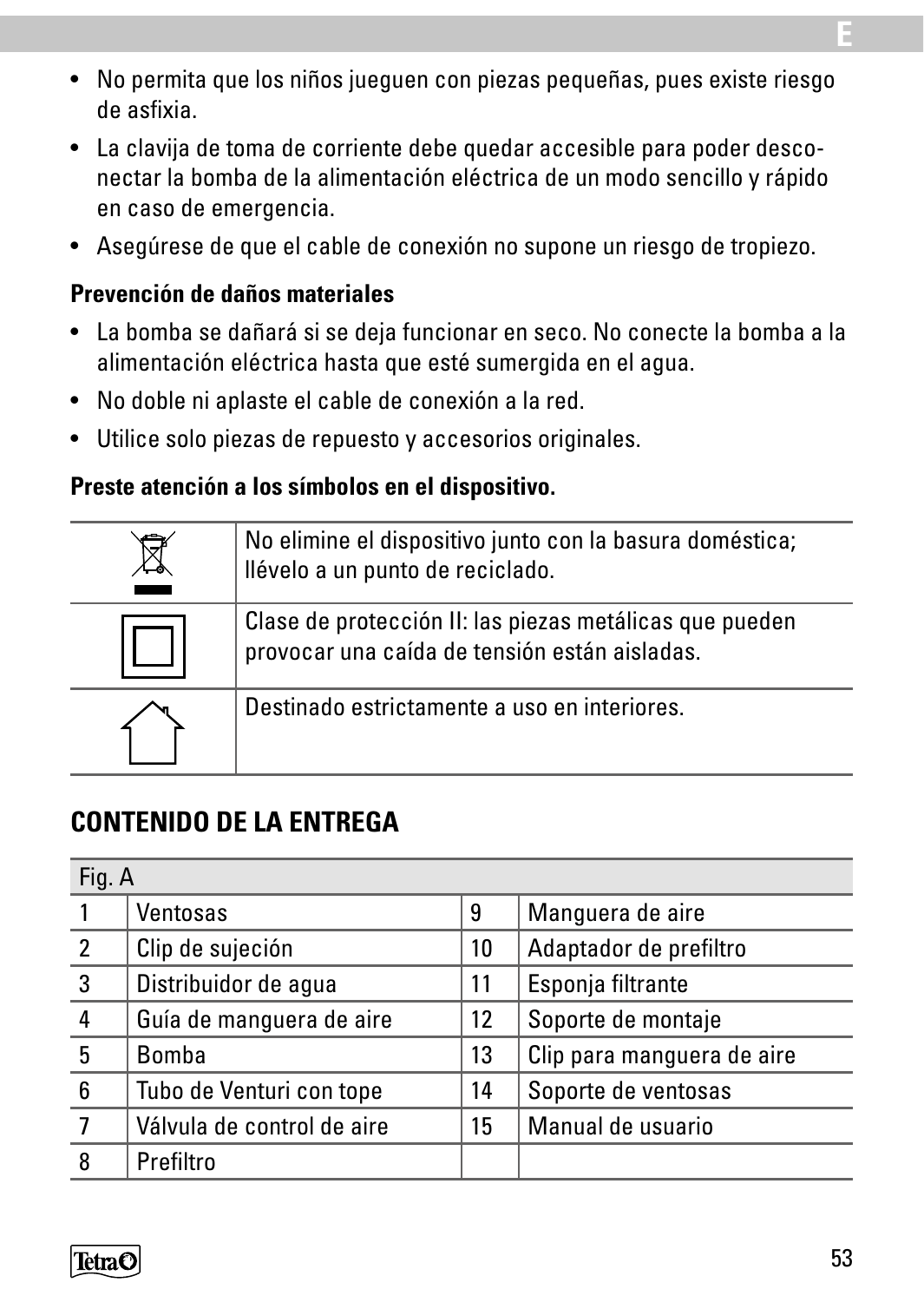# **CONCEPTOS BÁSICOS SOBRE EL PRODUCTO**

#### **Descripción del producto**

*FilterJet 400/600/900* es una bomba de circulación para acuarios con una carcasa ajustable y un distribuidor de agua. La esponja filtrante impide que las partículas de suciedad entren en la bomba.

#### **Uso previsto**

Utilizar exclusivamente *FilterJet 400/600/900*

- para circulación de agua en acuarios,
- con agua de grifo sin cloro,
- en espacios interiores.
- para uso privado,
- de conformidad con las especificaciones técnicas,
- con temperaturas del agua de +4 °C ... +35 °C.

# **MONTAJE**

Procedimiento:

Fig. B

- 1. Conecte la manguera de aire al tubo de Venturi.
	- Retire el tope del tubo de Venturi.
- 2. Fije el distribuidor de agua al tubo de Venturi.
- 3. Conecte el tubo de Venturi a la carcasa de la bomba.
- 4. Encaje la guía de manguera de aire en la bomba.
- 5. Presione la válvula de control de aire para introducirla en la manguera hasta llegar al tope. Enganche la manguera de aire a la guía.
- 6. Conecte el adaptador de prefiltro y el prefiltro a la carcasa de la bomba y deslice la esponja filtrante sobre ella.

# **INSTALACIÓN**

- El lateral del acuario debe estar limpio y sin grasa para que las ventosas se adhieran con firmeza.
- Asegúrese de que la bomba está montada de manera que no salpique el agua del acuario.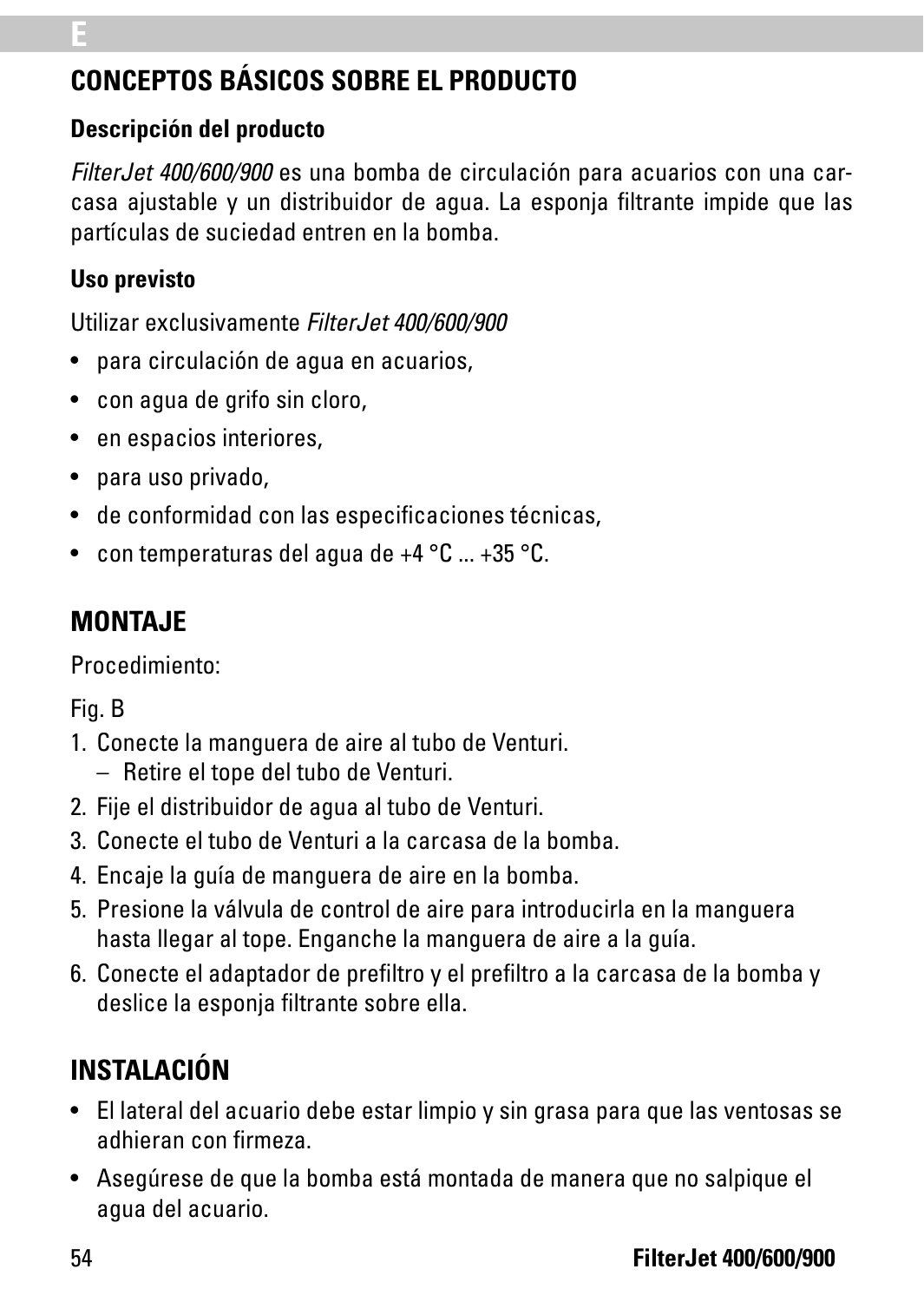#### **Instalación con el soporte de ventosas**

Procedimiento:

#### Fig. C

- 1. Inserte las ventosas en el soporte.
- 2. Deslice el soporte de ventosas para introducirlo en una ranura de la bomba.
	- Para comprobar que queda bien sujeto, deslice el clip de sujeción dentro de la ranura como se muestra en el diagrama.
- 3. Presione el soporte de ventosas suavemente pero con firmeza contra el lateral del acuario.
	- Oriente la manguera de aire y el cable de conexión hacia el exterior del acuario.

#### **Instalación con el soporte de montaje**

Procedimiento:

Fig. D

- 1. Desplace el clip de sujeción para introducirlo en una ranura de la bomba.
	- Para comprobar que queda bien sujeto, deslice el clip de sujeción dentro de la ranura como se muestra en el diagrama.
- 2. Inserte el soporte de montaje en el clip de sujeción hasta que quede en la posición necesaria.
- 3. Coloque la ventosa en el soporte haciendo presión.
- 4. Fije la manguera de aire al soporte de montaje con ayuda del clip de manguera.
- 5. Cuelgue el soporte de montaje sobre el borde del acuario y presione la ventosa suavemente pero con firmeza contra el lateral del acuario.
	- Oriente la manguera de aire y el cable de conexión hacia el exterior del acuario.



**E**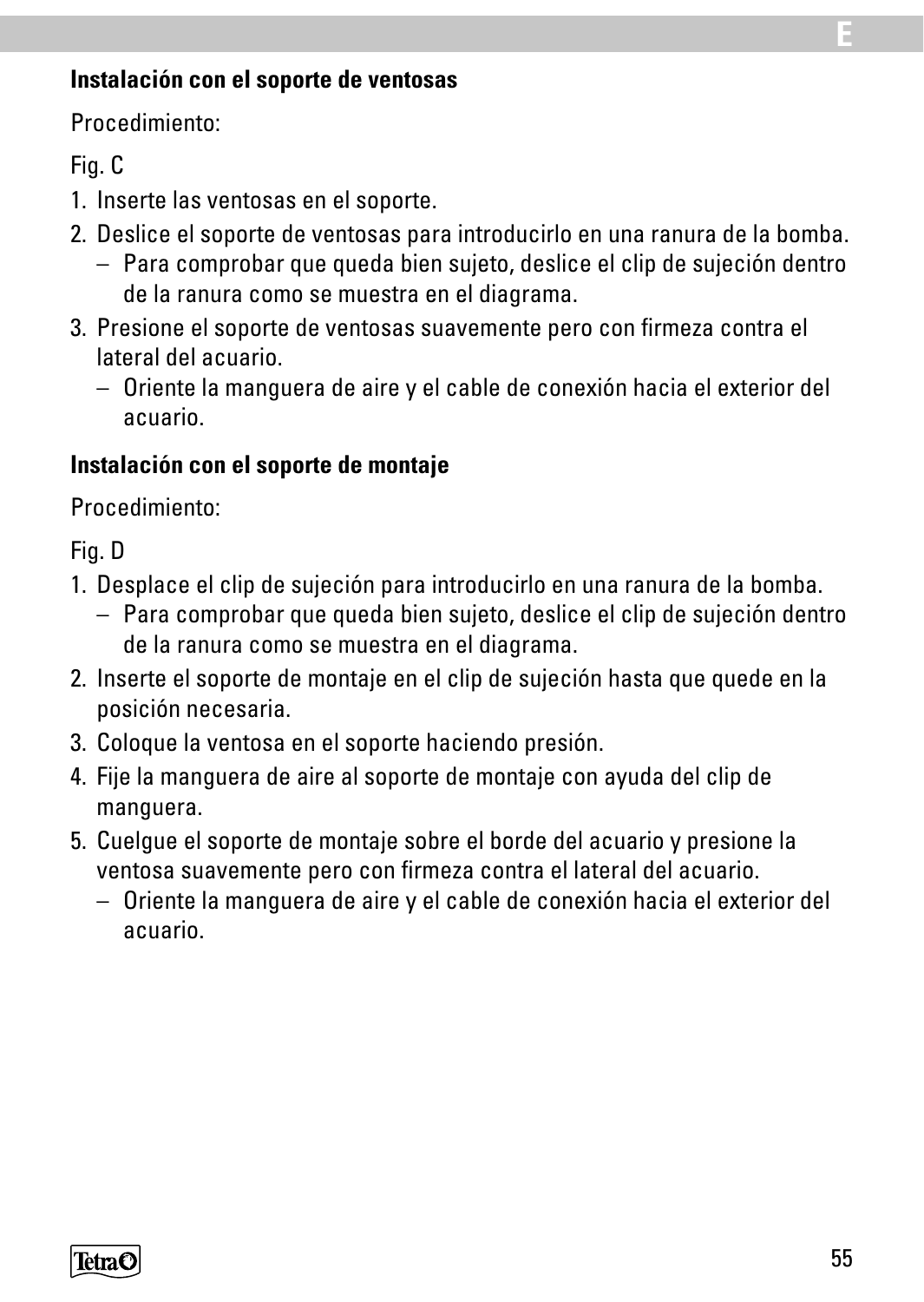# **PUESTA EN FUNCIONAMIENTO**

### *NOTA*

**E**

No se debe permitir que la bomba funcione en seco. De lo contrario se averiará.

• Active la bomba solo cuando esté sumergida.

#### Procedimiento:

Fig. E

- Verifique que el cable de conexión hace una pequeña curva para evitar que llegue agua a la toma de corriente.
- Para conectar la bomba: inserte la clavija en el enchufe.
- Para desconectar la bomba: extraiga la clavija.

# **COLOCACIÓN Y AJUSTE**

Procedimiento:

Fig. F

- Regulación de la válvula de control de aire.
	- Cuanto más abra la válvula, más cantidad de agua se aireará.
- Regulación de la circulación de agua.
	- Ajuste óptimo: agua circulando por todo el acuario.
	- **Importante**: **no gire la carcasa de la bomba demasiado para no separarla del mecanismo de bloqueo.**

# **MANTENIMIENTO**

Limpie el *FilterJet 400/600/900* según sea necesario (al menos dos veces al año).

### **Limpie la bomba/sustituya el rodete**

### *NOTA*

No utilice productos químicos de limpieza porque pueden ser nocivos para sus plantas y el medio ambiente.

• Utilice exclusivamente agua limpia o productos especiales para acuarios.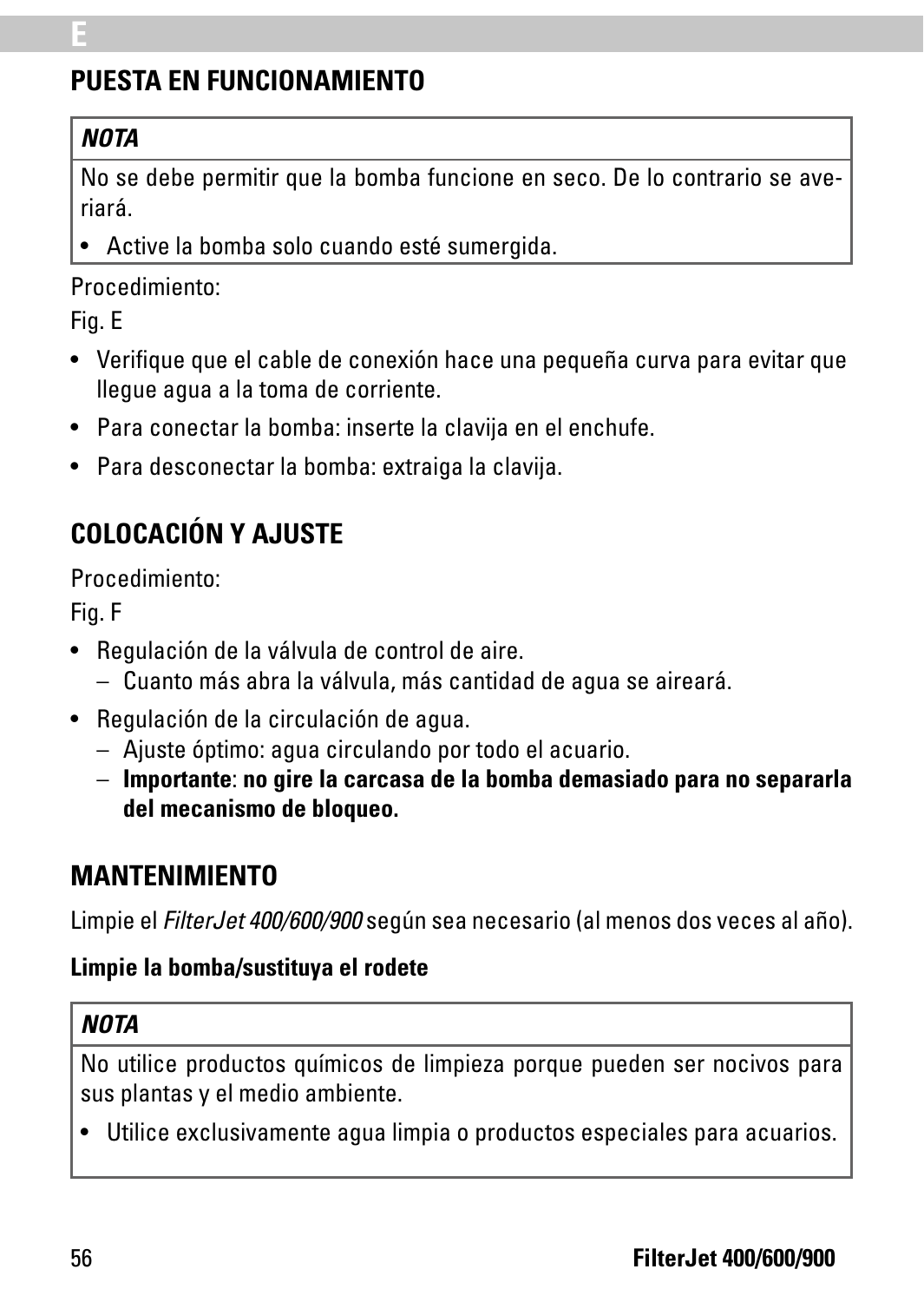Durante la limpieza o el mantenimiento, desenchufe y retire la bomba del acuario.

Procedimiento:

Fig. G

- 1. Retire la esponja filtrante.
- 2. Gire la carcasa de la bomba para separarla del mecanismo de bloqueo.
- 3. Extraiga la carcasa y el rodete.
- 4. Separe el rodete de la carcasa del filtro y sustituya según convenga.
- 5. Limpie todas las piezas bajo un chorro de agua.
	- Enjuague la esponja y escúrrala varias veces.
- 6. Realice el procedimiento siguiendo el orden inverso para volver a montar la bomba.

# **REPARACIÓN DE AVERÍAS**

Si no logra resolver las averías por su cuenta, contacte con su distribuidor o con el Servicio de atención al cliente Tetra.

| Fallo                            | Causa                                      | Solución                                                                             |
|----------------------------------|--------------------------------------------|--------------------------------------------------------------------------------------|
| La bomba no se pone en<br>marcha | No llega corriente<br>eléctrica a la bomba | Conecte la fuente de<br>alimentación                                                 |
|                                  | La bomba está averiada                     | Contacte con su<br>distribuidor o con el<br>Servicio de atención al<br>cliente Tetra |
|                                  | Impeller bloqueado                         | Limpie la bomba                                                                      |
| Caudal de agua                   | La bomba está atascada                     | Limpie la bomba                                                                      |
| insuficiente                     | La bomba está averiada                     | Contacte con su<br>distribuidor o con el<br>Servicio de atención al<br>cliente Tetra |
|                                  | Impeller desgastado                        | Sustituya el rodete                                                                  |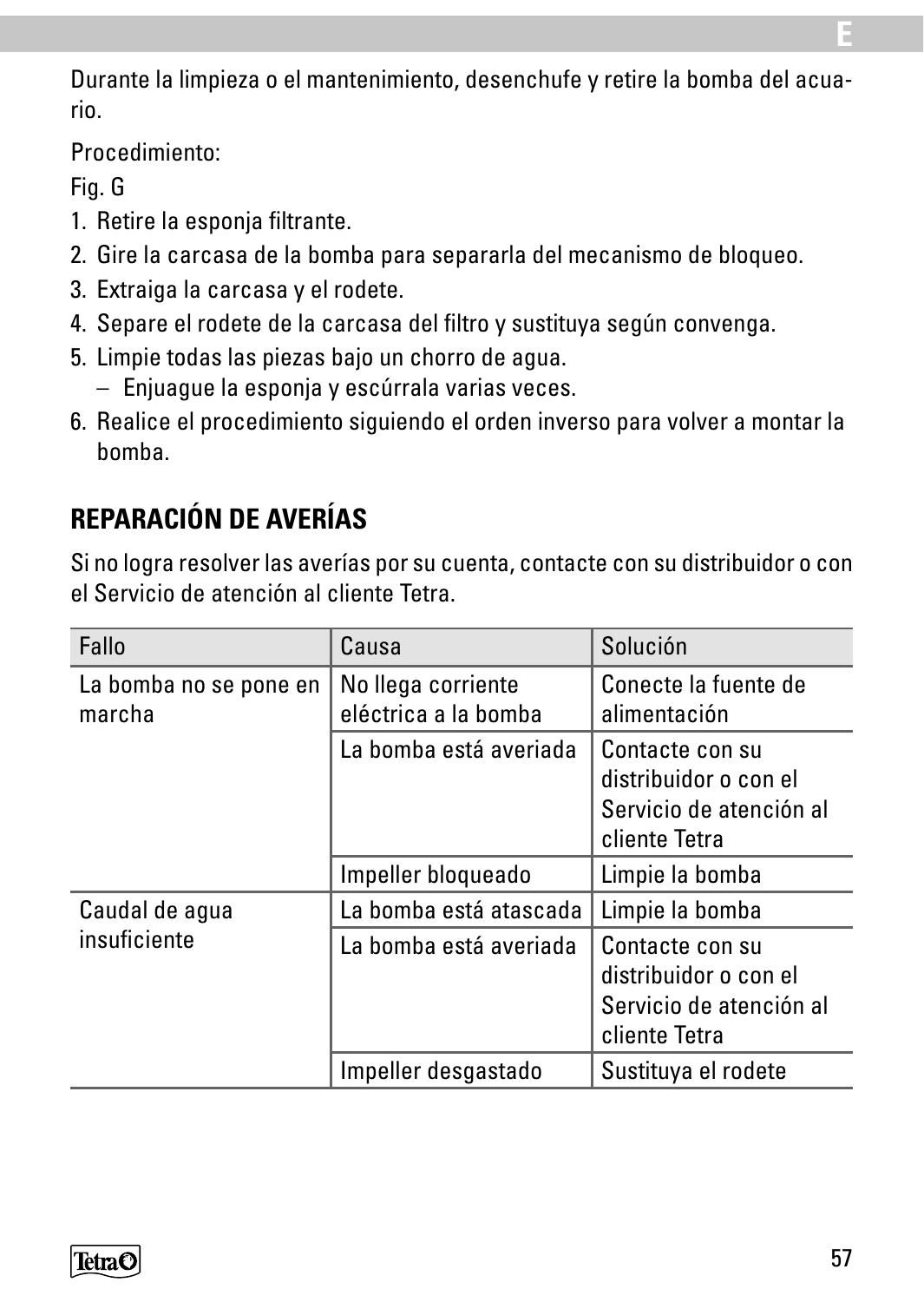# **ELIMINACIÓN**

 $\widehat{\mathbb{X}}$ 

**E**

*FilterJet 400/600/900* contiene componentes electrónicos, por lo que no se puede desechar junto con los residuos domésticos convencionales.

- Elimine el dispositivo utilizando el sistema de recogida de residuos de su localidad para que las materias primas se puedan reciclar.
- Corte todos los cables antes de eliminar el dispositivo para impedir su utilización.

|                                            | FilterJet         |                   |                   |      |
|--------------------------------------------|-------------------|-------------------|-------------------|------|
|                                            | 400               | 600               | 900               |      |
| Tensión de red                             | 230               | 230               | 230               | V CA |
| Frecuencia nominal de red                  | 50                | 50                | 50                | Hz   |
| Consumo eléctrico                          | 4                 | 6                 | 12                | w    |
| Caudal máx.                                | 400               | 550               | 900               | l/h  |
| Grado de protección                        | IP X <sub>8</sub> | IP X <sub>8</sub> | IP X <sub>8</sub> |      |
| Recomendado para acuarios                  | $50 - 120$        | $120 - 170$       | $170 - 230$       |      |
| Longitud del cable de conexión<br>a la red | 1,8               | 1,8               | 1,8               | m    |
| Peso                                       | 0,4               | 0.4               | 0.5               | kg   |

# **ESPECIFICACIONES TÉCNICAS**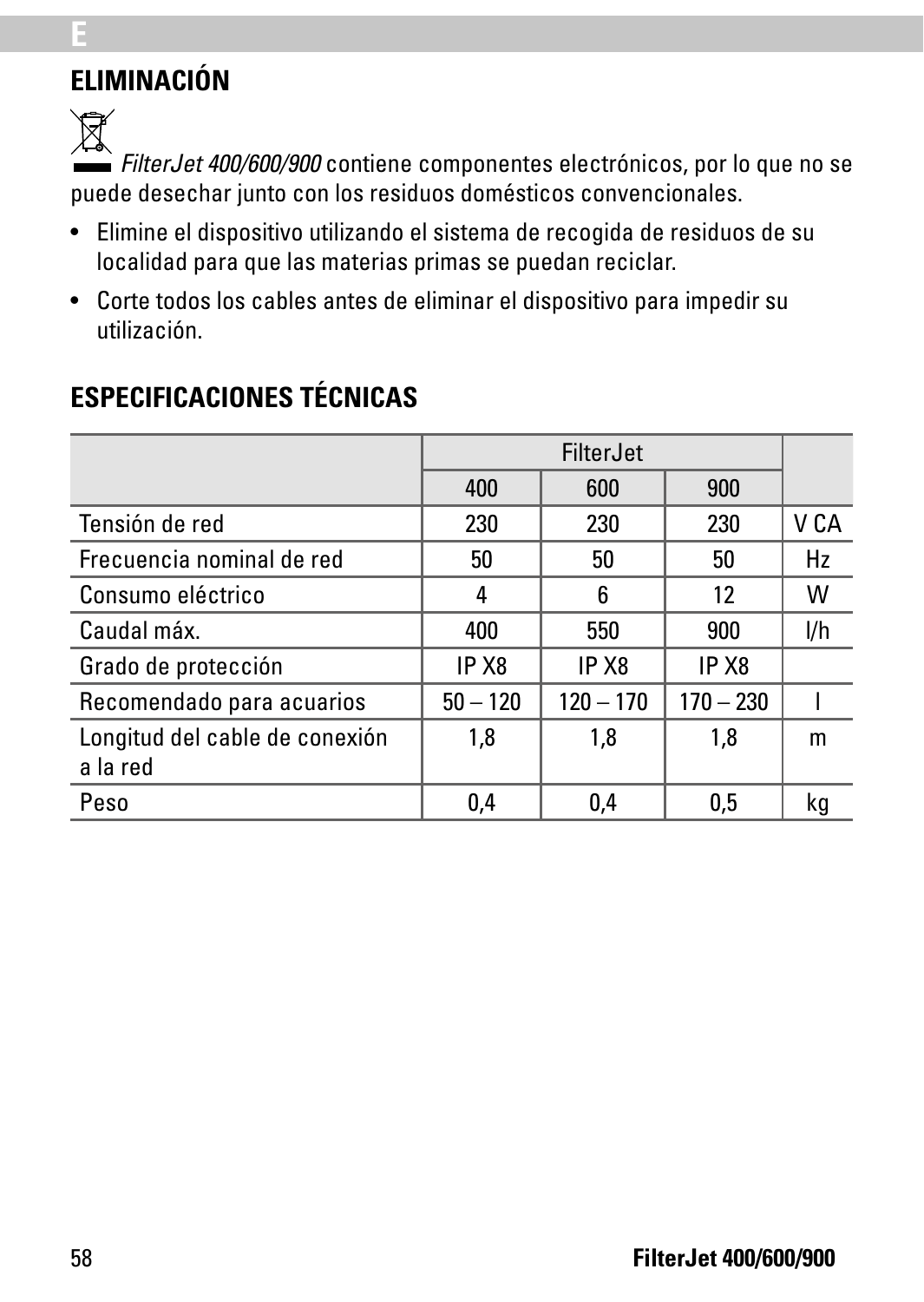# **GARANTÍA**

Gracias a la tecnología de producción más moderna, los componentes de calidad superior y los rigurosos controles de calidad, *FilterJet 400/600/900* se suministra con una garantía de dos años desde la fecha de adquisición. Conserve su comprobante de compra. La garantía no incluye estas piezas de desgaste:

- Rodete
- Esponja filtrante

La garantía no tendrá validez en caso de manipulación inapropiada, desgaste habitual o interferencia con la tecnología del dispositivo. Esto no afectará a los derechos de garantía legales del usuario. Para cualquier reclamación, póngase en contacto con su distribuidor o con Tetra:

Centro de Soporte Técnico Tetra, Postfach 1580, 49304 Melle, Alemania

Las piezas de repuesto se pueden encargar al Centro Técnico Tetra GmbH en el sitio www.tetra.net.



**E**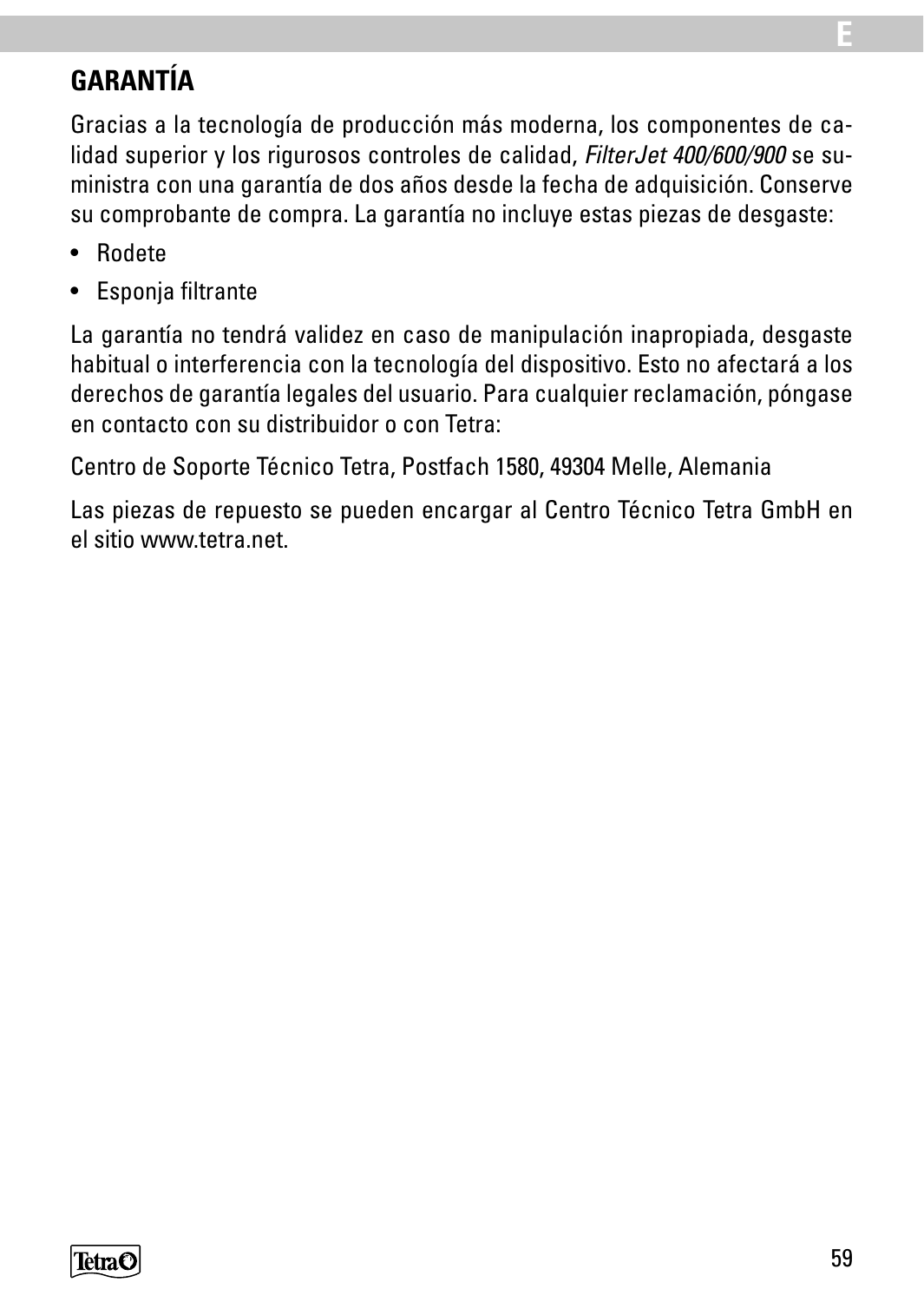# **AVISO**

**P**

- Este aparelho pode ser usado por crianças com idade igual ou superior a 8 anos e a sua utilização é igualmente indicada para pessoas com capacidades físicas, sensoriais ou cognitivas reduzidas ou com falta de experiência e conhecimento, desde que supervisionadas ou tenham recebido as informações necessárias para a utilização correta e segura do aparelho e compreendam o risco associado.
- As crianças não devem brincar com o aparelho.
- As crianças não devem realizar atividades de limpeza ou manutenção sem supervisão.
- Desligar e retirar a ficha de alimentação elétrica de todos os aparelhos do seu aquário, antes de entrar em contacto com a água.
- Não utilizar este aparelho se os cabos elétricos ou o compartimento estiverem danificados.
- Os cabos de ligação danificados não podem ser substituídos. Elimine o aparelho.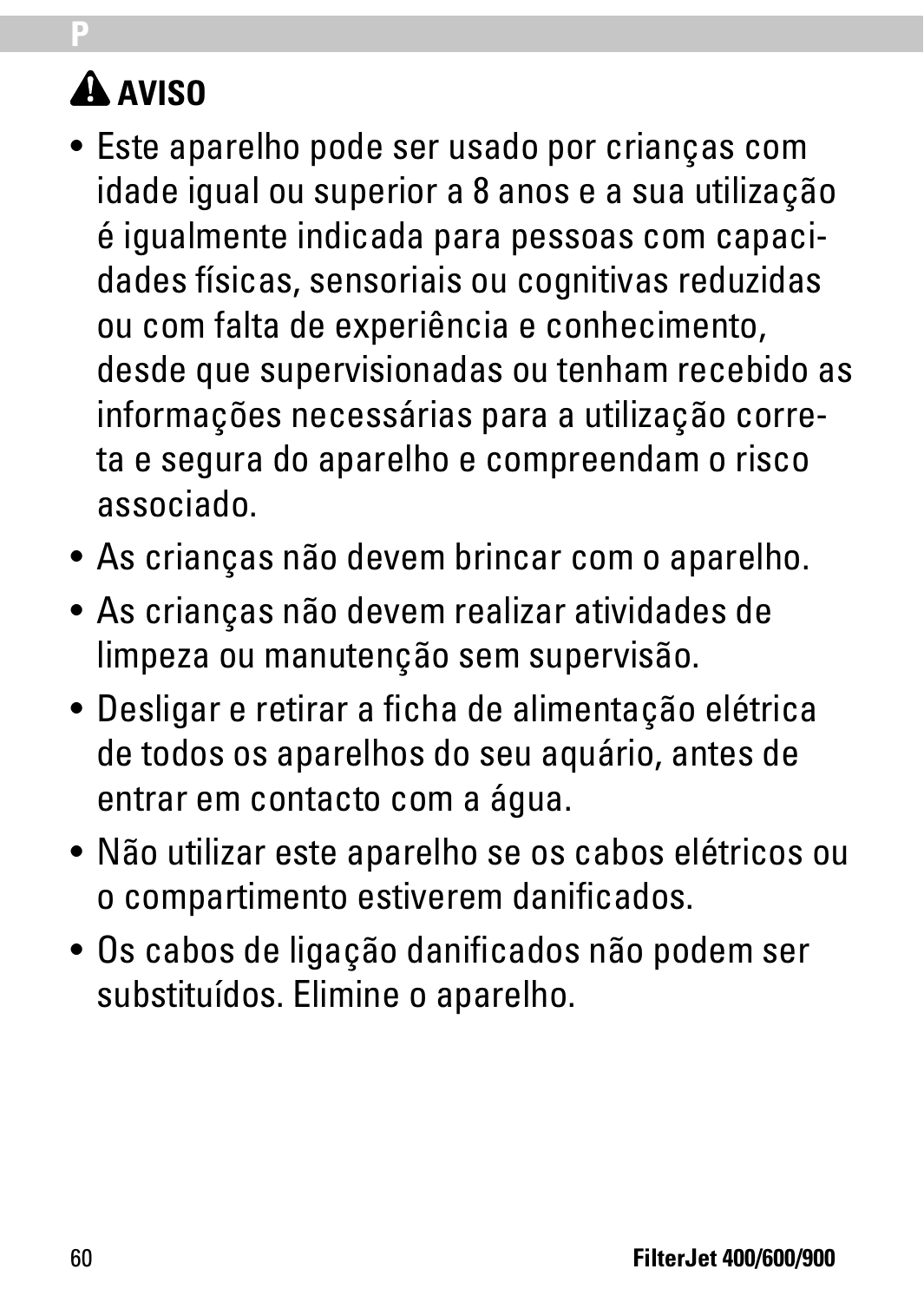# **INTRODUÇÃO**

Agradecemos a sua preferência por um produto de qualidade produzido pela Tetra. Para mais informações úteis e outros serviços relacionados com o seu produto e os fascinantes mundos subaquáticos Tetra, sugerimos a consulta do nosso sítio web: www.tetra.net.

#### **Sobre este manual**

O manual é fornecido juntamente com *FilterJet 400/600/900* e deve ser guardado para referência futura.

#### **Explicação sobre a estrutura do manual**

### *ATENÇÃO*

Indica uma situação potencialmente perigosa que pode danificar a propriedade ou provocar danos no meio ambiente se não for evitada.

Fig. A: Referência à figura no início deste manual.

- 1. Instruções
- Lista

Página xy, nome da seção: Referência à página e à secção relevante deste manual.

# **INSTRUÇÕES DE SEGURANÇA**

#### **Procedimentos para evitar situações perigosas**

- Apenas estabeleça a ligação elétrica de *FilterJet 400/600/900* a uma tomada instalada por profissionais.
- A fonte de alimentação só deve ser ligada *FilterJet 400/600/900* à rede elétrica se a tensão de alimentação local corresponder às especificações nas características técnicas.
- Proteja a ficha elétrica da humidade.
- Garanta que a humidade não penetra na tomada. Instale o cabo de ligação à rede elétrica deixando-o ligeiramente pendurado antes de alcançar a tomada.
- Nunca abra o compartimento de *FilterJet 400/600/900*.

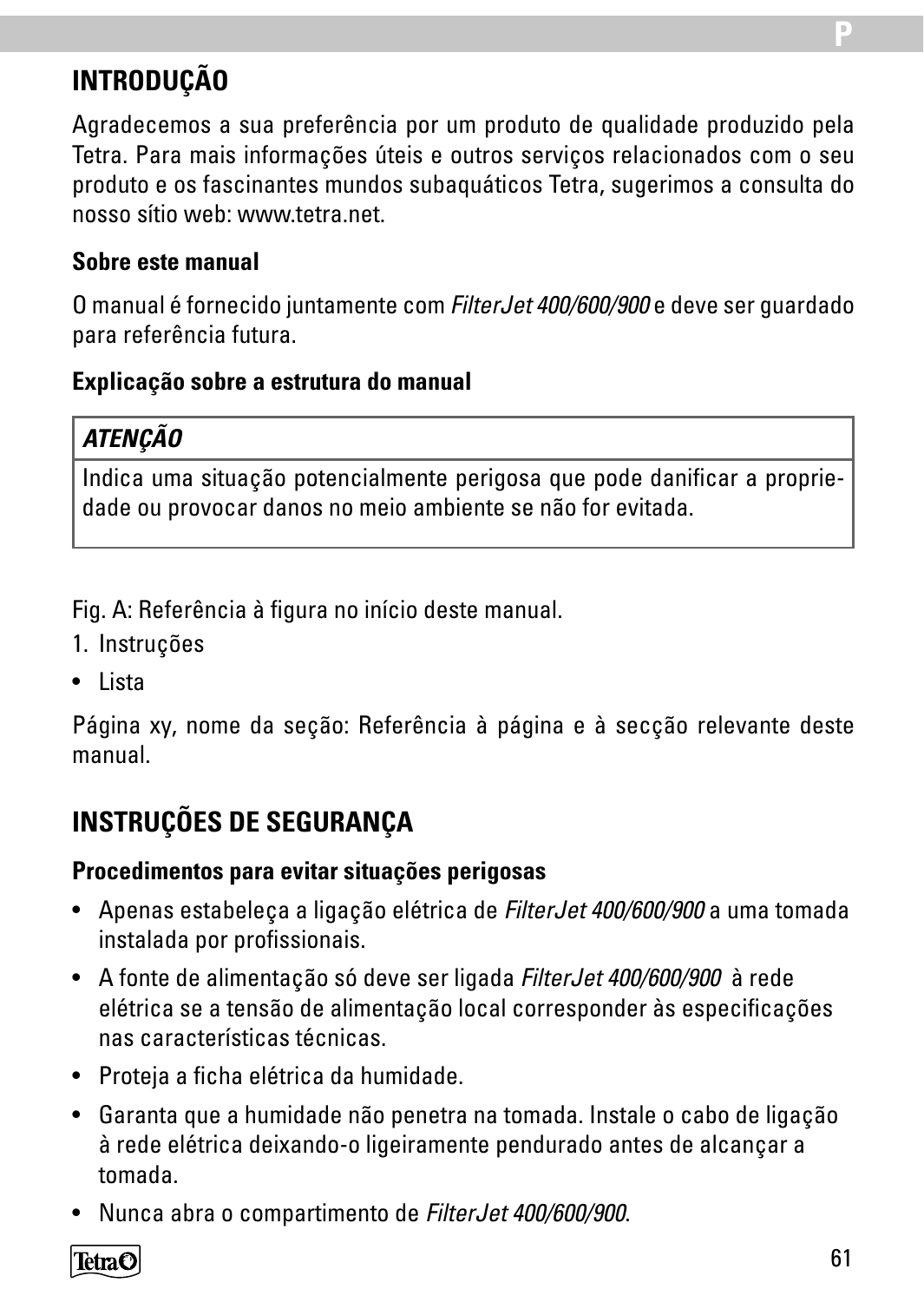- Deve desligar sempre a bomba da rede elétrica antes de limpar ou levar a cabo qualquer tarefa de manutenção.
- Não deixe as peças pequenas ao alcance das crianças pois comportam risco de asfixia.
- A ficha deve estar sempre acessível para que a bomba possa ser fácil e rapidamente desligada da rede elétrica em caso de emergência.
- Posicione os cabos de ligação à rede elétrica de forma a minimizar o risco de tropeçar.

#### **Procedimentos para evitar danos materiais**

- O funcionamento em seco provocará danos na bomba. A bomba só deve ser ligada à rede elétrica quando estiver debaixo de água.
- Não dobre ou esmague o cabo de ligação à rede elétrica.
- Usar apenas peças sobresselentes e acessórios originais.

#### **Observe os símbolos do aparelho**

| Não eliminar o aparelho juntamente com o lixo doméstico;<br>encaminhar para a reciclagem.      |
|------------------------------------------------------------------------------------------------|
| Proteção classe II: As partes metálicas que podem originar<br>falhas de tensão estão isoladas. |
| Indicado apenas para utilização no interior.                                                   |

**P**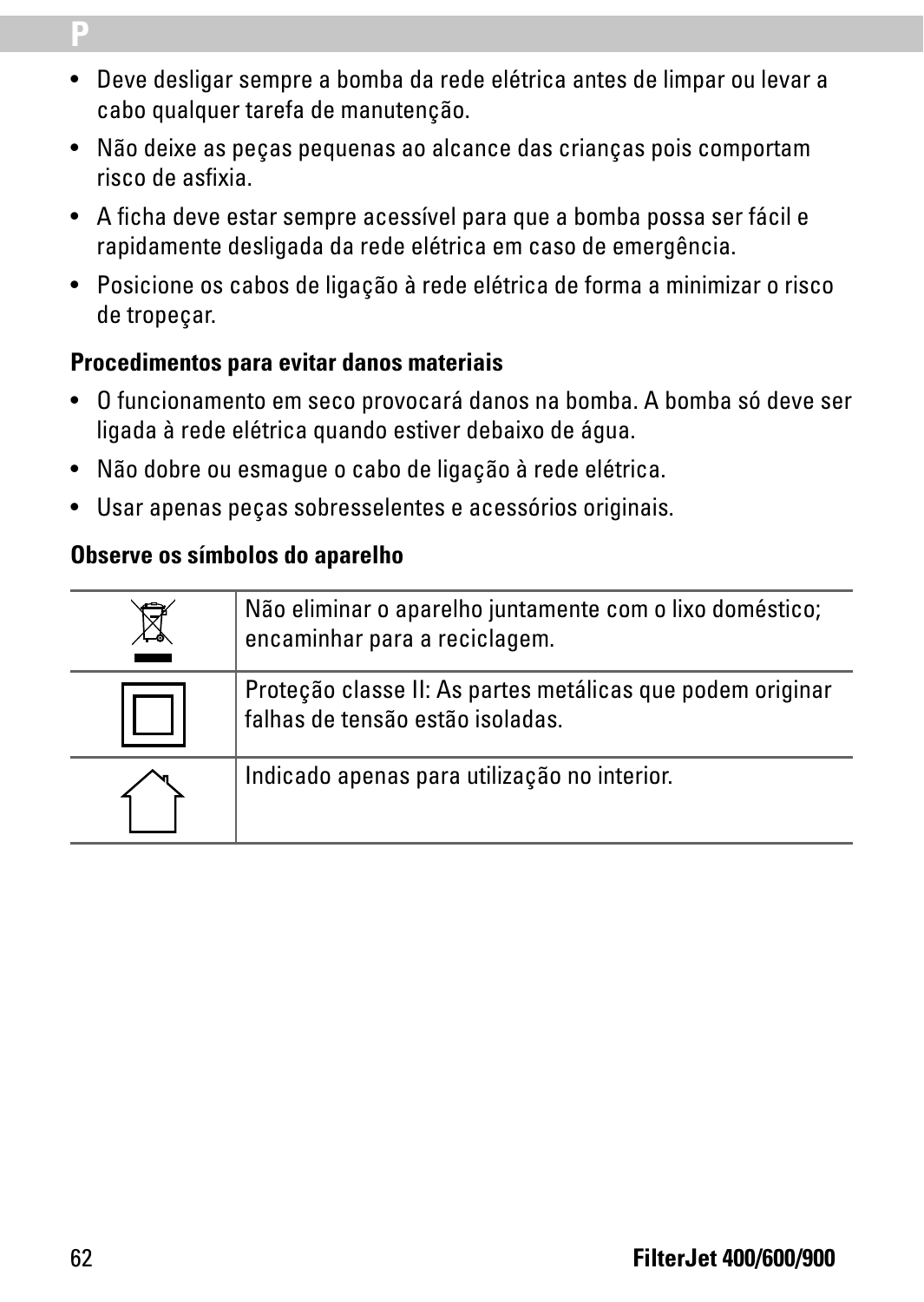### **EQUIPAMENTO FORNECIDO**

| Fig. A |                             |    |                            |
|--------|-----------------------------|----|----------------------------|
|        | Ventosas                    | 9  | Manqueira do ar            |
| 2      | Clipe de fixação            | 10 | Adaptador do pré-filtro    |
| 3      | Distribuidor de água        | 11 | Esponja do filtro          |
| 4      | Guia da manqueira do ar     | 12 | Bracadeira de montagem     |
| 5      | Bomba                       | 13 | Clipe da manqueira do ar   |
| 6      | Tubo Venturi em T com bujão | 14 | Placa para montar ventosas |
|        | Válvula de controlo do ar   | 15 | Manual de utilização       |
| 8      | Pré-filtro                  |    |                            |

# **PRINCÍPIOS BÁSICOS DO PRODUTO**

#### **Descrição do produto**

*FilterJet 400/600/900* é uma bomba de circulação para aquários com um compartimento ajustável para a bomba e um distribuidor de água. A esponja do filtro impede as partículas de sujidade de entrarem na bomba.

#### **Utilização prevista**

Utilizar apenas *FilterJet 400/600/900*

- para a circulação da água em aquários,
- com água da torneira sem cloro,
- em áreas interiores,
- para utilização privada,
- de acordo com as características técnicas,
- com a temperatura da água a variar entre +4 °C e +35 °C.

**TetraC**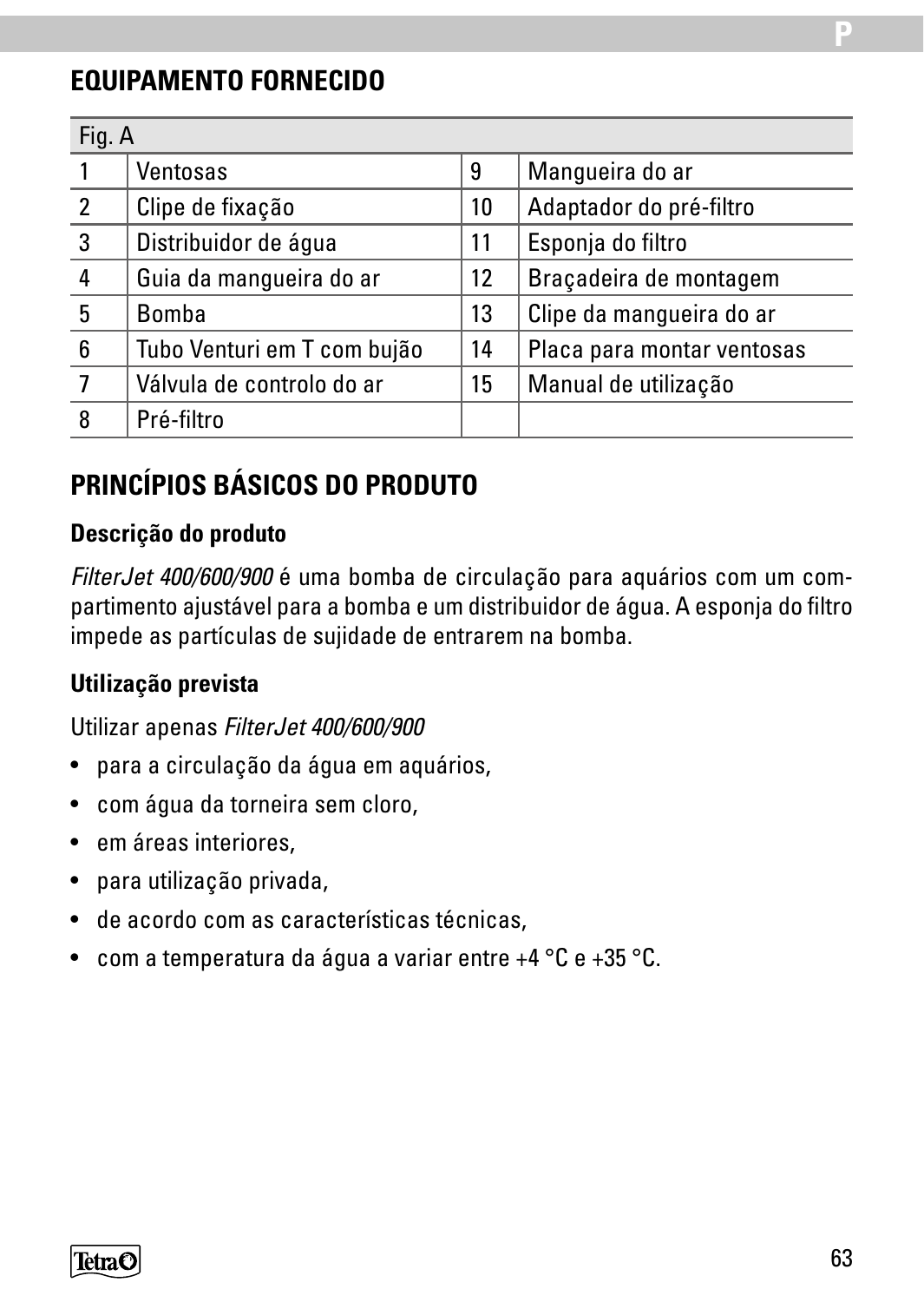# **PROCEDIMENTO**

De montagem:

### Fig. B

**P**

- 1. Ligue a mangueira do ar ao tubo Venturi em T. – Retire o bujão do tubo Venturi em T.
- 2. Ligue o distribuidor de água ao tubo Venturi em T.
- 3. Ligue o tubo Venturi em T ao compartimento da bomba.
- 4. Ligue a guia da mangueira do ar à bomba.
- 5. Pressione a válvula de controlo do ar para dentro da mangueira de ar até não ser possível pressionar mais. Fixe a mangueira do ar na respetiva guia.
- 6. Ligue o adaptador do pré-filtro e o pré-filtro ao compartimento da bomba e coloque a esponja do filtro por cima.

# **MONTAGEM**

- A superfície do aquário deve estar limpa e desengordurada para fixar as ventosas em segurança.
- Confirmar que a bomba está instalada para impedir que a água salpique do aquário.

### **Fixar com a placa para montar ventosas**

### Procedimento:

Fig. C

- 1. Coloque as ventosas na respetiva placa de fixação.
- 2. Coloque a placa de fixação das ventosas numa das ranhuras da bomba.
	- Para garantir que fica bem colocada, introduza a placa de fixação das ventosas na ranhura de acordo com o diagrama.
- 3. Pressione a placa de fixação das ventosas suave mas firmemente contra o vidro do aquário.
	- Direcione a mangueira do ar e o cabo de ligação à rede elétrica para fora do aquário.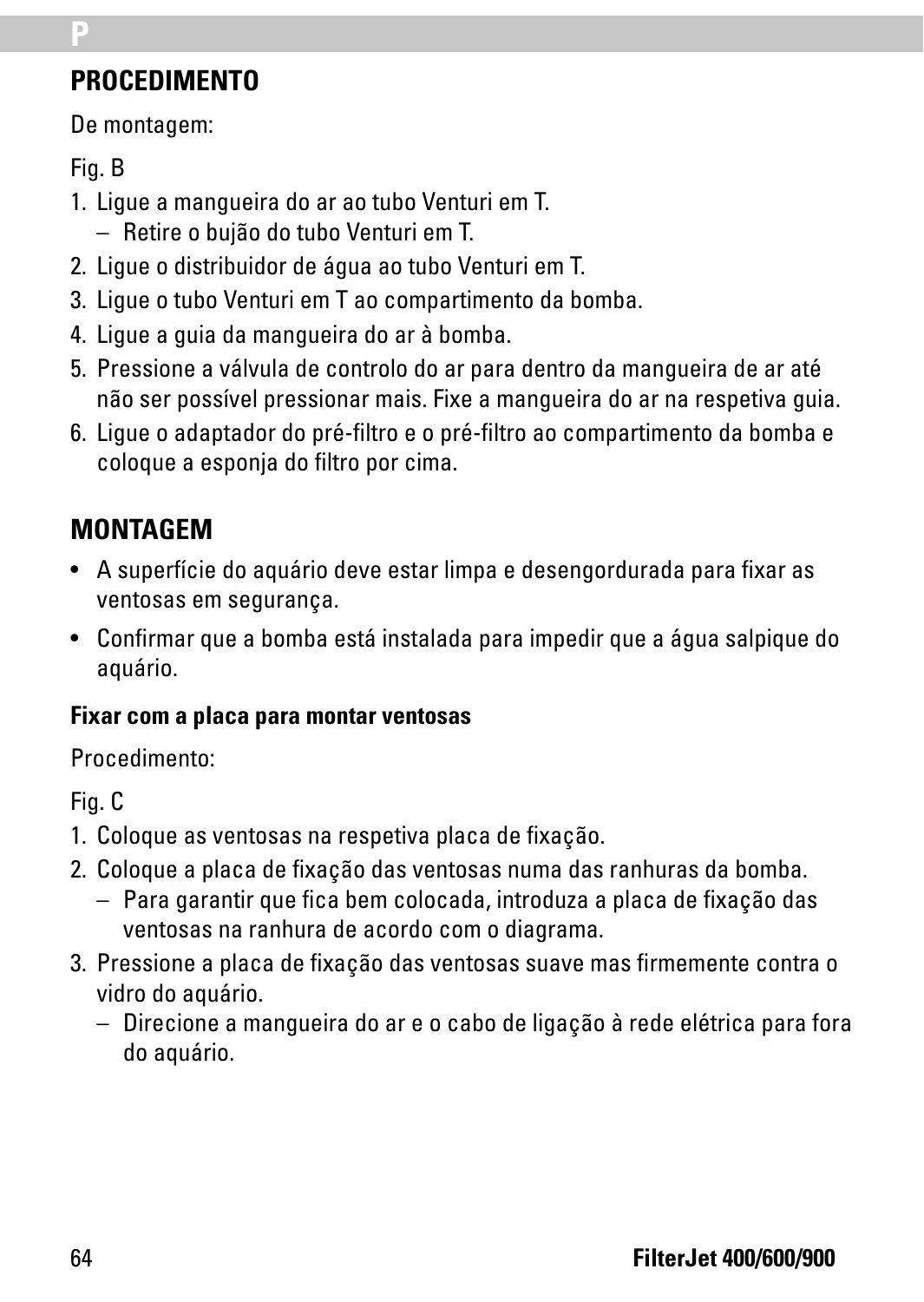#### **Fixar com a braçadeira de montagem**

Procedimento:

#### Fig. D

- 1. Colocar o clipe de fixação numa das ranhuras da bomba.
	- Para garantir que fica bem colocado, introduza o clipe de fixação na ranhura de acordo com o diagrama.
- 2. Insira a braçadeira de montagem no clipe de fixação até ficar na posição correta.
- 3. Coloque a ventosa na braçadeira de montagem.
- 4. Fixe a mangueira do ar à braçadeira de montagem usando o clipe da mangueira do ar.
- 5. Pendure a braçadeira de montagem na borda do aquário e pressione a ventosa suave e firmemente contra o vidro do aquário.
	- Direcione a mangueira do ar e o cabo de ligação à rede elétrica para fora do aquário.

### **PRIMEIRA UTILIZAÇÃO**

#### *ATENÇÃO*

A bomba não pode funcionar em seco. Caso contrário, será danificada.

• A bomba só deve entrar em funcionamento quando estiver debaixo de água.

Procedimento:

Fig. E

- Certifique-se que o cabo de ligação à rede elétrica não fica esticado para impedir que água escorra pelo fio e entre na tomada.
- Para ligar a bomba: inserir a ficha na tomada elétrica.
- Para desligar a bomba: Retirar a ficha da tomada elétrica.

TetraC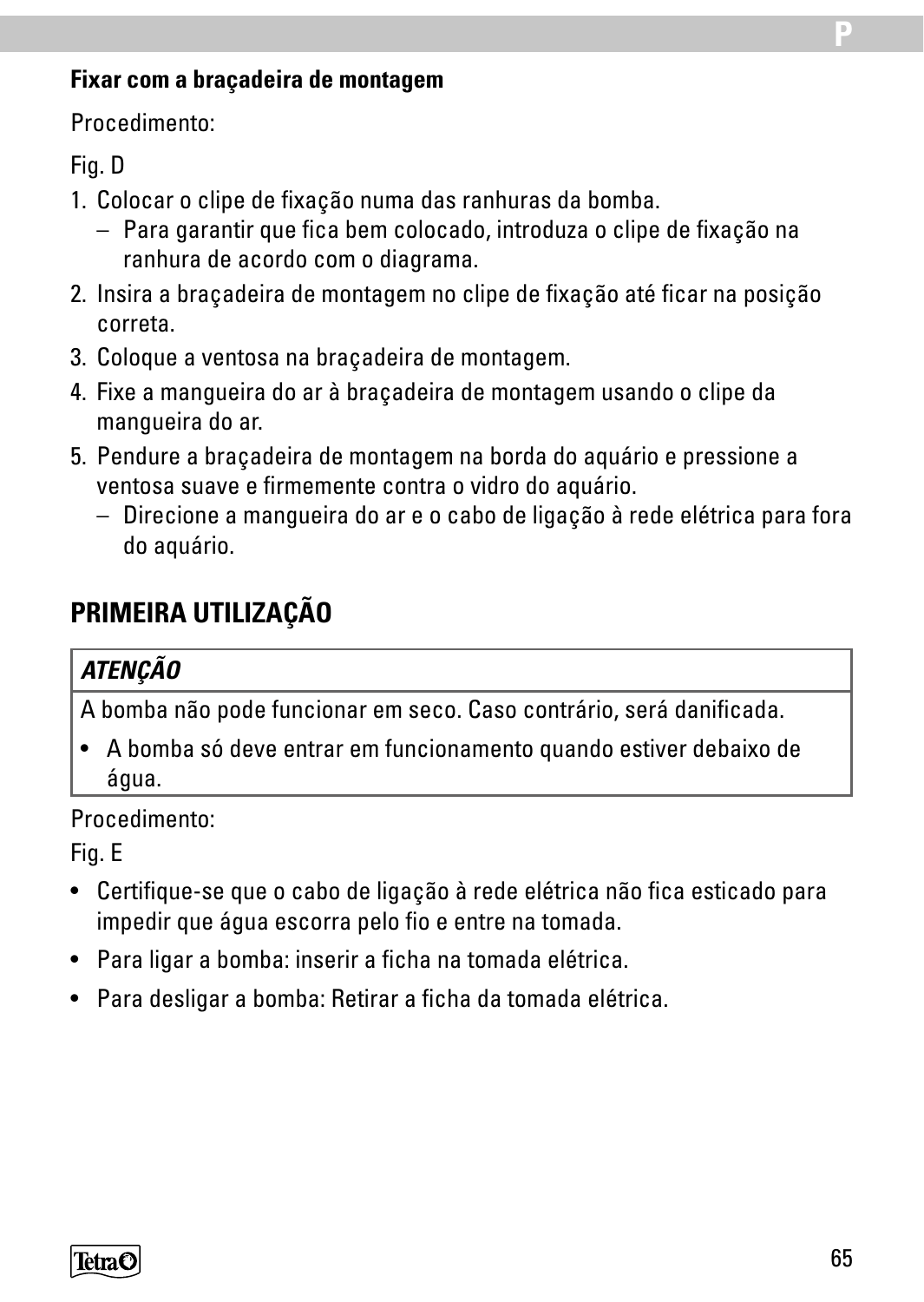# **POSICIONAMENTO E REGULAÇÃO**

Procedimento:

Fig. F

**P**

- Regular a válvula de controlo do ar.
	- Quanto mais abrir a válvula de controlo do ar, mais arejada fica a água.
- Regular a circulação da água.
	- Cenário ideal: Água a circular no aquário.
	- **Importante**: **Não gire demasiado o compartimento da bomba para impedir que se solte do mecanismo de bloqueio.**

# **MANUTENÇÃO**

Limpe o *FilterJet 400/600/900* conforme necessário (pelo menos duas vezes por ano).

#### **Limpe a bomba/substitua o rotor**

### *ATENÇÃO*

Não deve usar agentes químicos de limpeza, uma vez que podem ser prejudiciais para as plantas e o ambiente.

• Utilize apenas água limpa ou produtos de limpeza adequados para limpar o aquário.

Durante a limpeza ou manutenção, desligue e retire a bomba do aquário.

Procedimento:

Fig. G

- 1. Retire a esponja do filtro.
- 2. Gire o compartimento da bomba para que se solte do mecanismo de bloqueio.
- 3. Retire o compartimento da bomba e o rotor.
- 4. Retire o rotor do compartimento da bomba e se necessário, substitua-o.
- 5. Limpe todas as peças sob água corrente.
	- Enxagúe a esponja do filtro e esprema com suavidade várias vezes.
- 6. Execute o procedimento por ordem inversa para voltar a montar a bomba.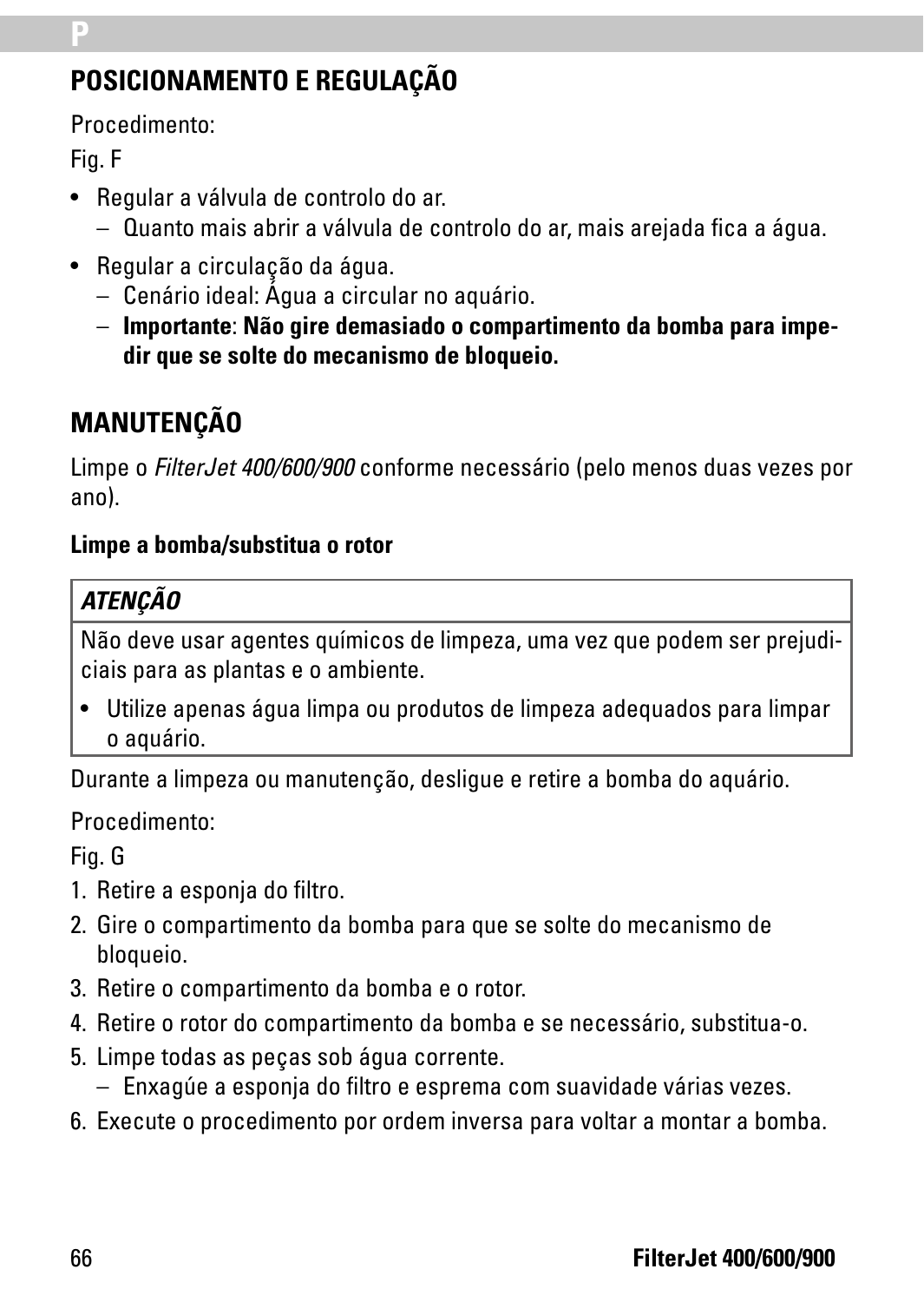### **RESOLUÇÃO DE PROBLEMAS**

Se não conseguir reparar alguma avaria, contacte o vendedor local ou o Serviço ao Cliente da Tetra.

| Avaria               | Causa                                              | Solução                                                    |
|----------------------|----------------------------------------------------|------------------------------------------------------------|
| A bomba não funciona | A bomba não está<br>a receber corrente<br>elétrica | Lique a fonte de<br>alimentação                            |
|                      | A bomba apresenta<br>defeitos                      | Contacte o vendedor<br>ou o Serviço ao Cliente<br>da Tetra |
|                      | Rotor bloqueado                                    | Limpe a bomba                                              |
| Fluxo de água        | A bomba está entupida                              | Limpe a bomba                                              |
| insuficiente         | A bomba apresenta<br>defeitos                      | Contacte o vendedor<br>ou o Serviço ao Cliente<br>da Tetra |
|                      | Rotor gasto                                        | Substitua o rotor                                          |

### **ELIMINAÇÃO**



*FilterJet 400/600/900* contém componentes eletrónicos e por este motivo, não pode ser eliminado juntamente com o lixo doméstico normal.

- Elimine este aparelho usando o sistema de devoluções da sua área para que possa ser feita a reciclagem das matérias-primas.
- Corte todos os cabos antes de eliminar o aparelho para impedir a reutilização do mesmo.

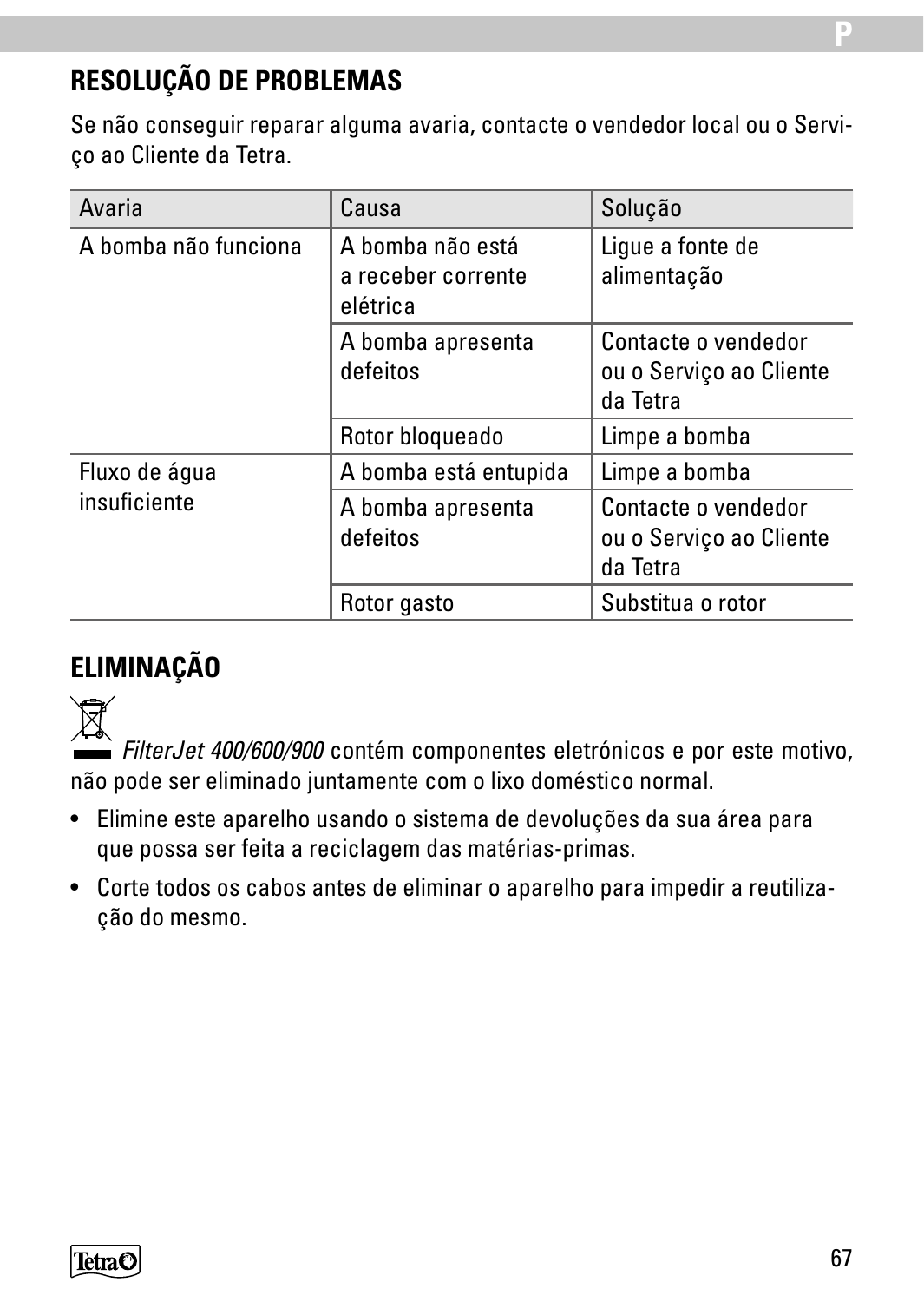# **ESPECIFICAÇÕES TÉCNICAS**

**P**

|                                                   | FilterJet  |             |                   |      |
|---------------------------------------------------|------------|-------------|-------------------|------|
|                                                   | 400        | 600         | 900               |      |
| Tensão da corrente                                | 230        | 230         | 230               | V AC |
| Frequência nominal da rede<br>elétrica            | 50         | 50          | 50                | Hz   |
| Consumo de energia                                | 4          | 6           | 12                | w    |
| Caudal máximo                                     | 400        | 550         | 900               | l/h  |
| Classe de proteção                                | IP X8      | IP X8       | IP X <sub>8</sub> |      |
| Recomendados para o aquário                       | $50 - 120$ | $120 - 170$ | $170 - 230$       |      |
| Comprimento do cabo de ligação<br>à rede elétrica | 1,8        | 1,8         | 1.8               | m    |
| Peso                                              | 0.4        | 0.4         | 0.5               | kq   |

### **GARANTIA**

Graças à avançada tecnologia de produção, aos componentes de qualidade superior e a um controlo de qualidade rigoroso, o *FilterJet 400/600/900*, é fornecido com uma garantia de dois anos a partir da data da compra. Conserve o talão de compra. A garantia não abrange o desgaste das peças seguintes:

- Rotor
- Esponja do filtro

A garantia não se aplicará em casos de utilização incorreta, desgaste normal ou interferência com a tecnologia do aparelho. A garantia oficial não é afetada. Em caso de reclamação, agradecemos que contacte o seu revendedor ou a Tetra:

Centro de apoio técnico Tetra, Postfach 1580, 49304 Melle, Alemanha

As peças suplentes estão disponíveis no Centro de Serviço Tetra GmbH em www.tetra.net.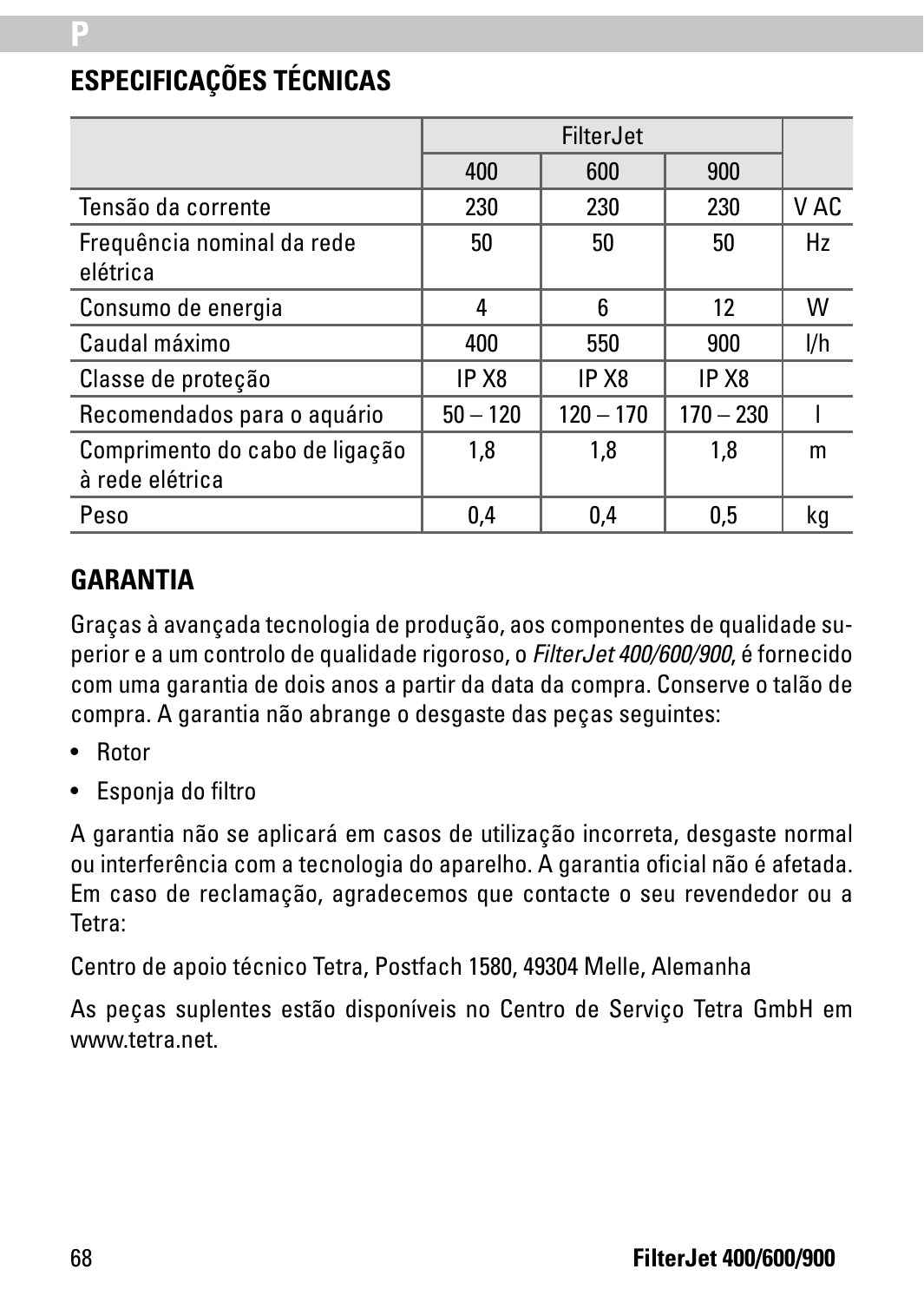# **VARNING**

- Denna enhet kan användas av barn som är 8 år eller äldre samt av personer med nedsatt fysisk eller mental förmåga eller brist på erfarenhet och kunskaper, förutsatt att de står under tillsyn eller har fått anvisningar om hur man använder produkten på ett säkert sätt och förstår riskerna med att använda den.
- Barn får inte leka med produkten.
- Barn får inte utföra rengörings- eller underhållsåtgärder utan tillsyn.
- Stäng av och koppla ur alla enheter i akvariet innan du för ner handen i vattnet.
- Använd inte enheten om elkablarna eller höljet är skadade/skadat.
- Det går inte att byta skadade anslutningskablar, hela enheten måste bytas ut.

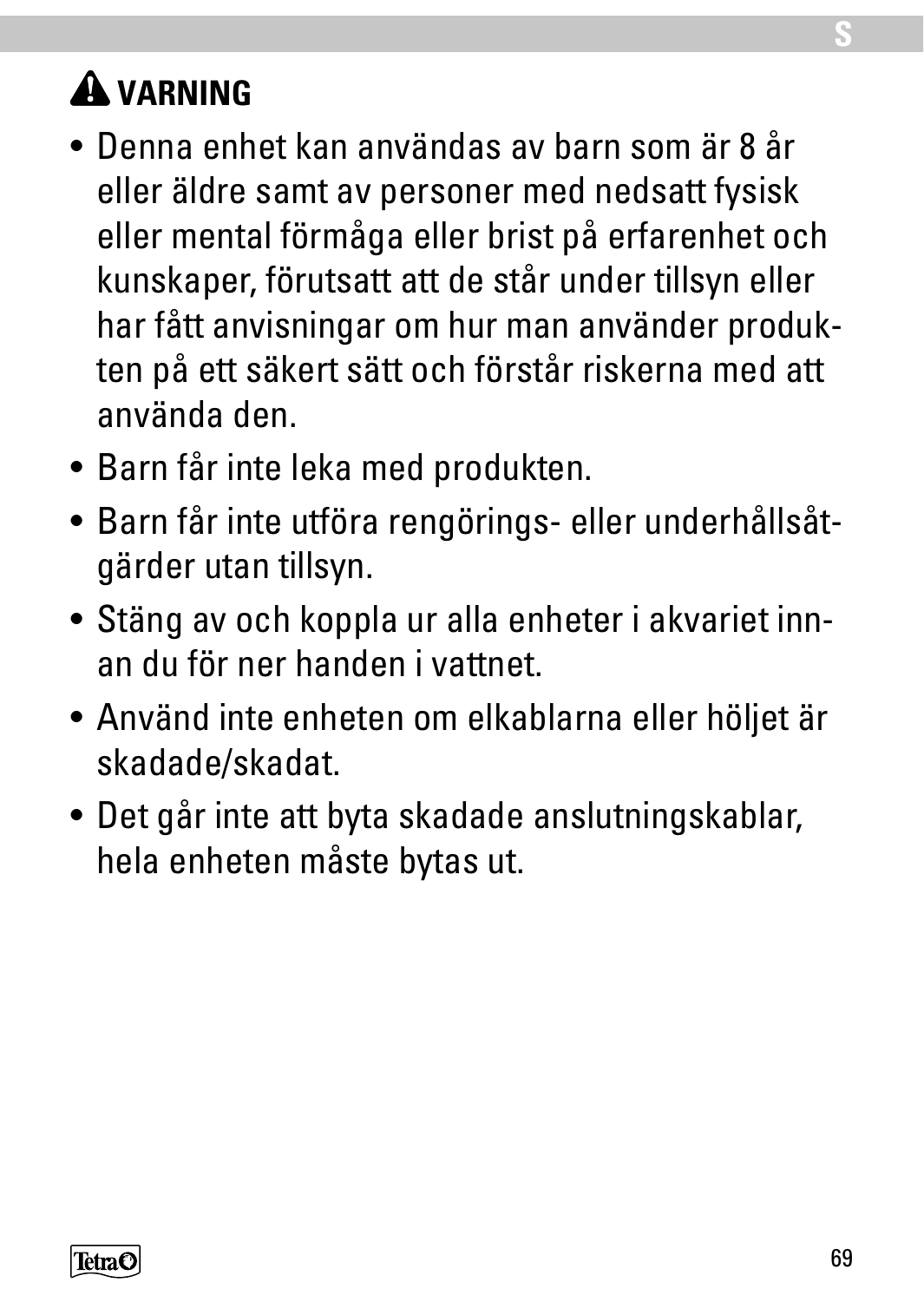# **FÖRORD**

**S**

Tack för att du valt en kvalitetsprodukt från Tetra. Du hittar mer användbar information och användbara tjänster som rör din produkt och Tetras fascinerande undervattensvärldar på vår webbplats: www.tetra.net.

#### **Om denna bruksanvisning**

Bruksanvisningen hör ihop med *FilterJet 400/600/900* och måste sparas för framtida referens.

### **Förklaring av hur bruksanvisningen är uppbyggd**

### *OBS!*

Anger en potentiellt farlig situation som kan leda till skador på egendom eller miljön om den inte undviks.

Fig. A: hänvisning till en figur i början av denna bruksanvisning.

- 1. Instruktion
- Lista

Sida xy, namn på avsnitt: hänvisning till sida och ett avsnitt i denna bruksanvisning.

# **SÄKERHETSANVISNINGAR**

### **Förhindra farliga situationer**

- Koppla bara in *FilterJet 400/600/900* i ett professionellt installerat vägguttag.
- Anslut bara *FilterJet 400/600/900* till elnätet om den lokala nätspänningen motsvarar de tekniska specifikationerna.
- Skydda nätkontakten från fukt.
- Se till att ingen fukt kan tränga in i vägguttaget. Installera nätspänningskabeln på ett sådant sätt att den hänger ner något innan den kommer fram till vägguttaget.
- Öppna aldrig höljet till *FilterJet 400/600/900*.
- Koppla alltid ur pumpen från nätspänningen innan du rengör eller utför någon underhållsuppgift.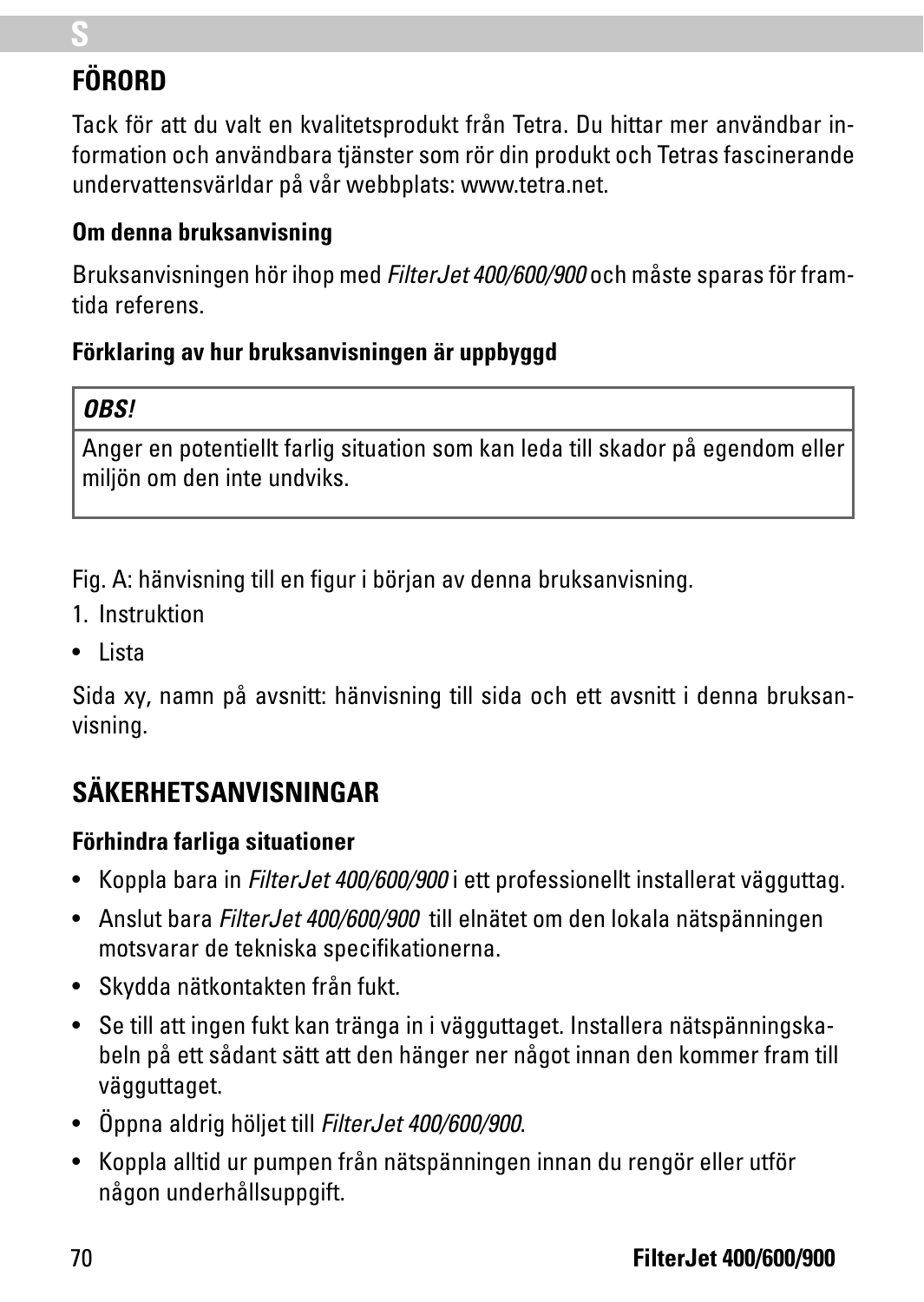- Låt inte barn leka med små delar eftersom det finns risk för kvävning.
- Stickkontakten måste vara lättåtkomlig så att du snabbt och enkelt kan koppla ur pumpen från elnätet vid en nödsituation.
- Se till att nätspänningskabeln inte utgör en snubbelrisk.

#### **Förebygga materiella skador**

- Pumpen kommer skadas om den körs torr. Anslut bara pumpen till nätspänningen när den är nedsänkt i vattnet.
- Nätspänningskabeln får inte böjas eller klämmas.
- Använd bara originalreservdelar och originaltillbehör.

#### **Observera symbolerna på enheten**

| Kasta inte enheten i hushållsavfallet utan lämna till återvin-<br>ning.  |  |  |
|--------------------------------------------------------------------------|--|--|
| Skyddsklass II: Metalldelar som kan orsaka kortslutning är<br>isolerade. |  |  |
| Enbart avsedd för inomhusbruk.                                           |  |  |

# **LEVERANSENS INNEHÅLL**

| Fig. A         |                            |    |                      |
|----------------|----------------------------|----|----------------------|
|                | Sugkoppar                  | 9  | Luftslang            |
| $\overline{2}$ | Fästklämma                 | 10 | Förfilteradapter     |
| 3              | Vattenfördelare            | 11 | Filtersvamp          |
| 4              | Hållare för luftslang      | 12 | Monteringsfäste      |
| 5              | Pump                       | 13 | Klämma för luftslang |
| 6              | Venturi T-stycke med plugg | 14 | Sugkoppsfäste        |
|                | Luftventil                 | 15 | Bruksanvisning       |
| 8              | Förfilter                  |    |                      |



**S**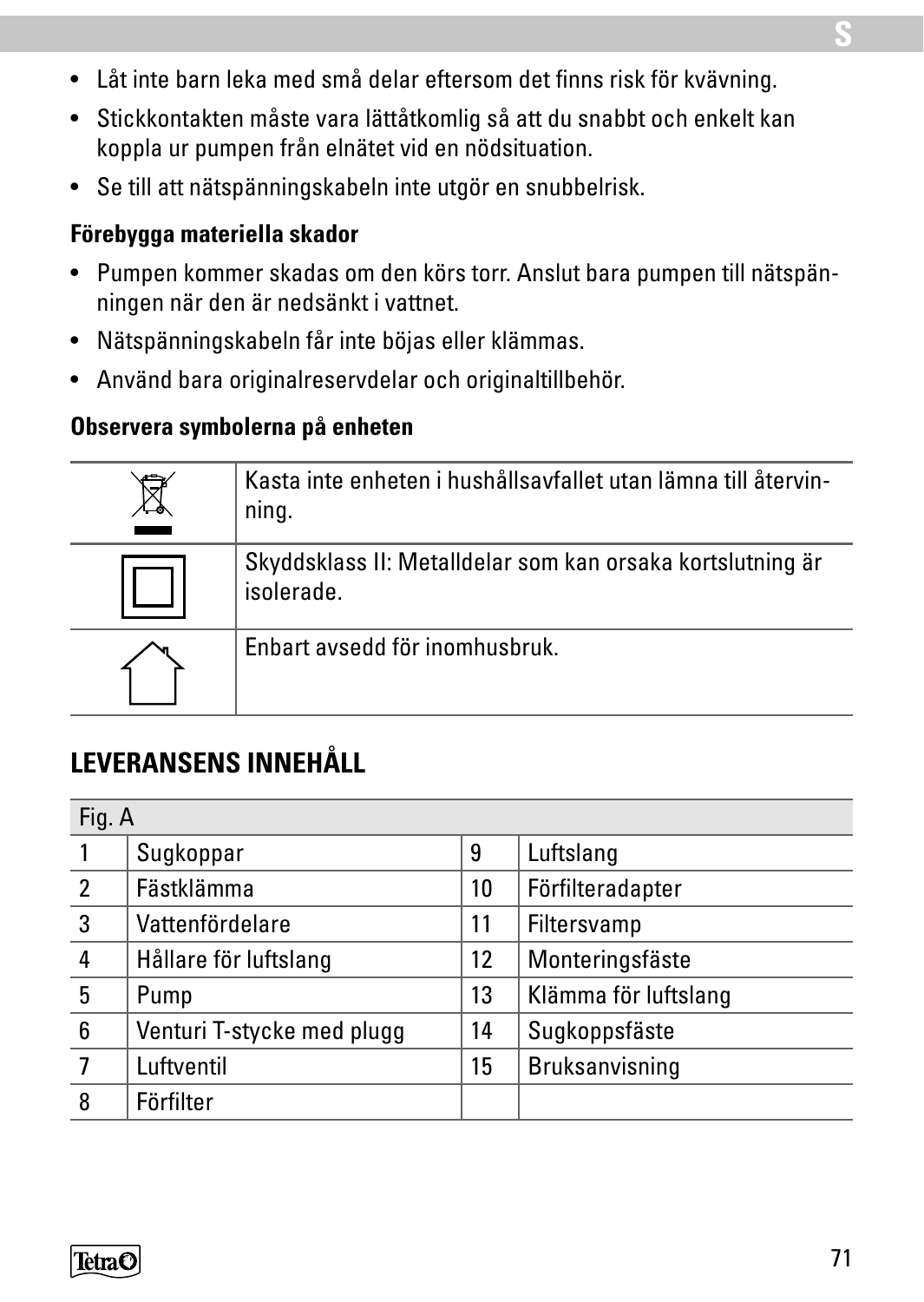# **GRUNDLÄGGANDE INFORMATION OM PRODUKTEN**

#### **Produktbeskrivning**

*FilterJet 400/600/900* är en cirkulationspump för akvarier med justerbart pumphus och vattenfördelare. Filtersvampen hindrar smutspartiklar från att komma in i pumpen.

### **Avsedd användning**

Använd bara *Filter Jet 400/600/900* 

- för vattencirkulation i akvarier
- med klorfritt kranvatten
- inomhus
- för privat bruk
- i enlighet med de tekniska specifikationerna
- vid vattentemperaturer mellan +4 °C och +35 °C.

# **MONTERING**

Procedur:

Fig. B

- 1. Anslut luftslangen till venturi T-stycket.
	- Ta bort pluggen från venturi T-stycket.
- 2. Sätt fast vattenfördelaren på venturi T-stycket.
- 3. Anslut venturi T-stycket till pumphuset.
- 4. Fäst luftslangshållaren på pumpen.
- 5. Tryck in luftventilen i luftslangen så långt det går. Kläm fast luftslangen i luftslangshållaren.
- 6. Anslut förfilteradaptern och förfiltret till pumphuset och skjut filtersvampen över dem.

# **INSTALLATION**

- Sidan på akvariet måste vara ren och fri från fett så att det går att fästa sugkopparna ordentligt.
- Se till att pumpen är monterad så att den inte kan spruta ut vatten ur akvariet.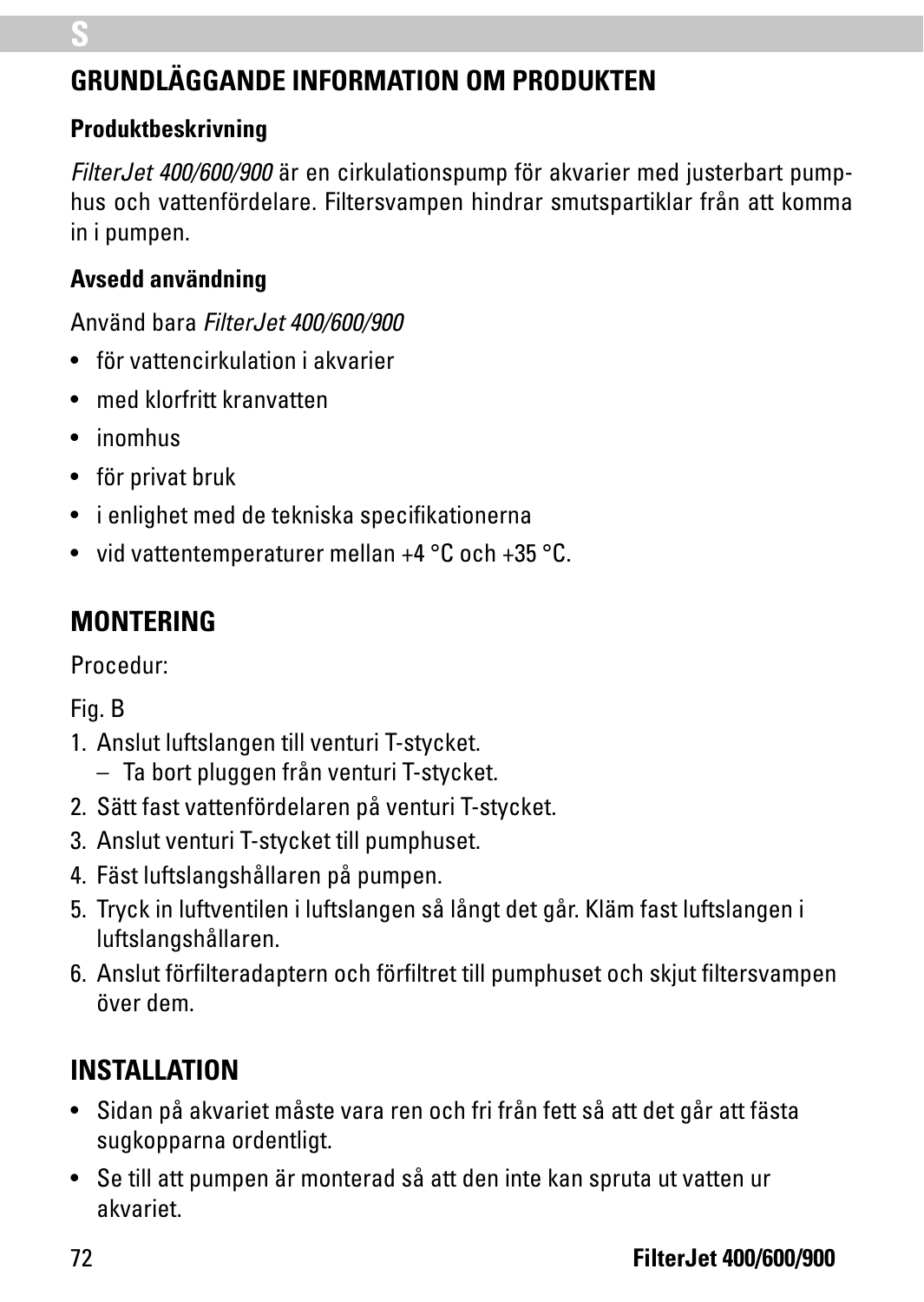#### **Fästa med hjälp av sugkoppsfästet**

Procedur:

#### Fig. C

- 1. Tryck in sugkopparna i sugkoppsfästet.
- 2. Skjut in sugkoppsfästet i ett av spåren på pumpen.
	- Skjut in sugkoppsfästet i spåret som visas i figuren så att den sitter säkert på plats.
- 3. Tryck försiktigt men bestämt fast sugkoppsfästet på sidan av akvariet.
	- Rikta luftslangen och nätspänningskabeln ut ur akvariet.

#### **Fästa med hjälp av monteringsfästet**

Procedur:

Fig. D

- 1. Skjut in fästklämman i ett av spåren på pumpen.
	- Skjut in fästklämman i spåret som visas i figuren så att den sitter säkert på plats.
- 2. Skjut in monteringsfästet i fästklämman till önskat läge.
- 3. Tryck in sugkoppen i monteringsfästet.
- 4. Sätt fast luftslangen på monteringsfästet med hjälp av luftslangshållaren.
- 5. Häng monteringsfästet över kanten på akvariet och tryck försiktigt men bestämt fast sugkoppen på sidan av akvariet.
	- Rikta luftslangen och nätspänningskabeln ut ur akvariet.

# **FÖRSTA ANVÄNDNING**

#### *OBS!*

Pumpen får inte köras torr. Detta kan skada pumpen.

• Använd bara pumpen när den är nedsänkt i vattnet.

#### Procedur:

Fig. E

- Se till att nätspänningskabeln hänger ned något så att vatten inte kan rinna längs kabeln till uttaget.
- Slå på pumpen: Sätt in nätkontakten i vägguttaget.
- Stänga av pumpen: Dra ut kontakten.

#### TetraC

**S**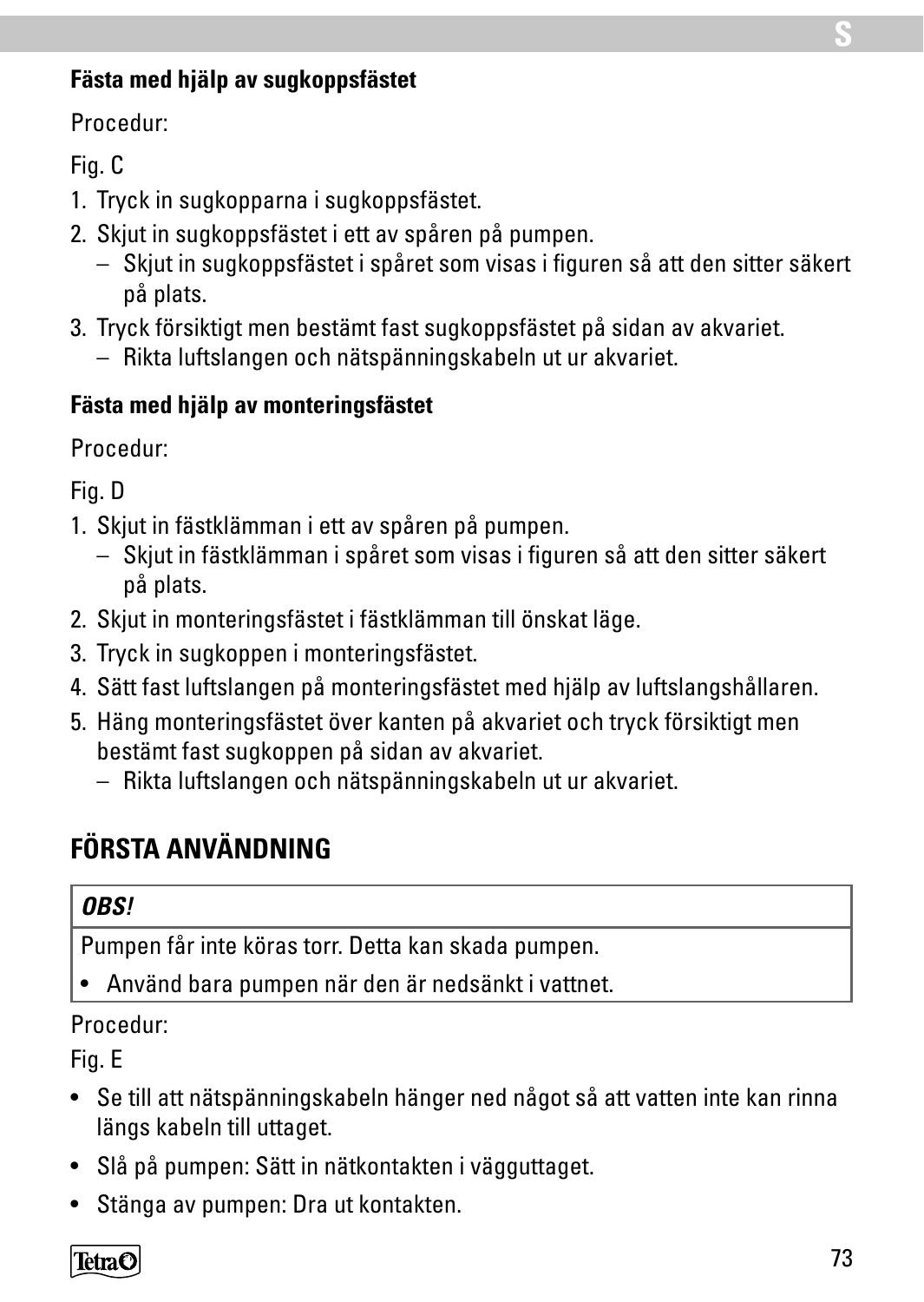# **PLACERING OCH JUSTERING**

Procedur:

Fig. F

**S**

- Justera luftventilen.
	- Ju mer du öppnar luftventilen, desto mer luftas vattnet.
- Justera vattencirkulationen.
	- Optimal inställning: Vattnet cirkulerar i hela akvariet.
	- **Viktigt**: **Vrid inte pumphuset så långt att det lossnar från låsmekanismen.**

# **UNDERHÅLL**

Rengör *FilterJet 400/600/900* efter behov (minst två gånger per år).

### **Rengöra pumpen/byta ut pumphjulet**

### *OBS!*

Använd inte kemiska rengöringsmedel eftersom dessa kan vara skadliga för växter och miljön.

• Använd bara rent vatten eller särskilda rengöringsprodukter för akvarier.

Koppla ur pumpen och ta ut den ur akvariet vid rengöring och underhåll.

Procedur:

Fig. G

- 1. Ta bort filtersvampen.
- 2. Vrid pumphuset tills det lossnar från låsmekanismen.
- 3. Ta bort pumphuset och pumphjulet.
- 4. Ta ut pumphjulet från filterhuset och byt ut hjulet vid behov.
- 5. Rengör alla delar under rinnande vatten.
	- Skölj filtervampen flera gånger och tryck försiktigt ut vattnet varje gång.
- 6. Utför proceduren i omvänd ordning för att montera pumpen igen.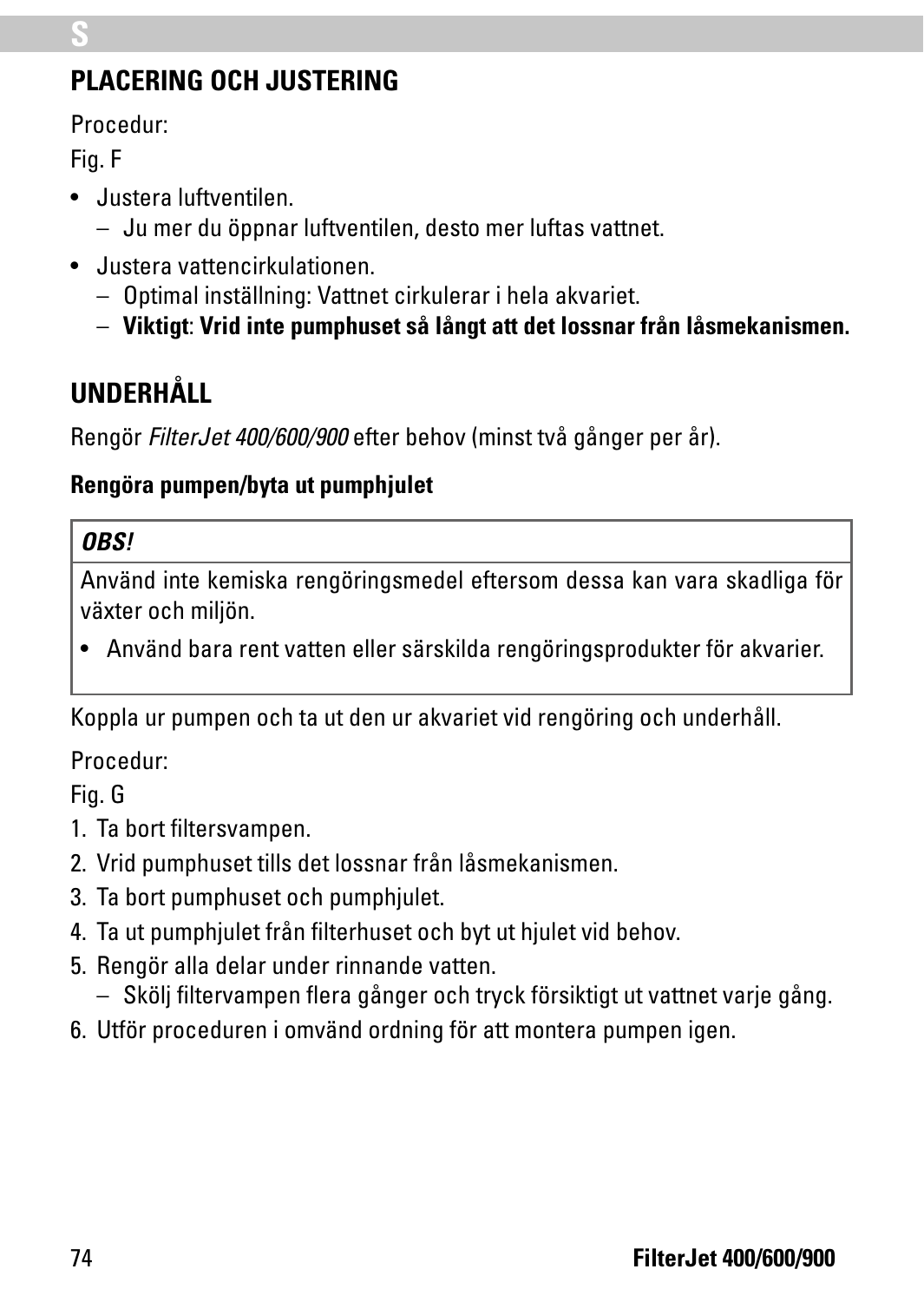# **FELSÖKNING**

Om du inte kan åtgärda eventuella fel på egen hand, kontakta din lokala återförsäljare eller Tetras kundservice.

| Fel                       | Orsak                  | Lösning                                                      |
|---------------------------|------------------------|--------------------------------------------------------------|
| Pumpen fungerar inte      | Pumpen får inte ström  | Anslut nätaggregatet                                         |
|                           | Pumpen är trasig       | Kontakta din återför-<br>säljare eller Tetras<br>kundservice |
|                           | Pumphjulet är igensatt | Rengör pumpen                                                |
| Otillräckligt vattenflöde | Pumpen går inte runt   | Rengör pumpen                                                |
|                           | Pumpen är trasig       | Kontakta din återför-<br>säljare eller Tetras<br>kundservice |
|                           | Pumphjulet är slitet   | Byt ut pumphjulet                                            |

### **BORTSKAFFANDE**



*FilterJet 400/600/900* innehåller elektronikkomponenter och får därför inte slängas i hushållsavfallet.

- Lämna enheten till en återvinningsanläggning så att råmaterialen kan återvinnas.
- Klipp först av alla kablar så att enheten inte kan användas.

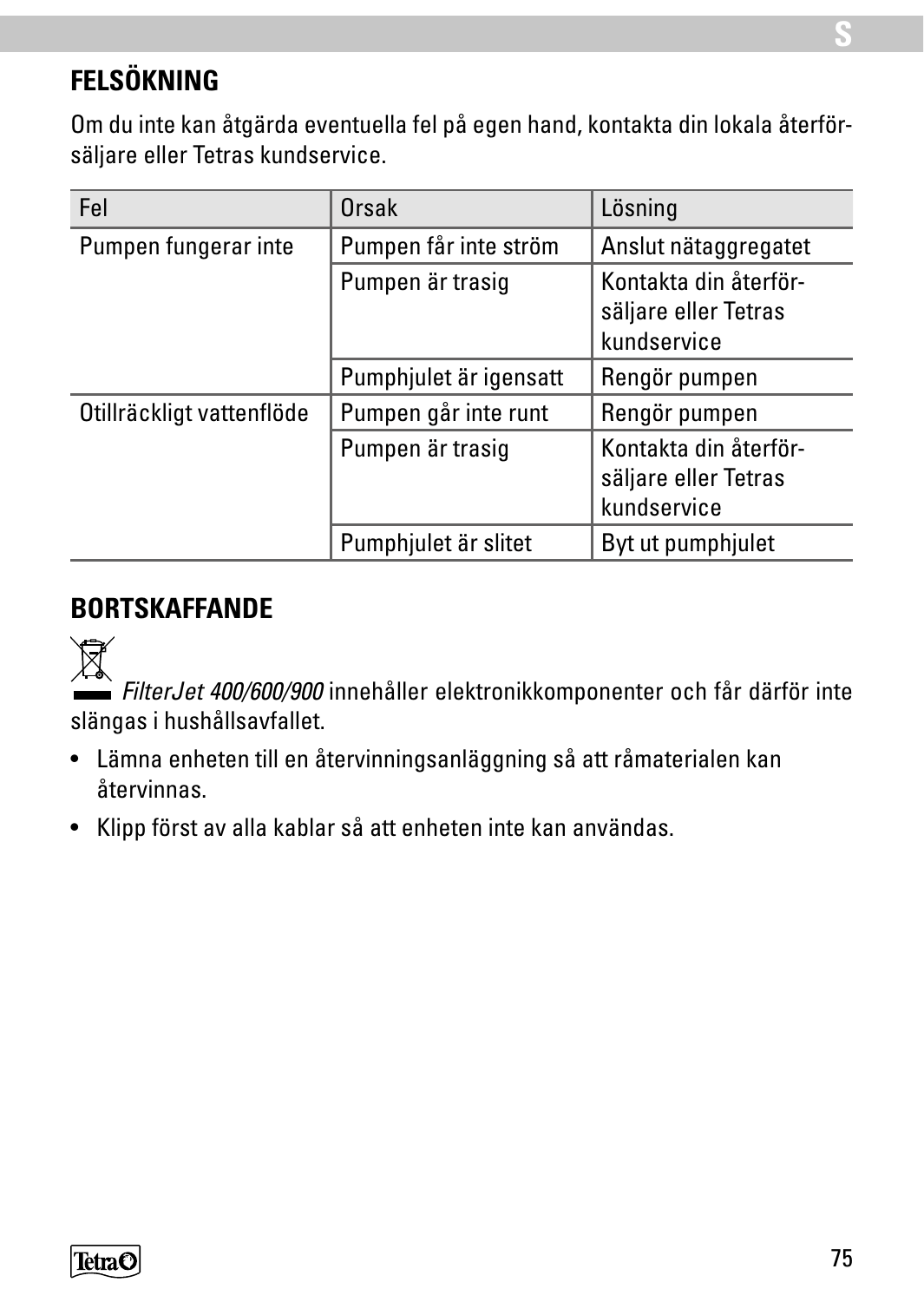# FilterJet 400 | 600 | 900 Nätspänning 1980 230 230 230 V AC Nominell nätfrekvens 50 50 50 Hz Effektförbrukning 4 6 12 W Max. flödeshastighet 400 550 900 l/h Skyddsklass IP X8 IP X8 IP X8 Rekommenderas för akvarier 50 – 120 120 – 170 170 – 230 l Nätspänningskabelns längd 1,8 1,8 1,8 m Vikt 0,4 0,4 0,5 kg

#### **TEKNISKA SPECIFIKATIONER**

### **GARANTI**

**S**

Tack vare modern produktionsteknik, förstklassiga komponenter och stränga kvalitetskontroller, levereras *FilterJet 400/600/900* med två års garanti från inköpsdatum. Spara kvittot. Garantin täcker inte följande slitdelar:

- Pumphiul
- Filtersvamp

Garantin gäller inte vid felaktig hantering, normalt slitage eller ingrepp i apparattekniken. Dina lagstadgade garantianspråk förblir opåverkade. Om du vill göra en reklamation, kontakta återförsäljaren eller Tetra:

Tetra Technical Support Centre, Postfach 1580, 49304 Melle, Tyskland

Reservdelar kan beställas från Tetra GmbH Service Centre på www.tetra.net.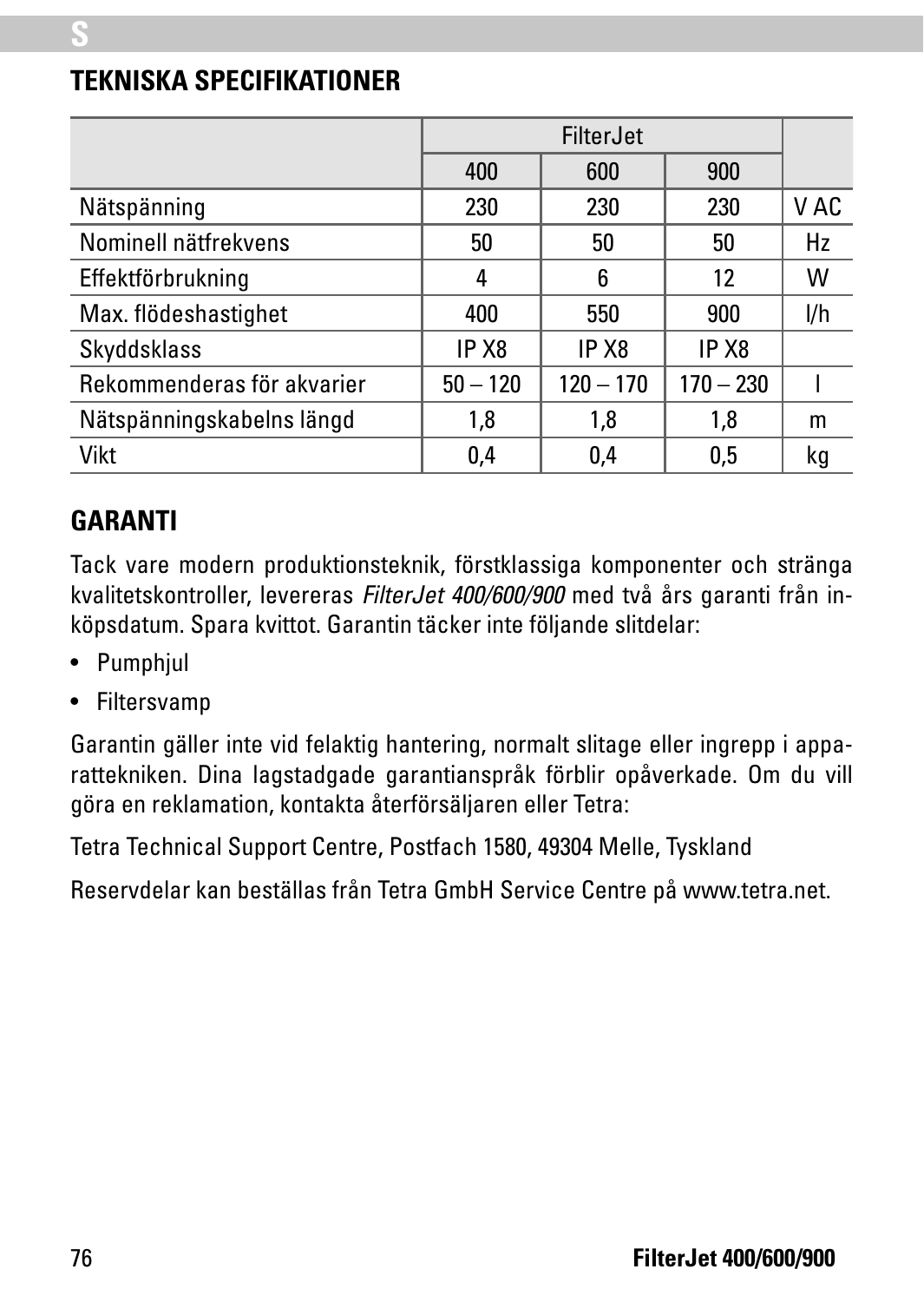# **A** ADVARSEL

- Dette produkt kan anvendes af børn fra 8 år og af personer med nedsat fysisk, sensorisk eller mental funktionsevne eller med manglende erfaring eller viden, så længe de er under opsyn eller vejledes i sikker betjening af produktet og er klar over de risici, som anvendelse af produktet indebærer.
- Børn må ikke lege med produktet.
- Rengøring og vedligeholdelse af produktet må ikke udføres af børn, medmindre de er under opsyn.
- Stik ikke hænderne ned i vandet, før alle apparater i akvariet er slukket, og strømstikket er trukket ud.
- Produktet må ikke anvendes, hvis strømledningerne eller filterhuset er beskadiget.
- Ledningerne kan ikke udskiftes i tilfælde af beskadigelse. I så fald skal produktet bortskaffes.

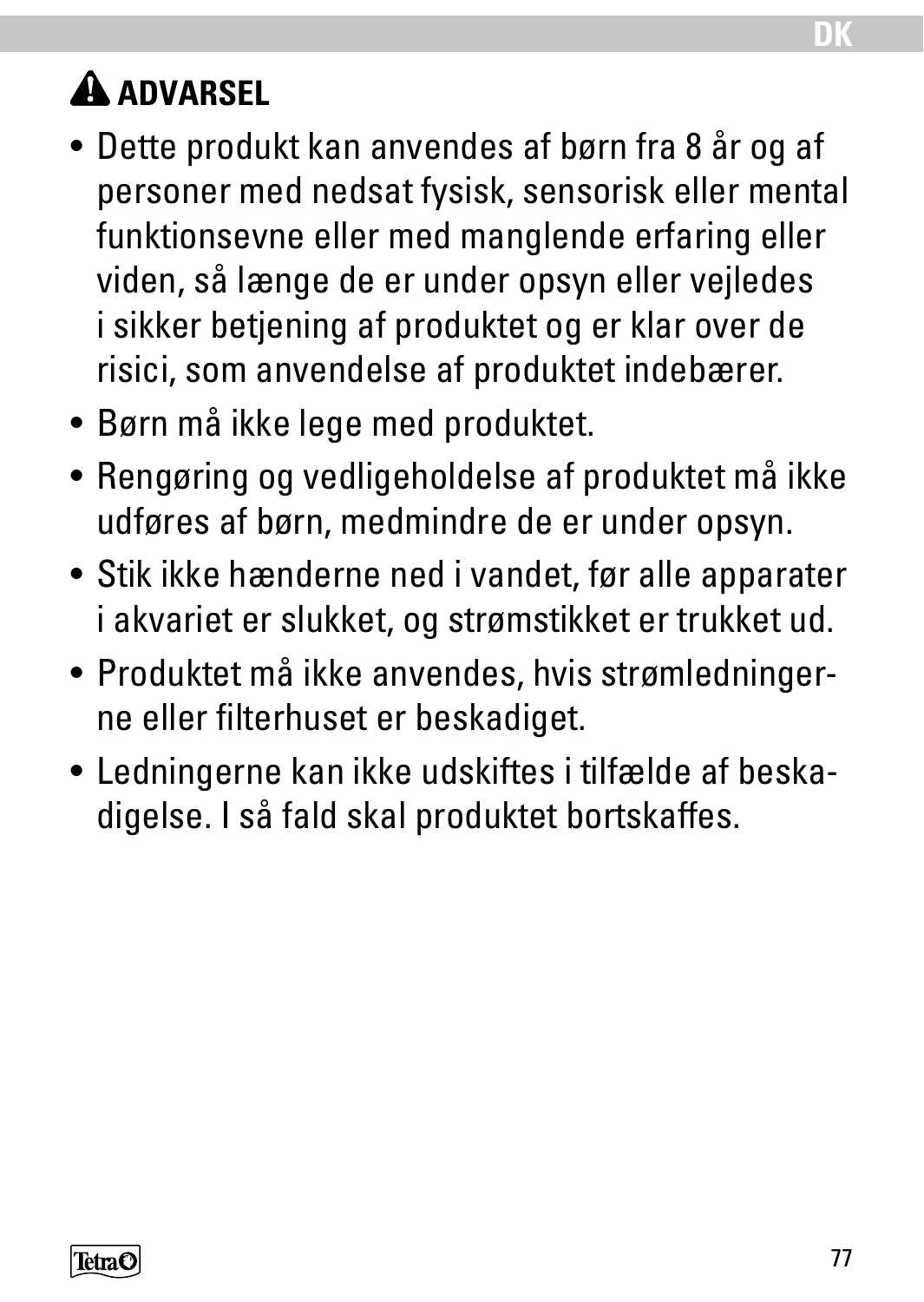# **DK**

# **FORORD**

Tak, fordi du har valgt et kvalitetsprodukt fra Tetra. Du kan finde yderligere praktisk information og serviceoplysninger om dit produkt og om Tetras fascinerende undervandsverden på vores websted: www.tetra.net.

#### **Om denne vejledning**

Vejledningen hører til *FilterJet 400/600/900* og skal opbevares som reference.

#### **Vejledningens opbygning**

#### *BEMÆRK*

Gør opmærksom på en mulig faresituation, som kan indebære beskadigelse af ejendom/ting eller omgivelserne, hvis denne fare ikke undgås.

Fig. A: Henviser til en figur i begyndelsen af denne vejledning.

- 1. Anvisning
- Punkter

Side xy, afsnitsoverskrift: Henviser til en side eller et afsnit i denne vejledning.

# **SIKKERHEDSANVISNINGER**

#### **Forebyggelse af farlige situationer**

- *FilterJet 400/600/900* må kun tilsluttes en stikkontakt, som er installeret af en elektriker.
- *FilterJet 400/600/900* må kun tilsluttes lysnet med forsyningsspænding, der svarer til specifikationerne i de tekniske data.
- Beskyt strømstikket mod fugt.
- Sørg for, at der ikke kan trænge fugt ind i stikkontakten. Placer lysnetledningen, så den hænger en anelse ned inden stikkontakten.
- Huset på *FilterJet 400/600/900* må ikke åbnes under nogen omstændigheder.
- Afbryd altid strømmen til pumpen inden rengøring eller vedligeholdelse.
- På grund af kvælningsfare må børn ikke lege smådelene.
- Det skal være muligt at komme til strømstikket, så ledningen til pumpen kan tages ud af stikkontakten nemt og hurtigt i nødstilfælde.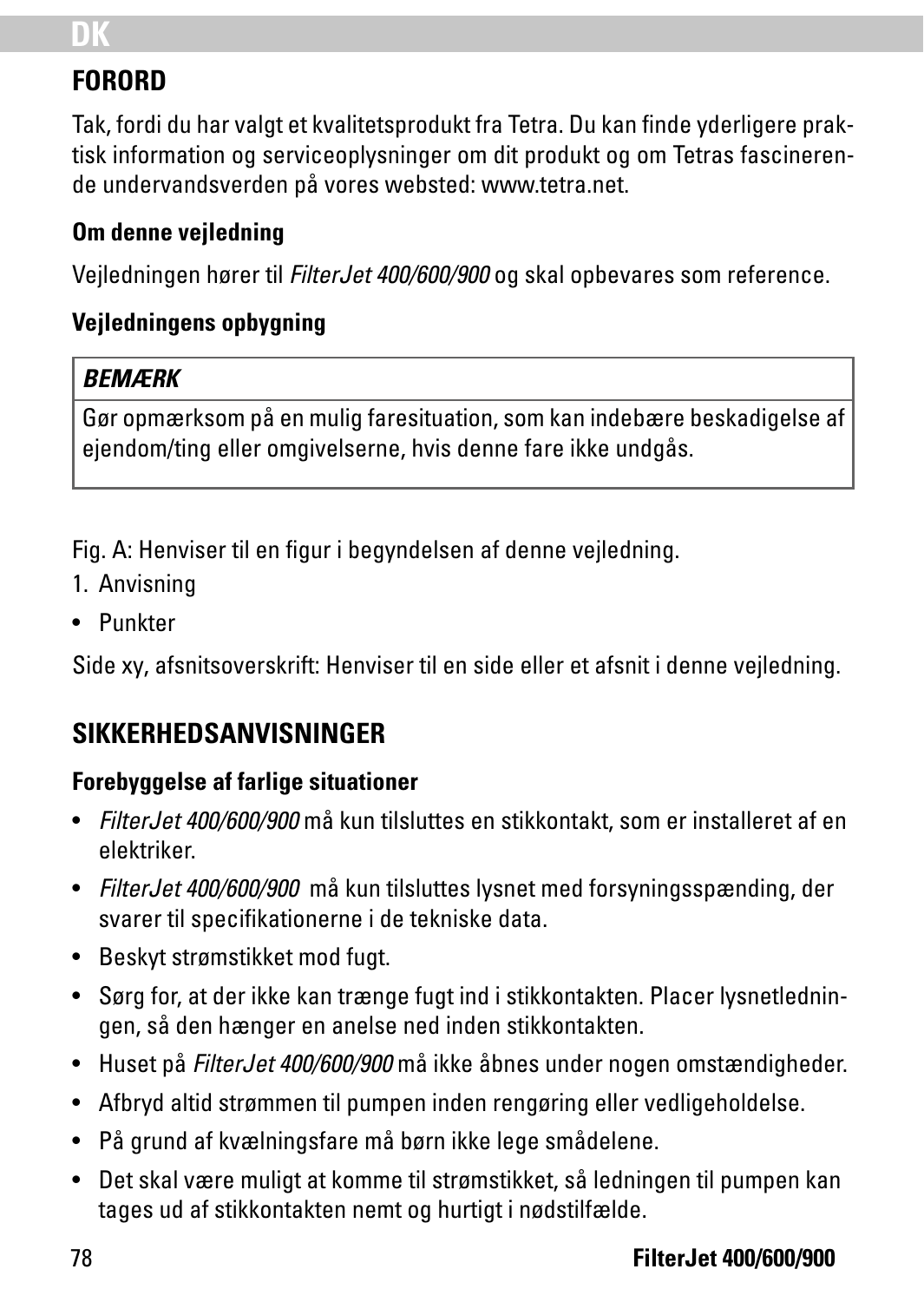• Pas på ikke at placere lysnetledningen, så der er risiko for at snuble over den.

#### **Forebyggelse af produktbeskadigelse**

- Pumpen bliver beskadiget, hvis den løber tør. Pumpen skal være nede i vandet, inden der sluttes strøm til den.
- Lysnetledningen må ikke bøjes eller komme i klemme.
- Brug kun originale reservedele og tilbehørsdele.

#### **Symboler på produktet**

| Produktet må ikke bortskaffes som husholdningsaffald;<br>indlever det på en genbrugsstation. |
|----------------------------------------------------------------------------------------------|
| Beskyttelsesklasse II: Metaldele, som kan medføre spæn-<br>dingsfejl, er isolerede.          |
| Kun beregnet til indendørs brug.                                                             |

## **MEDFØLGENDE DELE**

| Fig. A         |                           |    |                       |
|----------------|---------------------------|----|-----------------------|
|                | Sugekopper                | 9  | Luftslange            |
| $\overline{2}$ | Holdeklemme               | 10 | Adapter til forfilter |
| 3              | Vandfordeler              | 11 | Filtersvamp           |
| 4              | Holder til luftslange     | 12 | Beslagholder          |
| 5              | Pumpe                     | 13 | Klemme til luftslange |
| 6              | Venturi T-stykke med stop | 14 | Holder til sugekopper |
| 7              | Luftreguleringsventil     | 15 | Betjeningsvejledning  |
| 8              | Forfilter                 |    |                       |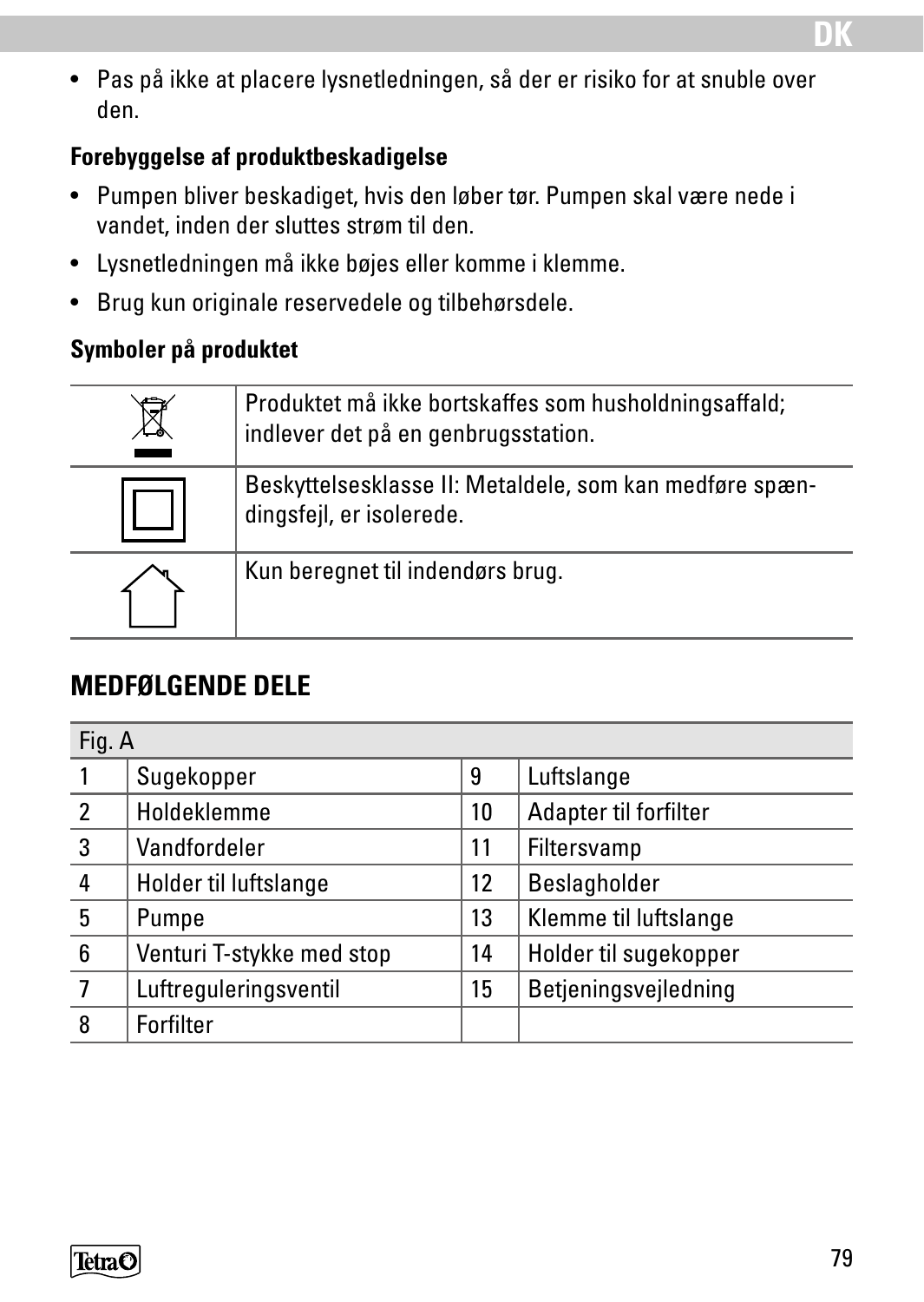# **GRUNDLÆGGENDE OM PRODUKTET**

#### **Produktbeskrivelse**

*FilterJet 400/600/900* er en cirkulationspumpe til akvarier med et justerbart pumpehus og vandfordeler. Filtersvampen forhindrer smudspartikler i at trænge ind i pumpen.

#### **Beregnet til**

*FilterJet 400/600/900* må kun bruges:

- Til vandcirkulation i akvarier
- Med vand fra hanen uden klor
- Indendørs
- Til privat brug
- I overensstemmelse med de tekniske data
- Til vandtemperaturer på +4° til +35° C

# **SAMLING**

Fremgangsmåde:

#### Fig. B

- 1. Tilslut luftslangen til venturi T-stykket.
	- Tag stoppet af venturi T-stykket.
- 2. Monter vandfordeleren på venturi T-stykket.
- 3. Tilslut venturi T-stykket til pumpehuset.
- 4. Monter luftslangens holder på pumpen.
- 5. Tryk luftreguleringsventilen ind i luftslangen, indtil den ikke komme længere ind. Hægt luftslangen i slangeholderen.
- 6. Tilslut forfiltrets adapter og forfiltret til pumpehuset, og sæt filtersvampen uden om det.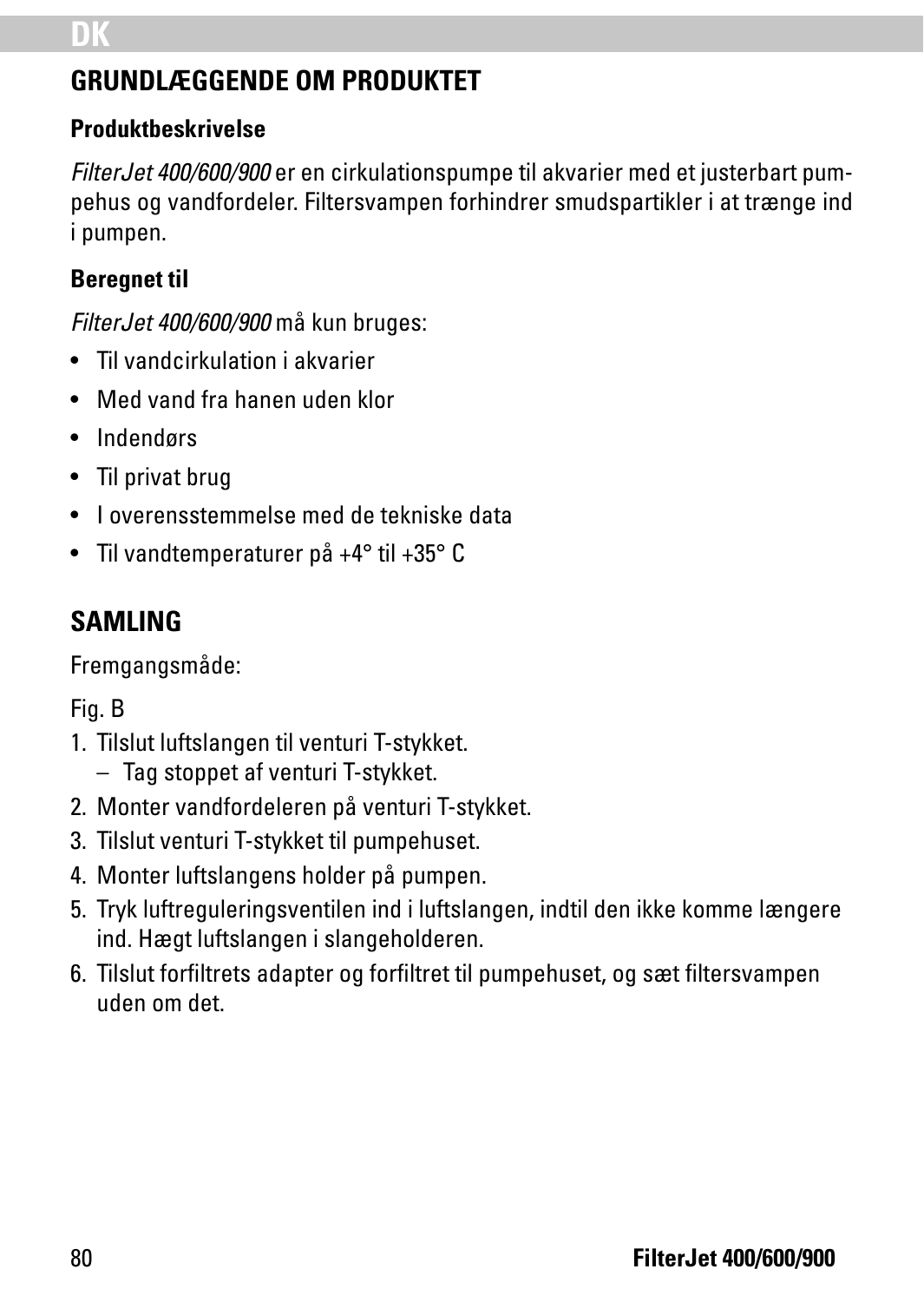### **MONTERING**

- Akvarieglasset skal være rent og fedtfrit, så sugekopperne kan fastgøres godt.
- Sørg for at montere pumpen, så der ikke kan sprøjte vand ud af akvariet.

#### **Montering ved hjælp af sugekopholderen**

Fremgangsmåde:

Fig. C

- 1. Tryk sugekopperne fast i sugekopholderen.
- 2. Skub sugekopholderen ind i rillen på pumpen.
	- Sæt sugekopholderen rigtigt på plads i rillen som vist, så den ikke kan løsne sig.
- 3. Tryk sugekopholderen fast på siden af akvariet med et forsigtigt, men fast tryk.
	- Placer luftslangen og lysnetledningen over akvariekanten.

#### **Montering ved hjælp af beslagholderen**

Fremgangsmåde:

Fig. D

- 1. Skub holdeklemmen ind i rillen på pumpen.
	- Sæt holdeklemmen rigtigt på plads i rillen som vist, så den ikke kan løsne sig.
- 2. Sæt beslagholderen i holdeklemmen i den ønskede position.
- 3. Tryk sugekoppen i beslagholderen.
- 4. Monter luftslangen på beslagholderen med luftslangeklemmen.
- 5. Hæng beslagholderen over kanten på akvariet, og tryk sugekoppen fast på siden af akvariet med et forsigtigt, men fast tryk.
	- Placer luftslangen og lysnetledningen over akvariekanten.

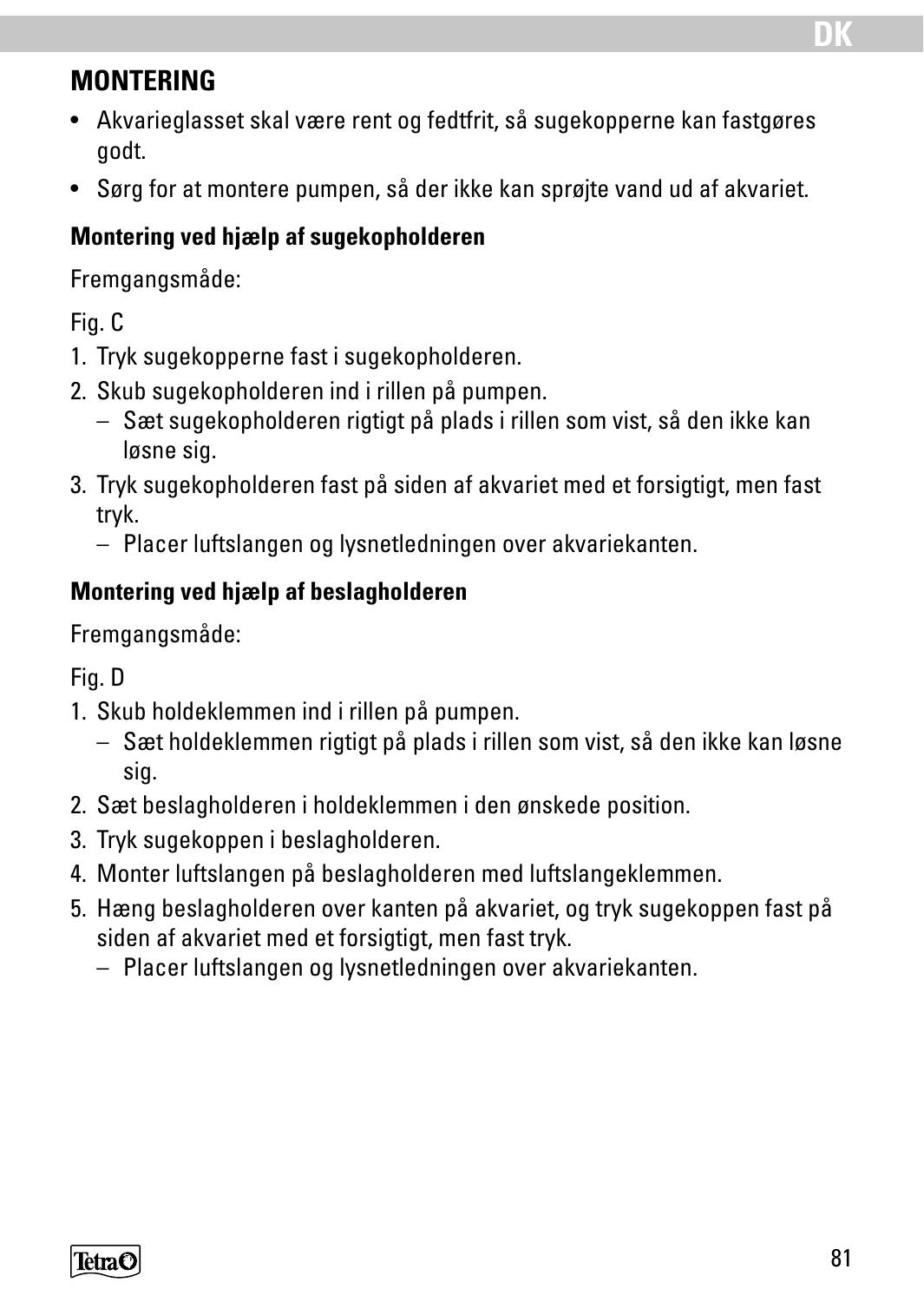# **DK**

# **IBRUGTAGNING**

#### *BEMÆRK*

Pumpen må ikke løbe tør. Ellers bliver den beskadiget.

• Pumpen må kun bruges, når den er nede i vandet.

Fremgangsmåde:

Fig. E

- Lysnetledningen skal bøje nedad, så der ikke kan løbe vand fra den og ind i stikkontakten.
- Pumpen tændes ved at sætte strømstikket i kontakten.
- Pumpen slukkes ved at tage stikket ud.

# **PLACERING OG JUSTERING**

Fremgangsmåde:

Fig. F

- Justering af luftreguleringsventilen.
	- Jo mere luftreguleringsventilen åbnes, desto mere iltes vandet.
- Justering af vandcirkulationen.
	- Optimal indstilling: Vandet cirkulerer i hele akvariet.
	- **Vigtigt**: **Pumpehuset må ikke drejes så meget, at det løsner sig fra holdemekanismen.**

## **VEDLIGEHOLDELSE**

Rens *FilterJet 400/600/900* efter behov (mindst 2 gange om året).

#### **Rens pumpen/udskift pumpehjulet**

#### *BEMÆRK*

Brug ikke kemiske rensemidler, da de kan være skadelige for planterne og miljøet.

• Brug altid rent vand eller rengøringsprodukter, der er beregnet til akvarier.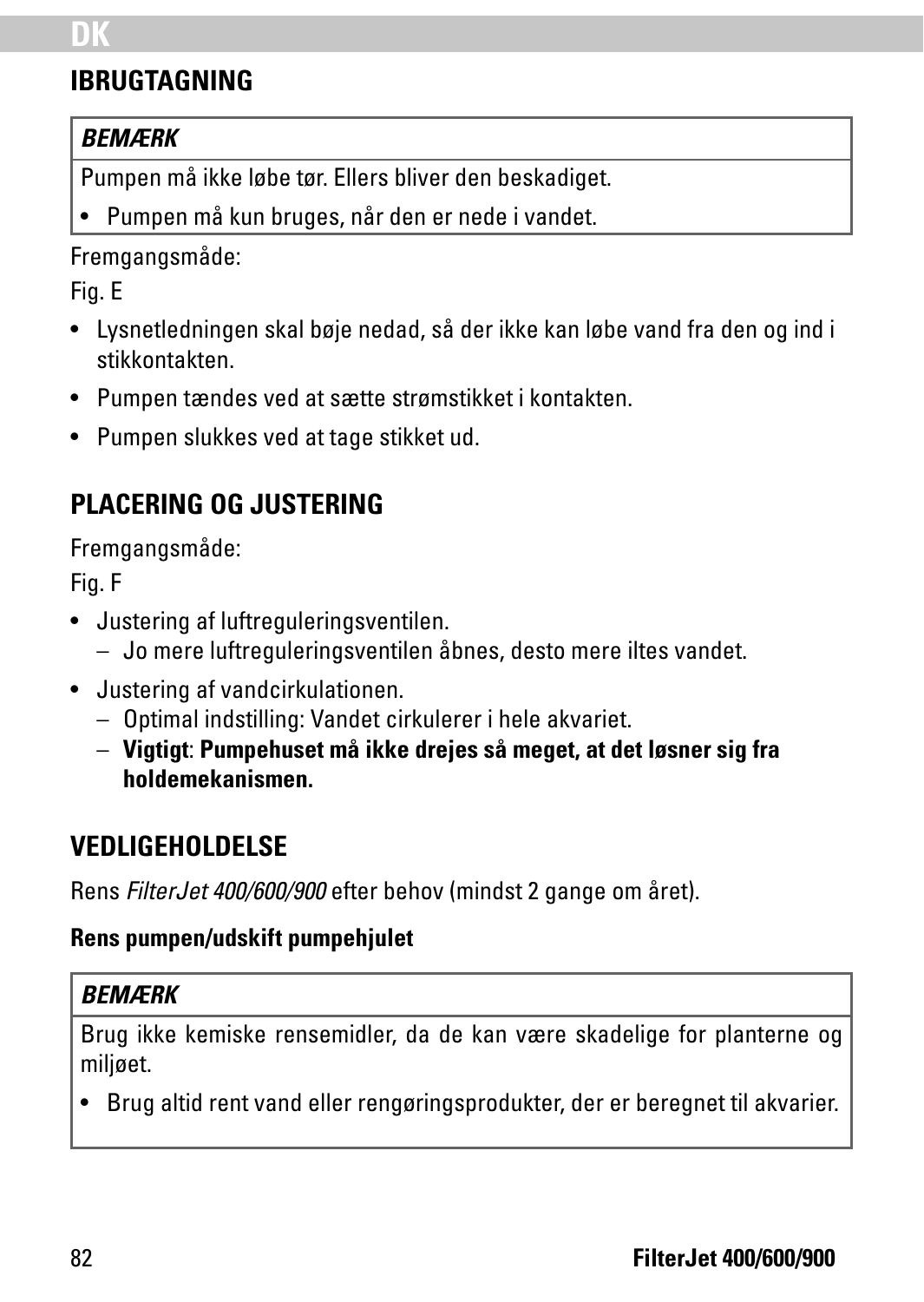Ved rensning eller vedligeholdelse skal pumpens strømstik tages ud af kontakten, og pumpen afmonteres fra akvariet.

Fremgangsmåde:

Fig. G

- 1. Afmonter filtersvampen.
- 2. Drej pumpehuset, så det løsner sig fra holdemekanismen.
- 3. Afmonter pumpehuset og -hjulet.
- 4. Afmonter pumpehjulet fra filterhuset, og udskift det hvis nødvendigt.
- 5. Rengør alle dele under rindende vand.
	- Skyl filtersvampen, og klem den forsigtigt fri for vand gentagne gange.
- 6. Udfør fremgangsmåden i modsat rækkefølge for at samle pumpen igen.

## **FEJLAFHJÆLPNING**

Hvis du ikke selv kan afhjælpe eventuelle problemer, kan du kontakte din lokale forhandler eller Tetras kundeservice.

| Fejl                   | Arsag                                                                        | Afhjælpning                                              |
|------------------------|------------------------------------------------------------------------------|----------------------------------------------------------|
| Pumpen går ikke i gang | Der er ikke strøm til<br>pumpen                                              | Tilslut strømstikket                                     |
|                        | Kontakt din forhandler<br>Pumpen er defekt<br>eller Tetras kundeser-<br>vice |                                                          |
|                        | Pumpehjulet sidder fast                                                      | Rengør pumpen                                            |
| Utilstrækkelig vand-   | Pumpen er tilstoppet                                                         | Rengør pumpen                                            |
| strøm                  | Pumpen er defekt                                                             | Kontakt din forhandler<br>eller Tetras kundeser-<br>vice |
|                        | Pumpehjulet er slidt                                                         | Udskift pumpehjulet                                      |

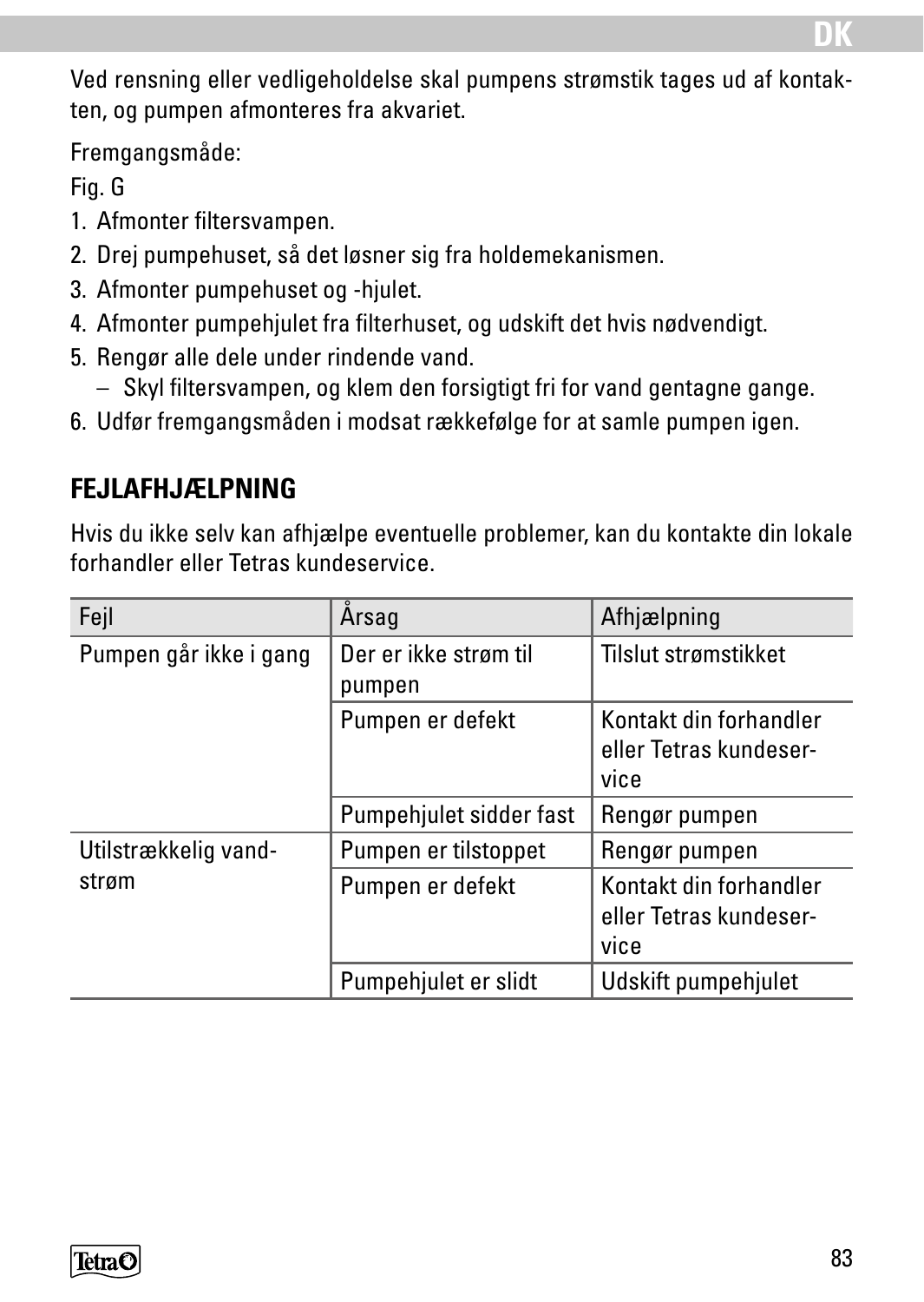# **BORTSKAFFELSE**

Ñ

**DK**

*FilterJet 400/600/900* indeholder elektroniske komponenter og må derfor ikke bortskaffes som almindeligt husholdningsaffald.

- Bortskaf produktet på en genbrugsstation til genvinding.
- Klip alle ledninger af inden bortskaffelse, så produktet ikke kan bruges.

|                           | FilterJet  |                   |             |      |
|---------------------------|------------|-------------------|-------------|------|
|                           | 400        | 600               | 900         |      |
| Netspænding               | 230        | 230               | 230         | V AC |
| Mærkefrekvens, lysnet     | 50         | 50                | 50          | Hz   |
| Strømforbrug              | 4          | 6                 | 12          | W    |
| Maks. flowhastighed       | 400        | 550               | 900         | l/t  |
| Beskyttelsesklasse        | IP X8      | IP X <sub>8</sub> | IP X8       |      |
| Anbefalet til akvariestr. | $50 - 120$ | $120 - 170$       | $170 - 230$ |      |
| Lysnetledningens længde   | 1,8        | 1,8               | 1,8         | m    |
| Vægt                      | 0,4        | 0,4               | 0.5         | kg   |

## **TEKNISKE SPECIFIKATIONER**

# **GARANTI**

*FilterJet 400/600/900* er baseret på topmoderne produktionsteknologi, førsteklasses kvalitetskomponenter og strenge kvalitetskontroller, og produktet leveres med 2 års garanti fra købsdatoen. Kvitteringen gælder som bevis. Garantien dækker ikke følgende sliddele:

- Pumpehjul
- Filtersvamp

Garantien dækker ikke i tilfælde af forkert håndtering, almindelig slitage eller indgreb i produktets teknologi. Den påvirker ikke dine forbrugerrettigheder. Ved reklamationer bedes du henvende dig til din forhandler eller Tetra:

Tetra Technical Support Centre, Postfach 1580, 49304 Melle, Tyskland

Reservedele fås igennem Tetra GmbH Service Centre på www.tetra.net.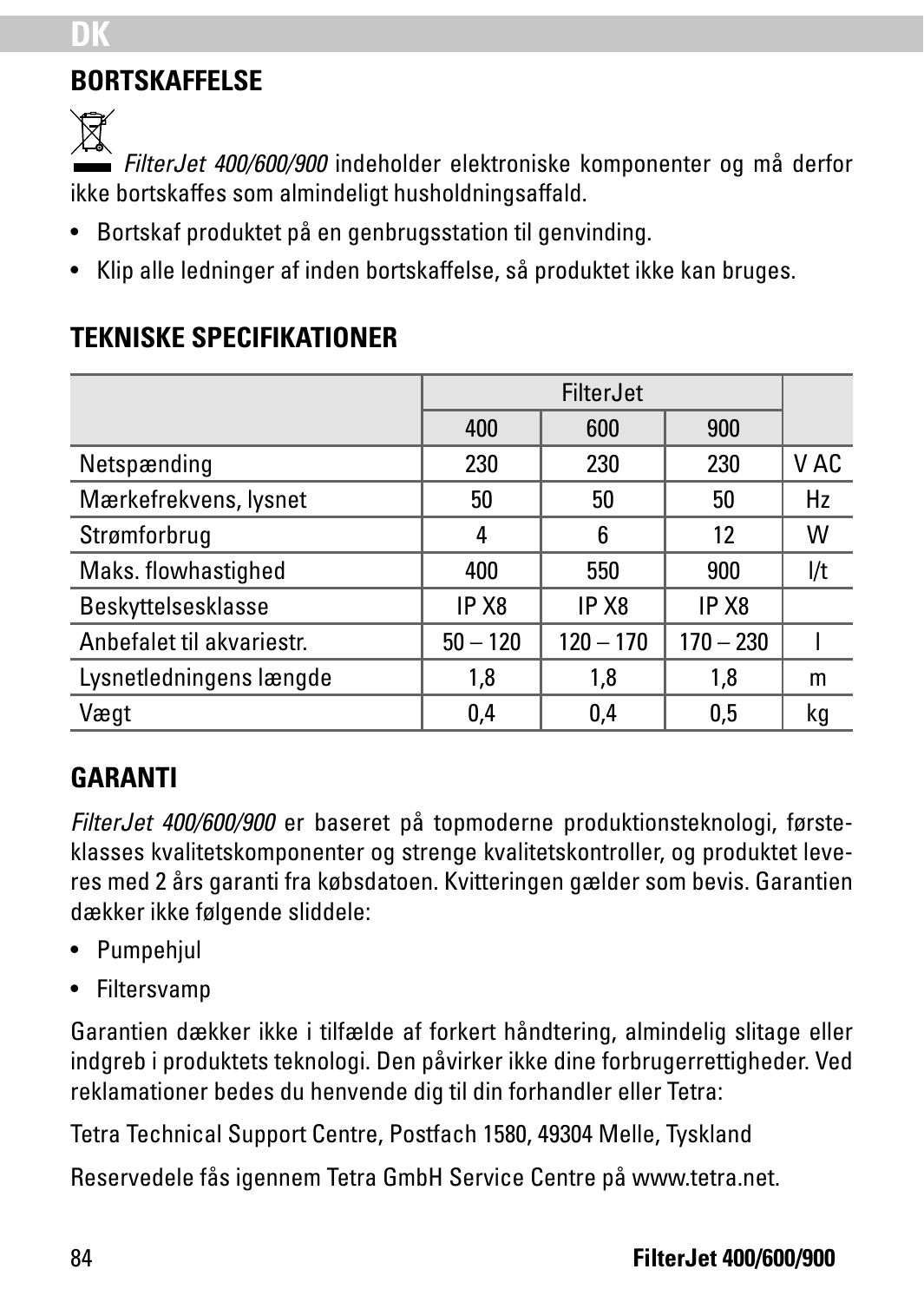# **A** OSTRZEŻENIE

- Urządzenie może być obsługiwane przez dzieci w wieku 8 lat i starsze oraz przez osoby o ograniczonej sprawności fizycznej, sensorycznej lub umysłowej, a także przez osoby nieposiadające stosownego doświadczenia ani wiedzy, jeśli pracują one pod nadzorem lub jeśli udzielono im instrukcji bezpiecznego stosowania urządzenia i wyjaśniono związane z tym zagrożenia.
- Dzieciom nie wolno bawić się urządzeniem.
- Dzieciom nie wolno czyścić urządzenia ani wykonywać innych prac konserwacyjnych bez nadzoru.
- Przed włożeniem rąk do wody należy wyłączyć wszelkie urządzenia w akwarium i odłączyć je od źródła zasilania.
- Nie korzystać z urządzenia, jeśli uszkodzone są przewody elektryczne lub ich izolacja.
- Uszkodzone przewody nie podlegają wymianie. Urządzenie należy wyrzucić.

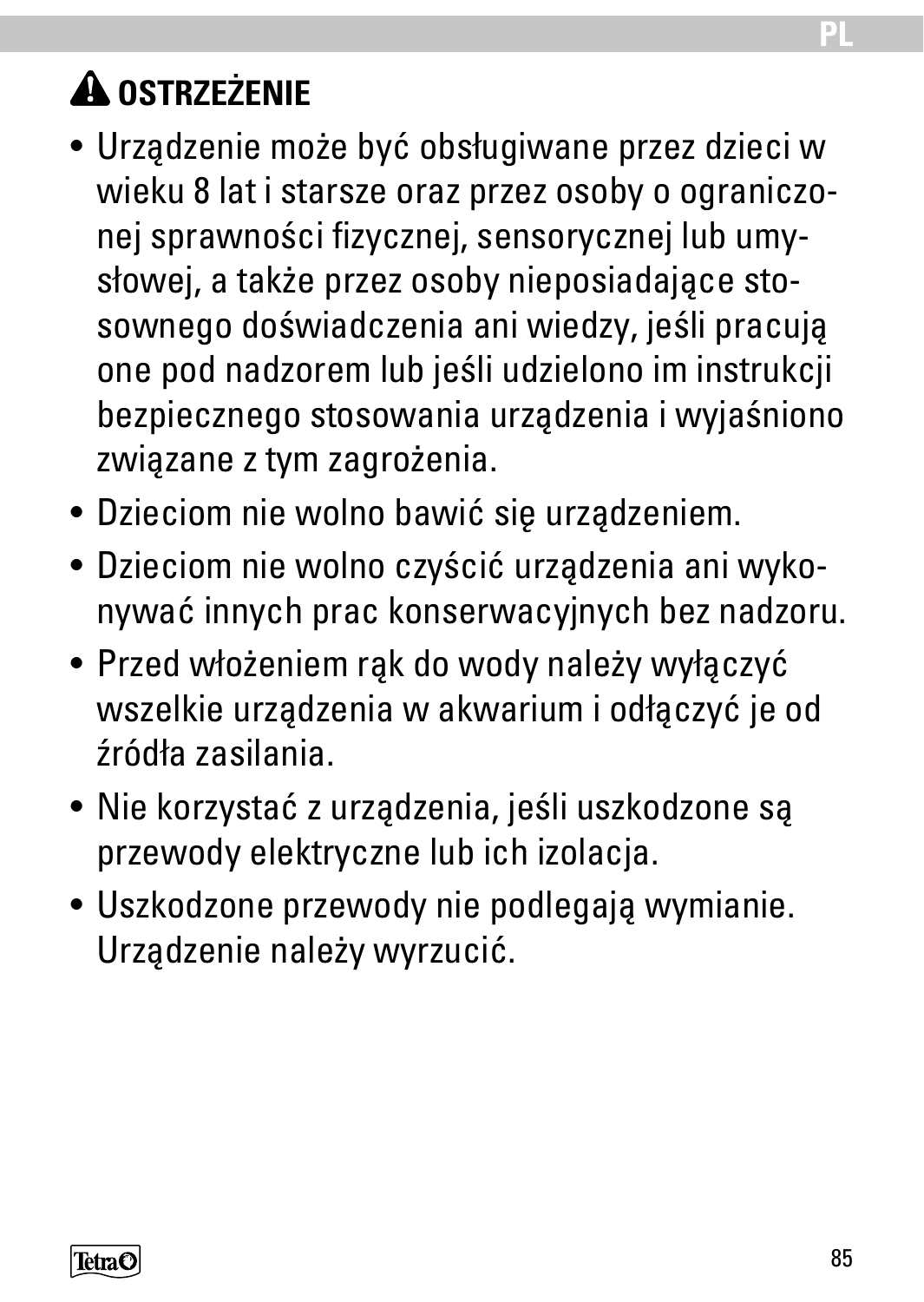# **PL**

## **WPROWADZENIE**

Dziękujemy za wybór wysokiej jakości produktu firmy Tetra. Więcej informacji oraz usług związanych z zakupionym produktem oraz fascynującym podwodnym światem Tetra znajdziesz na naszej stronie: www.tetra.net.

#### **Informacje dotyczące niniejszej instrukcji obsługi**

Instrukcja dołączana jest do *FilterJet 400/600/900* i musi zostać zachowana do wglądu w przyszłości.

#### **Opis struktury instrukcji**

#### *UWAGA*

Wskazuje na potencjalnie niebezpieczną sytuację, której wystąpienie może doprowadzić do zniszczeń mienia lub zanieczyszczenia środowiska.

Rys. A: Odnośnik do ilustracji na początku tego podręcznika.

- 1. Instrukcja
- Lista

Strona xy, nazwa sekcji: Odnośnik do strony i sekcji w niniejszym podręczniku.

# **INSTRUKCJE BEZPIECZEŃSTWA**

### **Zapobieganie niebezpiecznym sytuacjom**

- Urządzenie *FilterJet 400/600/900* należy podłączać wyłącznie do profesjonalnie zamontowanego gniazda sieciowego.
- Urządzenie *FilterJet 400/600/900* można podłączyć do sieci zasilania tylko pod warunkiem, że lokalne napięcie zasilania jest zgodne z danymi wyszczególnionymi w specyfikacji technicznej urządzenia.
- Chronić wtyczkę zasilania przed wilgocią.
- Należy zadbać o to, aby żadna ilość wilgoci nie przedostawała się do gniazda sieciowego. Przewód zasilania należy zamontować w taki sposób, aby sięgając gniazda, lekko zwisał.
- Nie wolno otwierać obudowy *FilterJet 400/600/900*.
- Przed przystąpieniem do czyszczenia lub prac konserwacyjnych zawsze należy odłączyć pompę od sieci zasilania.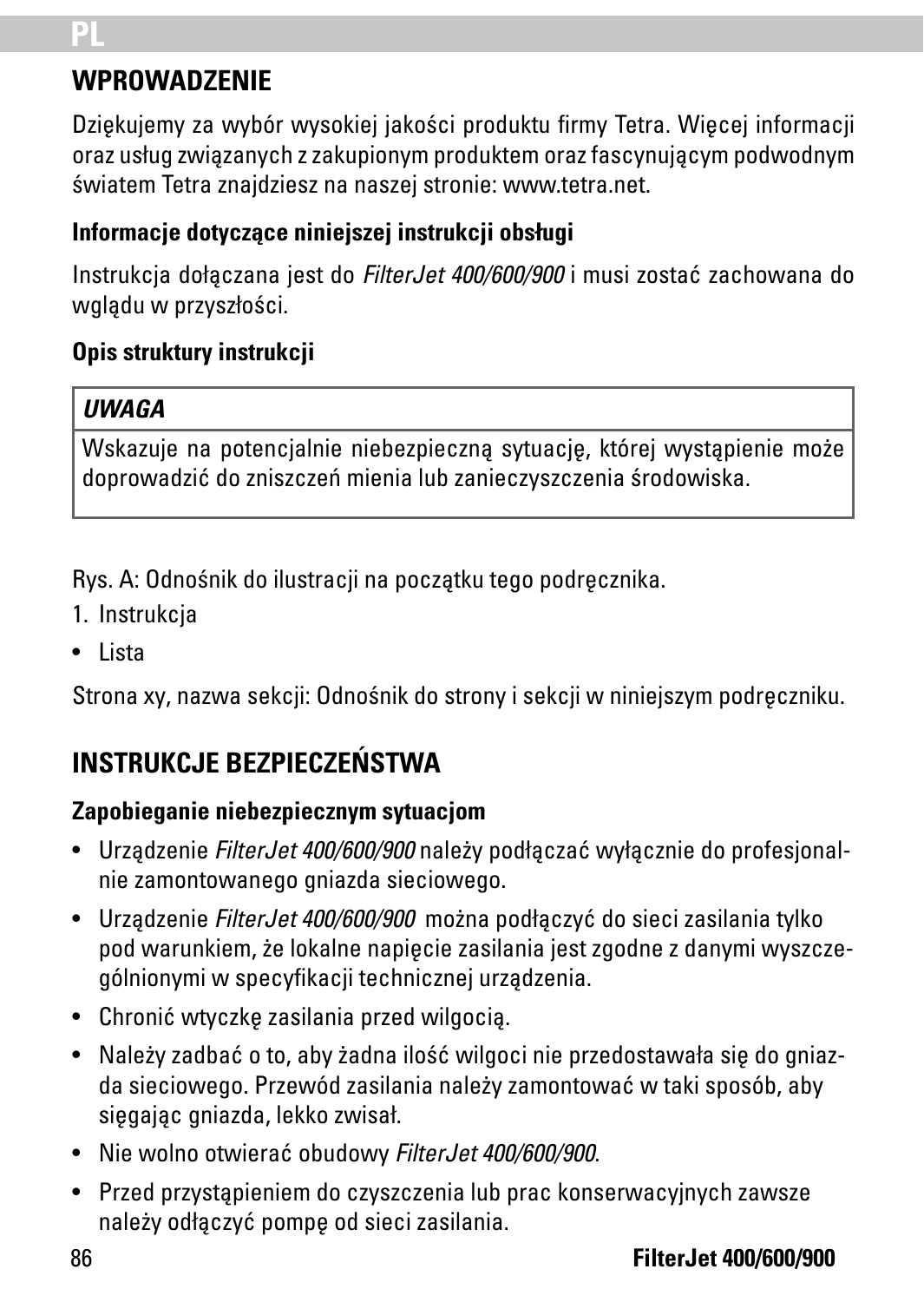- Ze względu na ryzyko zadławienia nie wolno dopuścić, aby dzieci bawiły się małymi elementami urządzenia.
- Wtyczka zasilania musi znajdować się w łatwo dostępnym miejscu, tak aby możliwe było szybkie i proste odłączenie pompy od sieci zasilania w sytuacji zagrożenia.
- Należy zadbać o takie ułożenie przewodu zasilania, aby nikt się o niego nie potknął.

#### **Zapobieganie szkodom materialnym**

- Jeśli pompa zostanie włączona bez wody, ulegnie uszkodzeniu. Pompę można podłączyć do zasilania wyłącznie, gdy jest zanurzona w wodzie.
- Nie należy wyginać ani zgniatać przewodu zasilania.
- Należy stosować wyłącznie oryginalne części i akcesoria.

#### **Należy zwrócić uwagę na symbole na urządzeniu**

| Urządzenia nie należy wyrzucać razem z innymi odpadami<br>gospodarczymi; należy przeznaczyć go do recyklingu. |
|---------------------------------------------------------------------------------------------------------------|
| Klasa ochronności II: Metalowe elementy, które mogą<br>prowadzić do awarii napięcia, są zaizolowane.          |
| Tylko do użytku w pomieszczeniach.                                                                            |

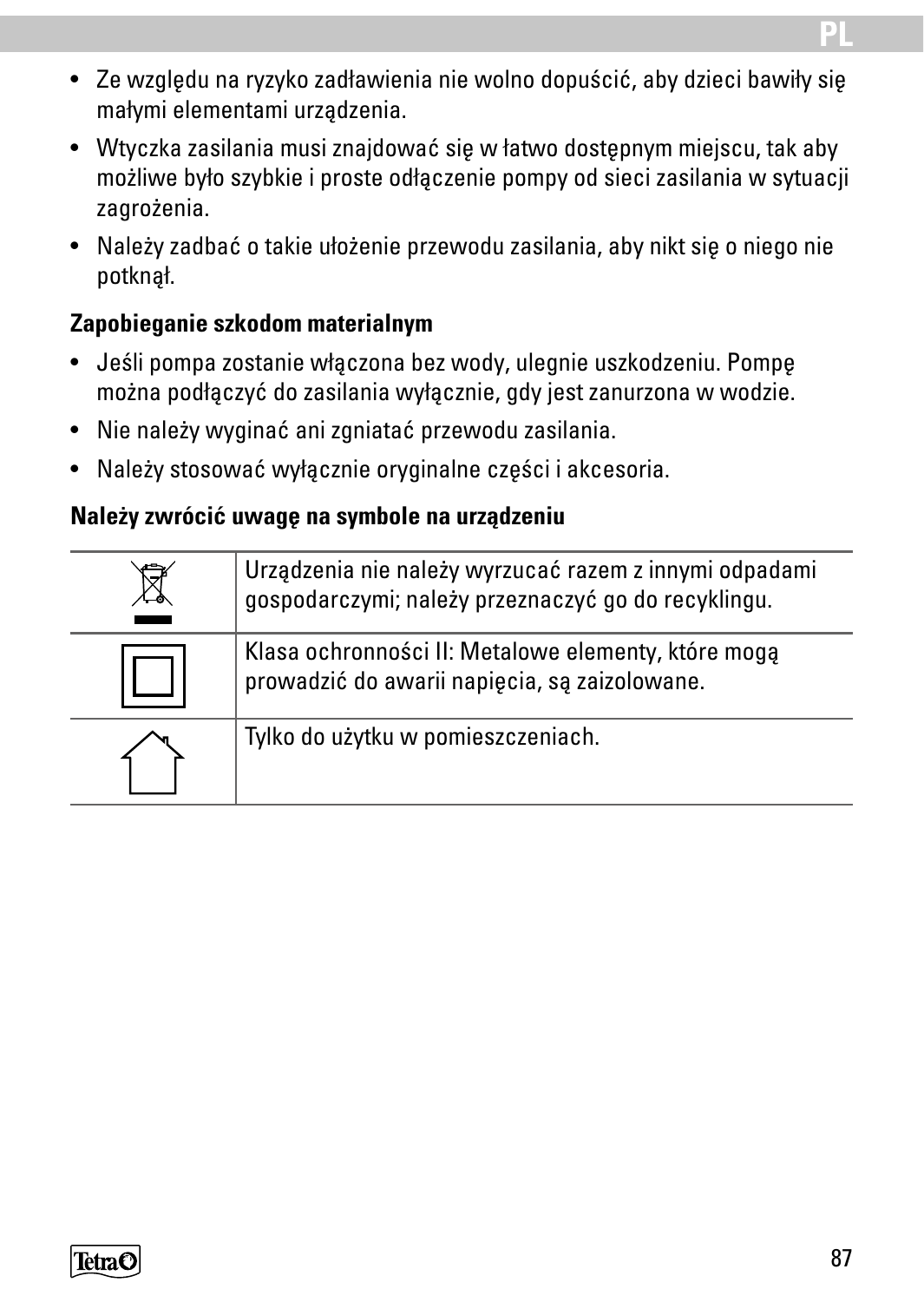### **ELEMENTY W ZESTAWIE**

| Rys. A |                                                 |    |                                          |
|--------|-------------------------------------------------|----|------------------------------------------|
|        | Przyssawki                                      | 9  | Wąż doprowadzający powietrze             |
| 2      | Klips mocujacy                                  | 10 | Adapter do filtra wstepnego              |
| 3      | Końcówka wylotu filtra                          | 11 | Filtr gabkowy                            |
| 4      | Prowadnica węża doprowadza-<br>jącego powietrze | 12 | Wspornik                                 |
| 5      | Pompa                                           | 13 | Klips weża doprowadzającego<br>powietrze |
| 6      | Dysza Venturiego ze stoperem                    | 14 | Wspornik na przyssawki                   |
|        | Zawór powietrza                                 | 15 | Podrecznik obsługi                       |
| 8      | Filtr wstępny                                   |    |                                          |

### **PODSTAWOWE INFORMACJE O PRODUKCIE**

#### **Opis produktu**

*FilterJet 400/600/900* to pompa cyrkulacyjna do akwariów, z regulowaną obudową i końcówką wylotu filtra. Filtr gąbkowy zapobiega przedostawaniu się cząsteczek zanieczyszczeń do pompy.

#### **Przeznaczenie**

Produkt *FilterJet 400/600/900* należy stosować:

- wyłącznie do wody w akwariach,
- z wodą kranową pozbawioną chloru,
- wewnątrz pomieszczeń,
- do użytku prywatnego,
- zgodnie z danymi technicznymi,
- w temperaturze wody +4°C... +35°C.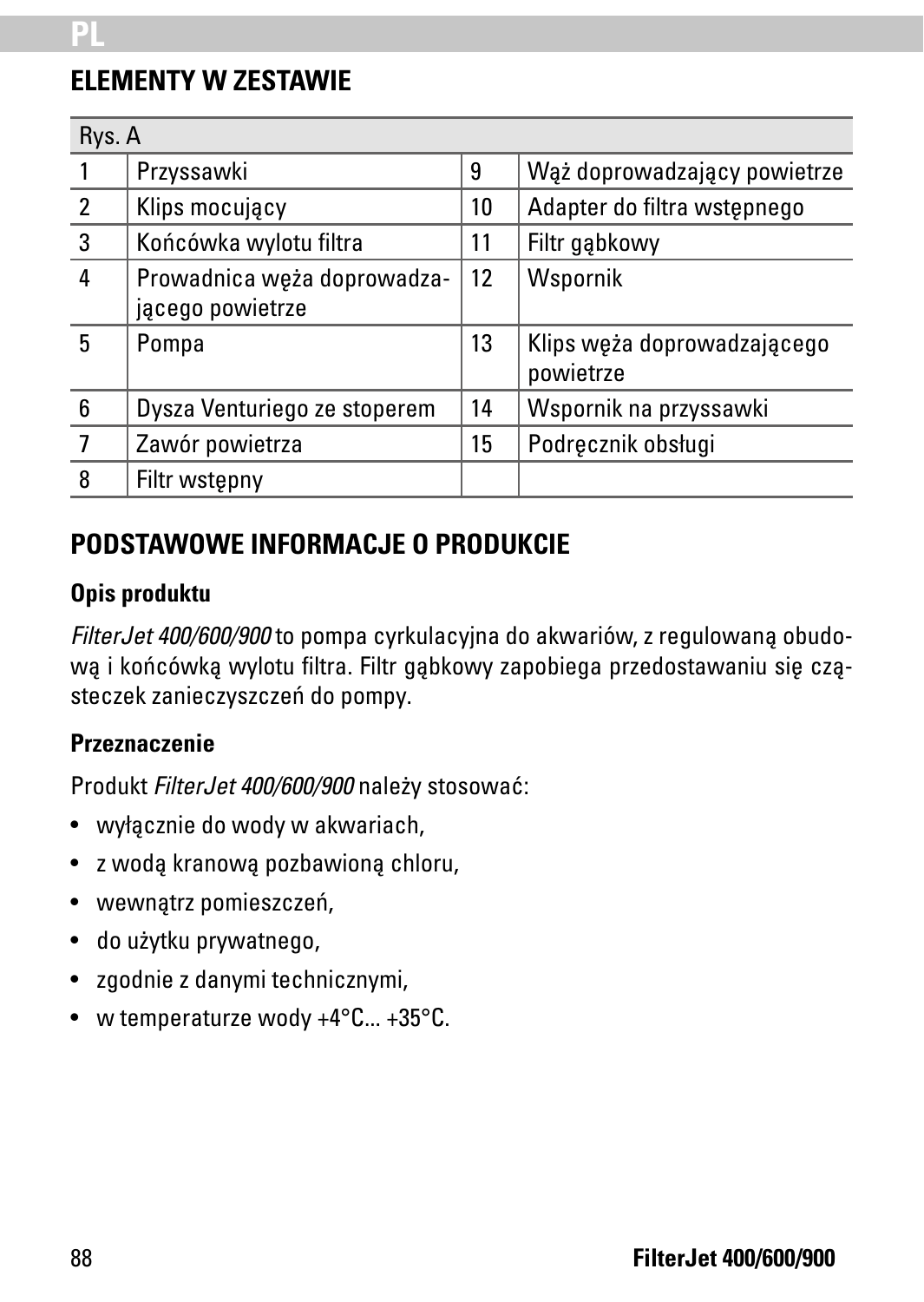# **INSTRUKCJA MONTAŻU**

Procedura:

Rys. B

- 1. Podłączyć wąż doprowadzający powietrze do dyszy Venturiego.
	- Usunąć stoper z dyszy Veturiego.
- 2. Podłączyć końcówkę wylotu filtra do dyszy Veturiego.
- 3. Podłączyć dyszę Venturiego do obudowy pompy.
- 4. Podłączyć prowadnicę węża doprowadzającego powietrze do pompy.
- 5. Wepchnąć zawór powietrza do węża doprowadzającego powietrze jak najdalej. Przypiąć wąż doprowadzający powietrze do prowadnicy węża.
- 6. Podłączyć adapter do filtra wstępnego oraz filtr wstępny do obudowy pompy i nasunąć na to filtr gąbkowy.

# **USTAWIENIA**

- Boczna strona akwarium musi być czysta i wolna od tłustych osadów, tak aby przyssawki dobrze się jej trzymały.
- Pompa musi być zamocowana do zbiornika, tak aby woda nie tryskała poza akwarium.

#### **Mocowanie za pomocą wspornika na przyssawki**

Procedura:

Rys. C

- 1. Wepchnąć przyssawki do wspornika na przyssawki.
- 2. Wsunąć wspornik na przyssawki do rowka w pompie.
	- Aby wspornik na przyssawki dobrze się trzymał, należy wsunąć go do rowka tak, jak pokazano na rysunku.
- 3. Przycisnąć wspornik na przyssawki delikatnie, ale zdecydowanie do bocznej ściany akwarium.
	- Ułożyć wąż doprowadzający powietrze i przewód zasilania prostopadle do akwarium.

TetraC

**PL**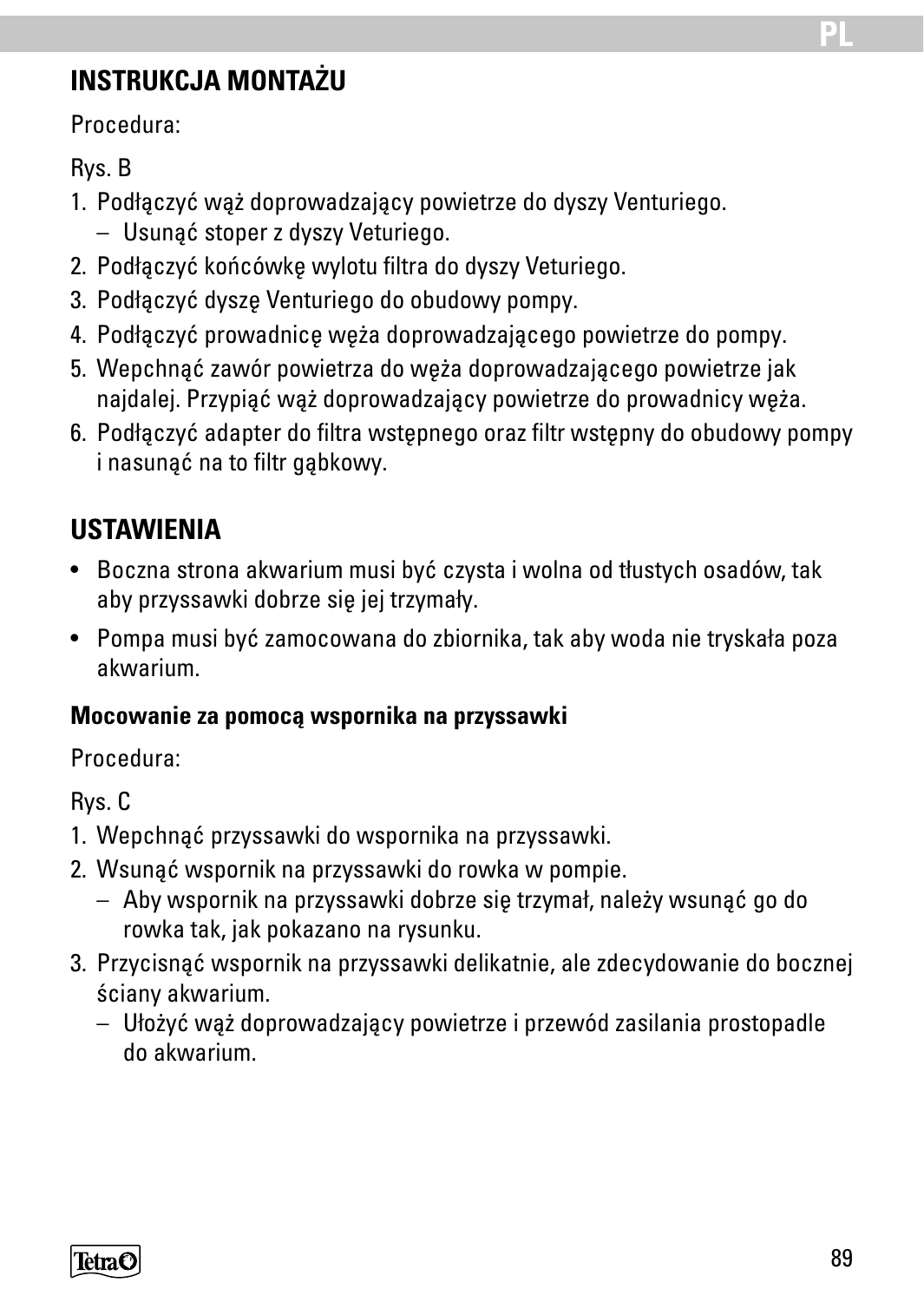# **PL**

#### **Mocowanie za pomocą wspornika**

Procedura:

Rys. D

- 1. Wsunąć klips do rowka w pompie.
	- Aby dobrze się trzymał, klips należy wsunąć do rowka tak, jak pokazano na rysunku.
- 2. Wsunąć wspornik w klips aż do właściwego położenia.
- 3. Wepchnąć przyssawkę do wspornika.
- 4. Zamocować wąż doprowadzający powietrze do wspornika za pomocą klipsa do węża doprowadzającego powietrze.
- 5. Zawiesić wspornik na krawędzi akwarium i delikatnie, ale zdecydowanie przycisnąć wspornik na przyssawki do bocznej ściany akwarium.
	- Ułożyć wąż doprowadzający powietrze i przewód zasilania prostopadle do akwarium.

# **PIERWSZE UŻYCIE**

#### *UWAGA*

Pompa nie może pracować bez wody. W przeciwnym razie ulegnie zniszczeniu.

• Pompa może pracować tylko zanurzona w wodzie.

#### Procedura:

Rys. E

- Przewód zasilania musi być wygięty, tak aby woda nie spływała po nim do gniazdka zasilania.
- Aby włączyć pompę: wetknąć wtyczkę zasilania do gniazdka.
- Aby wyłączyć pompę: wyciągnąć wtyczkę zasilania.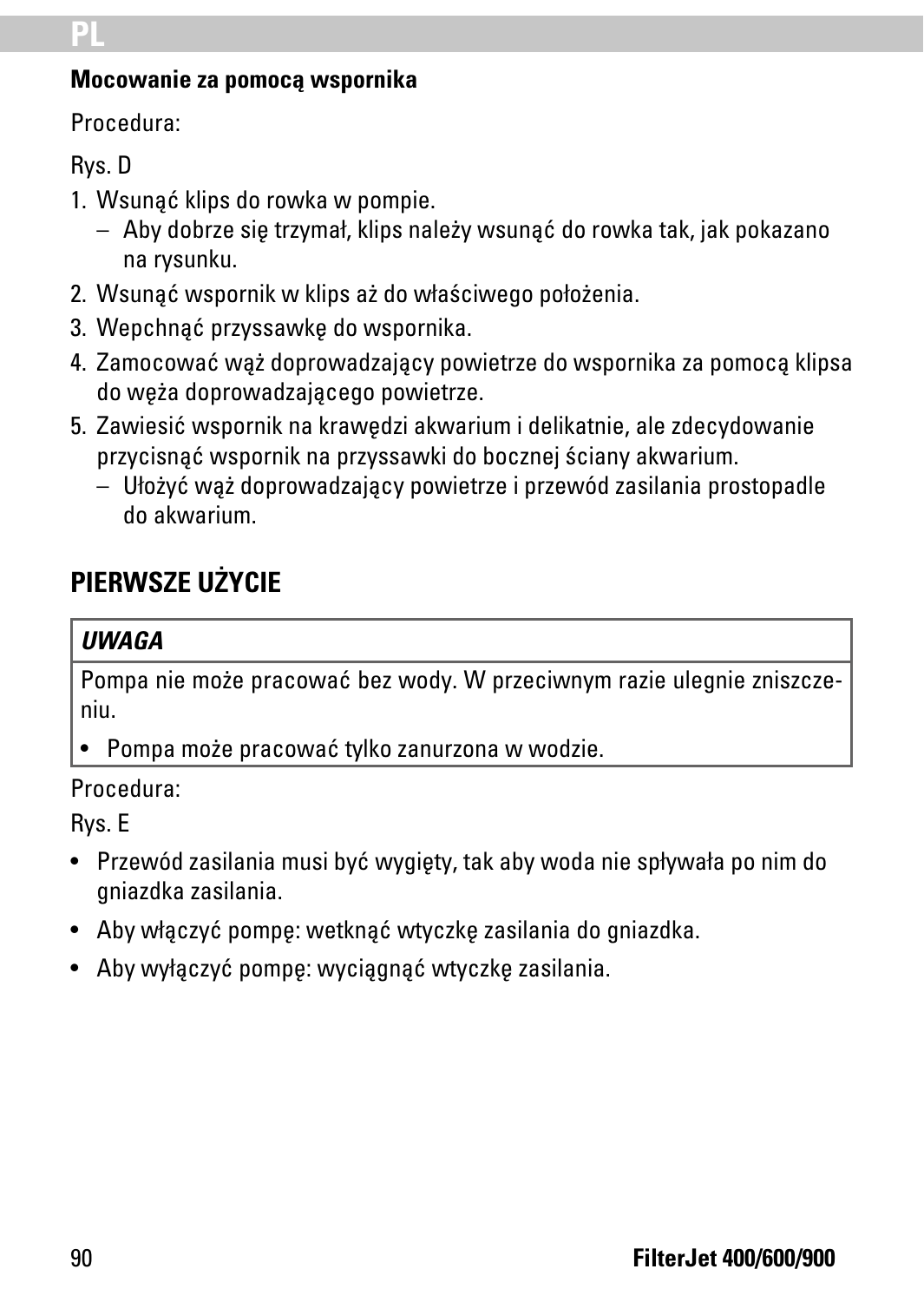# **UŁOŻENIE I REGULACJA**

Procedura:

Rys. F

- Regulacja zaworu przy wężu doprowadzającym powietrze.
	- Im szerzej otwarty zawór przy wężu doprowadzającym powietrze, tym większa ilość wody zostaje napowietrzona.
- Regulacja krążenia wody.
	- Optymalne ustawienie: cyrkulacja wody w całym akwarium.
	- **Ważne**: **Nie zakręcać obudowy pompy w sposób, który powoduje oddzielenie się mechanizmu blokującego.**

# **KONSFRWACJA**

Należy czyścić *FilterJet 400/600/900* w miarę potrzeb (co najmniej dwa razy w roku).

#### **Czyścić pompę/wymienić wirnik**

#### *UWAGA*

Nie należy stosować chemicznych środków czyszczących, gdyż mogą one działać szkodliwie na rośliny i środowisko.

• Należy używać wyłącznie czystej wody lub specjalnych produktów akwarystycznych.

Do czyszczenia i konserwacji należy odłączyć pompę od źródła zasilania i wyjąć z akwarium.

Procedura:

Rys. G

- 1. Wyjąć filtr gąbkowy.
- 2. Odkręcić obudowę akwarium tak, aby oddzielił się mechanizm blokujący.
- 3. Zdjąć obudowę pompy i wirnik.
- 4. Wyjąć wirnik z obudowy filtra i wymienić, jeśli jest taka potrzeba.
- 5. Wyczyścić wszystkie elementy pod bieżącą wodą.
	- Opłukać filtr gąbkowy i delikatnie ścisnąć kilka razy.
- 6. Złożyć pompę poprzez wykonanie tych samych czynności w odwrotnej kolejności.

TetraC

**PL**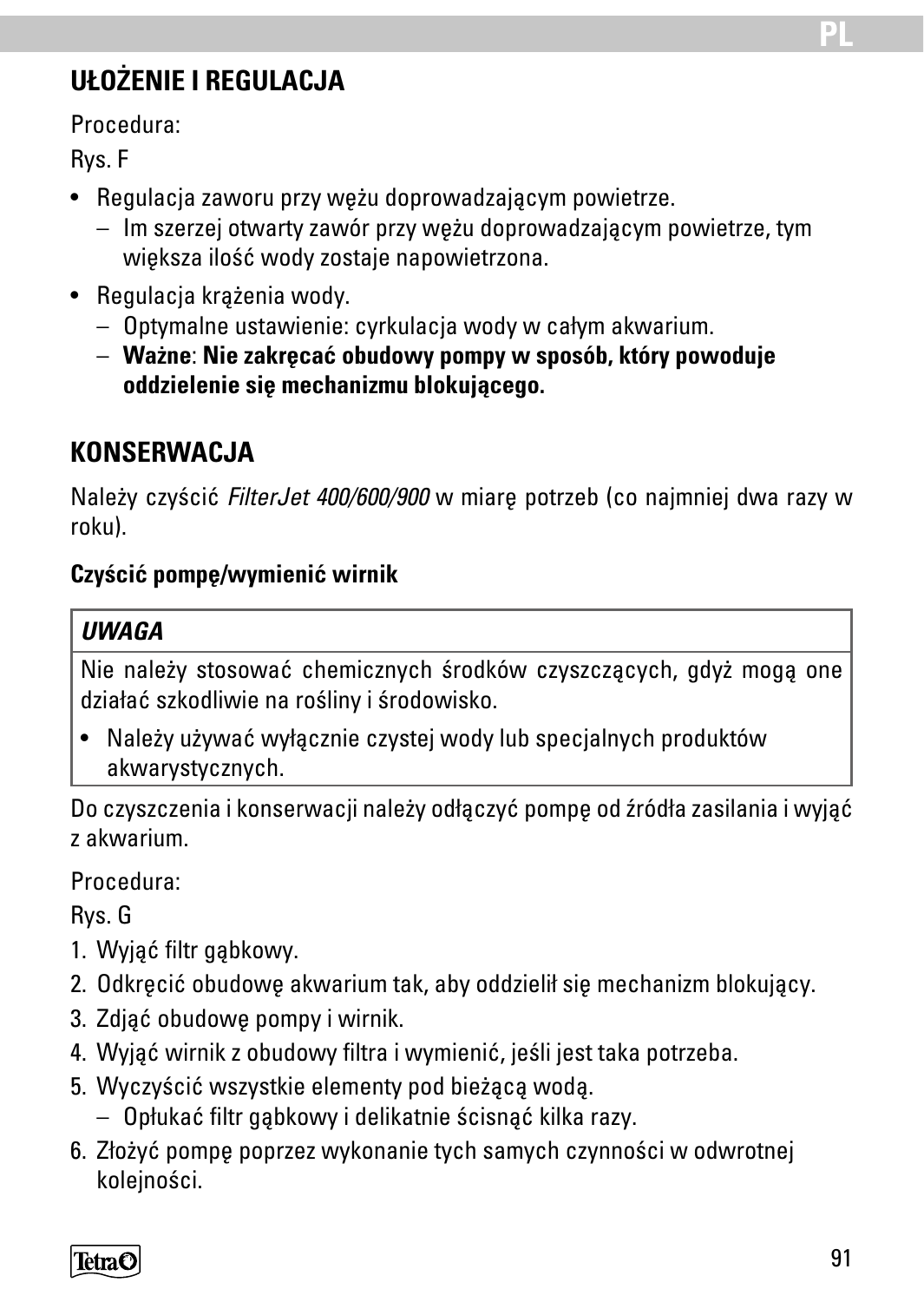# **ROZWIĄZYWANIE PROBLEMÓW**

Jeśli nie udaje się naprawić problemu samodzielnie, należy skontaktować się z lokalnym sprzedawcą lub z działem obsługi klienta Tetra.

| Nieprawidłowe dzia-<br>łanie | Przyczyna                         | Rozwiązanie                                                                         |
|------------------------------|-----------------------------------|-------------------------------------------------------------------------------------|
| Pompa nie działa             | Pompa nie reaguje na<br>zasilanie | Podłaczyć zasilacz                                                                  |
|                              | Pompa działa nieprawi-<br>dłowo   | Skontaktować się z<br>lokalnym sprzedawcą<br>lub z działem obsługi<br>klienta Tetra |
|                              | Zablokowany wirnik                | Wyczyścić pompę                                                                     |
| Za słaby przepływ wody       | Pompa jest zapchana               | Wyczyścić pompe                                                                     |
|                              | Pompa działa nieprawi-<br>dłowo   | Skontaktować się z<br>lokalnym sprzedawcą<br>lub z działem obsługi<br>klienta Tetra |
|                              | Zużyty wirnik                     | Wymienić wirnik                                                                     |

## **USUWANIE**



*FilterJet 400/600/900* zawiera elementy elektroniczne i nie można go wyrzucić razem z typowymi odpadami z gospodarstw domowych.

- Urządzenia należy się pozbyć, korzystając z systemu zwrotów właściwego dla miejsca zamieszkania, aby surowce w nim wykorzystane mogły zostać poddane recyklingowi.
- Przed wyrzuceniem urządzenia należy odciąć od niego wszystkie przewody, aby nie zostało ponownie wykorzystane.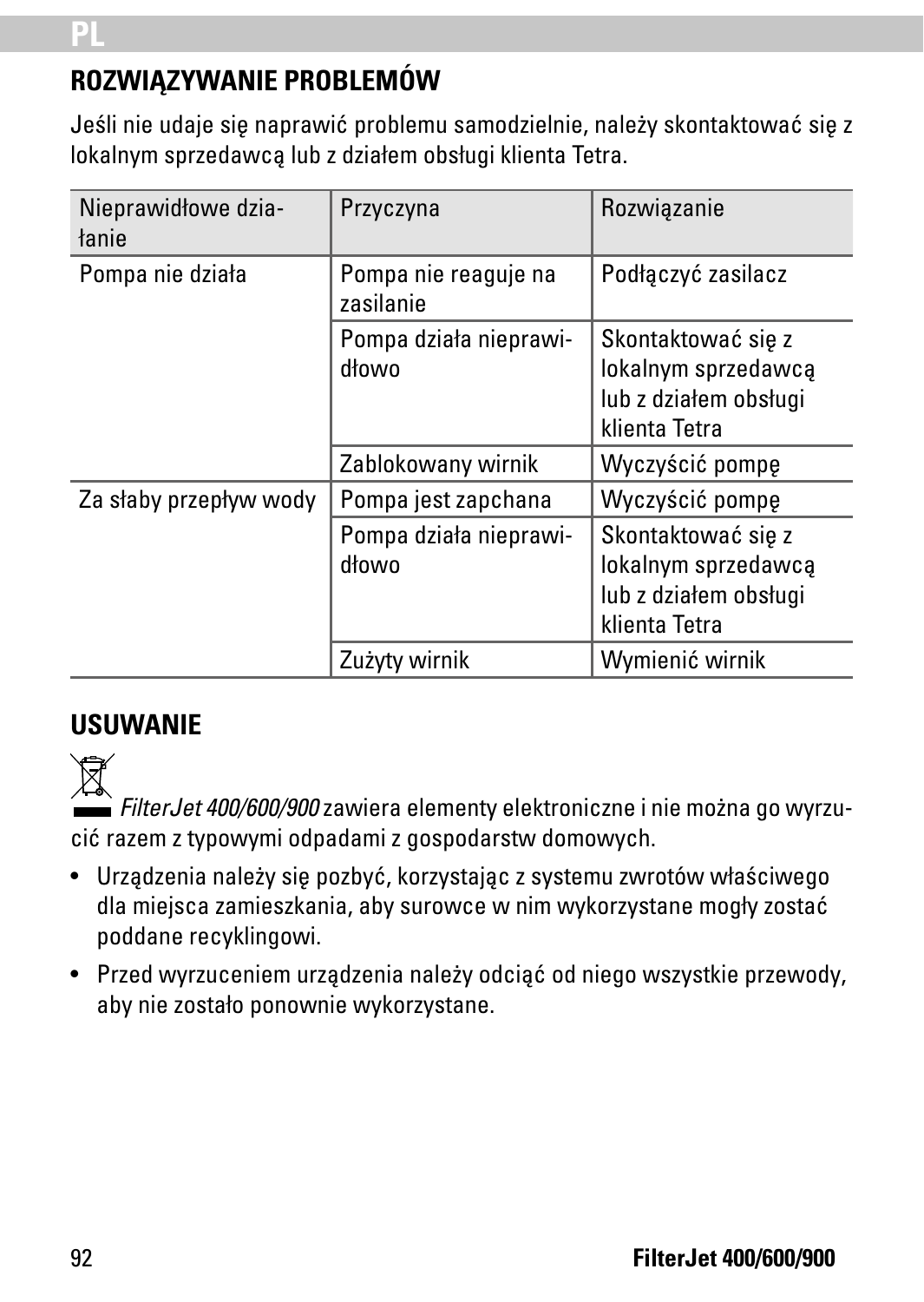#### SPECYFIKACJE TECHNICZNE

|                                       |                   | <b>FilterJet</b>  |                   |      |
|---------------------------------------|-------------------|-------------------|-------------------|------|
|                                       | 400               | 600               | 900               |      |
| Napiecie sieciowe                     | 230               | 230               | 230               | V AC |
| Znamionowa częstotliwość<br>zasilania | 50                | 50                | 50                | Hz   |
| Pobór mocy                            | 4                 | 6                 | 12                | w    |
| Maks. prędkość przepływu              | 400               | 550               | 900               | l/h  |
| Stopień ochrony                       | IP X <sub>8</sub> | IP X <sub>8</sub> | IP X <sub>8</sub> |      |
| Zalecane do akwariów                  | $50 - 120$        | $120 - 170$       | $170 - 230$       |      |
| Długość przewodu zasilania            | 1,8               | 1,8               | 1.8               | m    |
| Waqa                                  | 0.4               | 0.4               | 0.5               | kg   |

### **GWARANCJA**

Dzięki najnowoczęśniejszej technologii produkcji, komponentom najwyższej jakości i rygorystycznej kontroli jakości *FilterJet 400/600/900* objęty jest dwuletnią gwarancją od daty zakupu. Prosimy o zachowanie dowodu zakupu. Gwarancja nie obejmuje zużycia następujących części:

- Wirnik
- Filtr gąbkowy

Gwarancja nie będzie obowiązywać w przypadku niewłaściwego obchodzenia się z urządzeniem, normalnego zużycia lub ingerencji w mechanizmy działania urządzenia. Wszelkie ustawowe uprawnienia z tytułu gwarancji pozostają w mocy. W razie skarg należy skontaktować się ze sprzedawcą detalicznym lub z firmą Tetra:

Centrum pomocy technicznej Tetra, Postfach 1580, 49304 Melle, Niemcy

Części zapasowe można zamawiać w Centrum obsługi Tetra GmbH poprzez stronę www.tetra.net.

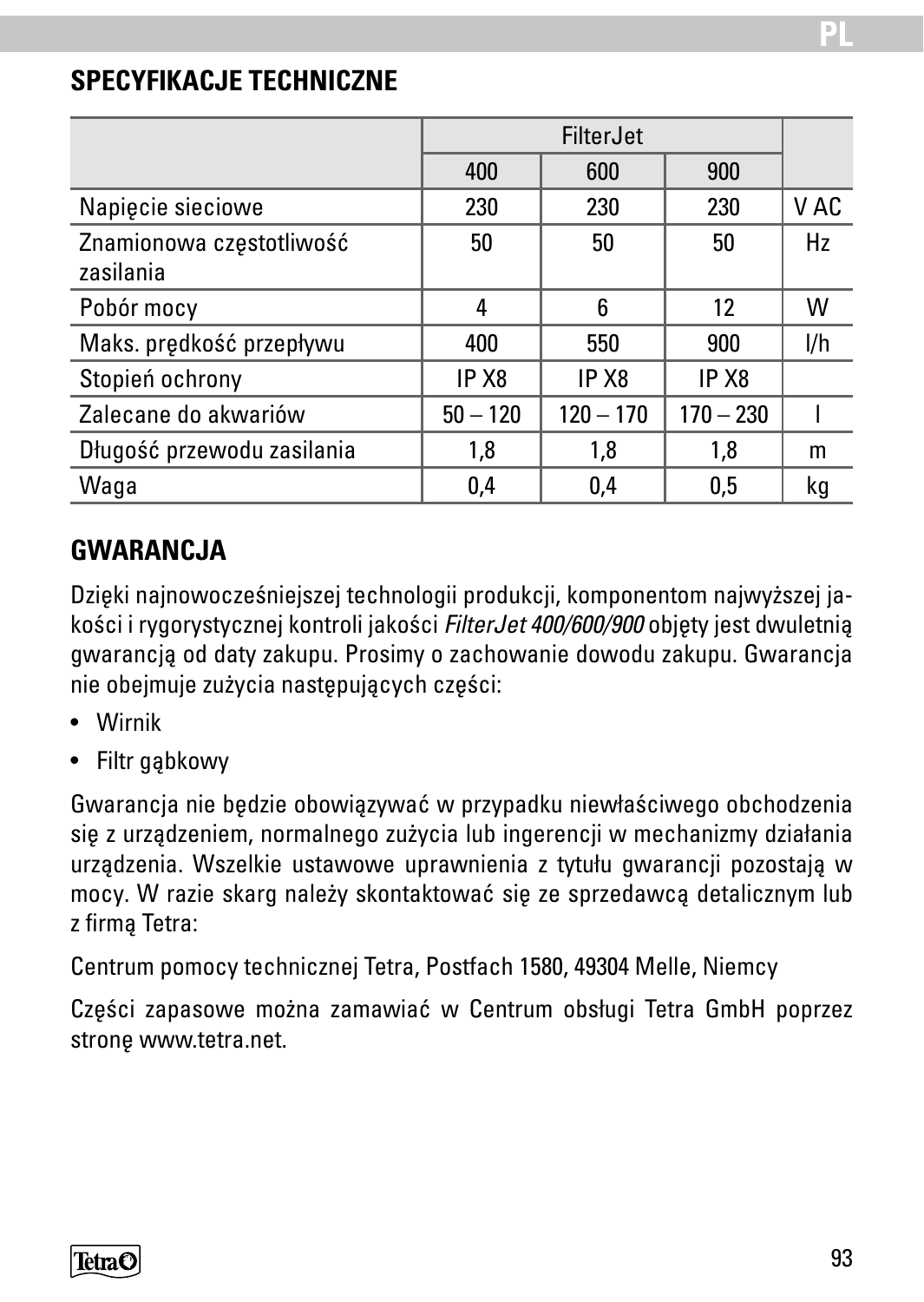# **VAROVÁNÍ**

**CZ**

- Toto zařízení smí používat děti od 8 let a osoby se sníženými tělesnými, smyslovými nebo duševními schopnostmi nebo nedostatkem zkušeností a znalostí jen pod dohledem a po poučení, jak zařízení bezpečně používat. Tyto osoby musí být způsobilé a chápat nebezpečí spojená s tímto zařízením.
- Se zařízením si nesmí hrát děti.
- Děti nesmí zařízení bez dohledu čistit ani provádět údržbu.
- Před prováděním jakýchkoli činností v akváriu, jako je např. montáž, čištění, výměna vody apod., vždy odpojte veškerá elektrická zařízení z elektrické sítě.
- Zařízení nepoužívejte, pokud je elektrický kabel nebo kryt poškozený.
- Poškozené síťové kabely nelze vyměnit.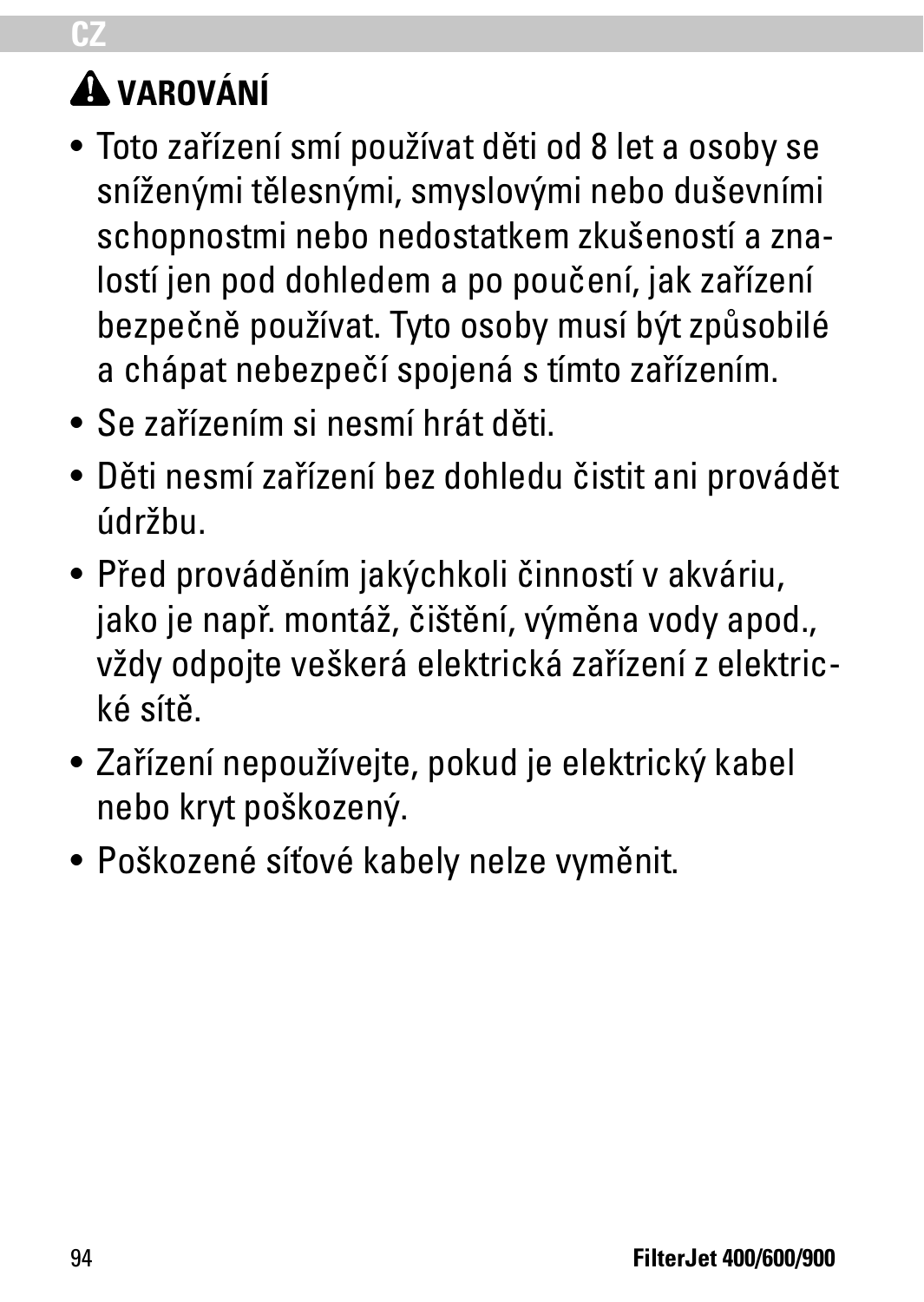# **PŘEDMLUVA**

Děkujeme, že jste si vybrali kvalitní výrobek od společnosti Tetra. Další užitečné informace a služby týkající se tohoto výrobku a Tetra fascinujících podvodních světů najdete na našich webových stránkách: www.tetra.net.

#### **O tomto návodu**

Návod se dodává jako součást *FilterJet 400/600/900* a je nutno jej uschovat pro případ potřeby v budoucnosti.

#### **Vysvětlení struktury návodu**

#### *UPOZORNĚNÍ*

Označuje potenciálně nebezpečnou situaci, která by mohla vést ke škodě na majetku nebo životním prostředí.

Obr. A: Odkaz na obrázek na začátku tohoto návodu.

- 1. Pokyn
- Seznam

Strana xy, název kapitoly: Odkaz na stránku a kapitolu v tomto návodu.

# **BEZPEČNOSTNÍ POKYNY**

#### **Prevence vzniku nebezpečných situací**

- Zařízení *FilterJet 400/600/900* zapojte pouze do odborně nainstalované zásuvky.
- *FilterJet 400/600/900* připojte k elektrické síti pouze v případě, že napětí odpovídá hodnotě uvedené v technických údajích.
- Síťovou zástrčku chraňte před vlhkostí.
- Zajistěte, aby do zásuvky nemohla proniknout vlhkost. Síťový kabel veďte a zapojte tak, aby byl před zásuvkou mírně prověšený.
- Nikdy neotvírejte kryt *FilterJet 400/600/900*.
- Před čištěním nebo před prováděním údržby vždy odpojte čerpadlo z elektrické sítě.
- Nedovolte dětem, aby si hrály s malými částmi hrozí nebezpečí udušení.

TetraO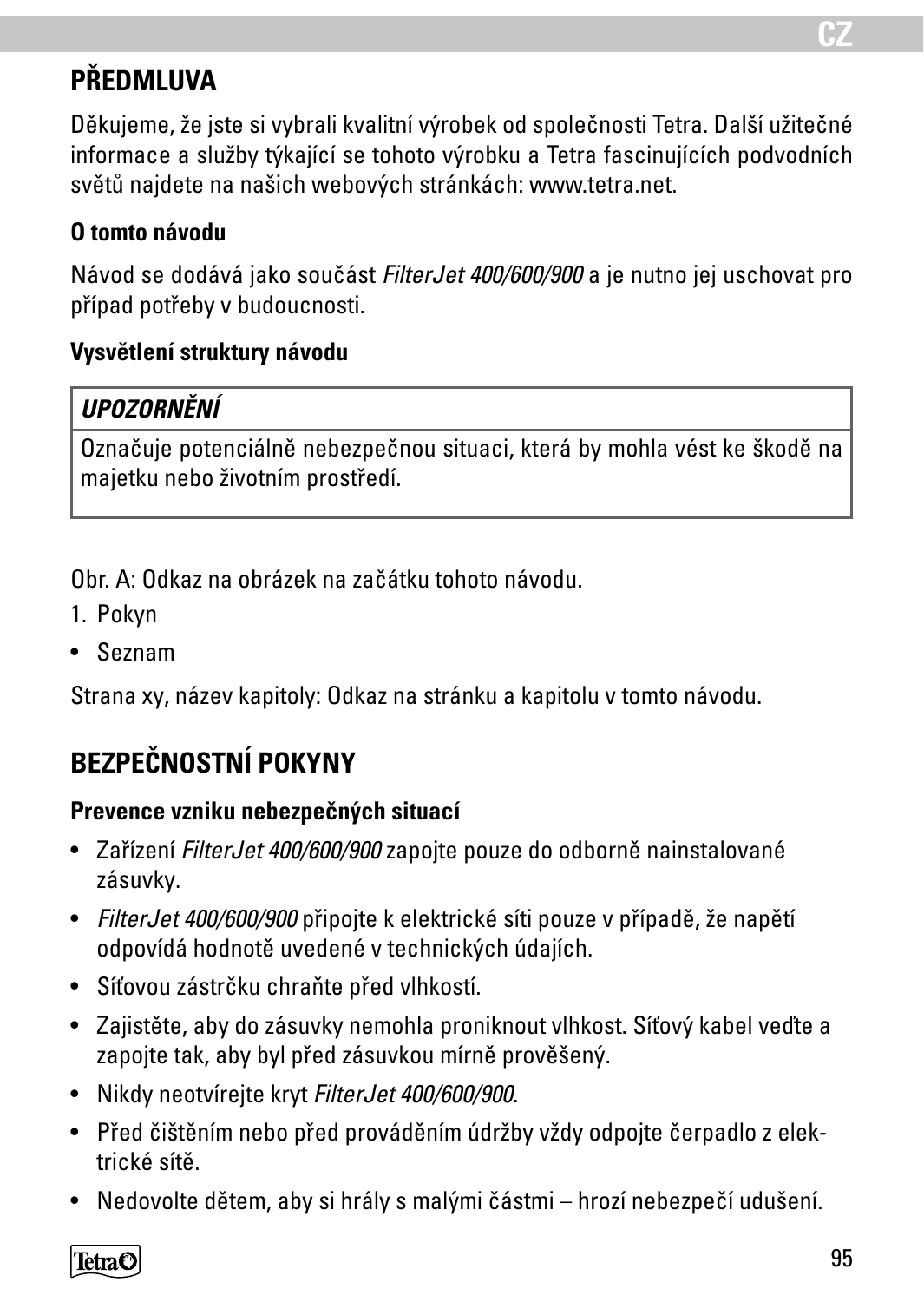### **CZ**

- Síťová zástrčka musí být volně přístupná, aby se v naléhavém případě dalo čerpadlo snadno a rychle odpojit z elektrické sítě.
- Síťový kabel veďte tak, aby nehrozilo zakopnutí.

#### **Prevence vzniku hmotných škod**

- Pokud poběží čerpadlo nasucho, dojde k jeho zničení. Čerpadlo připojujte do elektrické sítě jen v případě, že je ponořeno do vody.
- Síťový kabel neohýbejte ani nemačkejte.
- Používejte pouze originální náhradní díly a příslušenství.

#### **Dbejte na symboly zobrazené na zařízení**

| Nelikvidujte zařízení s komunálním odpadem, předejte jej<br>k recyklaci.                |
|-----------------------------------------------------------------------------------------|
| Třída ochrany II: Kovové části, které by mohly vést k poruše<br>napětí, jsou izolované. |
| Určeno pouze pro použití uvnitř budov.                                                  |

# **ROZSAH DODÁVKY**

| Obr. A         |                          |                   |                            |
|----------------|--------------------------|-------------------|----------------------------|
|                | Přísavné držáky          | 9                 | Vzduchová hadice           |
| $\overline{2}$ | Příchytka                | 10                | Adaptér pro předfiltr      |
| 3              | Rozdělovač vody          | 11                | Filtrační houba            |
| 4              | Vodítko vzduchové hadice | $12 \overline{ }$ | Objímka držáku             |
| 5              | Cerpadlo                 | 13                | Příchytka vzduchové hadice |
| 6              | T-kus Venturi se zátkou  | 14                | Držák přísavek             |
|                | Regulační ventil         | 15                | Návod k obsluze            |
| 8              | Předfiltr                |                   |                            |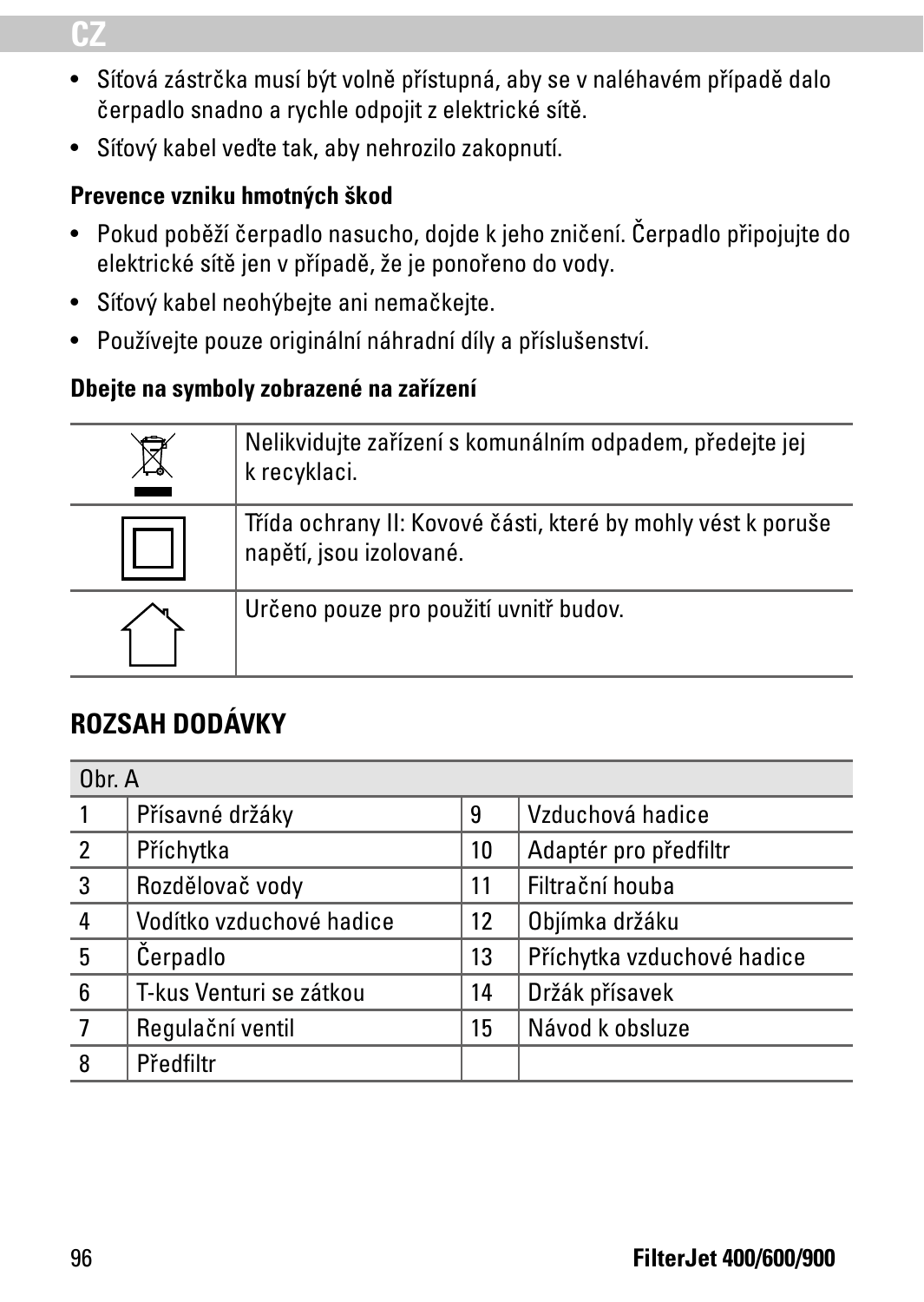# **ZÁKLADNÍ INFORMACE O VÝROBKU**

#### **Popis výrobku**

*FilterJet 400/600/900* je oběhové čerpadlo pro akvária s nastavitelným krytem čerpadla a rozdělovačem vody. Filtrační houba zabraňuje, aby se do čerpadla dostaly nečistoty.

### **Určené použití**

Používejte pouze *FilterJet 400/600/900*

- pro cirkulaci vody v akváriu,
- s pitnou vodou bez chlóru,
- uvnitř budov,
- pro domácí použití,
- v souladu s technickými údaji,
- při teplotách +4 $^{\circ}$ C  $...$  +35 $^{\circ}$ C.

# **MONTÁŽ**

Postup:

Obr. B

- 1. Vzduchovou hadici připojte k T-kusu Venturi.
	- Z T-kusu Venturi vyjměte zátku.
- 2. Rozdělovač vody připevněte k T-kusu Venturi.
- 3. T-kus Venturi připojte ke krytu čerpadla.
- 4. K čerpadlu připevněte vodítko vzduchové hadice.
- 5. Regulační ventil zatlačte do vzduchové hadice, a to až na doraz. Vzduchovou hadici upevněte do vodítka vzduchové hadice.
- 6. Připojte adaptér pro předfiltr a samotný předfiltr ke krytu čerpadla, na které pak nasuňte filtrační houbu.

**TetraC** 

**CZ**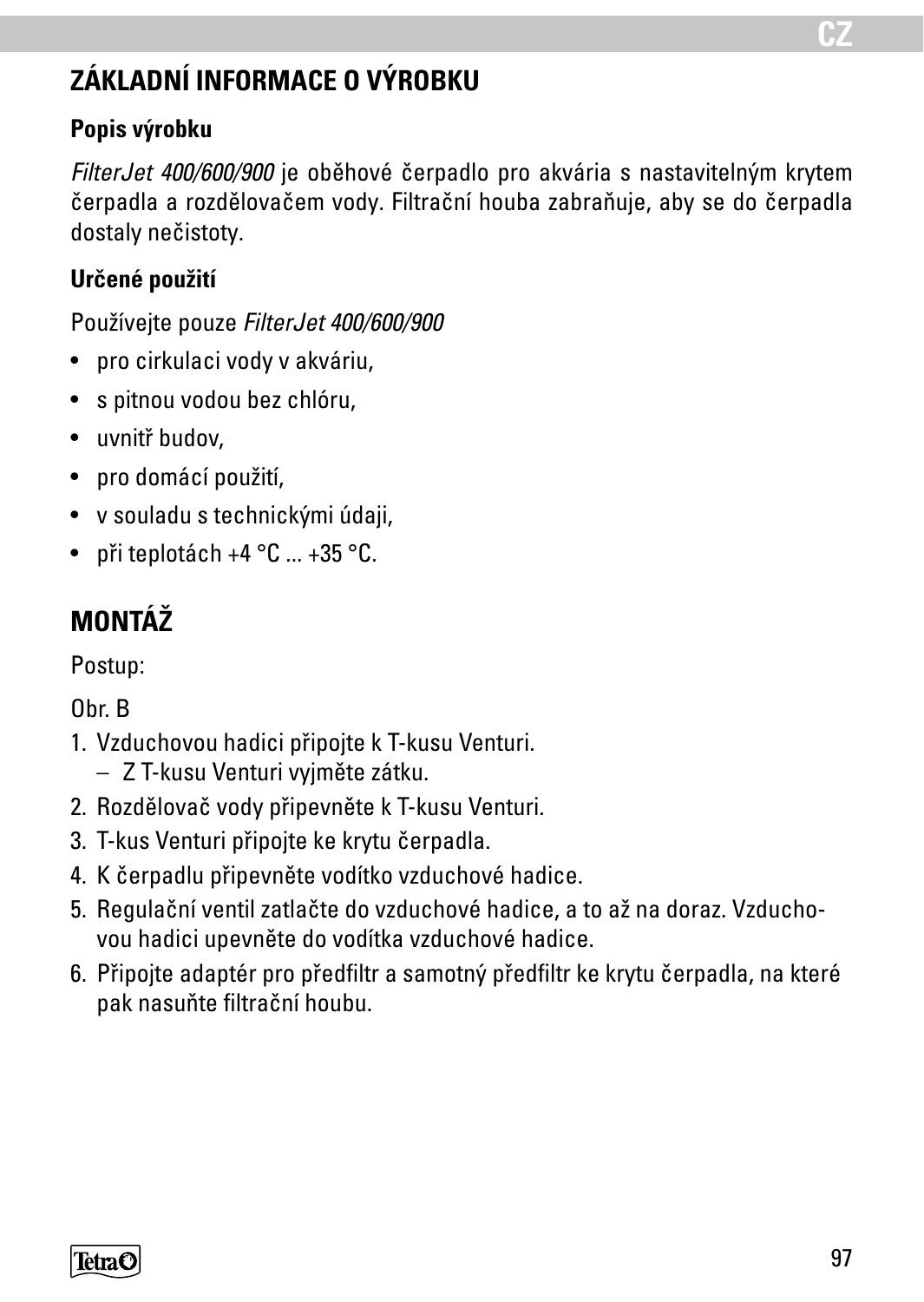### **CZ**

# **NASTAVENÍ**

- Stěna akvária musí být čistá a bez mastnot, aby se přísavky bezpečně přichytily.
- Čerpadlo připevněte takovým způsobem, aby se nestalo, že by voda z akvária začala stříkat.

#### **Připevnění pomocí držáku přísavek**

Postup:

Obr. C

- 1. Přísavky zatlačte do držáku přísavek.
- 2. Držák přísavek zasuňte do drážky na čerpadle.
	- Držák přísavek zasuňte do drážky na čerpadle tak, jak je znázorněno na obrázku. Tímto způsobem zajistíte, že zůstane na svém místě.
- 3. Držák přísavek jemně, avšak bezpečně přitlačte ke stěně akvária.
	- Vzduchovou hadici i síťový kabel nasměrujte ven z akvária.

#### **Připevnění pomocí objímky držáku**

Postup:

Obr. D

- 1. Příchytku nasuňte do drážky na čerpadle.
	- Příchytku nasuňte do drážky na čerpadle tak, jak je znázorněno na obrázku. Tímto způsobem zajistíte, že zůstane na svém místě.
- 2. Objímku držáku nasuňte do příchytky, a to až do požadované polohy.
- 3. Přísavku zatlačte do objímky držáku.
- 4. Vzduchovou hadici upevněte do objímky pomocí příchytky vzduchové hadice.
- 5. Objímku držáku zavěste na stěnu akvária a přísavku jemně, avšak bezpečně přitlačte ke stěně akvária.
	- Vzduchovou hadici i síťový kabel nasměrujte ven z akvária.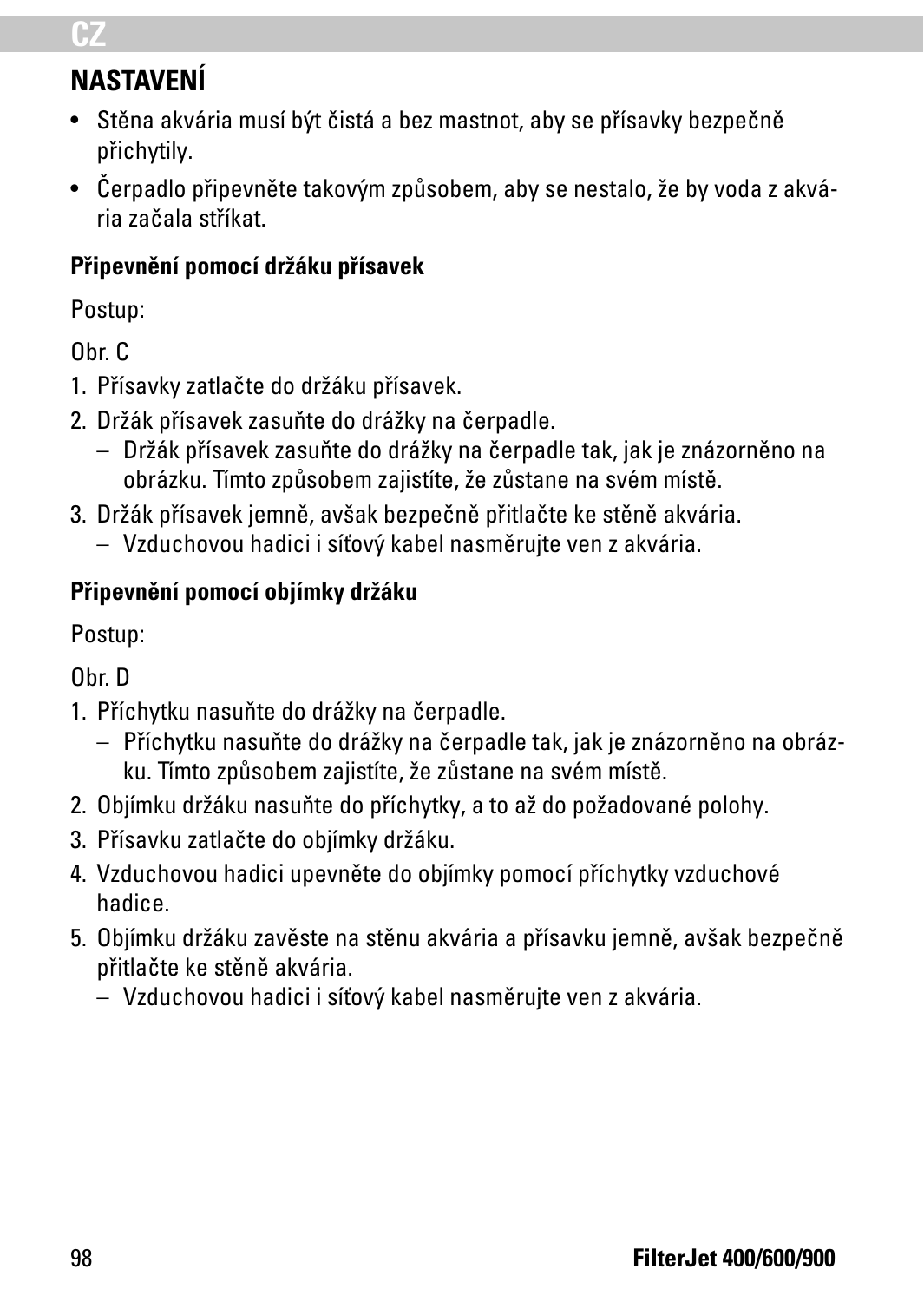# **UVEDENÍ DO PROVOZU**

### *UPOZORNĚNÍ*

Čerpadlo nesmí běžet nasucho, jinak se zničí.

• Čerpadlo spouštějte pouze v případě, že je ponořeno do vody.

Postup:

Obr. E

- Ujistěte se, že síťový kabel je ohnutý, abyste zabránili odkapávání vody do zásuvky.
- Čerpadlo zapnete tak, že síťovou zástrčku zasunete do zásuvky.
- Čerpadlo vypnete tak, že zástrčku vytáhnete.

# **UMÍSTĚNÍ A NASTAVENÍ**

Postup:

Obr. F

- Nastavení regulačního ventilu.
	- Čím více regulační ventil otevřete, tím více se voda provzdušňuje.
- Nastavení cirkulace vody.
	- Optimální nastavení: voda v akváriu cirkuluje.
	- **Důležité**: **Neotočte kryt čerpadla natolik, aby došlo k jeho oddělení od zajišťovacího mechanismu.**

# **ÚDRŽBA**

Čištění *FilterJet 400/600/900* provádějte podle potřeby (minimálně dvakrát ročně).

#### **Čištění čerpadla / výměna rotoru**

#### *UPOZORNĚNÍ*

Nepoužívejte chemické čisticí prostředky, protože mohou být škodlivé pro vaše rostliny a životní prostředí.

• Při čištění používejte pouze čistou vodu nebo speciální čisticí prostředky pro akvária.

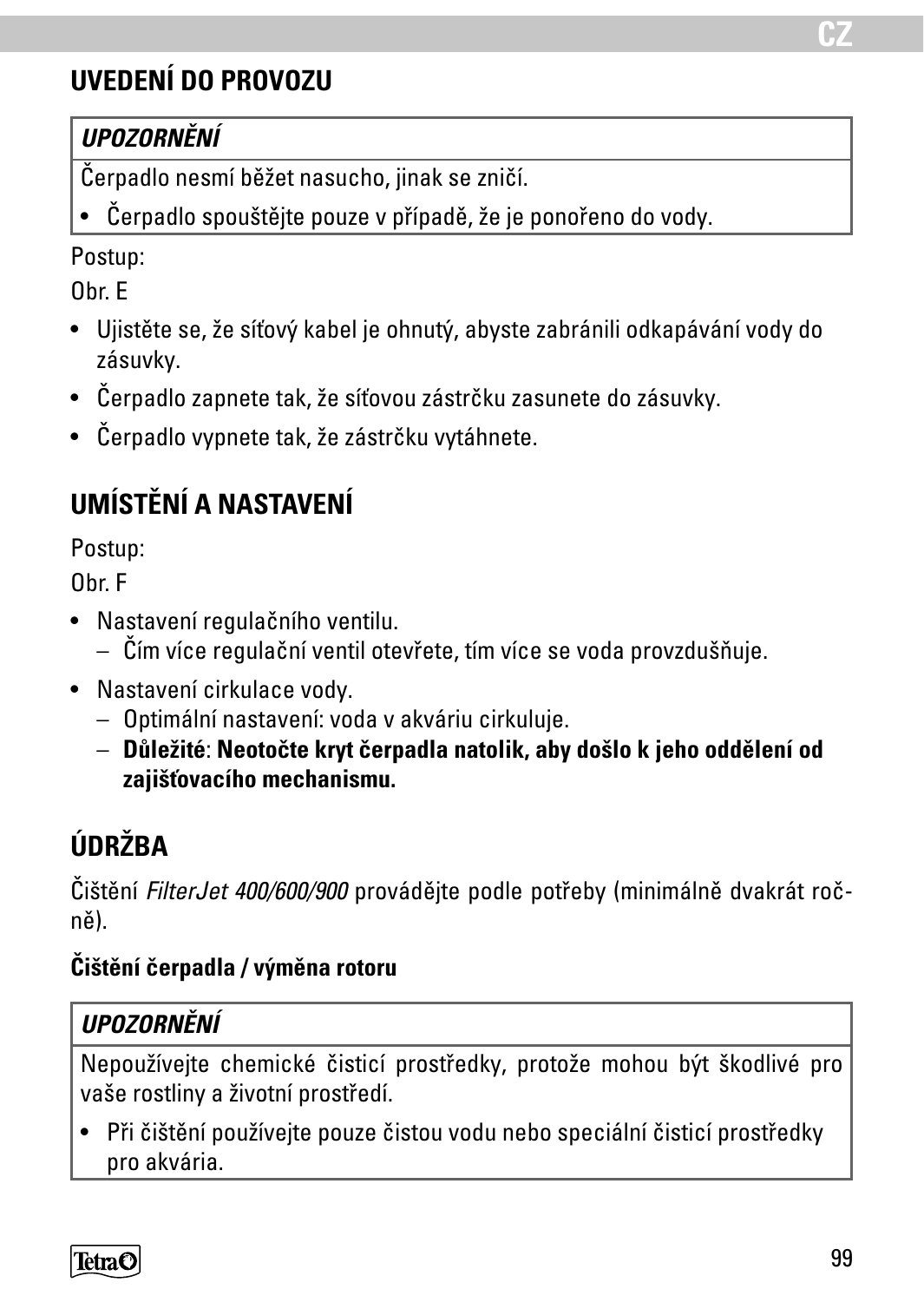#### **CZ**

Před prováděním čištění nebo údržby odpojte čerpadlo ze sítě a vyjměte ho z akvária.

Postup:

Obr. G

- 1. Vyjměte filtrační houbu.
- 2. Otočte krytem čerpadla natolik, aby došlo k jeho oddělení od zajišťovacího mechanismu.
- 3. Sejměte kryt čerpadla a rotor čerpadla.
- 4. Z pouzdra filtru vyjměte rotor a v případě potřeby ho vyměňte.
- 5. Všechny díly očistěte pod tekoucí vodou.
	- Propláchněte filtrační houbu a několikrát ji jemně vyždímejte.
- 6. Pro opětovné sestavení čerpadla použijte opačný postup.

# **ŘEŠENÍ PROBLÉMŮ**

Pokud nejste schopni problém odstranit sami, obraťte se na svého místního prodejce nebo zákaznický servis společnosti Tetra.

| Závada              | Příčina                           | Rešení                                                                           |
|---------------------|-----------------------------------|----------------------------------------------------------------------------------|
| Cerpadlo neběží     | Cerpadlo není zapojeno<br>do sítě | Připojte síťový kabel                                                            |
|                     | Čerpadlo je vadné                 | Obratte se na svého<br>prodejce nebo zákaz-<br>nický servis společnosti<br>Tetra |
|                     | Zablokovaný rotor                 | Vyčistěte čerpadlo                                                               |
| Nedostatečný průtok | Cerpadlo je ucpané                | Vyčistěte čerpadlo                                                               |
| vody                | Čerpadlo je vadné                 | Obratte se na svého<br>prodejce nebo zákaz-<br>nický servis společnosti<br>Tetra |
|                     | Opotřebovaný rotor                | Vyměňte rotor                                                                    |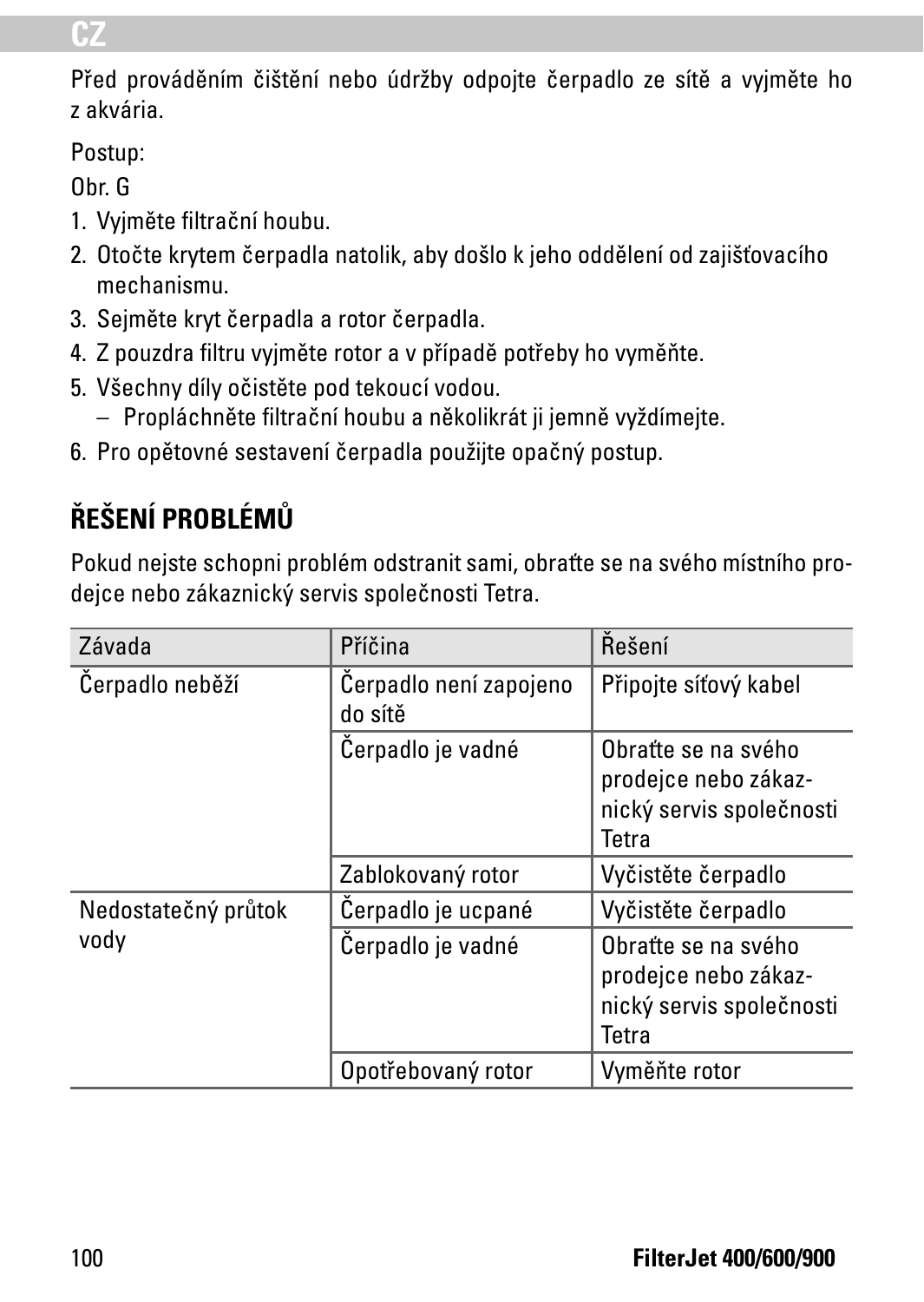# **LIKVIDACE**

 $\widehat{\mathbb{X}}$ 

*FilterJet 400/600/900* obsahuje elektronické součásti, a nesmí se proto likvidovat s běžným komunálním odpadem.

- Zařízení likvidujte tak, že ho odvezete do sběrného dvora k recyklaci.
- Před likvidací odřízněte všechny kabely, aby se zařízení nedalo používat.

# **TECHNICKÉ SPECIFIKACE**

|                            | <b>FilterJet</b>  |                   |                   |      |
|----------------------------|-------------------|-------------------|-------------------|------|
|                            | 400               | 600               | 900               |      |
| Síťové napětí              | 230               | 230               | 230               | V AC |
| Jmenovitá síťová frekvence | 50                | 50                | 50                | Hz   |
| Spotřeba energie           | 4                 | 6                 | 12                | W    |
| Max. průtok                | 400               | 550               | 900               | l/h  |
| Stupeň krytí               | IP X <sub>8</sub> | IP X <sub>8</sub> | IP X <sub>8</sub> |      |
| Doporučeno pro akvária     | $50 - 120$        | $120 - 170$       | $170 - 230$       |      |
| Délka síťového kabelu      | 1,8               | 1,8               | 1.8               | m    |
| Hmotnost                   | 0,4               | 0.4               | 0.5               | kg   |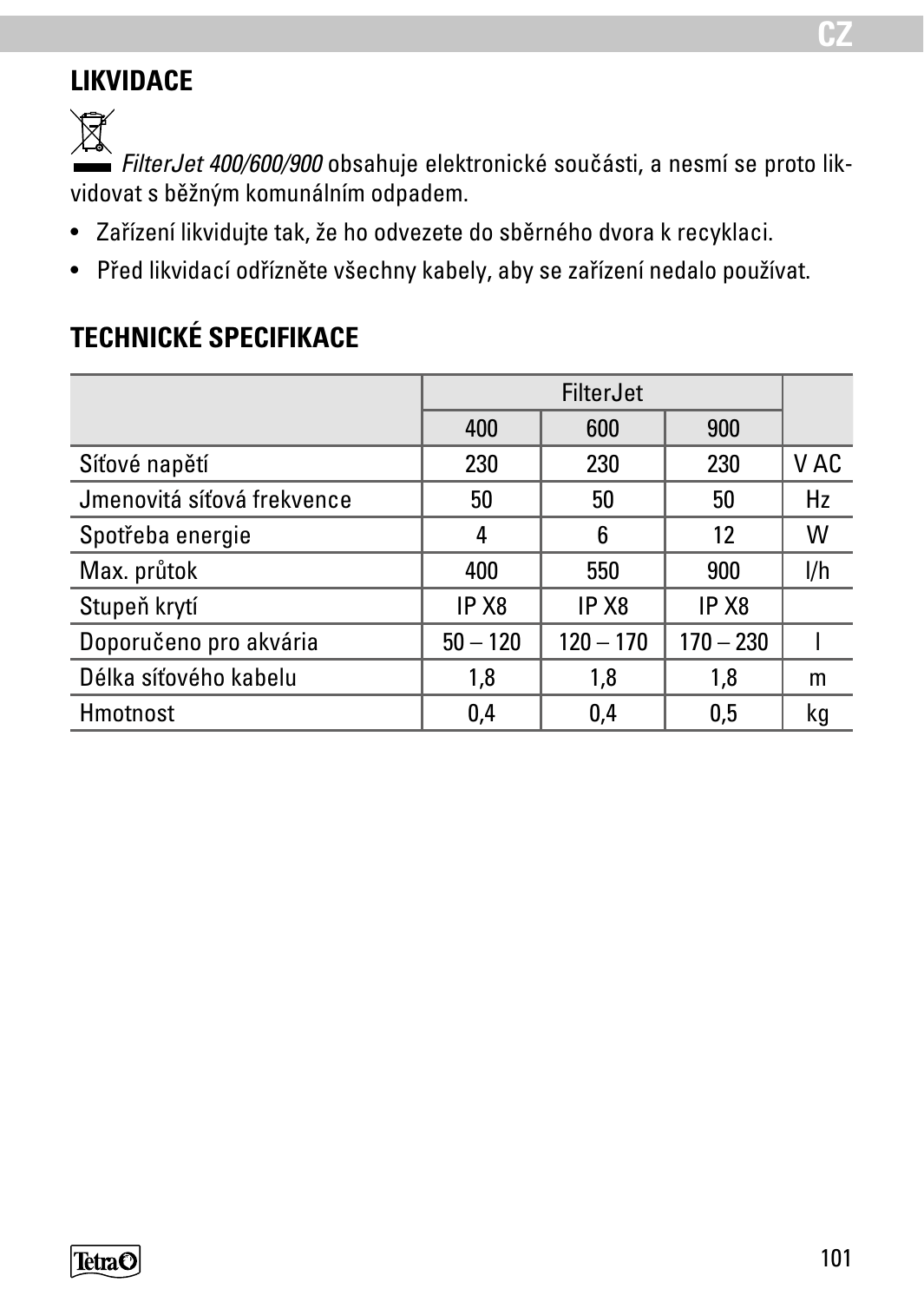#### **CZ**

# **ZÁRUKA**

Díky nejmodernější výrobní technologii, součástem nejvyšší kvality a přísným kontrolám kvality poskytujeme na zařízení *FilterJet 400/600/900* záruku dva roky od data zakoupení. Uschovejte si doklad o nákupu. Tato záruka se nevztahuje na následující díly podléhající opotřebení:

- Rotor (oběžné kolo)
- Filtrační houba

Záruka se nevztahuje na případy nesprávné manipulace, běžného opotřebení a zásahy do technické části zařízení. Vaše zákonná práva na záruční reklamace zůstávají nedotčena. V případě reklamace se obraťte na svého prodejce nebo na společnost Tetra:

Tetra Technical Support Centre, Postfach 1580, 49304 Melle, Německo

Náhradní díly dodává servisní středisko Tetra GmbH Service Centre, viz www. tetra.net.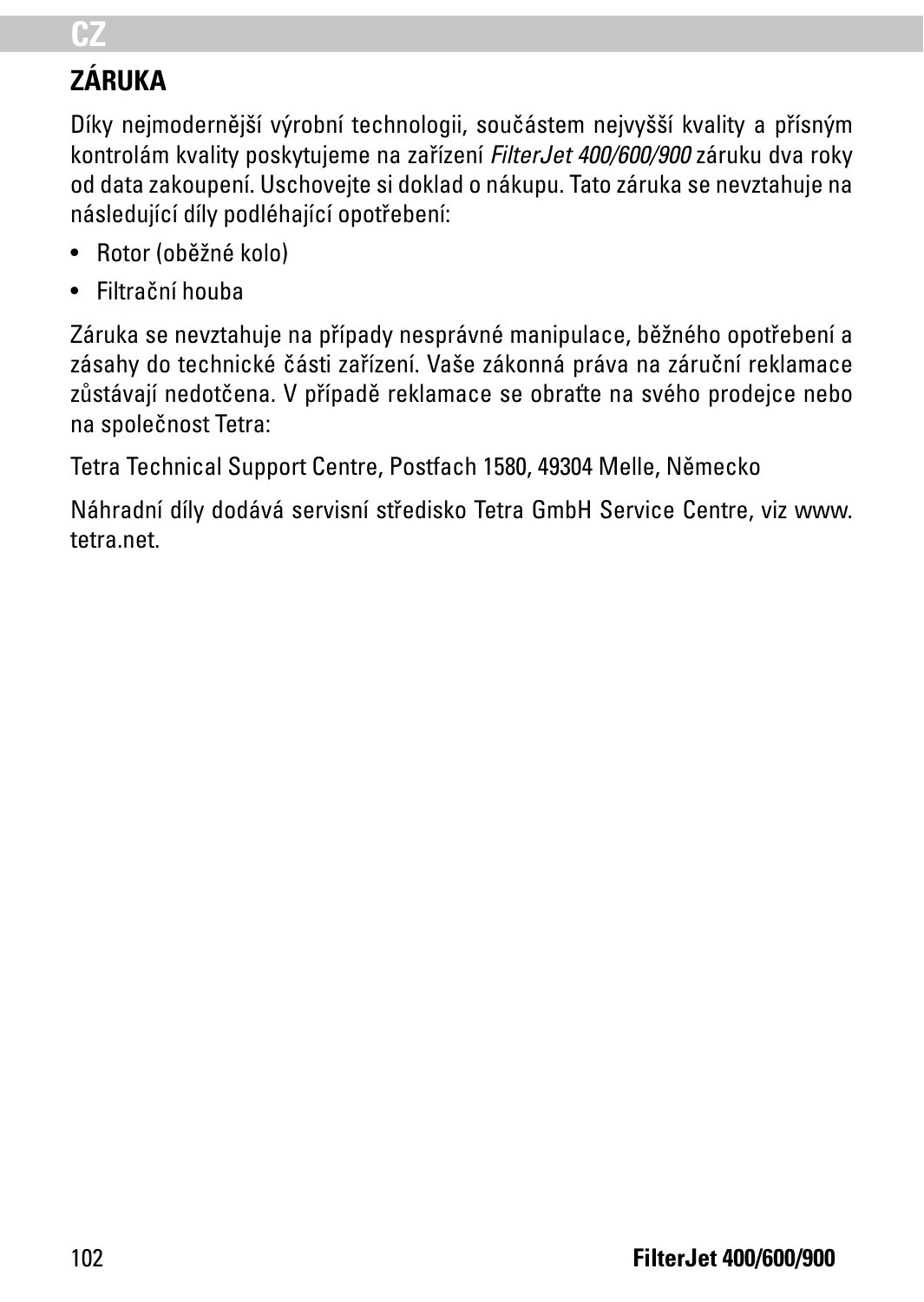# **А ПРЕДОСТЕРЕЖЕНИЕ**

- Это устройство могут использовать дети в возрасте 8 лет и старше, люди с ограниченными физическими, сенсорными или умственными способностями или нехваткой опыта и знаний при условии присмотра или предварительного инструктажа о безопасном способе эксплуатации и ознакомления с сопряженными рисками.
- Не допускайте, чтобы дети играли с устройством.
- Дети могут выполнять очистку или обслуживание только под присмотром взрослых.
- Перед тем как приступить к обслуживанию или иным действиям в аквариуме – отключите все электрические устройства от сети.
- Не используйте устройство, если поврежден его корпус или кабель электропитания.
- Поврежденный кабель электропитания не подлежит ремонту или замене. Утилизация устройства.

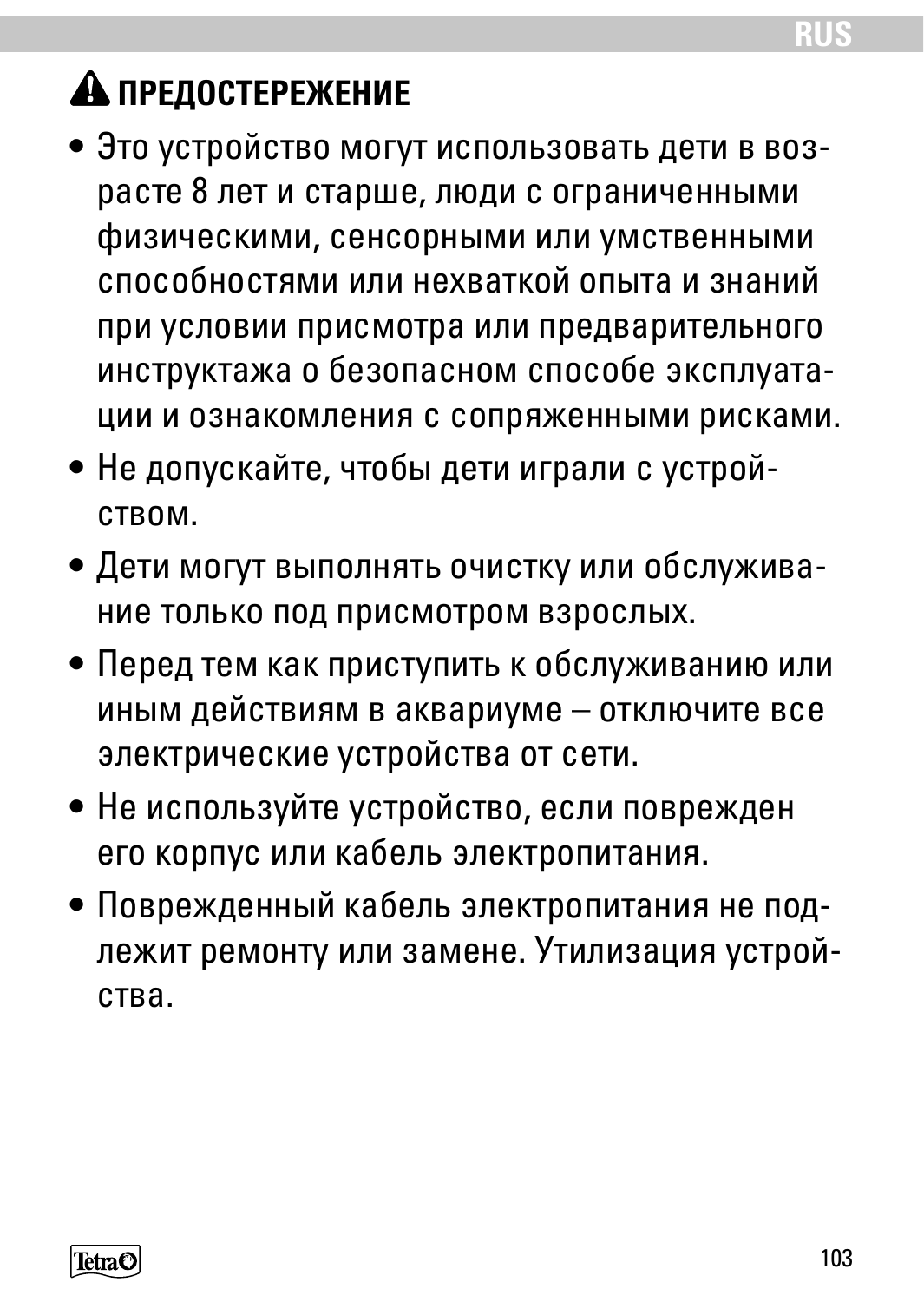# **RUS**

# **ПРЕДИСЛОВИЕ**

Благодарим вас за то, что остановили свой выбор на качественной продукции Tetra. Подробную информацию о приобретенном продукте и завораживающих подводных мирах Tetra, а также об оказываемых услугах можно найти на нашем веб-сайте: www.tetra.net.

#### **Об этом руководстве**

Руководство прилагается в комплекте с *FilterJet 400/600/900*. Обязательно сохраните его для дальнейшего использования.

#### **Описание структуры руководства**

#### ПРИМЕЧАНИЕ.

Указывает на потенциально опасную ситуацию, которая, если ее не избежать, может привести к порче имущества или нанесению вреда окружающей среде.

Рис. A: ссылка на рисунок, приведенный в начале этого руководства.

- 1. Инструкция.
- Список.

Страница xy, название раздела: ссылка на страницу и раздел, приведенные в этом руководстве.

# **ТРЕБОВАНИЯ БЕЗОПАСНОСТИ**

#### **Предотвращение опасных ситуаций**

- Подключайте *FilterJet 400/600/900* только к розетке, установленной квалифицированными специалистами.
- Подключайте *FilterJet 400/600/900* к сети электропитания только, если подаваемое питающее напряжение соответствует требованиям, указанным в техническом паспорте изделия.
- Оберегайте вилку для подключения устройства в розетку от воздействия влаги.
- Убедитесь в том, что розетка надежно защищена от попадания влаги. Расположите кабель электропитания на таком расстоянии от розетки, чтобы он слегка провисал.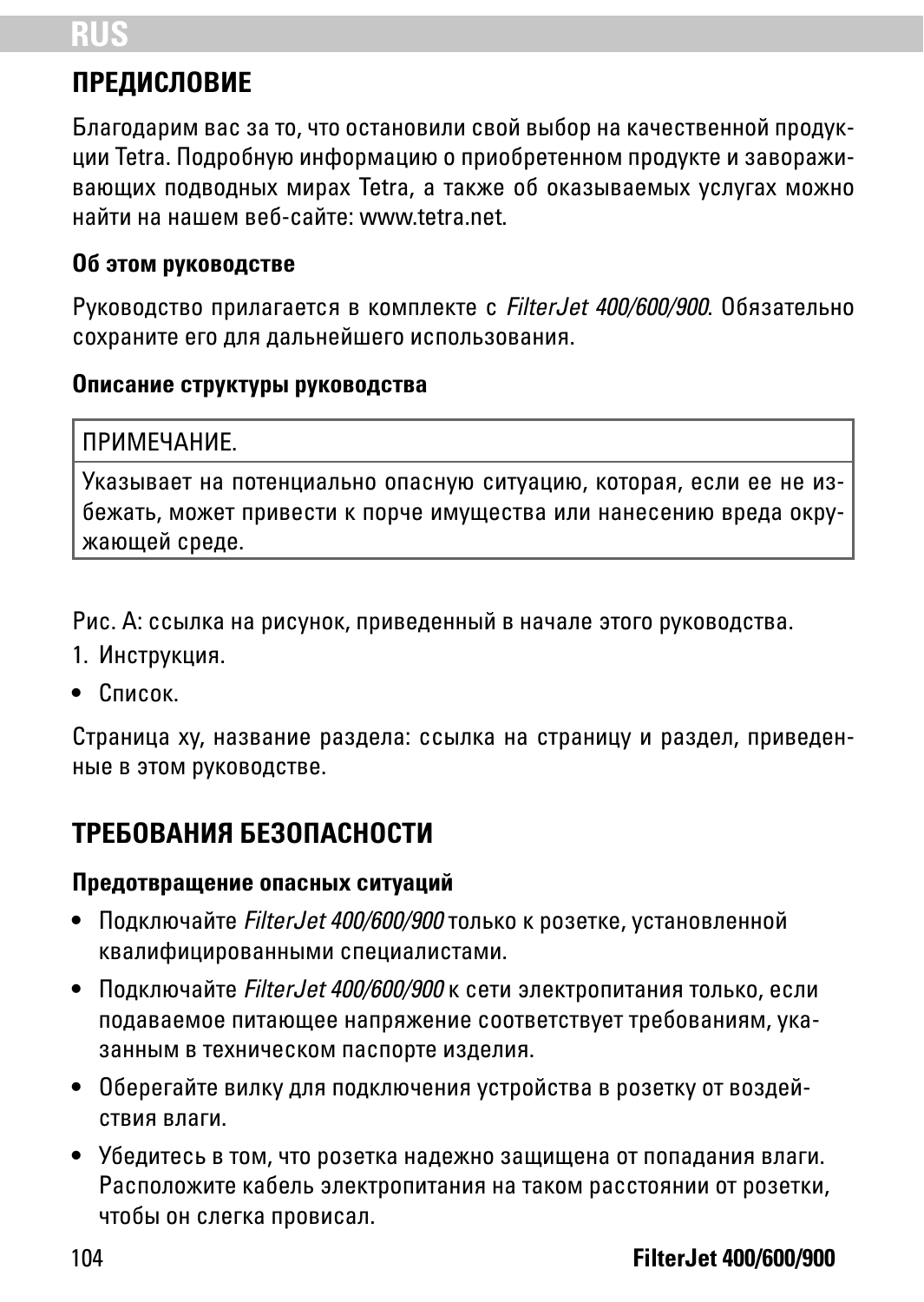- Разбирать верхнюю неподвижную часть корпуса *FilterJet 400/600/900* запрещено.
- Перед очисткой аквариума или осуществлением каких-либо процедур по его обслуживанию всегда отсоединяйте насос от сети электропитания.
- Не позволяйте детям играть с мелкими деталями, так как они могут попасть в дыхательные пути и вызвать удушье.
- Доступ к вилке подключения устройства в розетку должен быть свободным, чтобы в случае возникновения чрезвычайной ситуации можно было легко и быстро отсоединить ее от электрической сети.
- Убедитесь в том, что кабель электропитания не представляет опасность спотыкания.

#### **Предотвращение материального ущерба**

- В случае работы вне воды насос будет поврежден. Всегда подключайте насос к электрической сети, только если он полностью погружен в воду.
- Не изгибайте и не сдавливайте кабель электропитания.
- Используйте только оригинальные запасные части и аксессуары.

#### **Обращайте внимание на символы, указанные на устройстве.**

| Запрещается утилизировать устройство вместе с быто-<br>выми отходами. Его следует отправлять на переработку. |
|--------------------------------------------------------------------------------------------------------------|
| Класс защиты II: металлические детали, которые могут<br>привести к сбою в подаче питания, изолированы.       |
| Только для эксплуатации в помещении.                                                                         |

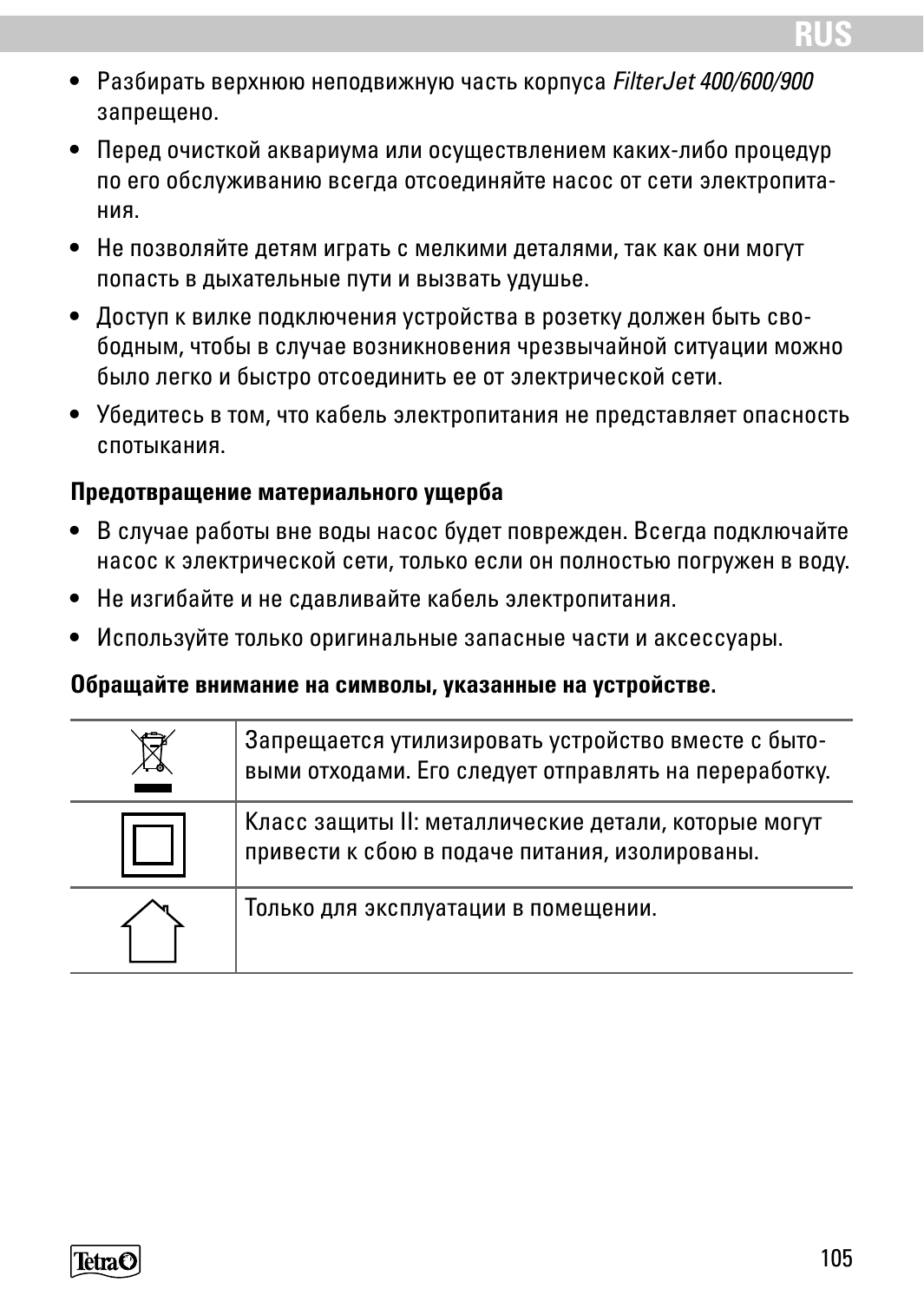### **КОМПЛЕКТ ПОСТАВКИ**

| Рис. A |                                                       |    |                                              |  |  |
|--------|-------------------------------------------------------|----|----------------------------------------------|--|--|
|        | Присоски                                              | 9  | Шланг для воздуха                            |  |  |
| 2      | Крепежный зажим                                       | 10 | Переходник для предвари-<br>тельного фильтра |  |  |
| 3      | Водораспределитель                                    | 11 | Губка фильтра.                               |  |  |
| 4      | Направляющий держатель<br>шланга для воздуха          | 12 | Кронштейн                                    |  |  |
| 5      | Hacoc                                                 | 13 | Зажим на шланг для воздуха                   |  |  |
| 6      | Т-образная аэрационная<br>насадка Вентури с заглушкой | 14 | Держатель для присосок                       |  |  |
|        | Воздушный регулирующий<br>клапан                      | 15 | Руководство по эксплуатации                  |  |  |
| 8      | Предварительный фильтр                                |    |                                              |  |  |

#### **ОСНОВНЫЕ СВЕДЕНИЯ ОБ ИЗДЕЛИИ**

#### **Описание изделия**

*FilterJet 400/600/900* это циркуляционный насос для аквариума с регулируемым корпусом и водораспределителем. Губка фильтра предотвращает попадание частиц грязи в насос.

#### **Использование по назначению**

Используйте *FilterJet 400/600/900* надлежащим образом

- для циркуляции воды в аквариуме;
- только с водой, не содержащей хлор;
- в помещении;
- в личных целях;
- с соблюдением требований, приведенных в техническом паспорте;
- при температуре воды от  $+4$  °С до  $+35$  °С.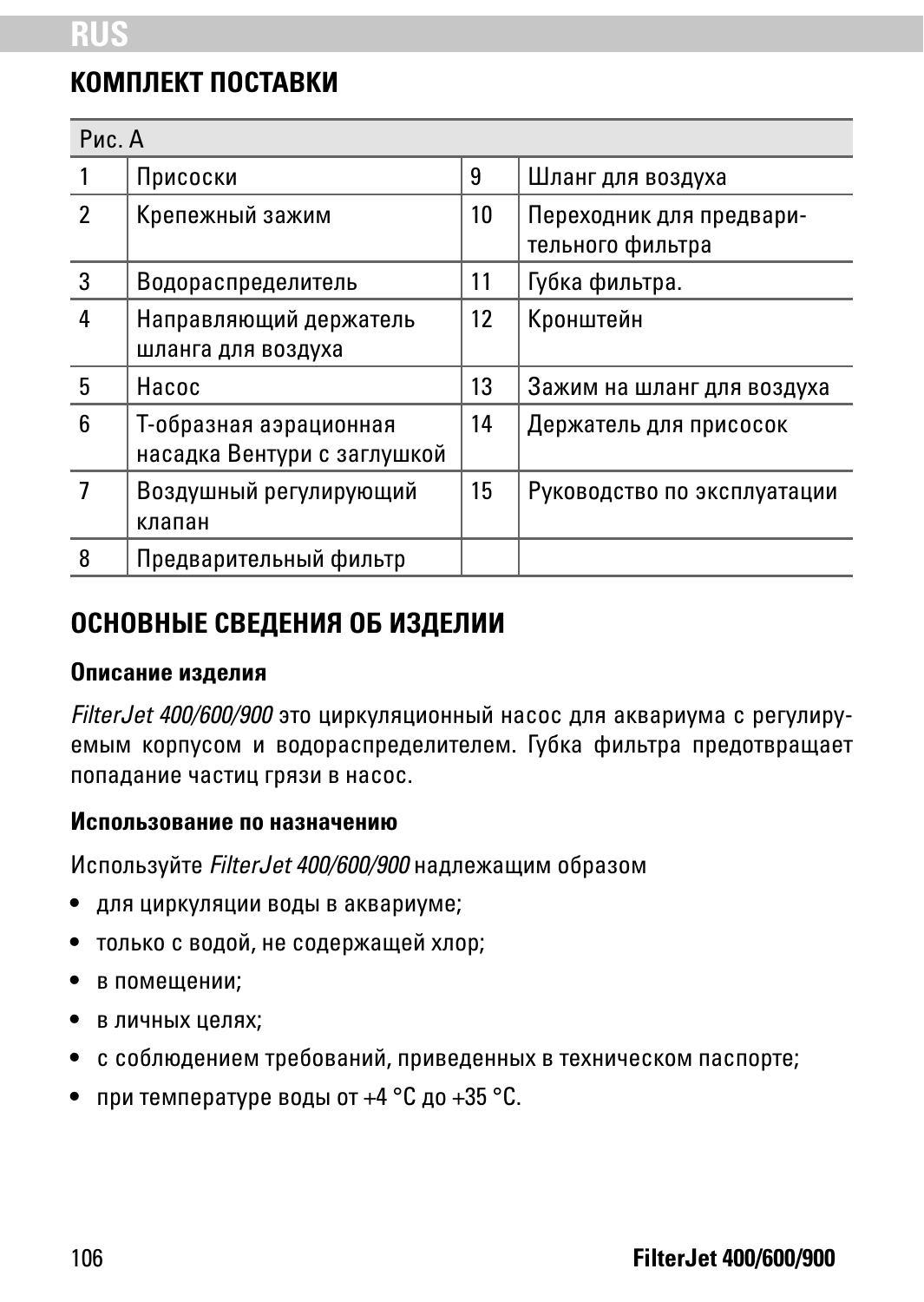### **УСТАНОВКА**

Алгоритм действий.

Рис. B

- 1. Снимите заглушку с Т-образной аэрационной насадки Вентури. Подсоедините шланг для воздуха к Т-образной аэрационной насадке Вентури.
- 2. Закрепите водораспределитель на Т-образной аэрационной насадке Вентури.
- 3. Подсоедините Т-образную аэрационную насадку Вентури к корпусу насоса, делайте это с усилием, пока не услышите щелчок.
- 4. Прикрепите направляющий держатель шланга для воздуха к насосу.
- 5. Вставьте воздушный регулирующий клапан в шланг для воздуха до упора. Закрепите шланг для воздуха в направляющем держателе.
- 6. Подсоедините переходник для предварительного фильтра и предварительный фильтр к корпусу насоса, а затем наденьте на него губку фильтра.

# **УСТАНОВКА**

- Для надежного закрепления присосок очистите стенку аквариума от жира и прочих загрязнений.
- Убедитесь в том, что в результате установки насоса не произойдет переливание воды через аквариум.

#### **Установка фильтра в аквариум с помощью крепления с присосками**

Алгоритм действий.

Рис. C

- 1. Вставьте присоски в крепление для присосок.
- 2. Вставьте крепление для присосок в углубление насоса.
	- Чтобы он оставался на месте, сдвиньте крепежный зажим в углубление, как показано на рисунке.
- 3. Аккуратно с усилием придавите насос с присосками к стенке аквариума.
	- Выведите шланг для забора воздуха и кабель электропитания за пределы аквариума.

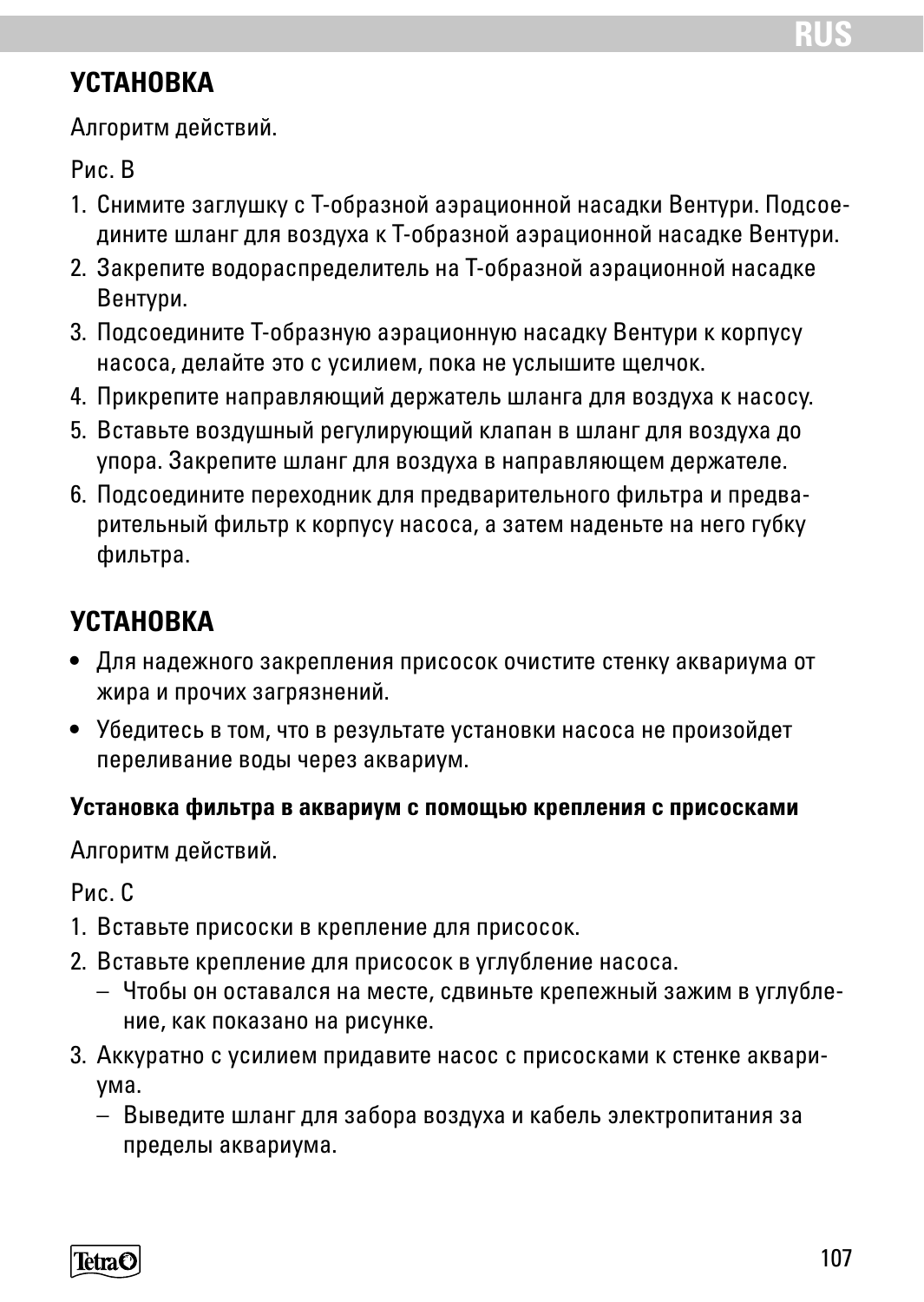# **RUS**

#### **Установка фильтра в аквариум с помощью навесного кронштейна**

Алгоритм действий.

Рис. D

- 1. Вставьте крепежный зажим в углубление насоса.
	- Чтобы он оставался на месте, сдвиньте крепежный зажим в углубление, как показано на рисунке.
- 2. Вставьте навесной кронштейн в крепежный зажим, регулируя высоту размещения насоса.
- 3. Вставьте присоску в навесной кронштейн.
- 4. Закрепите шланг для воздуха на кронштейне с помощью зажима.
- 5. Подвесьте кронштейн на край аквариума, а затем аккуратно с усилием придавите присоску к стенке аквариума.
	- Выведите шланг для забора воздуха и кабель электропитания за пределы аквариума.

# **ПЕРВИЧНАЯ ЭКСПЛУАТАЦИЯ**

#### ПРИМЕЧАНИЕ.

Не допускайте работы насоса вне воды. В противном случае он будет поврежден.

• Используйте насос только тогда, когда он полностью погружен в воду.

Алгоритм действий.

Рис. E

- Чтобы предотвратить попадание воды в розетку, убедитесь в том, что кабель электропитания изогнут.
- Для включения насоса вставьте вилку в розетку.
- Для выключения насоса вытащите вилку из розетки.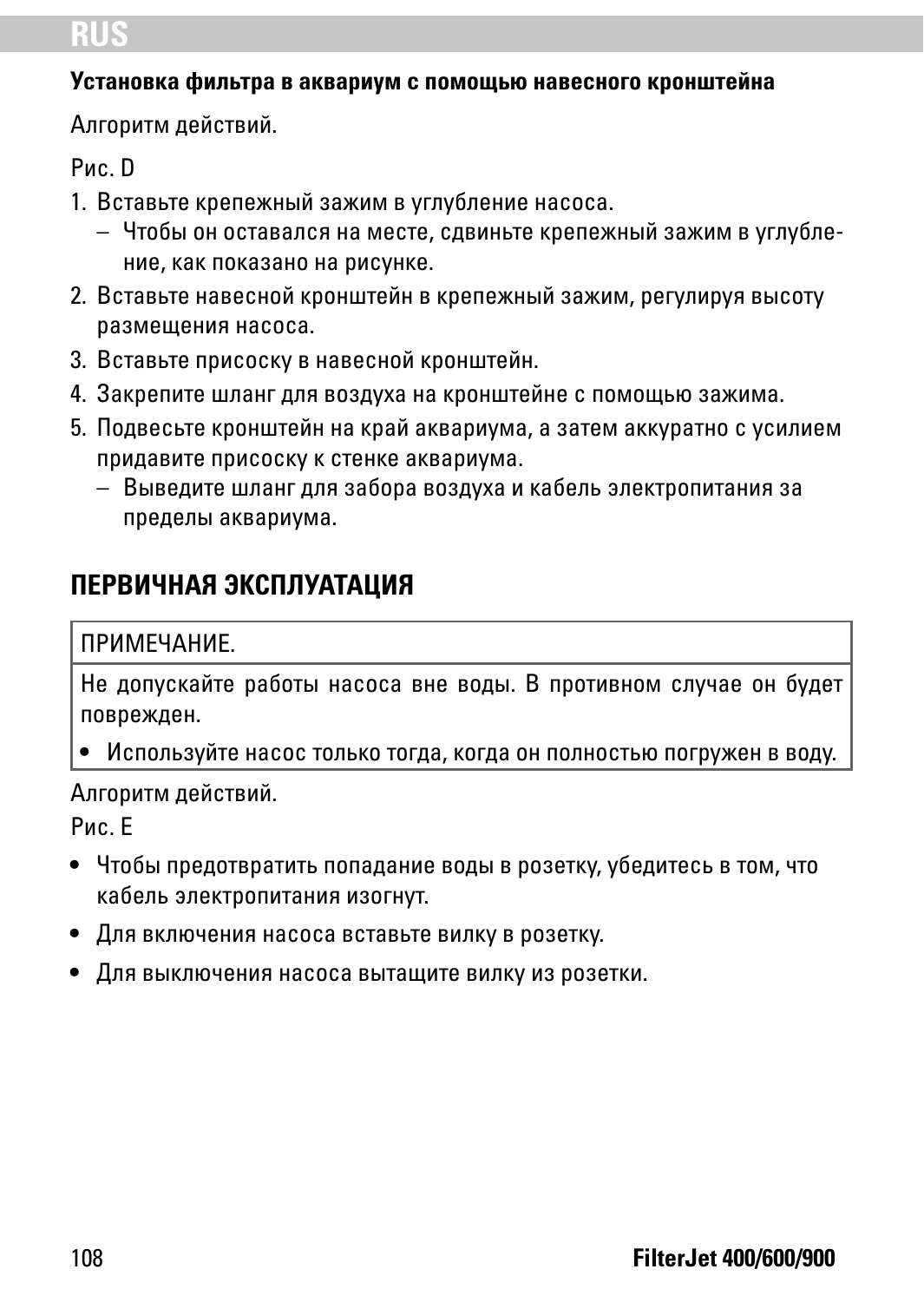# **УСТАНОВКА И НАСТРОЙКА**

Алгоритм действий.

Рис. F

- Настройка воздушного регулирующего клапана.
	- Чем больше вы откручиваете воздушный регулирующий клапан, тем интенсивнее происходит процесс аэрации воды.
- Настройка циркуляции воды.
	- При оптимальной настройке вода циркулирует по всему аквариуму.
	- **Важно! Изменяйте горизонтальное направление потока воды из насоса только в пределах действия фиксирующего механизма показанного на рисунке.**

# **ОБСЛУЖИВАНИЕ**

Очищайте *FilterJet 400/600/900* по мере необходимости (не реже двух раз в год).

#### **Очистка насоса и (или) замена ротора**

#### **ПРИМЕЧАНИЕ**

Не используйте химические очистители, поскольку они могут нанести вред растениям и окружающей среде.

• Используйте только чистую воду или специально предназначенные для аквариума очищающие средства.

Во время чистки или техобслуживания отсоедините и извлеките насос из аквариума.

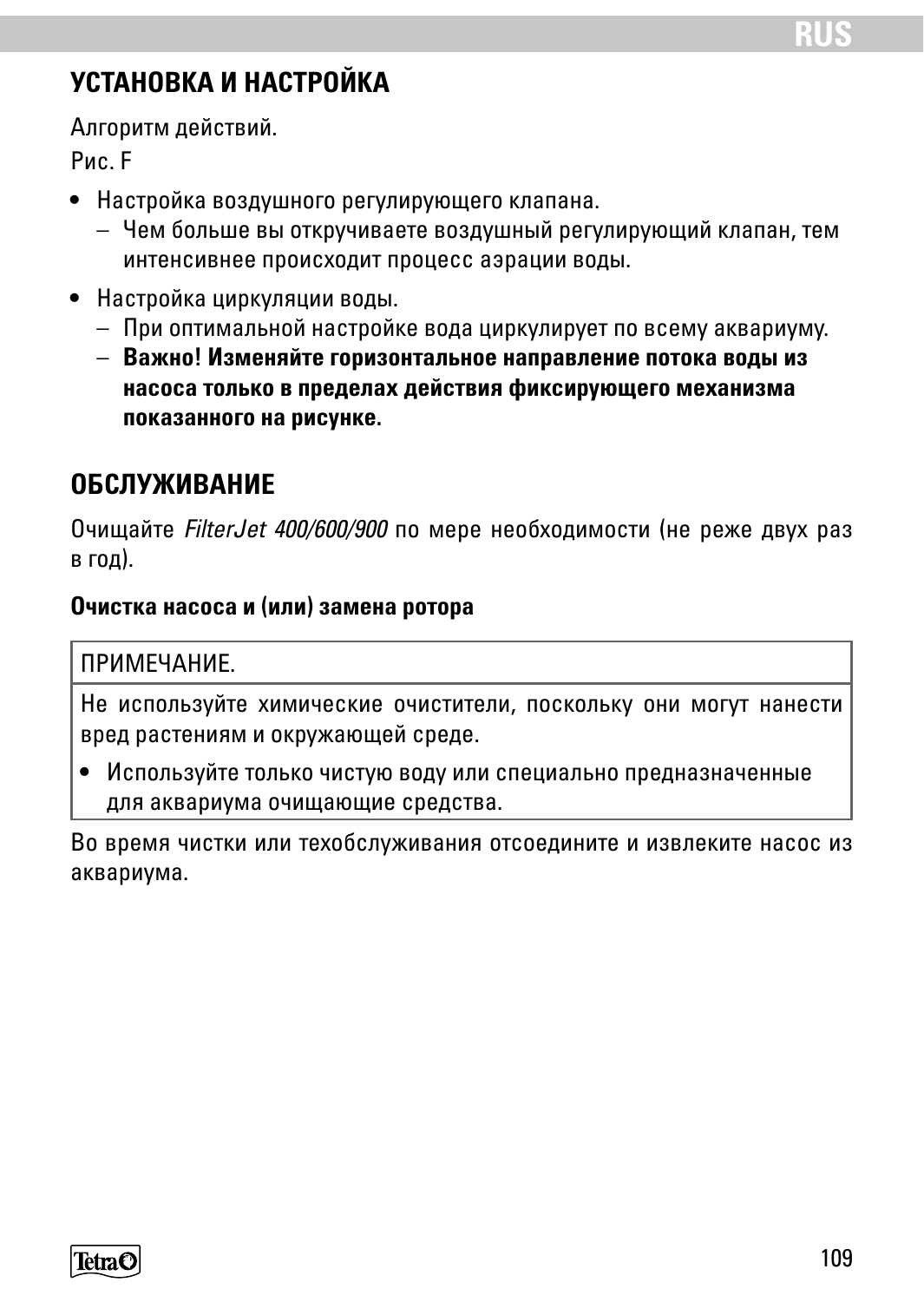# **RUS**

Алгоритм действий.

Рис. G

- 1. Отсоедините фильтрующую губку.
- 2. Поворачивайте подвижную нижнюю часть корпуса насоса до тех пор, пока не достигните прорезей в фиксирующем механизме.
- 3. Разъедините две части корпуса насоса.
- 4. Извлеките ротор из корпуса фильтра и при необходимости замените его.
- 5. Вымойте все детали под проточной водой.
	- Промойте губку фильтра и аккуратно выжмите ее несколько раз.
- 6. Выполните процедуру в обратном порядке, чтобы собрать насос.

# **УСТРАНЕНИЕ НЕИСПРАВНОСТЕЙ**

Если вам не удается устранить какие-либо неисправности самостоятельно, обратитесь к розничному продавцу или в службу поддержки клиентов Tetra.

| Неисправность       | Причина                                    | Решение                                                                           |  |
|---------------------|--------------------------------------------|-----------------------------------------------------------------------------------|--|
| Насос не работает   | К насосу не поступает<br>электрический ток | Подключите блок<br>питания                                                        |  |
|                     | Насос неисправен                           | Обратитесь к рознич-<br>ному продавцу или<br>в службу поддержки<br>клиентов Tetra |  |
|                     | Засорение ротора                           | Очистка насоса                                                                    |  |
| Недостаточный поток | Насос засорен                              | Очистка насоса                                                                    |  |
| воды                | Насос неисправен                           | Обратитесь к рознич-<br>ному продавцу или<br>в службу поддержки<br>клиентов Tetra |  |
|                     | Износ ротора                               | Замена ротора                                                                     |  |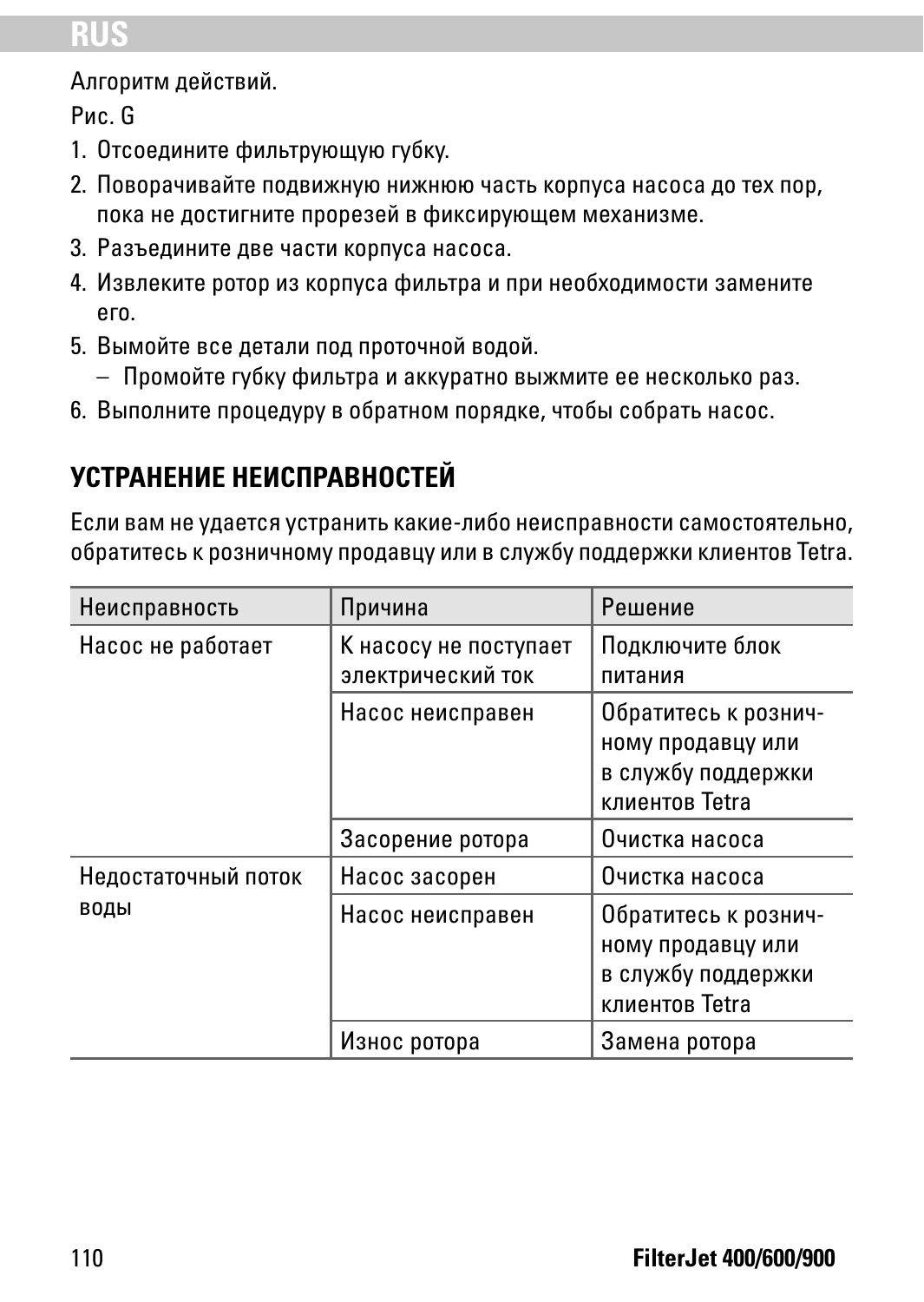# **УТИЛИЗАЦИЯ**

 $\widehat{\mathbb{N}}$  В *FilterJet 400/600/900* содержатся электронные компоненты, поэтому устройство нельзя утилизировать вместе с обычными бытовыми отходами.

- Утилизировать устройство необходимо в соответствии с программой возврата для переработки сырьевых материалов, действующей в конкретной стране.
- Во избежание повторной эксплуатации перед утилизацией отрежьте все кабели.

## **ТЕХНИЧЕСКИЕ ТРЕБОВАНИЯ**

|                              | FilterJet         |                   |                   |      |
|------------------------------|-------------------|-------------------|-------------------|------|
|                              | 400               | 600               | 900               |      |
| Напряжение сети              | 230               | 230               | 230               | В,   |
|                              |                   |                   |                   | ne-  |
|                              |                   |                   |                   | pe-  |
|                              |                   |                   |                   | мен- |
|                              |                   |                   |                   | ного |
|                              |                   |                   |                   | тока |
| Номинальная частота электри- | 50                | 50                | 50                | Гц   |
| ческой сети                  |                   |                   |                   |      |
| Потребляемая мощность        | 4                 | 6                 | 12                | Bт   |
| Макс. производительность     | 400               | 550               | 900               | л/ч  |
| Степень защиты               | IP X <sub>8</sub> | IP X <sub>8</sub> | IP X <sub>8</sub> |      |
| Рекомендован для аквариумов  | $50 - 120$        | $120 - 170$       | $170 - 230$       | л    |
| Длина кабеля электропитания  | 1,8               | 1,8               | 1,8               | м    |
| Macca                        | 0,4               | 0,4               | 0,5               | KГ   |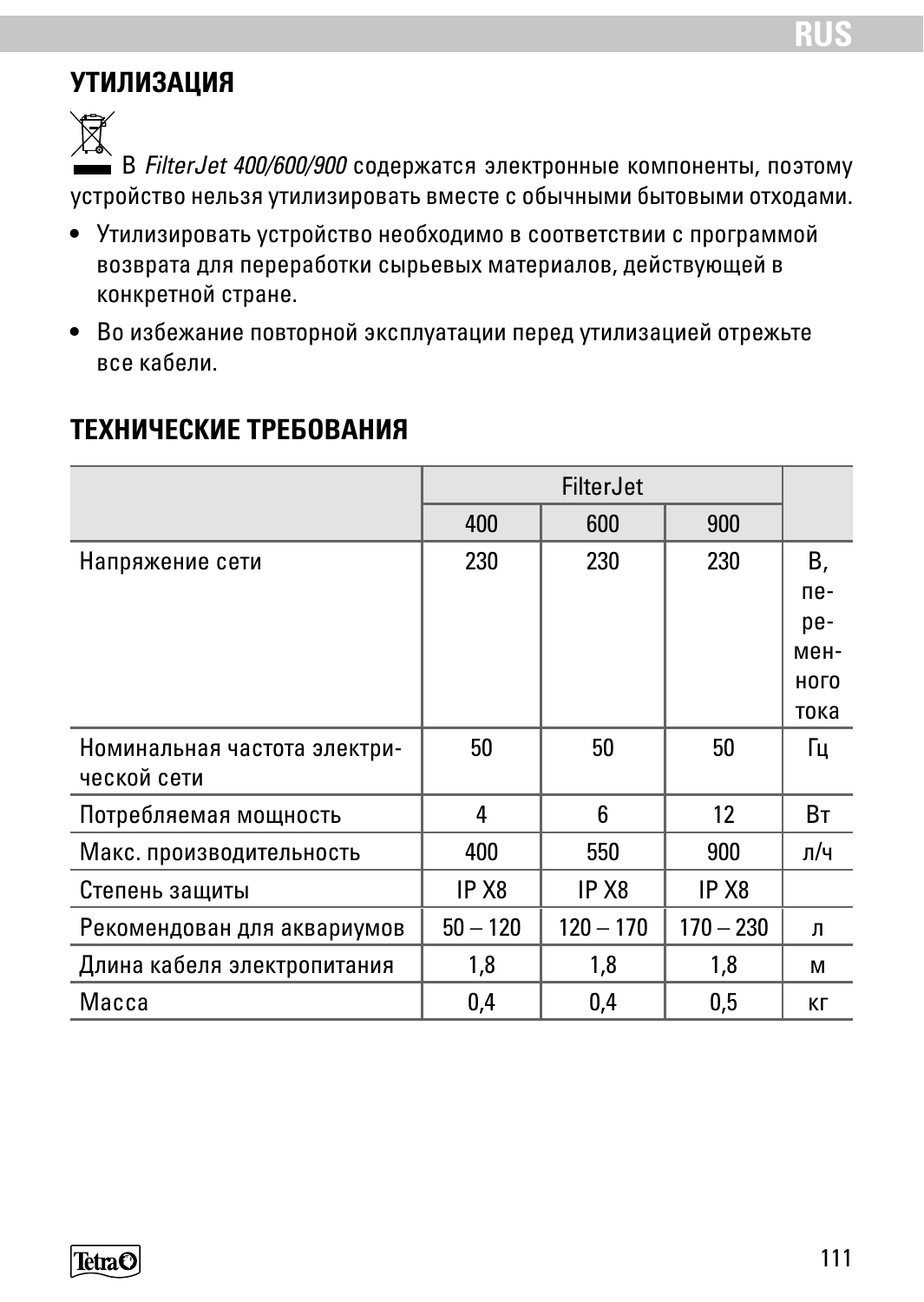# **RUS**

# **ГАРАНТИЯ**

Благодаря современной технологии производства, использованию высококачественных компонентов и жестким критериям проверки качества на устройство *FilterJet 400/600/900* выдается двухлетняя гарантия, срок действия которой начинается от даты покупки. Сохраните чек. Гарантия не распространяется на следующие составные части:

- Ротор;
- Губка фильтра.

Гарантия не распространяется на случаи ненадлежащего обращения, стандартного износа или вмешательства в конструкцию устройства. Ваше право на установленное законодательством гарантийное обслуживание остается неизменным. Со всеми претензиями обращайтесь к розничному продавцу или в компанию Tetra:

Используйте форму обратной связи на официальном сайте www.tetra.net/ ru/ru

Запасные детали предоставляются центром технического обслуживания Tetra GmbH Service Centre и доступны на веб-сайте www.tetra.net.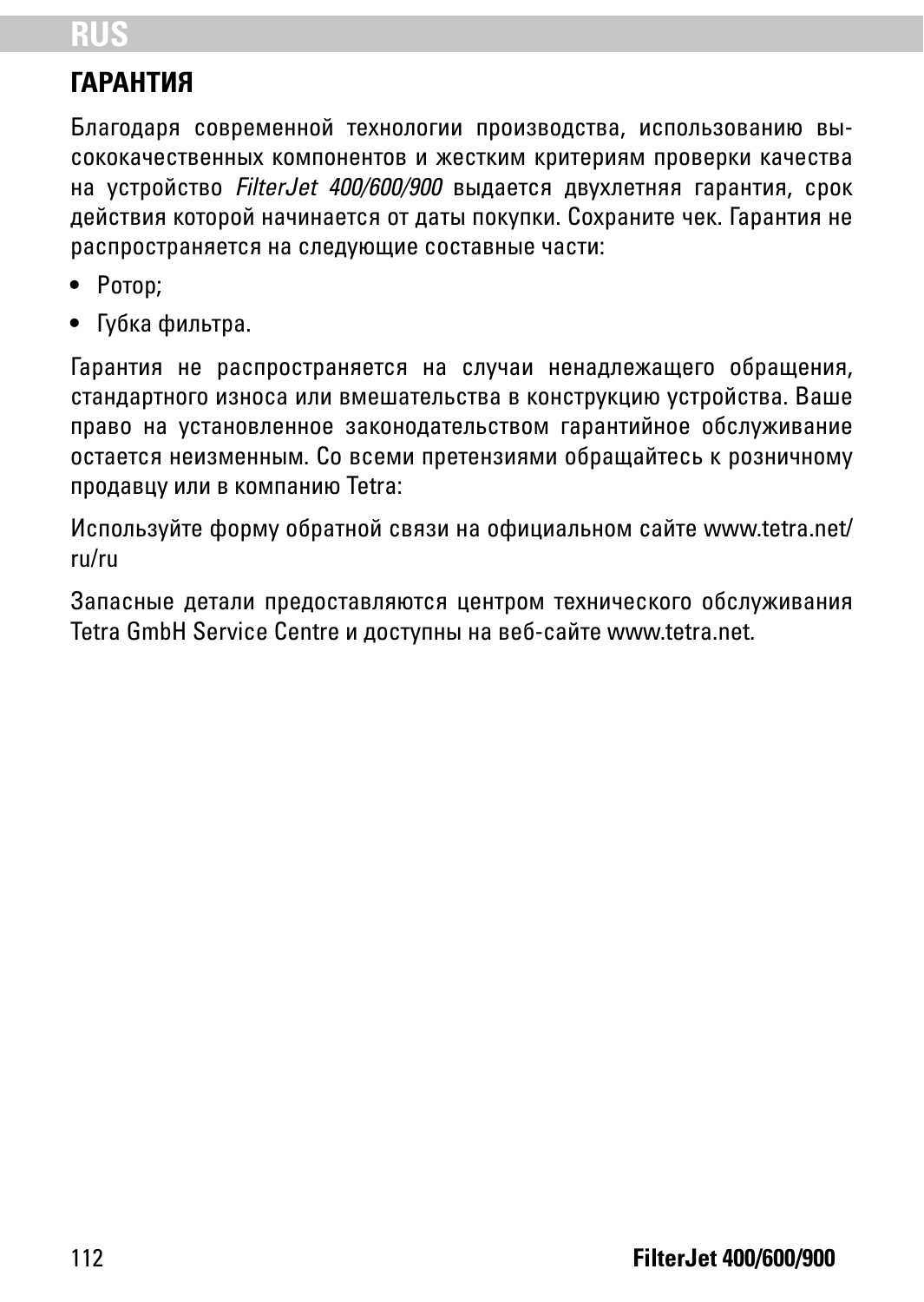Дистрибьюторы в Российской Федерации:

ООО "Оптовая Компания АКВА ЛОГО", 117420, г. Москва, ул. Профсоюзная, д. 57;

ООО "Петcнаб", 196084, г. Санкт-Петербург, ул. Ломаная, д.11, лит А; АО «Валта Пет Продактс», 115230, г. Москва, Варшавское шocce, д. 42, кoмната 3134;

ООО "Зooмacтеp", 236016, г. Калининград, ул. Фрунзе, 21-32 Дистрибьютор в Республике Беларусь: ЧТУП "Дайнат-юк" 220070, г. Минск, ул. Солтыса, 205-20

Дистрибьютер в Республике Казахстан: ИП «Котов А.А.» г. Алматы, ул. Толе би 160

Расшифровка даты производства: указана на стикере, приклеенному к кабелю

2 цифры:

Год производства 39 = 2017, 40= 2018 и т.д.

Латинская буква:

Месяц производства

A= Январь, B= Февраль, C= Март, D= Апрель, E= Май, F= Июнь, G= Июль,

H= Август, I= Сентябрь, J= Октябрь, K= Ноябрь, L= Декабрь

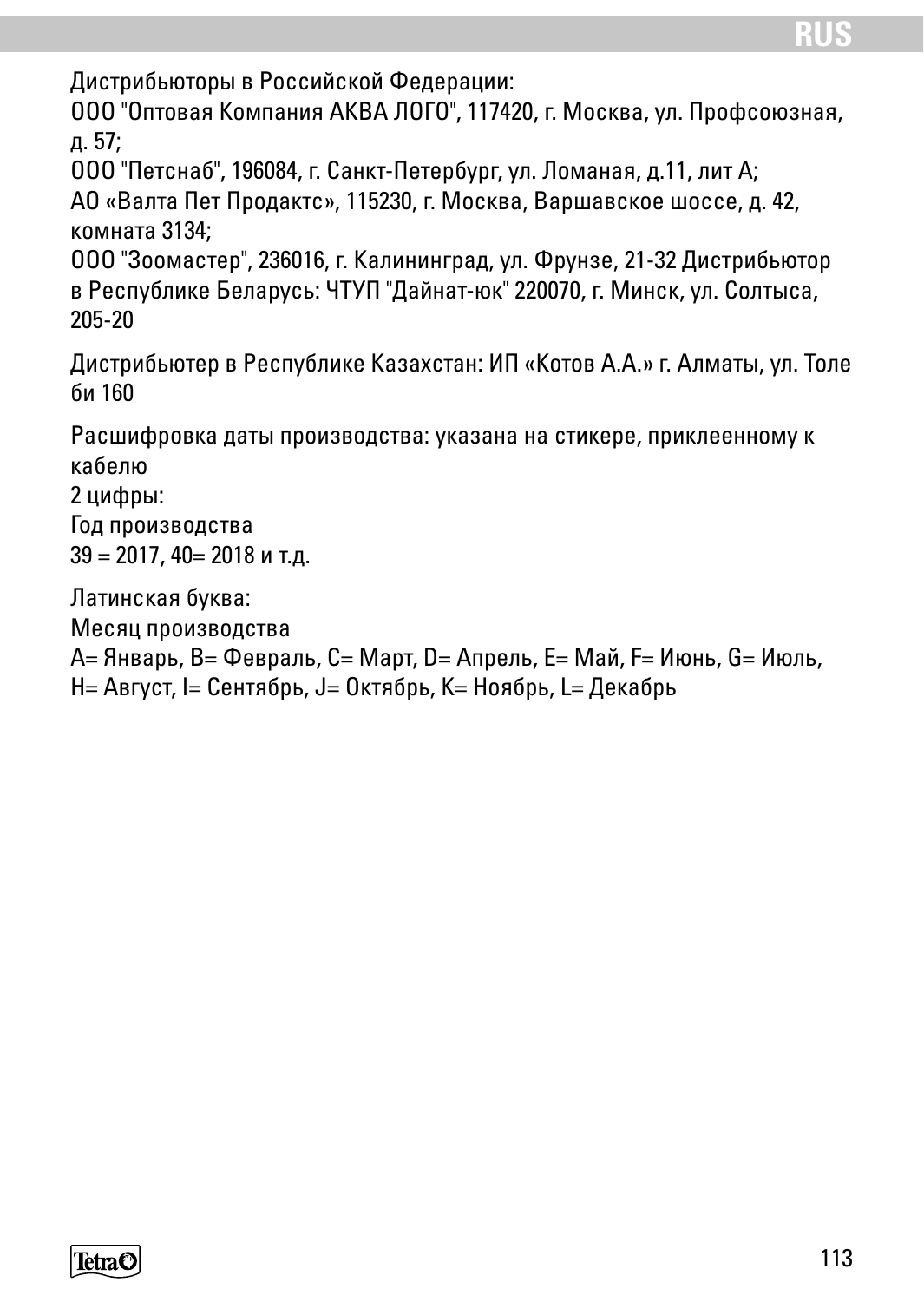# **KAZ**

# $A$  FCKFPTV

- Бұл құрылғыны 8 және одан жоғары жастағы балалар, сондай-ақ физикалық, сезімталдық қасиеттері немесе ақыл-ойы шектеулі, тәжірибесі немесе білімі аз адамдар, қадағалау немесе қолдану туралы қауіпсіздік бойынша нұсқауларды алдын ала таныстыру және қатысты қатерлерді түсіндіру арқылы пайдалана алады.
- Балаларға құрылғымен ойнауға тыйым салынады.
- Балаларға қадағалаусыз тазалау немесе пайдаланушы техникалық қызмет көрсету әрекеттерін орындауға тыйым салынады.
- Суға салу алдында аквариумдағы барлық құрылғыларды өшіріңіз, токтан ажыратыңыз.
- Егер электр кабельдер немесе корпус зақымдалса, құрылғыны пайдаланбаңыз.
- Зақымдалған қосылым кабельдерін ауыстыру мүмкін емес. Құрылғыны утилизациялаңыз.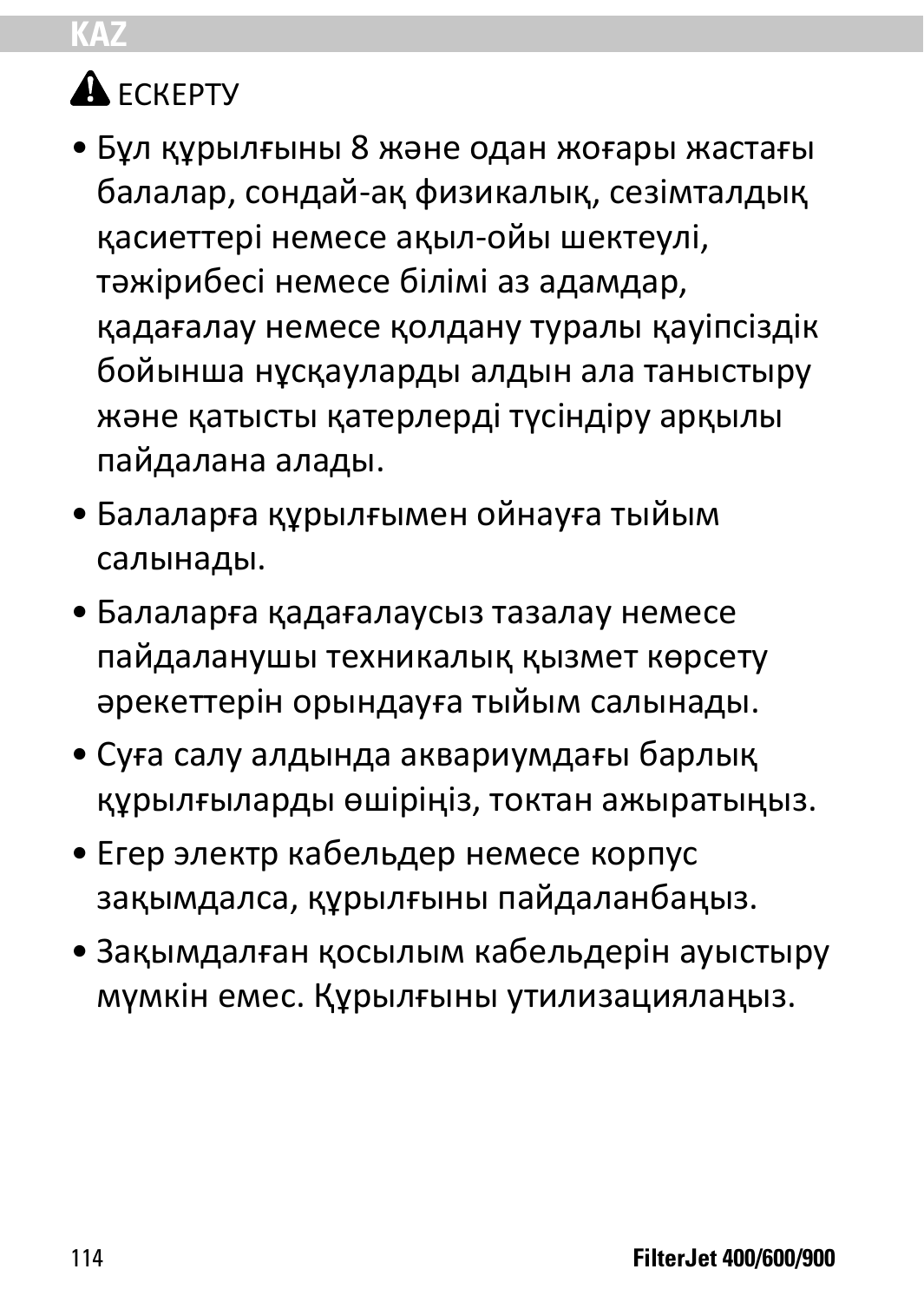## КІРІСПЕ

Tetra компаниясының сапалы өнімін таңдағаныңыз үшін алғыс білдіреміз. Өніміңізге және Tetra әсерлі су асты әлемдеріне қатысты пайдалы ақпараттар және қызметтер алу үшін веб-сайтымызға кіріңіз: www.tetra. net.

Осы нұсқаулық туралы ақпарат

Нұсқаулық *FilterJet 400/600/900* құрылғысымен бірге беріледі және болашақ пайдаланулар үшін сақталуы тиіс.

Нұсқаулық құрылымы туралы түсіндірме

#### ЕСКЕРТПЕ

Егер алдын алмаса, мүліктің немесе қоршаған ортаның зақымдалуына әкелуі мүмкін ықтимал қауіпті жағдайды көрсетеді.

А сур.: Осы нұсқаулықтың басындағы суреттің сілтемесі.

- 1. Нұсқау
- Тізім

xy беті, бөлім атауы: Осы нұсқаулықта көрсетілген бет пен бөлімнің сілтемесі.

## ҚАУІПСІЗДІК БОЙЫНША НҰСҚАУЛАР

Қауіпті жағдайлардың алдын алу

- *FilterJet 400/600/900* құрылғысын кәсіби түрде орнатылған розеткаға ғана жалғаңыз.
- *FilterJet 400/600/900* құрылғысын электр жүйесіне жергілікті қуат беру кернеуі техникалық паспорттағы сипаттамаларға сәйкес болған жағдайда ғана жалғаңыз.
- Қуат ашасын ылғалдан қорғаңыз.
- Розеткаға ылғалдың кірмейтіндігіне көз жеткізіңіз. Желінің қосылым кабелін розеткадан баяу салбырап тұратындай қашықтықта орнатыңыз.
- *FilterJet 400/600/900* құрылғысының корпусын ешқашан ашпаңыз.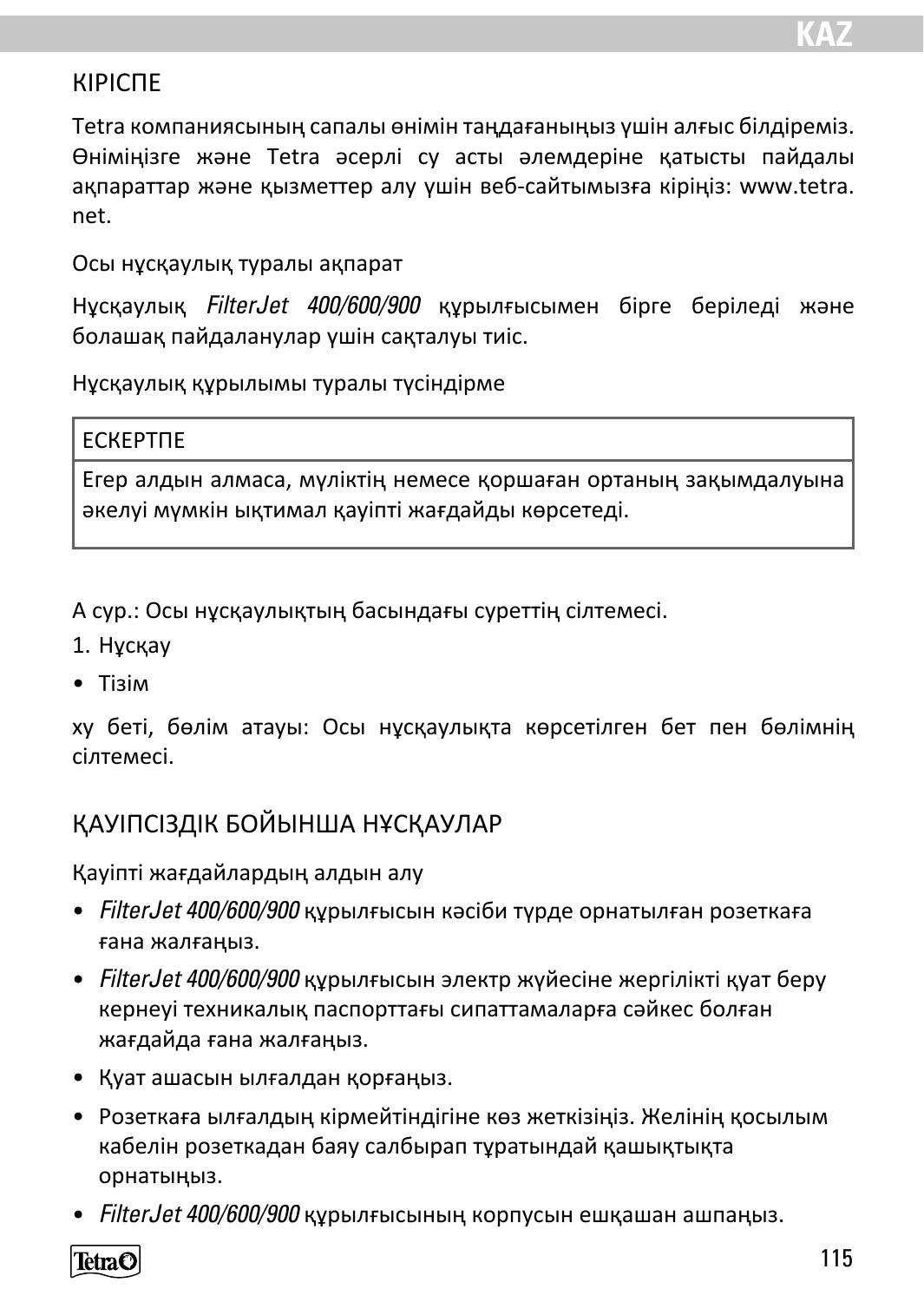# **KAZ**

- Тазалау немесе қандай да бір техникалық қызмет көрсету тапсырмаларын орындау алдында, сорғыны әрқашан желіден ажыратыңыз.
- Балаларға кішкентай бөлшектермен ойнауына рұқсат бермеңіз, себебі олар жұтып қоюы мүмкін.
- Қуат ашасы оңай қол жететін жерде болуы керек, себебі төтенше жағдайда сорғы желіден оңай әрі жылдам ажыратылуы керек.
- Желінің қосылым кабеліне сүріну қаупі болмауын тексеріңіз.

Материалдың зақымдалуын болдырмау

- Егер сорғы құрғақтай жұмыс істесе, ол зақымдалады. Сорғыны суға батырғанда ғана желіге жалғаңыз.
- Желінің қосылым кабелін бүкпеңіз немесе қыспаңыз.
- Тек түпнұсқалық қосымша бөлшектерді және қосалқы жабдықтарды пайдаланыңыз.

Құрылғыда көрсетілген белгілерге назар аударыңыз

| Құрылғыны тұрмыстық қоқыстармен жоймаңыз, қайта<br>өңдеуге жіберіңіз.               |
|-------------------------------------------------------------------------------------|
| Қорғаныс класы II: кернеуге кері әсерін тигізетін металл<br>бөлшектері оқшауланған. |
| Тек тұрғылықты жерде пайдалануға арналған.                                          |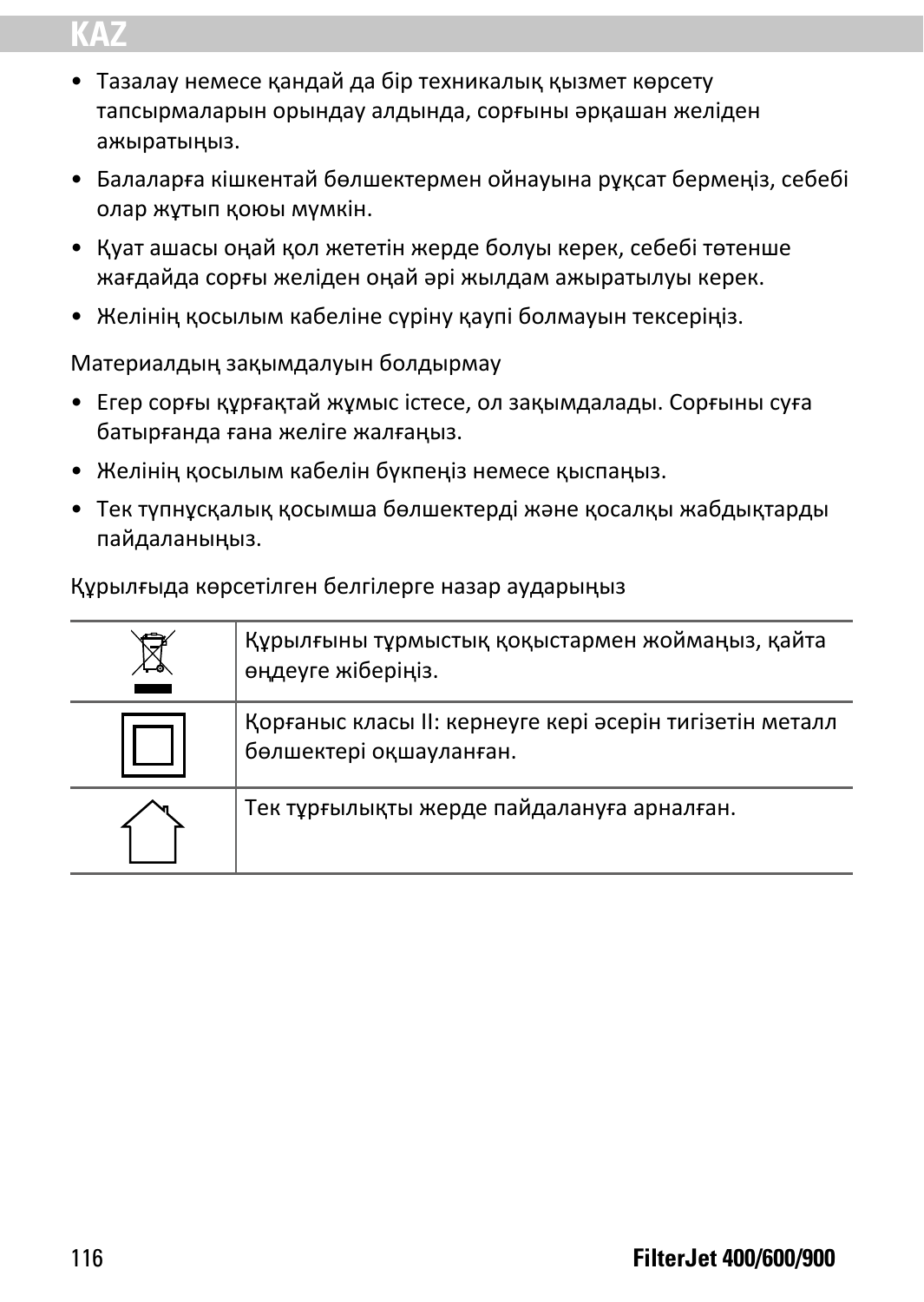### ЖЕТКІЗУ ЖИЫНТЫҒЫ

| A cyp.         |                                        |    |                                 |
|----------------|----------------------------------------|----|---------------------------------|
| 1              | Сору қақпақшалары                      | 9  | Ауа шлангісі                    |
| 2              | Тіркеу қысқышы                         | 10 | Алдын ала сүзгінің адаптері     |
| 3              | Су улестіргіш                          | 11 | Сузгі губкасы                   |
| 4              | Ауа шлангісінің бағыттағышы            | 12 | Кронштейн бекітпесі             |
| 5              | Сорғы                                  | 13 | Ауа шлангісінің қысқышы         |
| 6              | Тығыны бар Т тәрізді Вентури<br>құбыры | 14 | Сору қақпақшасының<br>бекітпесі |
| $\overline{7}$ | Ауа басқару клапаны                    | 15 | Пайдалану нұсқаулығы            |
| 8              | Алдын ала сүзгіш                       |    |                                 |

#### ӨНІМ ТУРАЛЫ НЕГІЗГІ АҚПАРАТ

#### Өнім сипаттамасы

*FilterJet 400/600/900* — реттелетін сорғы корпусы мен су үлестіргіші бар аквариумдарға арналған циркуляциялық сорғы. Сүзгі губкасы лас бөлшектердің сорғыға кіруінен қорғайды.

Мақсат бойынша пайдалану

*FilterJet 400/600/900* құрылғысын ғана пайдаланыңыз:

- аквариумдарда суды циркуляциялауға арналған,
- құрамында хлор жоқ құбыр суы,
- тұрғылықты аймақтарда,
- жеке пайдалану мақсатында,
- техникалық паспортта берілген талаптарға сәйкес,
- +4 °С су температурасында... +35 °С.

TetraC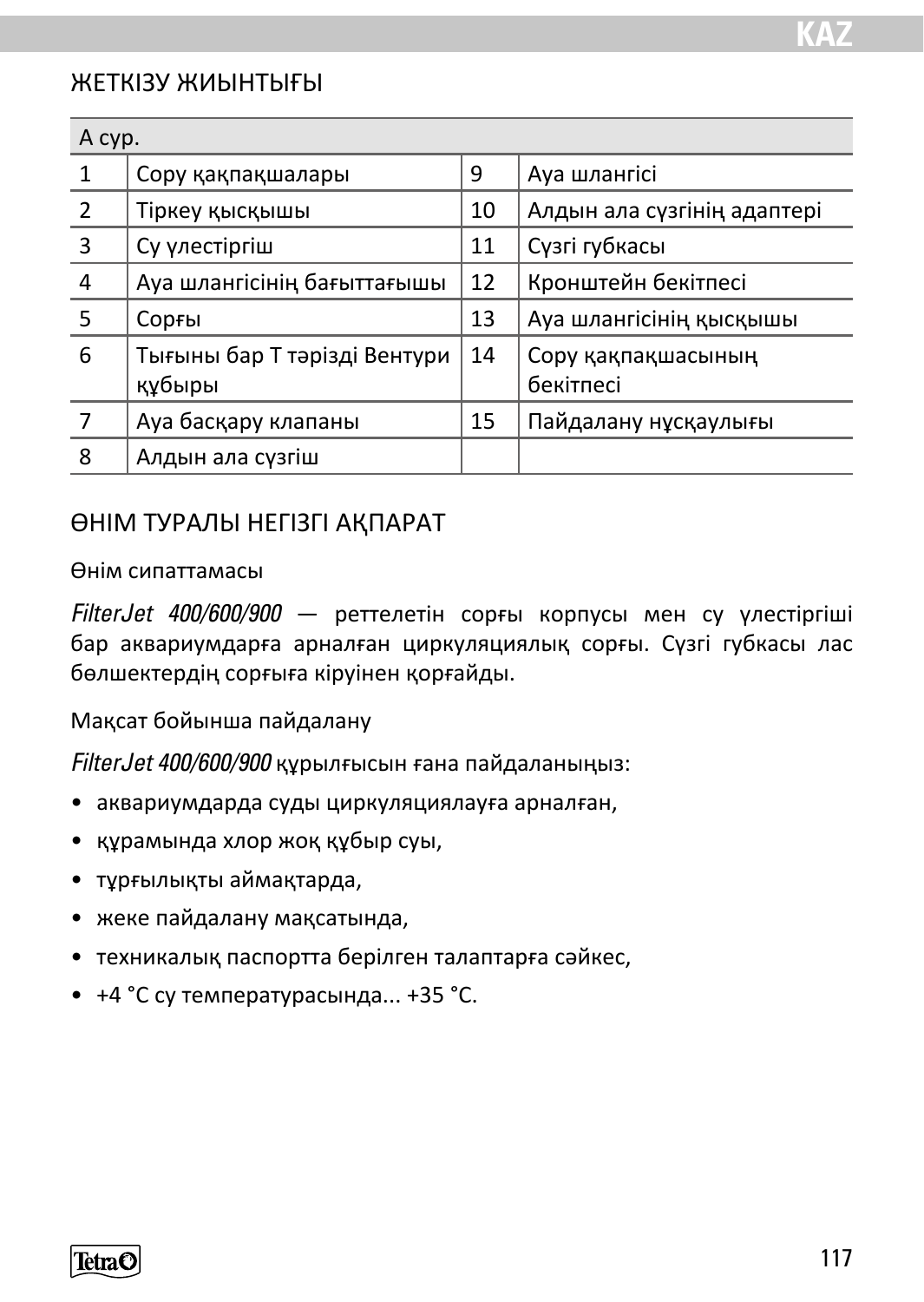# **KAZ**

## ЖИНАУ

Процедурасы:

В сур.

- 1. Ауа шлангісін Т тәрізді Вентури құбырына жалғаңыз.
	- Тығынды Т тәрізді Вентури құбырынан алып тастаңыз.
- 2. Су үлестіргішін Т тәрізді Вентури құбырына бекітіңіз.
- 3. Т тәрізді Вентури құбырын сорғының корпусына жалғаңыз.
- 4. Ауа шлангісінің бағыттағышын сорғыға тіркеңіз.
- 5. Ауа басқару клапанын ауа шлангісіне тірелгенше басыңыз. Ауа шлангісін ауа шлангісінің бағыттағышына бекітіңіз.
- 6. Алдын ала сүзгісінің адаптерін және алдын ала сүзгісін сорғының корпусына жалғап, оған сүзгі губкасын сырғытыңыз.

# РЕТТЕУ

- Аквариумның бүйірі таза және май болмауы керек, себебі сору қақпақшаларын мықтап тіркеу мүмкін емес.
- Сорғы аквариумнан су шықпайтындай етіп бекітілгенін тексеріңіз.

Сору қақпақшасының бекітпесі арқылы тіркеу

Процедурасы:

С сур.

- 1. Сору қақпақшаларын сору қақпақшасының бекітпесіне басыңыз.
- 2. Сору қақпақшасының бекітпесін сорғыдағы ойыққа сырғытыңыз.
	- Оны орнында ұстау үшін, сору қақпақшасының бекітпесін кестеде көрсетілгендей ойыққа сырғытыңыз.
- 3. Сору қақпақшасының бекітпесін аквариумның бүйіріне баяу, бірақ мықтап басыңыз.
	- Аквариумнан ауа шлангісі мен желі қосылымы кабелін бағыттаңыз.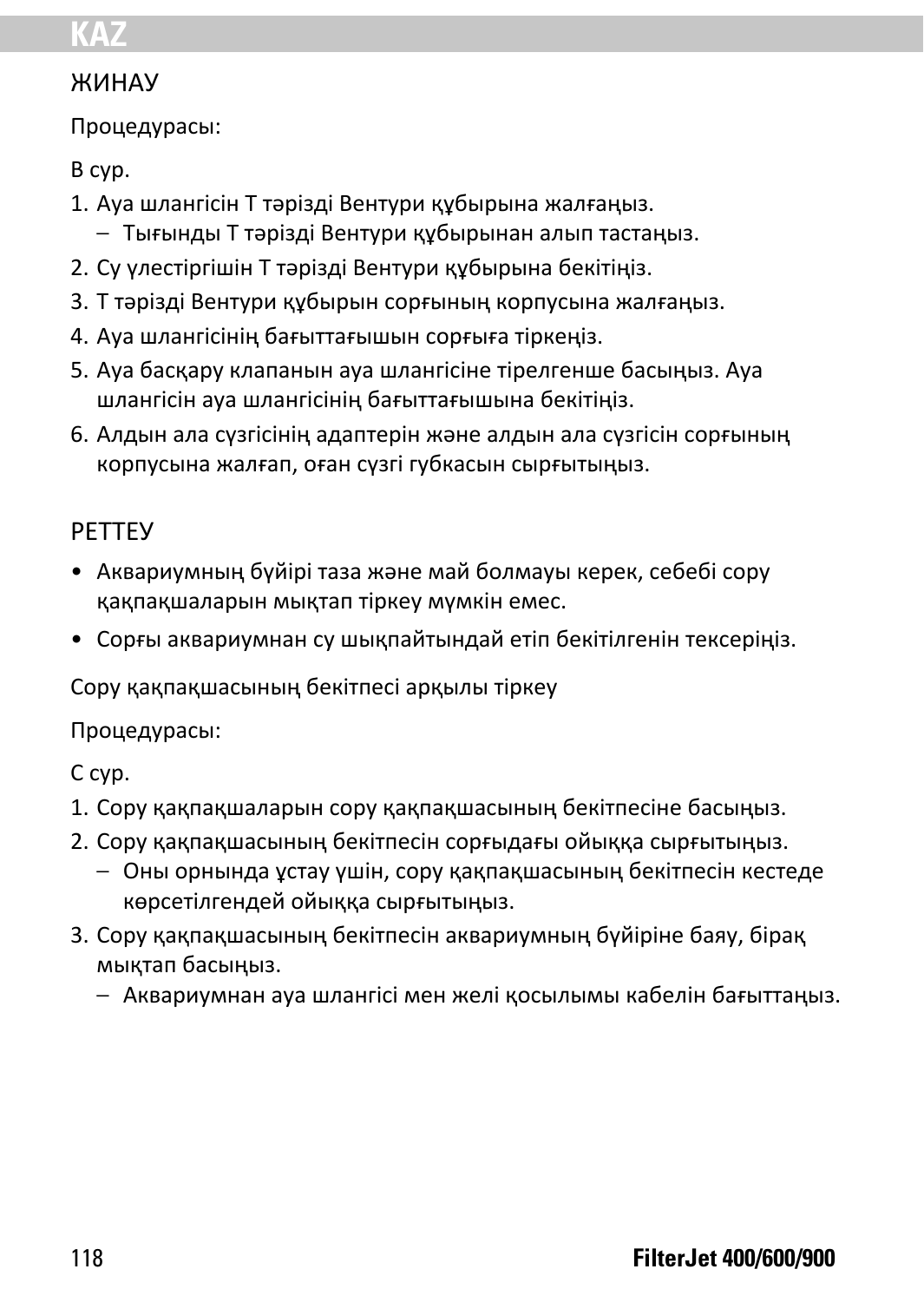Кронштейн бекітпесі арқылы тіркеу

Процедурасы:

D сур.

- 1. Тіркеу қысқышын сорғыдағы ойыққа сырғытыңыз.
	- Оны орнында ұстау үшін, тіркеу қысқышының бекітпесін кестеде көрсетілгендей ойыққа сырғытыңыз.
- 2. Кронштейн бекітпесін тіркеу қысқышына қажетті орынға келгенше сырғытыңыз.
- 3. Сору қақпақшасын кронштейн бекітпесіне басыңыз.
- 4. Ауа шлангісінің қысқышы арқылы ауа шлангісін кронштейн бекітпесіне бекітіңіз.
- 5. Кронштейн бекітпесін аквариум жиегінің үстіне іліп, сору қақпақшасын аквариумның бүйіріне баяу, бірақ мықтап басыңыз.
	- Аквариумнан ауа шлангісі мен желі қосылымы кабелін бағыттаңыз.

## БАСТАПҚЫ ПАЙДАЛАНУ

#### ЕСКЕРТПЕ

Сорғы құрғақтай жұмыс істемеуі керек. Кері жағдайда, ол зақымдалады.

• Сорғыны батырылған кезде ғана пайдаланыңыз.

#### Процедурасы:

E сур.

- Су розеткаға ақпауы үшін желі қосылымының кабелі иілгенін тексеріңіз.
- Сорғыны қосу үшін: қуат көзі ашасын розеткаға енгізіңіз.
- Сорғыны өшіру үшін: ашаны ажыратыңыз.

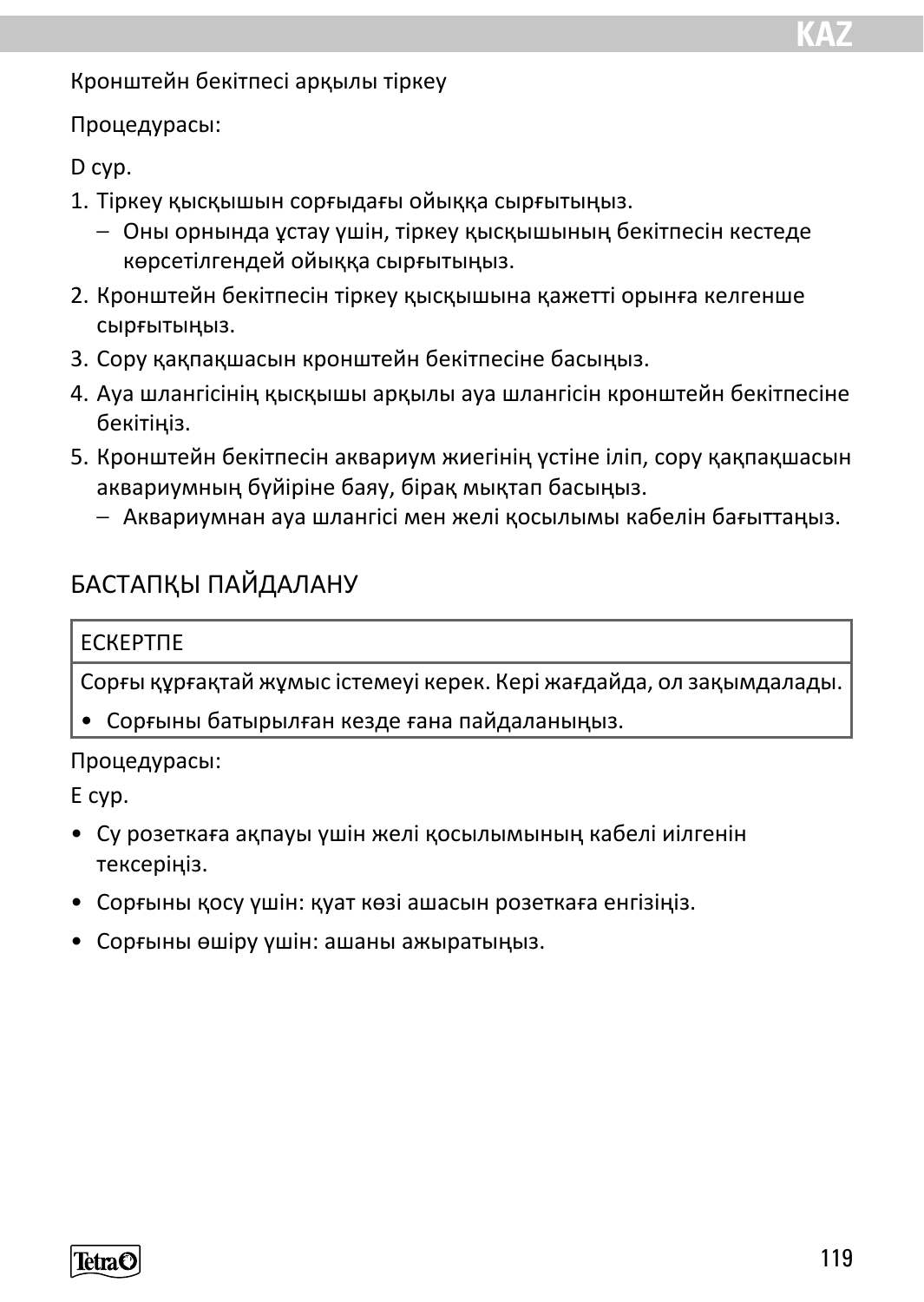## ОРНАЛАСТЫРУ ЖӘНЕ РЕТТЕУ

Процедурасы:

F сур.

- Ауа басқару клапанын реттеу.
	- Ауа басқару клапанын ашқан сайын, су соншалықты көп аэрацияланады.
- Су циркуляциясын реттеу.
	- Оңтайлы параметр: бүкіл аквариум ішімен суды циркуляциялау.
	- Маңызды: Сорғы корпусы құлыптау механизмінен ажыратылмағанша оны бұрамаңыз.

# ТЕХНИКАЛЫҚ ҚЫЗМЕТ КӨРСЕТУ

*FilterJet 400/600/900* құрылғысын қажетінше (жылына кемінде екі рет) тазалаңыз.

Сорғыны тазалау/қалақты ауыстыру

#### ЕСКЕРТПЕ

Химиялық тазалау құралдарын пайдаланбаңыз, себебі ол өсімдіктерге және қоршаған ортаға зиян болуы мүмкін.

• Аквариумға тек таза суды немесе арнайы тазалау өнімдерін пайдаланыңыз.

Тазалау немесе техникалық қызмет көрсету барысында, сорғыны токтан ажыратып, аквариумнан алып тастаңыз.

Процедурасы:

G сур.

- 1. Сүзгі губкасын алып тастаңыз.
- 2. Сорғы корпусын құлыптау механизмінен ажыратылатындай етіп бұраңыз.
- 3. Сорғы корпусы мен қалақты алып тастаңыз.
- 4. Қалақты сүзгі корпусынан алып тастап, қажет болса, ауыстырыңыз.
- 5. Барлық бөлшектерді ағынды суда тазалаңыз.
	- Сүзгінің губкасын шайып, бірнеше рет абайлап сығыңыз.
- 6. Сорғыны жинау үшін процедураны кері бағытта орындаңыз.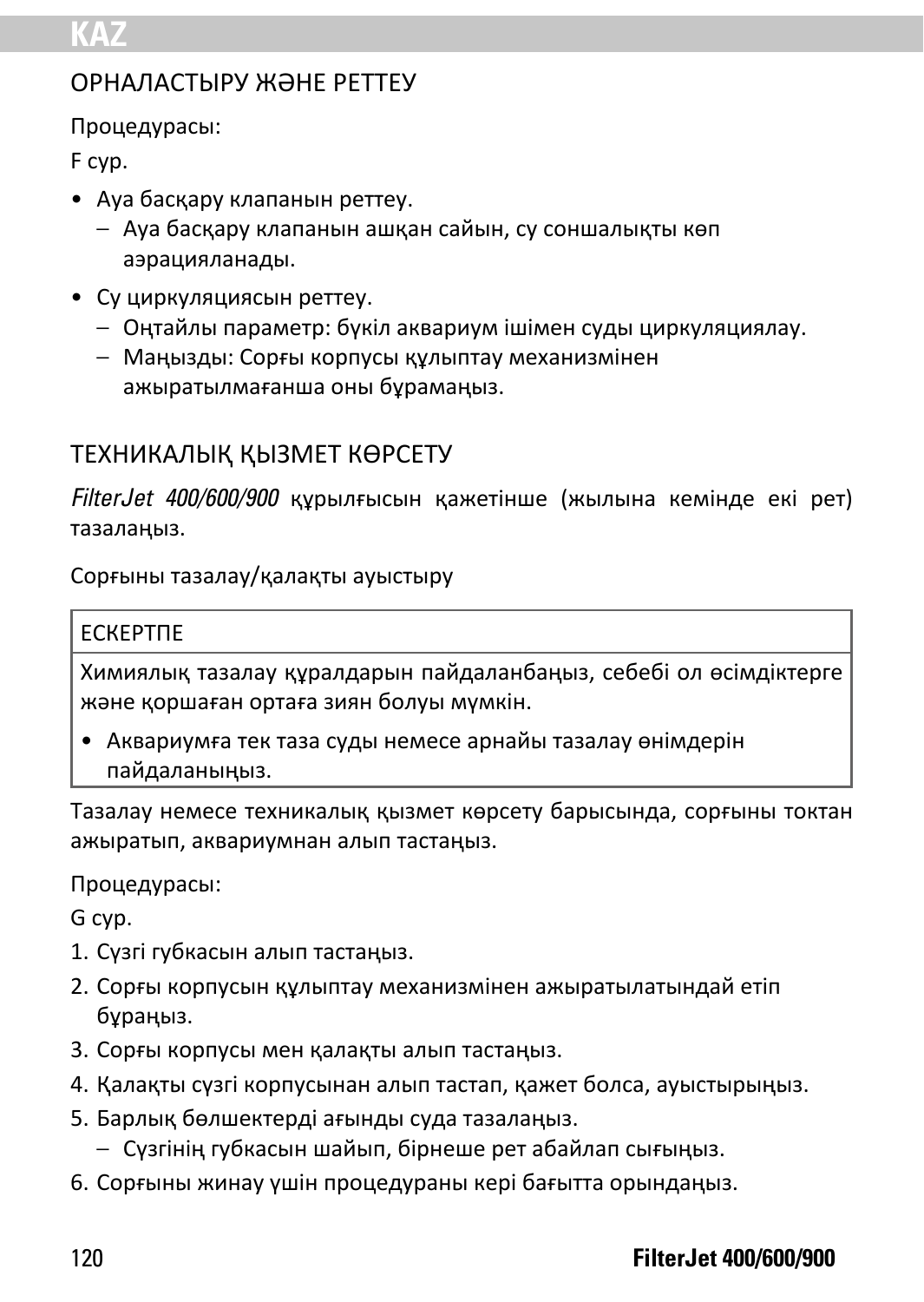## АҚАУЛАРДЫ ЖОЮ

Егер қандай да бір ақаулықты өзіңіз түзете алмасаңыз, жергілікті өкіліне немесе Tetra тұтынушыларға қызмет көрсету орталығына хабарласыңыз.

| Ақаулық              | Себебі              | Шешімі                                                                                           |  |
|----------------------|---------------------|--------------------------------------------------------------------------------------------------|--|
| Сорғы жұмыс          | Сорғы қуат алмайды  | Қуат көзін жалғау                                                                                |  |
| істемейді            | Сорғыда ақаулық бар | Өкіліне немесе Tetra<br>тұтынушыларға<br>техникалық қызмет<br>көрсету орталығына<br>хабарласыңыз |  |
|                      | Блокталған қалақ    | Сорғыны тазалау                                                                                  |  |
| Су ағыны жеткіліксіз | Сорғы бітелген      | Сорғыны тазалау                                                                                  |  |
|                      | Сорғыда ақаулық бар | Өкіліне немесе Tetra<br>тұтынушыларға<br>техникалық қызмет<br>көрсету орталығына<br>хабарласыңыз |  |
|                      | Тозған қалақ        | Қалақты ауыстыру                                                                                 |  |

# ЖОЮ



*FilterJet 400/600/900* құрылғысында электронды компоненттер бар, сондықтан оны тұрмыстық қоқыстардың стандарттарына сәйкес жойылмауы керек.

- Құрылғыны аймағыңыздағы қолданылатын шикізаттық материалдарды қайта өңдеу бағдарламасына сәйкес жойыңыз.
- Құрылғыны қайта пайдалануды болдырмау мақсатында, жою алдында барлық кабельдерді кесіп тастаңыз.

TetraC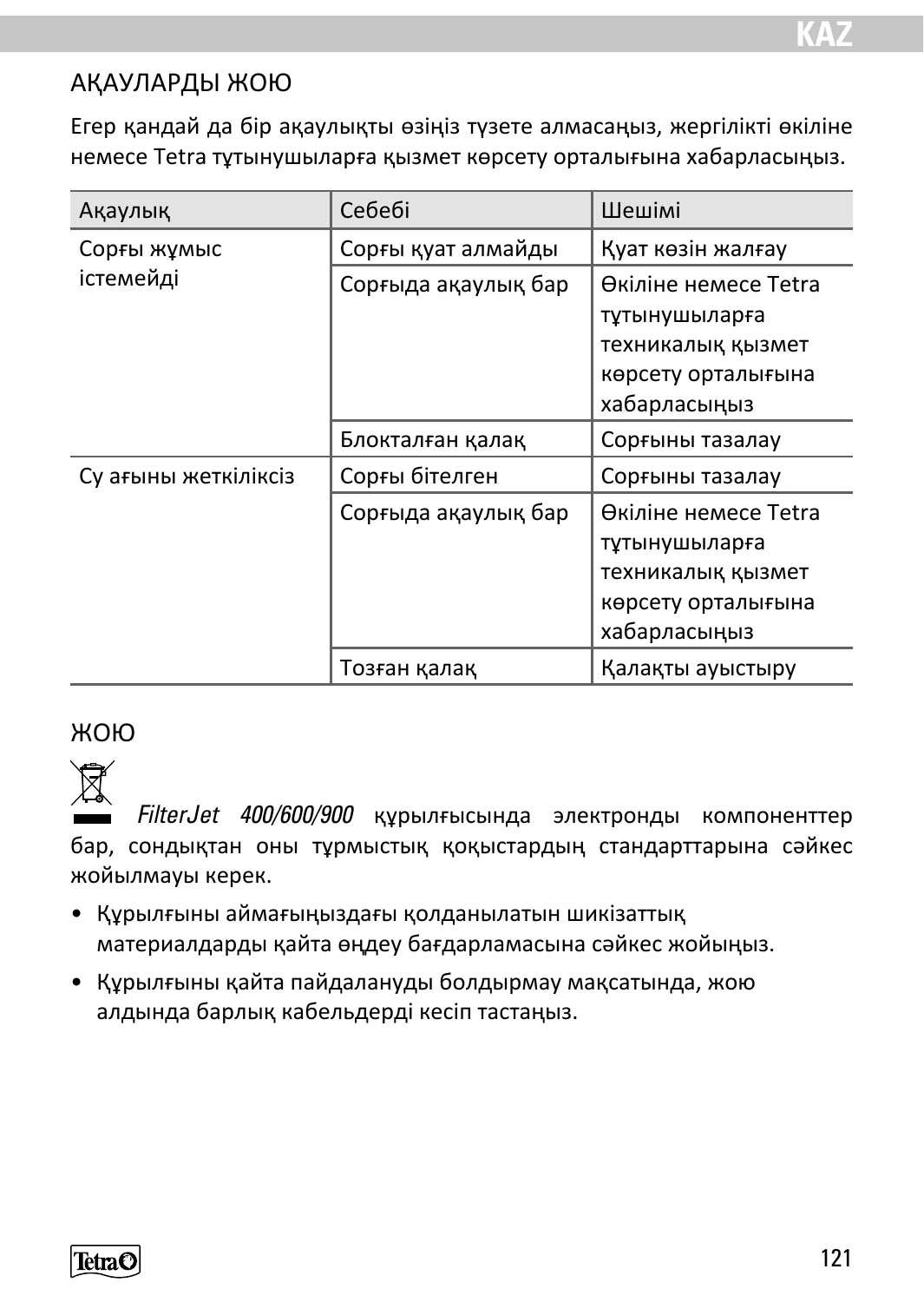## ТЕХНИКАЛЫҚ СИПАТТАМАЛАРЫ

|                                     | FilterJet  |             |             |                   |
|-------------------------------------|------------|-------------|-------------|-------------------|
|                                     | 400        | 600         | 900         |                   |
| Желі кернеуі                        | 230        | 230         | 230         | Айнымалы<br>ток В |
| Номиналды желі<br>жиілігі           | 50         | 50          | 50          | Гц                |
| Қуат тұтыну                         | 4          | 6           | 12          | Bт                |
| Максималды ағын<br>жылдамдығы       | 400        | 550         | 900         | л/сағ             |
| Қорғау класы                        | IP X8      | IP X8       | IP X8       |                   |
| Аквариумдарға<br>ұсынылған          | $50 - 120$ | $120 - 170$ | $170 - 230$ | л                 |
| Желі қосылымы<br>кабелінің ұзындығы | 1,8        | 1,8         | 1,8         | M                 |
| Салмағы                             | 0,4        | 0,4         | 0,5         | Кr                |

#### КЕПІЛДІК

Заманауи өндірістік технологияларды, жоғары сапалы компоненттерді пайдалану және сапаны бақылауды күшейту салдарының арқасында, *FilterJet 400/600/900* құрылғысына екі жылдық кепілдік беріледі, оның мерзімі сатып алған күннен бастап күшіне енеді. Түбіртекті сақтап қойыңыз. Кепілдік келесі тозатын бөлшектерді қамтымайды:

- Қалақ
- Сүзгі губкасы

Қате қолдану, қалыпты тозу және құрылымдық құрылғылар әсер еткен жағдайда кепілдік талаптары орындалмайды. Заңды кепілдік шағымдарыңыз өзгеріссіз қалады. Шағымдар бойынша дистрибьюторыңызға немесе Tetra компаниясына хабарласыңыз:

Tetra техникалық қолдау көрсету орталығы, Postfach 1580, 49304 Melle, Германия

Қосалқы бөлшектерді www.tetra.net веб-сайты бойынша Tetra GmbH қызмет көрсету орталығынан алуға болады.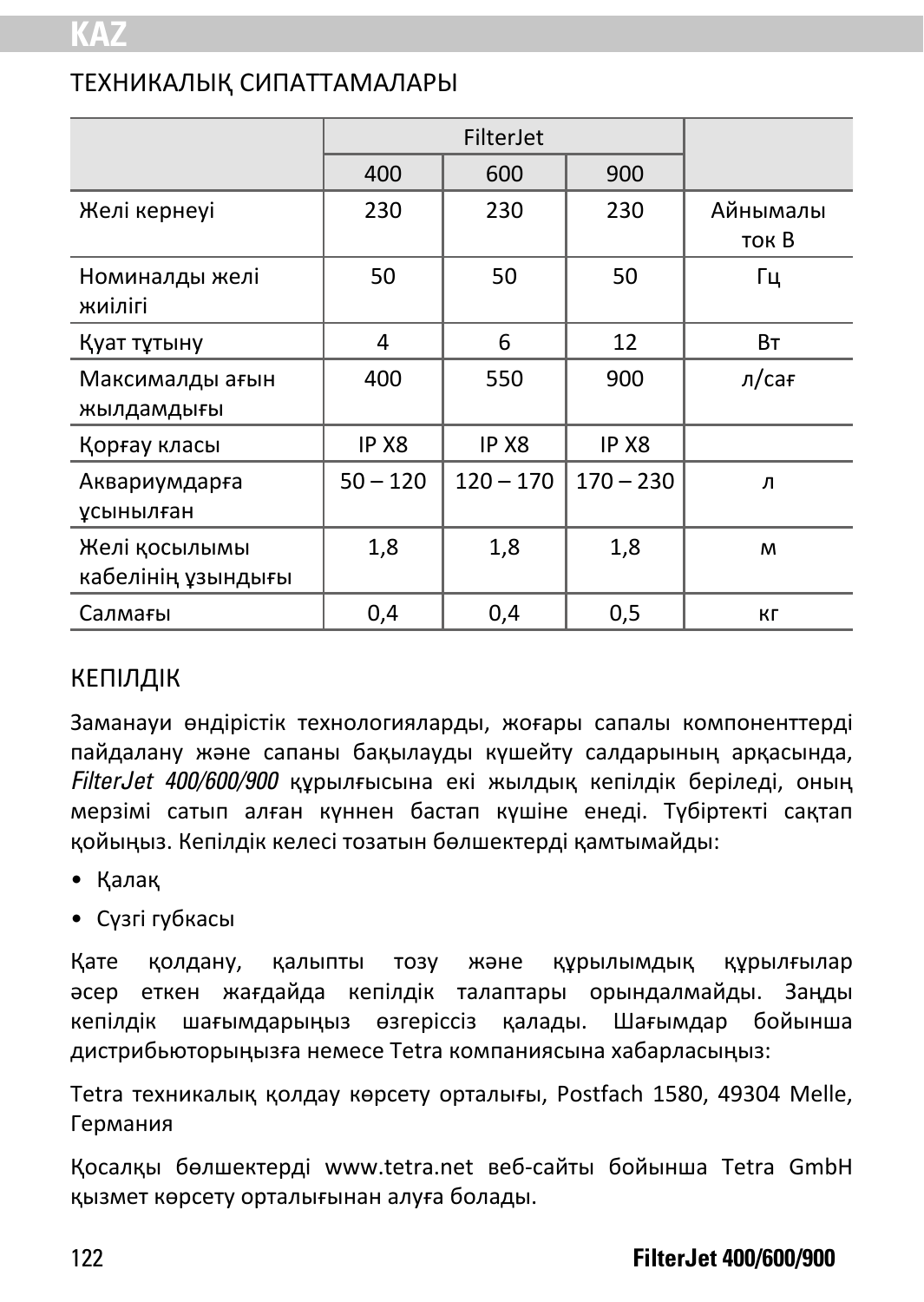



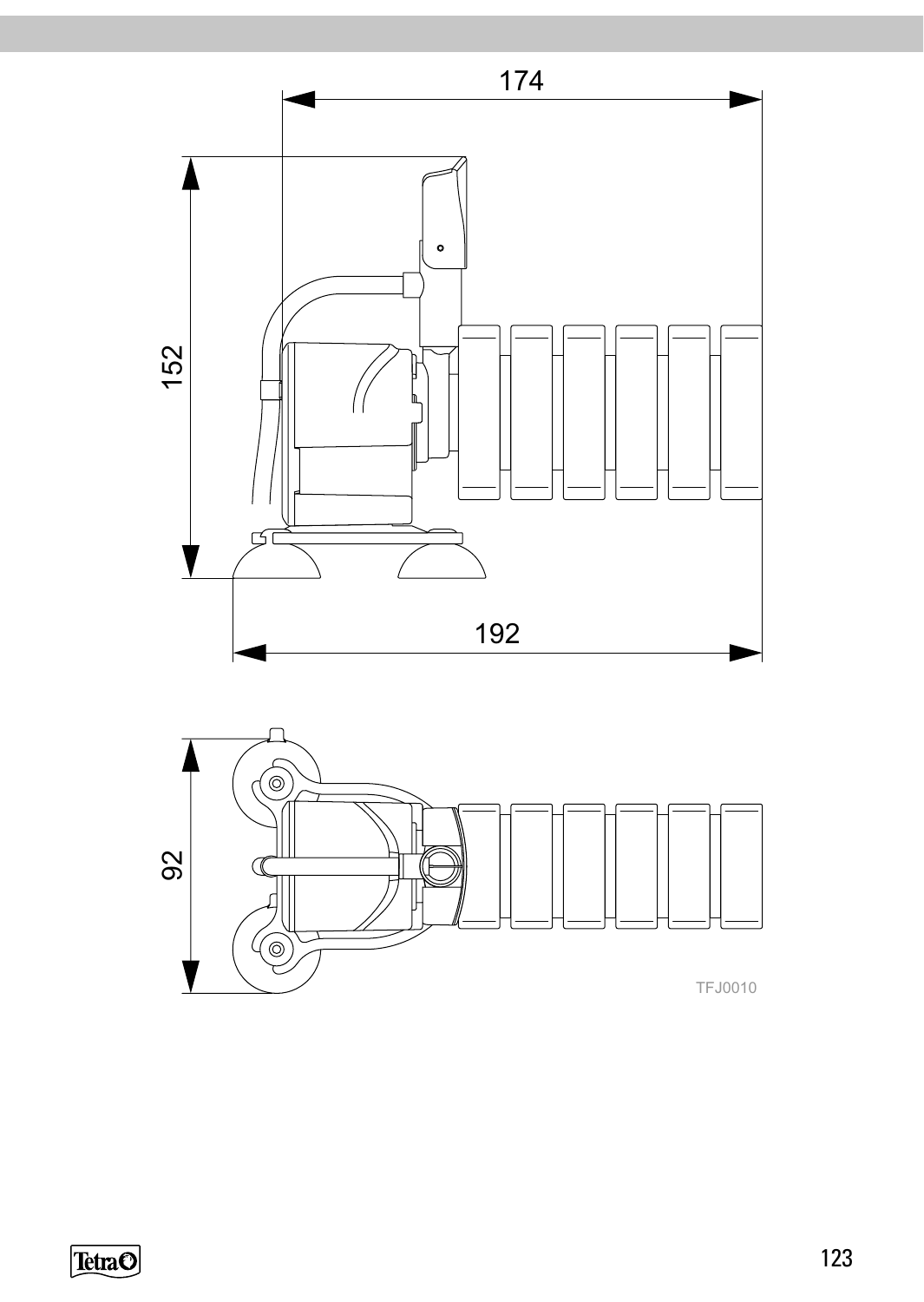